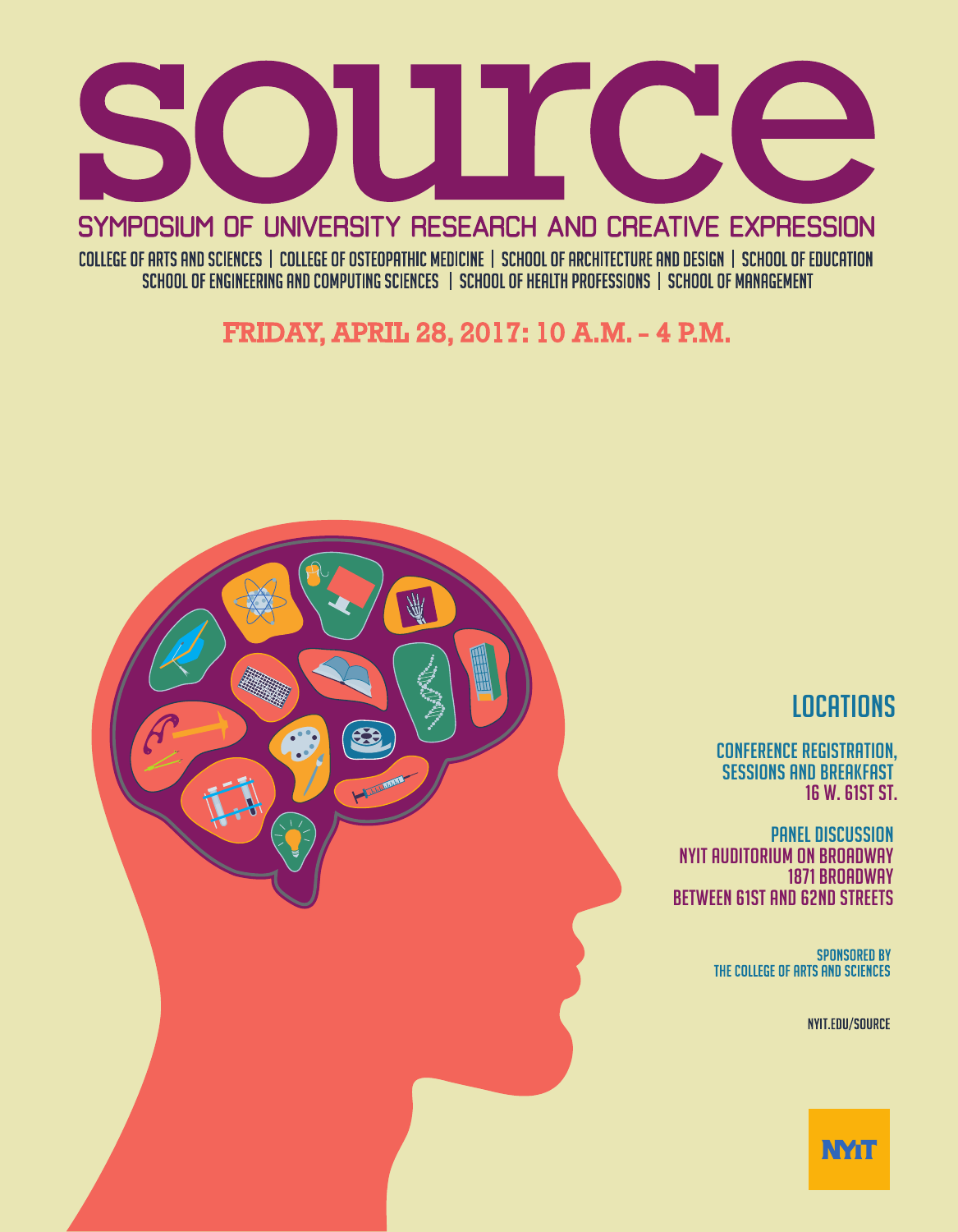# **Symposium on University Research and Creative Expression (SOURCE) 2017**

# **New York Institute of Technology**

Dear NYIT Faculty, Staff, Students, and Friends:

Welcome to the Fourteenth Annual SOURCE of NYIT!

Creative expression and research with faculty members have become integral parts of a student's educational experience at New York Institute of Technology. The SOURCE is intended to provide a unique opportunity for students to present their research and creative scholarly work in collaboration with their faculty members and mentors. The SOURCE also generates a common ground for interdepartmental, interschool, and interdisciplinary communication.

I am very pleased to inform you that 73 abstracts were accepted for presentation and more than 161 undergraduate and graduate students of NYIT, representing almost all campuses, schools and colleges, have authored or co-authored these abstracts. The depth and breadth of the projects are strong indications of the quality of our teaching and learning at NYIT. I would like to take this opportunity to congratulate all the students for their academic excellence at NYIT.

Many individuals in the NYIT community have worked on the event diligently to make it a success. I would like to extend a very special thank you to all the students, faculty, administrators and volunteers who assisted with the preparation, management, and operation of SOURCE.

Sincerely,

Dr. Roger Yu, Chair SOURCE Committee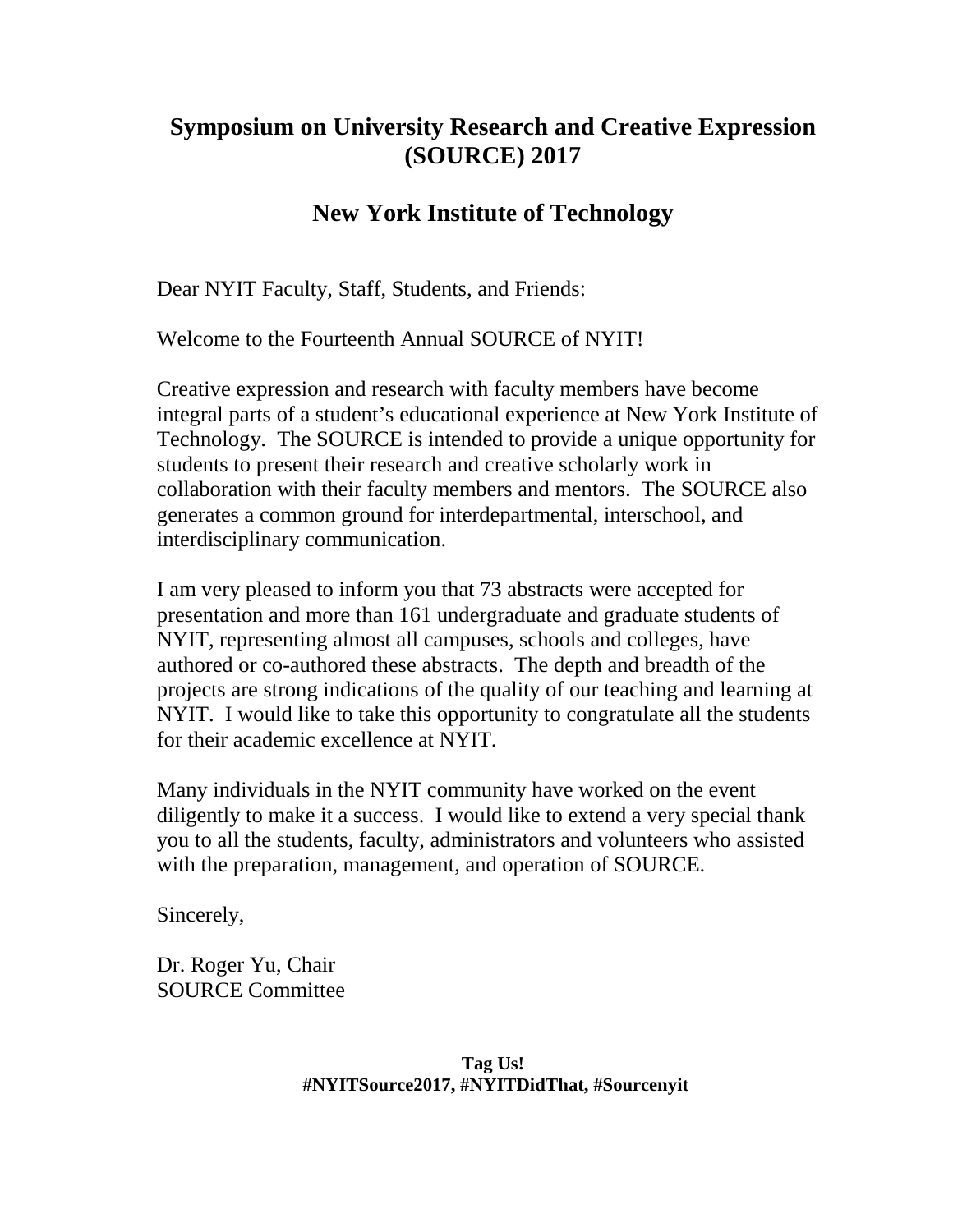| <b>Symposium on University Research and Creative Expression (SOURCE) 2017</b><br><b>Program</b> |                                                                                                                                                                                                                                                                                                                          |
|-------------------------------------------------------------------------------------------------|--------------------------------------------------------------------------------------------------------------------------------------------------------------------------------------------------------------------------------------------------------------------------------------------------------------------------|
| $10$ a.m. $-10:20$ a.m.                                                                         | <b>REGISTRATION and BREAKFAST</b><br>NYIT 16 W. 61st Street, New York, NY 10023, 11 <sup>th</sup> floor                                                                                                                                                                                                                  |
| 10:30 a.m. - 11:45 a.m.                                                                         | <b>EXHIBITION HALL</b><br>NYIT 16 W. 61st Street, New York, NY 10023, 11 <sup>th</sup> floor                                                                                                                                                                                                                             |
| $12$ noon $-1:00$ p.m.                                                                          | <b>Plenary Debate</b><br>"Inspired by Nature: Through the Eyes of Art and Science"<br>DEBATERS: Yuko Oda, Associate Professor, Digital Art & Design, NYIT,<br>Gavin McStay, Assistant Professor, Life Sciences, NYIT<br>Moderator: James Simon, Dean, College of Arts and Sciences<br><b>NYIT Auditorium on Broadway</b> |
| $1:00$ p.m. $-1:30$ p.m.                                                                        | <b>LUNCH</b><br><b>NYIT Auditorium on Broadway, Lobby</b>                                                                                                                                                                                                                                                                |
| 1:30 p.m. $-3:00$ p.m.                                                                          | <b>BREAKOUT SESSIONS</b><br>NYIT 16 W. 61st Street, New York, NY 10023                                                                                                                                                                                                                                                   |
| $3:15$ p.m. $-3:45$ p.m.                                                                        | <b>CERTIFICATE PRESENTATION</b><br><b>Interim President Rahmat Shoureshi</b><br><b>NYIT Auditorium on Broadway</b>                                                                                                                                                                                                       |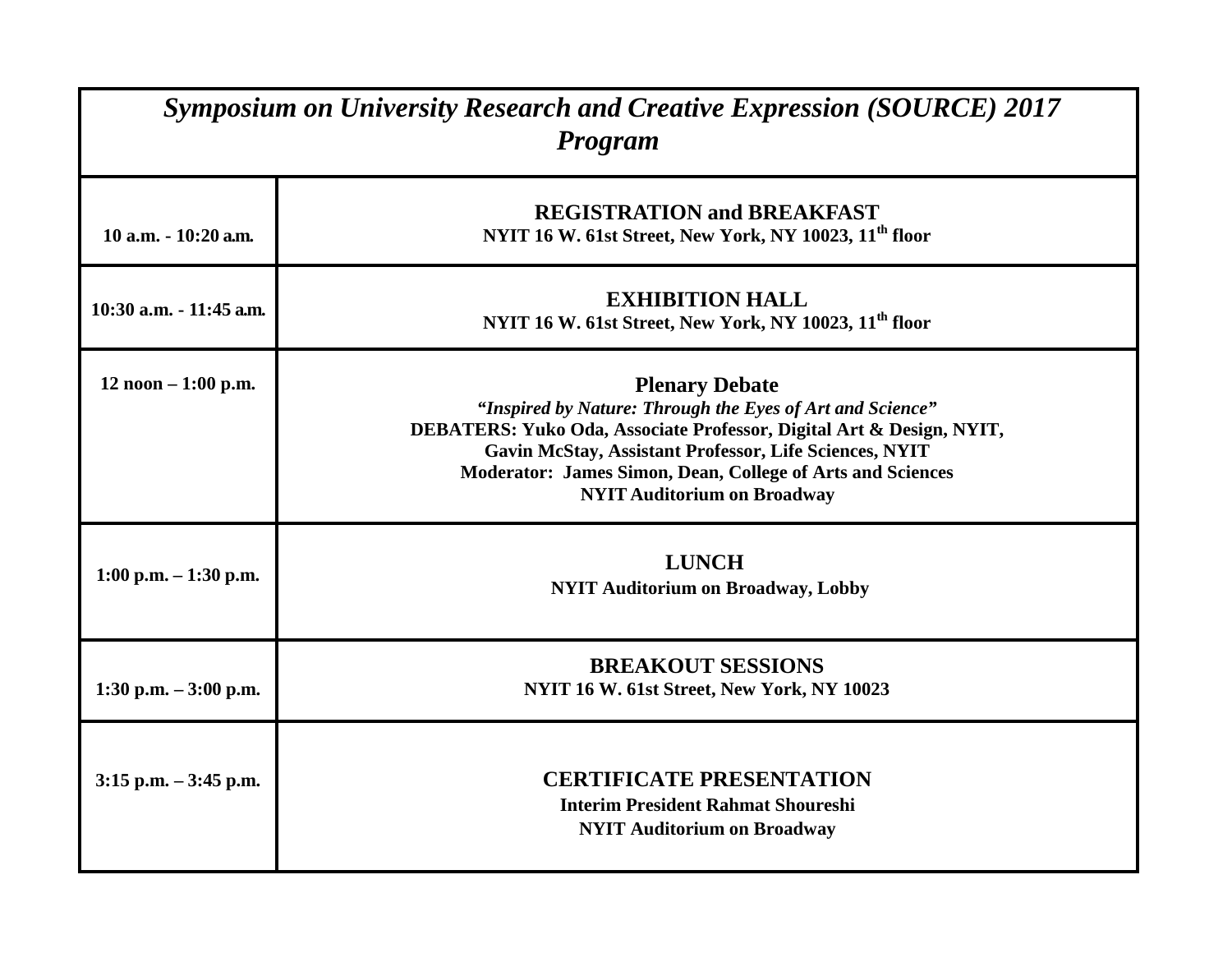| <b>Breakout</b><br><b>Sessions</b><br>$1:30$ p.m.-<br>$2:15$ p.m. | 8th Floor<br><b>Room 822</b><br><b>Moderator:</b><br><b>Gavin McStay</b>         | 10th Floor<br><b>Room 1026</b><br><b>Moderator:</b><br>Dorinamaria Carka | 10th Floor<br><b>Room 1029</b><br><b>Moderator:</b><br><b>Michael Hadjiargyrou</b>                                                                      | 11 <sup>th</sup> Floor<br><b>Auditorium</b><br><b>Moderator:</b><br><b>Navin Pokala</b> |
|-------------------------------------------------------------------|----------------------------------------------------------------------------------|--------------------------------------------------------------------------|---------------------------------------------------------------------------------------------------------------------------------------------------------|-----------------------------------------------------------------------------------------|
| 1:30 p.m.                                                         | "Tackling Shelter Concerns while<br>Cultivating Global Citizens in<br>Nicaragua" | "Knock Knock On China's<br>Great Firewall"                               | "NYIT Nanjing School<br>of Management<br>2016 GFSRC Project"                                                                                            | "Mylab"                                                                                 |
|                                                                   | <b>Chanelle Sears</b>                                                            | Zhipeng Zhang, Jingyao Sun,<br>Shilin Yan, Yunnan Yu, Jingji Zang        | Hui Yang                                                                                                                                                | Lucas Rizzotto                                                                          |
| 1:45 p.m.                                                         | "Surviving on Mars"                                                              | 'Social Media Improves the Access of<br>Intercultural Communication"     | "Audience"                                                                                                                                              | "APOE Genotype and Creativity"                                                          |
|                                                                   | Karine Genadry                                                                   | Qian Zhang                                                               | Adlina Anthony, Shane Ramjutton,<br>Deval Mistry                                                                                                        | Samantha Gottlieb                                                                       |
| $2:00$ p.m.                                                       | "Potential Epilepsy Drug Effects<br>on Cell Function"                            | "Music - The Purest Art Form"                                            | "The Future of the PR Industry is<br>Global Using New Forms of<br>Communication to Operate"                                                             | "Characterization of<br>Cancer-associated Caspase-3<br>Mutations"                       |
|                                                                   | Roua Araim, Nabila Siddiqui                                                      | Christine Aberyuf                                                        | Han Gao                                                                                                                                                 | Uzayr Arif, Tafheem Nayeem                                                              |
| 2:15 p.m.                                                         | "Functions of a Pesticide Drug,<br>Code-named H1"                                | "An Analysis of Chinese Culture<br>Symbol in Zhang Yimou's Films"        | "PRSSA Is Here: NYIT/MA!"                                                                                                                               | "Functional Analysis of<br>Chemotherapeutic Drug, D1"                                   |
|                                                                   | Ali Haidery, Khizer Kahn                                                         | Jing Xie                                                                 | Pakkaporn Chatthaworn,<br>Lipigarn Chaitieng, Deval Mistry,<br>Haoming Xu, Wannicha Photongkanong,<br>Naphapatch Gatwongcha,<br>Ratiporn Watcharasuchai | Tafheem Nayeen, Siraat Zafer                                                            |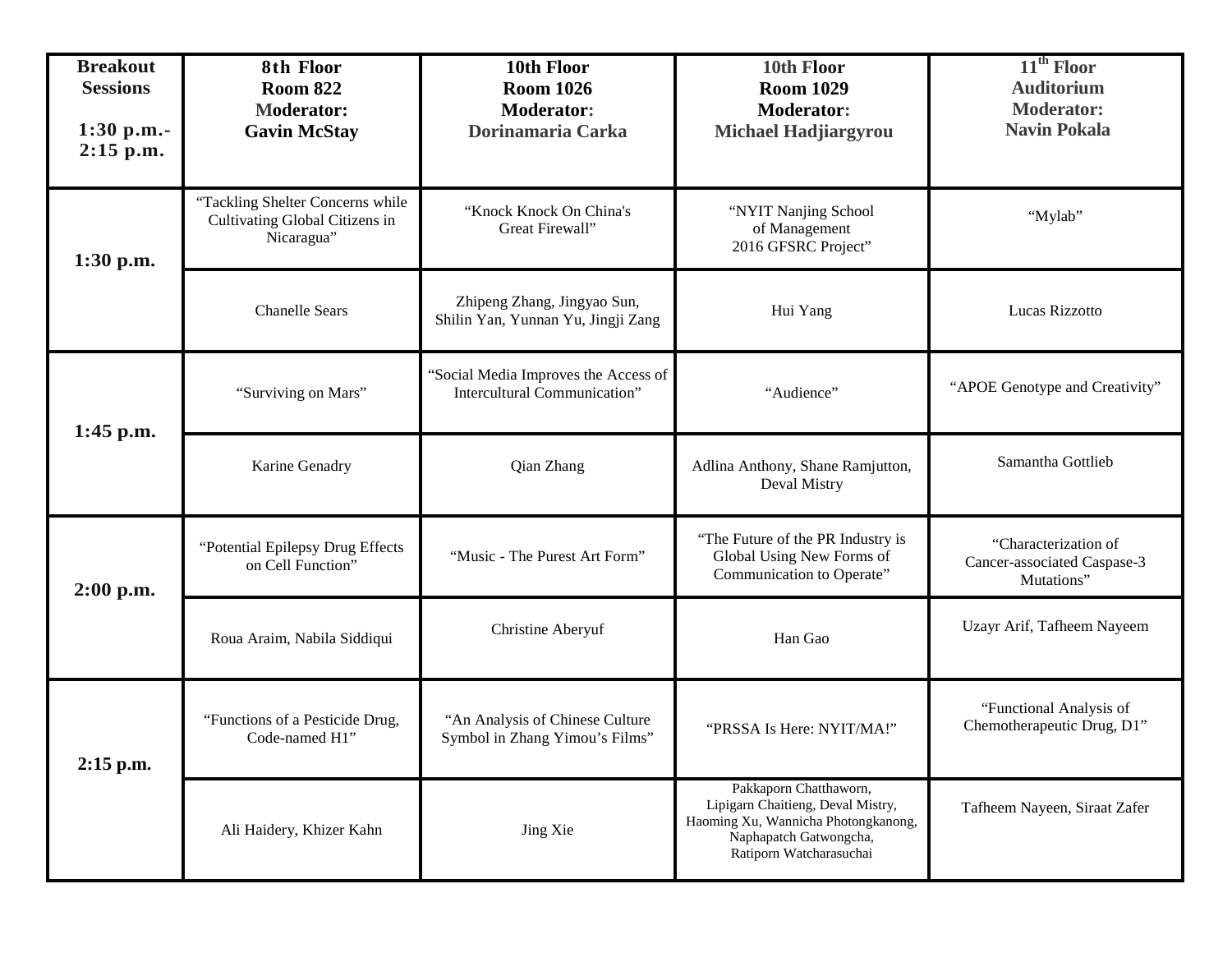| <b>Breakout</b><br><b>Sessions</b><br>$2:30$ p.m.-<br>3:00 p.m. | 8th Floor<br><b>Room 822</b><br><b>Moderator:</b><br><b>Gavin McStay</b>                                                                                  | 10th Floor<br><b>Room 1026</b><br><b>Moderator:</b><br>Dorinamaria Carka | 10th Floor<br><b>Room 1029</b><br><b>Moderator:</b><br><b>Michael Hadjiargyrou</b>      | 11 <sup>th</sup> Floor<br><b>Auditorium</b><br><b>Moderator:</b><br><b>Navin Pokala</b>  |
|-----------------------------------------------------------------|-----------------------------------------------------------------------------------------------------------------------------------------------------------|--------------------------------------------------------------------------|-----------------------------------------------------------------------------------------|------------------------------------------------------------------------------------------|
| 2:30 p.m.                                                       | "H1"                                                                                                                                                      | "Perception, Phenomenology, and<br>Painting"                             | "The Effects of Mass Media in the<br>Racism Against Muslims in the<br>American Society" | "Demonstration of Quadruplex DNA<br>in the Mammalian Eye Globe"                          |
|                                                                 | Jatinder Bassi, Umay Mughal                                                                                                                               | Shayna Abramson                                                          | Saleh Bin Khulayf                                                                       | Maryam Rabbani, Suhani Shah,<br>Neha Raza, Stephanie Campos,<br>Astha Desai, Almeet Kaur |
| $2:45$ p.m.                                                     | "Ethical Considerations Regarding<br>Disclosure of Off-Label Drug and Device<br>Use as a Component of Informed Consent<br>in a Resident Training Program" | "Chinese Traditional Opera from the<br>Perspective of Semiotics"         | "Diversity: Effects of Bias in<br>Newsrooms and Reporting"                              | "A Zimbabwean in China"                                                                  |
|                                                                 | Jordan Fakhoury                                                                                                                                           | Xiaomeng Wang                                                            | Maylan Studart                                                                          | Haobang Geng                                                                             |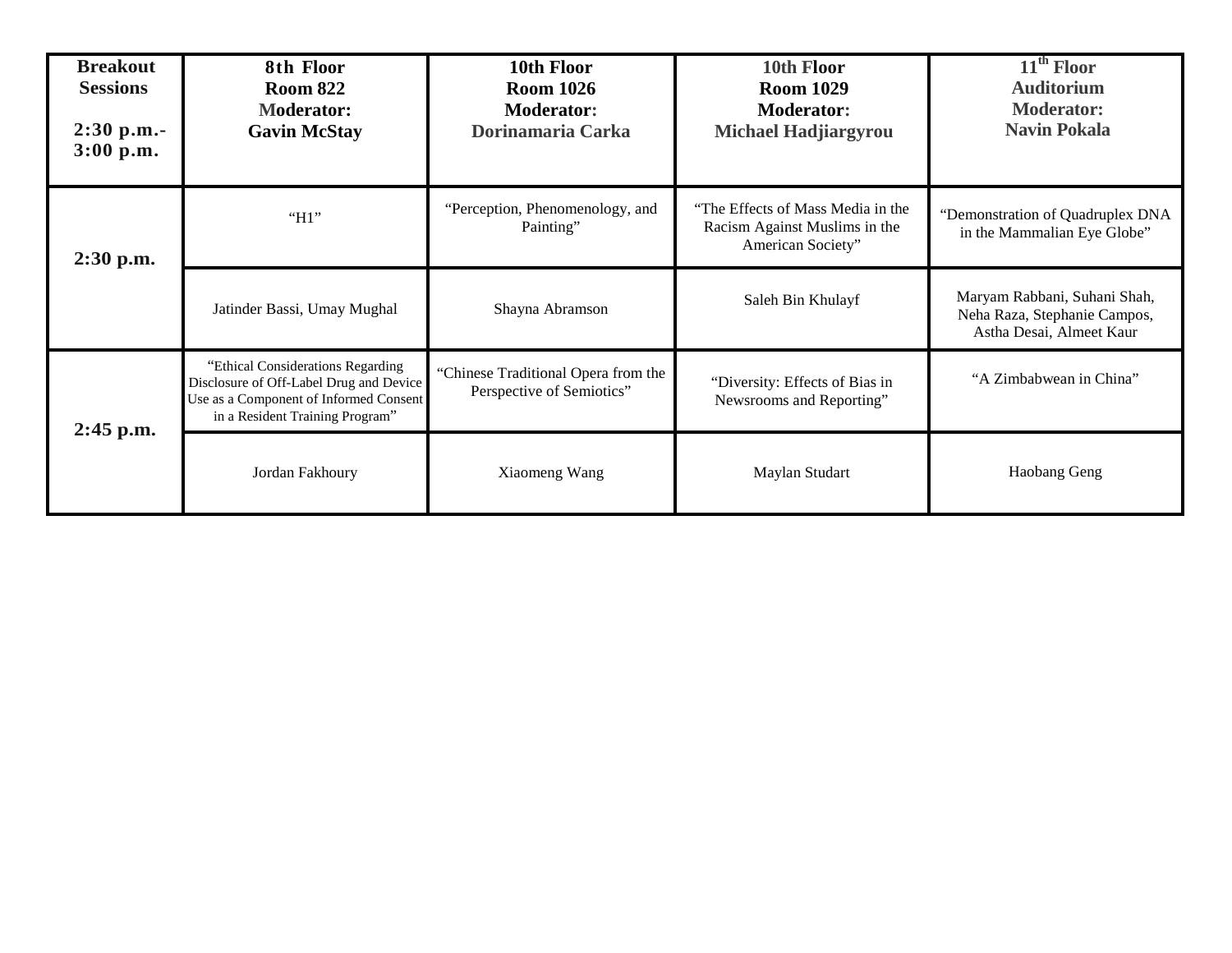| <b>Exhibition Hall</b><br>16 W. 61st St., 11 <sup>th</sup> floor                                                                                                                             |                                                                                                                                                                              |  |
|----------------------------------------------------------------------------------------------------------------------------------------------------------------------------------------------|------------------------------------------------------------------------------------------------------------------------------------------------------------------------------|--|
| "Medical Case Study: Diagnosing Celiac Disease in Patients<br>with Diabetes Mellitus Type I"                                                                                                 | Michael Chang                                                                                                                                                                |  |
| "Plant Nitrogen Cycling and the factors Affecting Absorption, Assimilation,<br>and Accumulation: A Study With Lycopersicon Sp."                                                              | Sarah Caltabiano                                                                                                                                                             |  |
| "Histone Deacetylase 9 (HDAC9) is Associated with Increased Lysine<br>Acetylation Levels in Diabetic Mice Kidneys: a Potential Mechanism<br>Underlying Renal Impairment in Type 2 Diabetes." | Simran Polce                                                                                                                                                                 |  |
| "Chinese Character Recognition"                                                                                                                                                              | Qiao Zhu, Yiming Huang                                                                                                                                                       |  |
| "Security Research on Social Payment Apps"                                                                                                                                                   | Jasmeen Saini                                                                                                                                                                |  |
| "Preventing Prescription Drug Abuse by Nurses in the Workplace"                                                                                                                              | Athena Thomas, Annalie Baumann, Rachel Ng, Jean Cha, Jacqueline McDevitt,<br>Megan DeCoursey, Djonvi Santos, Samantha Delaunay-Keith,<br>Shoshana Ibragimova, Eukane Gabriel |  |
| "Promoting Safe and Healthy Work Environments: Issues Impacting<br>Ergonomics and Musculoskeletal Disorders among Nurses"                                                                    | Neel Joshi, Pegah Shahbazi, Alen Soofirzadeh, David Biblo, Kevin Gonzalez,<br>Irfan Aslam, Jerrin Chacko, Onyinye Joy Nwosu,<br>Kwame Ntiako-Antwi, Maria Angeles            |  |
| "Nursing Self-Care"                                                                                                                                                                          | Joseph Rivera, Jocelyn Mendoza, Jennifer Renous, Jillian Arevato, Elaine Livingston,<br>Agata Ziemba, Nahaleth Rolon, Rachel Villiongco, Napoleon Mejia                      |  |
| "Advance Practice Nursing Roles, Continuing Education and Certifications<br>and the Impact on Patient Care Outcomes"                                                                         | Katherine Wright, Samantha Montana, Christina Moore, Christian Lauchner,<br>Shivani Verma, Ashley Higgins, Pallvi Sharma                                                     |  |
| "Average Annual Temperature of 40 Major Global Cities"                                                                                                                                       | <b>Charles Werner</b>                                                                                                                                                        |  |
| "Procedure in which to Coat Medicine under Hot and Humid Conditions"                                                                                                                         | Zahran Kabir                                                                                                                                                                 |  |
| "Transforming the Airport Typology"                                                                                                                                                          | Yara Mourtada                                                                                                                                                                |  |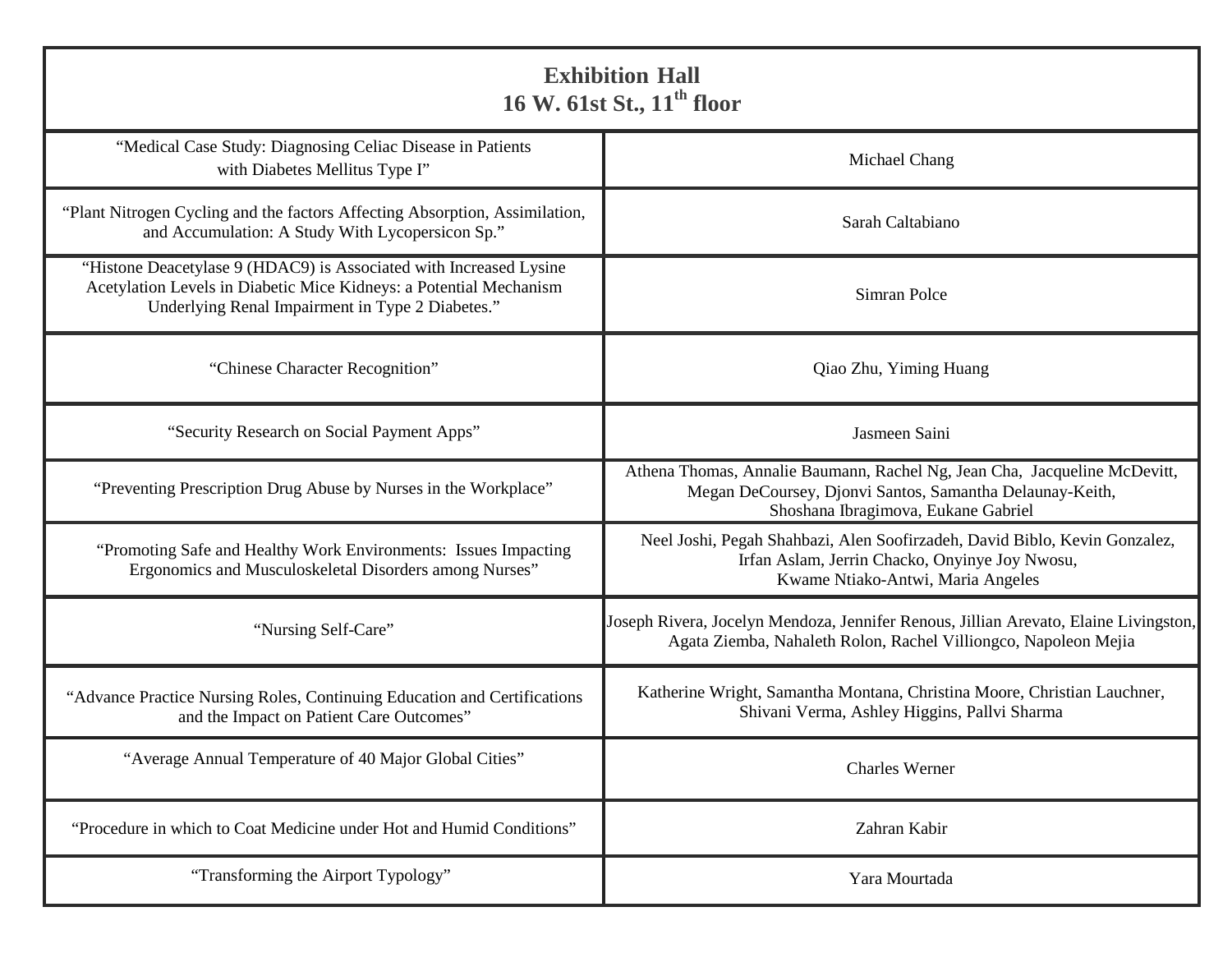| "Cell Biology"                                                                                                                                                                  | Sumiti Kumar, Shiffoni Sukhlal                         |
|---------------------------------------------------------------------------------------------------------------------------------------------------------------------------------|--------------------------------------------------------|
| "Immunosuppressant F1's Cellular Effects on Mitochondrial Function"                                                                                                             | Austin Sanu, Robin Varghese                            |
| "The Effect an Epilepsy Drug Can Have on the Eukaryotic Metabolism<br>of Tetrahymena"                                                                                           | Sophia Ahmad, Mohammed Khan                            |
| "Simulated Forensic DNA Analysis from a Crime Scene"                                                                                                                            | Tina Stefanovic, Maryann Assaf                         |
| "How Cancer Drug L1 Functions"                                                                                                                                                  | Briana Sosa, Simran Kaur                               |
| "Potential Epilepsy Drug Effects on Cell Function"                                                                                                                              | Nabila Siddiqui, Roua Araim                            |
| "Bio-Art Project #1: The Biological Sciences and Their Integration<br>into Canvas-based Arts"                                                                                   | Suhani Shah, Astha Desai                               |
| "The Utility of Zip Ties for Thoracostomy Tube Management"                                                                                                                      | Kyle Hitscherich, Danielle Vanderet, Patricia Philipps |
| "Improvement of the "Drug Discovery" Portion of the "Drug Discovery<br>and Development Process" Using Next Generation Alternative and<br>Multistranded DNA and RNA Microarrays" | Nabila Siddiqui, Stephanie Sawyer                      |
| "3-Dimensional Model of a Quadruplex DNA Molecule"                                                                                                                              | Shozab Kazim                                           |
| "The Application of Osteopathic Manipulative Treatment in Plantar<br>Fasciitis- A Case Study"                                                                                   | Melissa Foy                                            |
| "NCY3/NCY229 Yeast Transformation, Growth, Staining, and<br>Protein Analysis of Fzo1 Gene Containing Varying Amino Acids"                                                       | Zoha Mian                                              |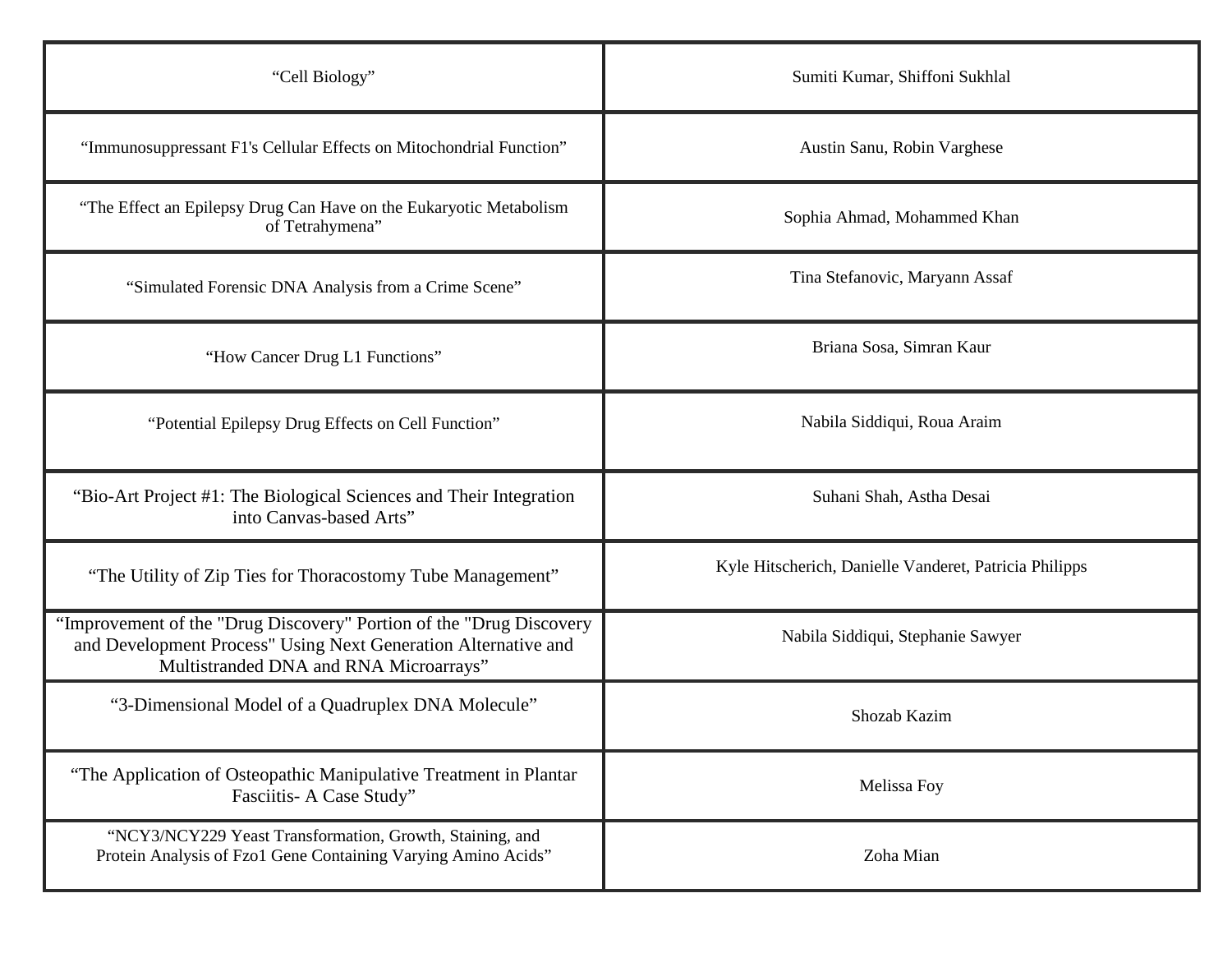| <b>Exhibition Hall</b><br>16 W. 61st St., 11 <sup>th</sup> floor                                                                            |                                                                                                                                     |  |
|---------------------------------------------------------------------------------------------------------------------------------------------|-------------------------------------------------------------------------------------------------------------------------------------|--|
| "The Use of Ultrasound Technology in Quantifying the Effect of Osteopathic<br>Manipulative Treatment (OMT) in Patellofemoral Pain Syndrome" | Ramza Shahid                                                                                                                        |  |
| "Efficacy of Osteopathic Manipulative Treatment in Reducing Chest Pain Post<br>Coronary Artery Bypass Graft: A Case Study"                  | Siddhant Kulkarni                                                                                                                   |  |
| "Effect Of Knockdown Of One Tight Junction Protein On Contents<br>Of Other Tight Junction Proteins"                                         | Nileena Johnkutty                                                                                                                   |  |
| "Osteopathic Manipulative Treatment (OMT) to Improve Vital Capacity in a<br>Myasthenia Gravis Exacerbation: A Case Study"                   | Thomas Ng                                                                                                                           |  |
| "The Catalyst Project"                                                                                                                      | James Docherty, Sara Benerofe, Rachel Coffey, Katherine Daly, Shreen<br>Desai, Rebecca Grohman, Jonathon Katz, Zoe Li, William Wong |  |
| "Utilizing Small Group Learning with Real Patients in an Osteopathic Manipulative<br>Medicine Lab Setting"                                  | Konstantinos Damiris                                                                                                                |  |
| "Bio-Art Project #2: The Biological Sciences and Their Integration<br>into Canvas-based Arts"                                               | Neha Raza, Almeet Kaur, Stephanie Sawyer                                                                                            |  |
| "An Implantable System for Continuous Monitoring of<br>Gastric Bioelectrical Activity"                                                      | Amir Javan-Khoshkholgh, Zaid Abukhalaf                                                                                              |  |
| "Suspended Superparamagnetic Nanoparticles Driven by Ferromagnets"                                                                          | Ian Kelly                                                                                                                           |  |
| "A Wireless Miniature System for Recording Gastric Bioelectrical Activity<br>and Stimulating the Stomach"                                   | Wahib Alrofati, Zaid Abukhalaf, Rui Wang                                                                                            |  |
| "Osteopathic Manipulative Treatment for Sleep Disturbances<br>in Parkinson's Disease: A Case Study"                                         | Briana Novello, Shannon Moriarty                                                                                                    |  |
| "Determination of Unknown Drug B1"                                                                                                          | Aasimahmed Shaikh, Andrew Chang                                                                                                     |  |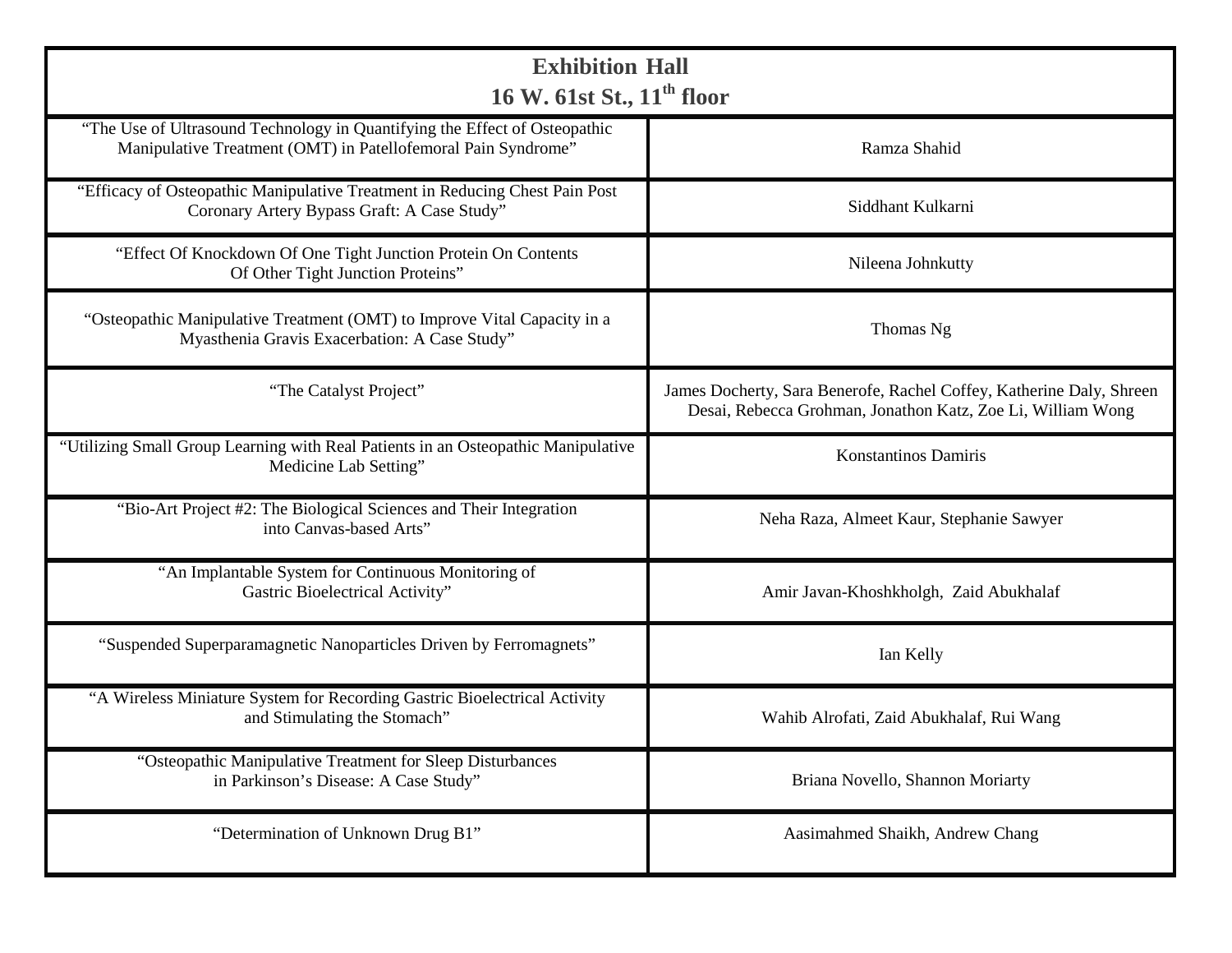| "A 32-Channel Wireless Bi-Polar Stimulator with<br>Configurable Current and Pulse Width"                                                  | Zaid Abukhalaf                                                                                 |
|-------------------------------------------------------------------------------------------------------------------------------------------|------------------------------------------------------------------------------------------------|
| "The Reliability of King Devick Visual Testing in Predicting<br>Concussion Symptom Severity in Student Athletes"                          | Nicole Angelo                                                                                  |
| "New York City's Green Side"                                                                                                              | Naweed Omar                                                                                    |
| "Exploring Stereo-Differentiation of "Rigid" Molecular Tweezers"                                                                          | Malina Mohtadi, Alexandra Grala, Muhammad Adnan Ul-Haq,<br>Fahad Albuobayd, Abdelrhman Soliman |
| "Chiral Switching & Stereo-Control of Molecular Tweezers"                                                                                 | Rena Daniel, Gabriela Alvim de Paula, Shiv Patel, Patrick Abruzzo                              |
| "32-Channel Wireless Implantable System for Gastric Slow Wave Recording"                                                                  | Christopher Springston, Rui Bao, Zaid Abukhalaf                                                |
| "MEMS capacitive sensors for Monitoring Gastric Motility"                                                                                 | Qi Kang                                                                                        |
| "Recombinant Protein DHFR Expression and Purification"                                                                                    | Balal Aslam, Malaq Alzanbqui, Jayson Balasico                                                  |
| "Expression of Mustn1 During MSC Chondrogenic Differentiation"                                                                            | Anum Mitha                                                                                     |
| "The Effect of Real Time Auditory Feedback During Palpation<br>of a Simulated Lumbar Spine in the Education of Physical Therapy Students" | Nick Andreì Peret                                                                              |
| "Artificial Intelligence Consciousness and Ethics"                                                                                        | Minjie Tang, Zancheng Wang, Yimu Liu                                                           |
| "A Comparative Study of Cyber Laws in China and the U.S."                                                                                 | Ye Chen, Ran Zang                                                                              |
| "Research on Bluetooth Security"                                                                                                          | Du Kejun, Lu Siyu, Chen Siting, Zhu Xueqi, Li Wanyue                                           |
| "Chatbot: Efficient and Utility-based Platform"                                                                                           | Yuan Yuying, Gu Yujie, Qi Xinyu                                                                |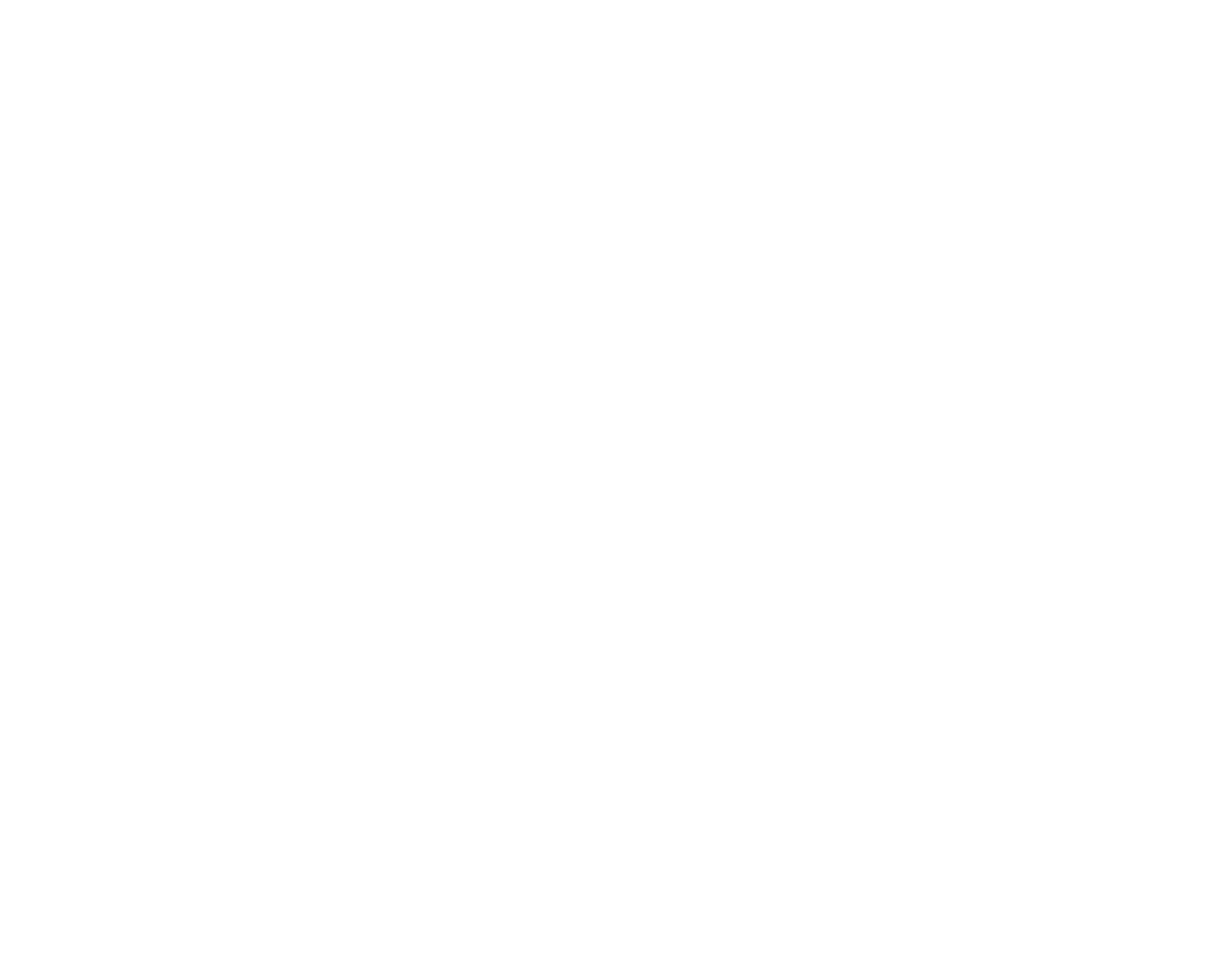- "Medical Case Study: Diagnosing Celiac Disease in Patients with Diabetes Mellitus Type I" By: Michael Chang
- "Plant Nitrogen Cycling and the factors Affecting Absorption, Assimilation, and Accumulation: A Study With Lycopersicon Sp." By: Sarah Caltabiano
- "Histone Deacetylase 9 (HDAC9) is Associated with Increased Lysine Acetylation Levels in Diabetic Mice Kidneys: a Potential Mechanism Underlying Renal Impairment in Type 2 Diabetes." By: Simran Polce
- "Chinese Character Recognition" By: Qiao Zhu, Yiming Huang
- "Security Research on Social Payment Apps" By: Jasmeen Saini
- "Preventing Prescription Drug Abuse by Nurses in the Workplace" By: Athena Thomas, Annalie Baumann, Rachel Ng, Jean Cha, Jacqueline McDevitt, Megan DeCoursey, Djonvi Santos, Samantha Delaunay-Keith, Shoshana Ibragimova, Eukane Gabriel
- "Promoting Safe and Healthy Work Environments: Issues Impacting Ergonomics and Musculoskeletal Disorders among Nurses" By: Neel Joshi, Pegah Shahbazi, Alen Soofirzadeh, David Biblo, Kevin Gonzalez, Irfan Aslam, Jerrin Chacko, Onyinye Joy Nwosu, Kwame Ntiako-Antwi, Maria Angeles
- "Nursing Self-Care" By: Joseph Rivera, Jocelyn Mendoza, Jennifer Renous, Jillian Arevato, Elaine Livingston, Agata Ziemba, Nahaleth Rolon, Rachel Villiongco, Napoleon Mejia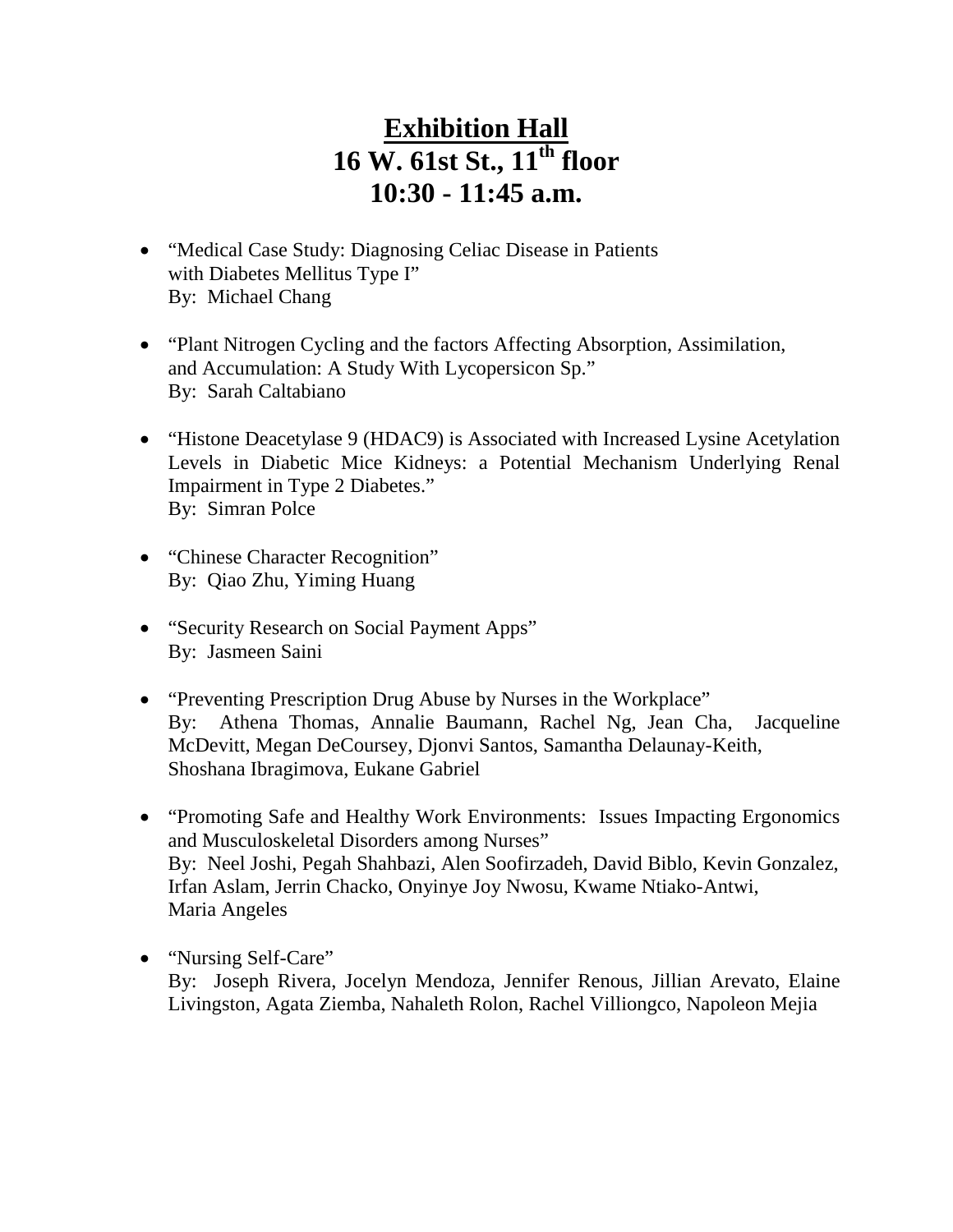- "Advance Practice Nursing Roles, Continuing Education and Certifications and the Impact on Patient Care Outcomes" By: Katherine Wright, Samantha Montana, Christina Moore, Christian Lauchner, Shivani Verma, Ashley Higgins, Pallvi Sharma
- "Average Annual Temperature of 40 Major Global Cities" By: Charles Werner
- "Procedure in which to Coat Medicine under Hot and Humid Conditions" By: Zahran Kabir
- "Transforming the Airport Typology" By: Yara Mourtada
- "Cell Biology" By: Sumiti Kumar, Shiffoni Sukhlal
- "Immunosuppressant F1's Cellular Effects on Mitochondrial Function" By: Austin Sanu, Robin Varghese
- "The Effect an Epilepsy Drug Can Have on the Eukaryotic Metabolism" of Tetrahymena" By: Sophia Ahmad, Mohammed Khan
- "Simulated Forensic DNA Analysis from a Crime Scene" By: Tina Stefanovic, Maryann Assaf
- "How Cancer Drug L1 Functions" By: Briana Sosa, Simran Kaur
- "Potential Epilepsy Drug Effects on Cell Function" By: Nabila Siddiqui, Roua Araim
- "Bio-Art Project #1: The Biological Sciences and Their Integration into Canvas-based Arts" By: Suhani Shah, Astha Desai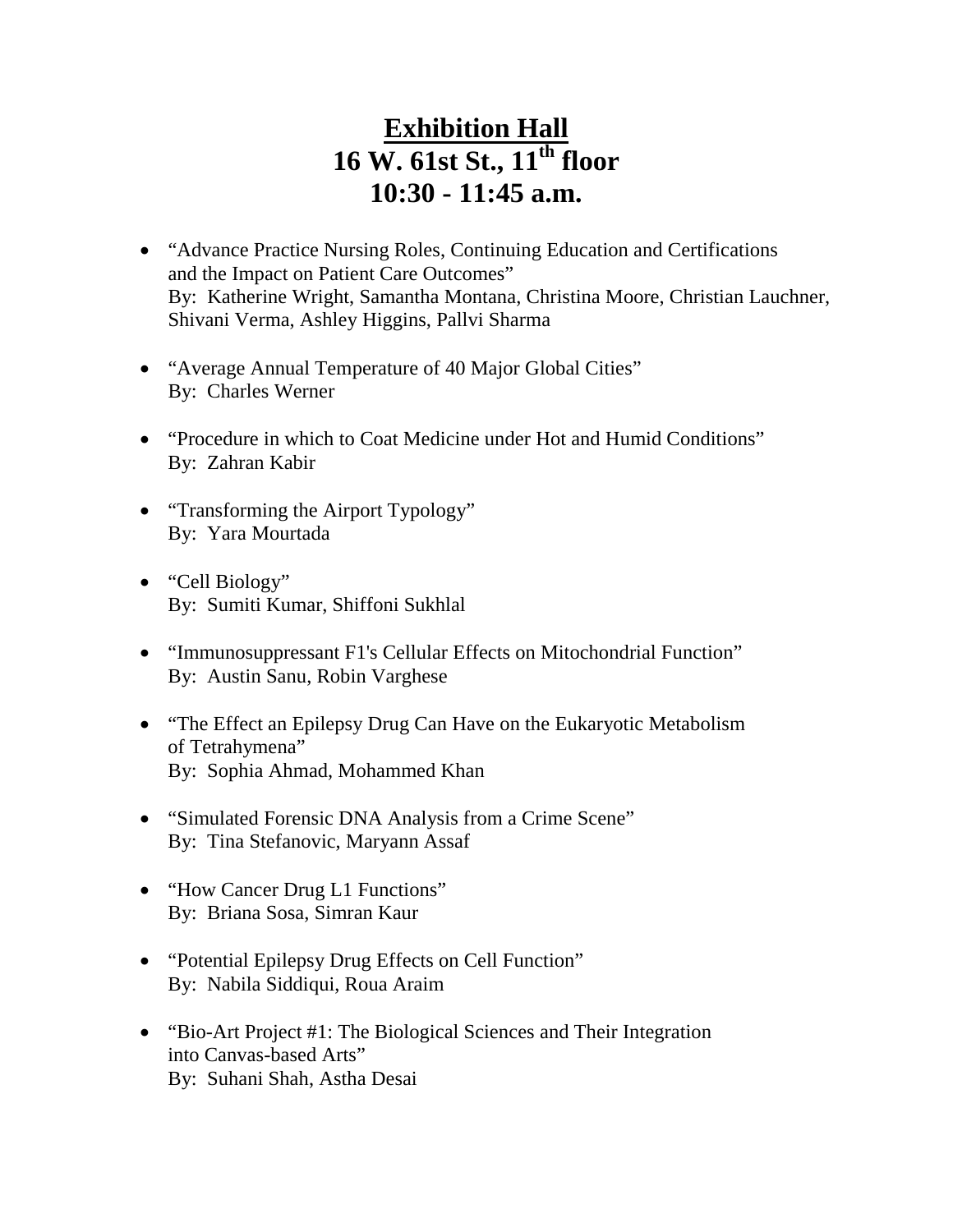- "The Utility of Zip Ties for Thoracostomy Tube Management" By: Kyle Hitscherich, Danielle Vanderet, Patricia Philipps
- "Improvement of the "Drug Discovery" Portion of the "Drug Discovery and Development Process" Using Next Generation Alternative and Multistranded DNA and RNA Microarrays" By: Nabila Siddiqui, Stephanie Sawyer
- "3-Dimensional Model of a Quadruplex DNA Molecule" By: Shozab Kazim
- "The Application of Osteopathic Manipulative Treatment in Plantar Fasciitis- A Case Study" By: Melissa Foy
- "NCY3/NCY229 Yeast Transformation, Growth, Staining, and Protein Analysis of Fzo1 Gene Containing Varying Amino Acids" By: Zoha Mian
- "The Use of Ultrasound Technology in Quantifying the Effect of Osteopathic Manipulative Treatment (OMT) in Patellofemoral Pain Syndrome" By: Ramza Shahid
- "Efficacy of Osteopathic Manipulative Treatment in Reducing Chest Pain Post Coronary Artery Bypass Graft: A Case Study" By: Siddhant Kulkarni
- "Effect Of Knockdown Of One Tight Junction Protein On Contents Of Other Tight Junction Proteins" By: Nileena Johnkutty
- "Osteopathic Manipulative Treatment (OMT) to Improve Vital Capacity in a Myasthenia Gravis Exacerbation: A Case Study" By: Thomas Ng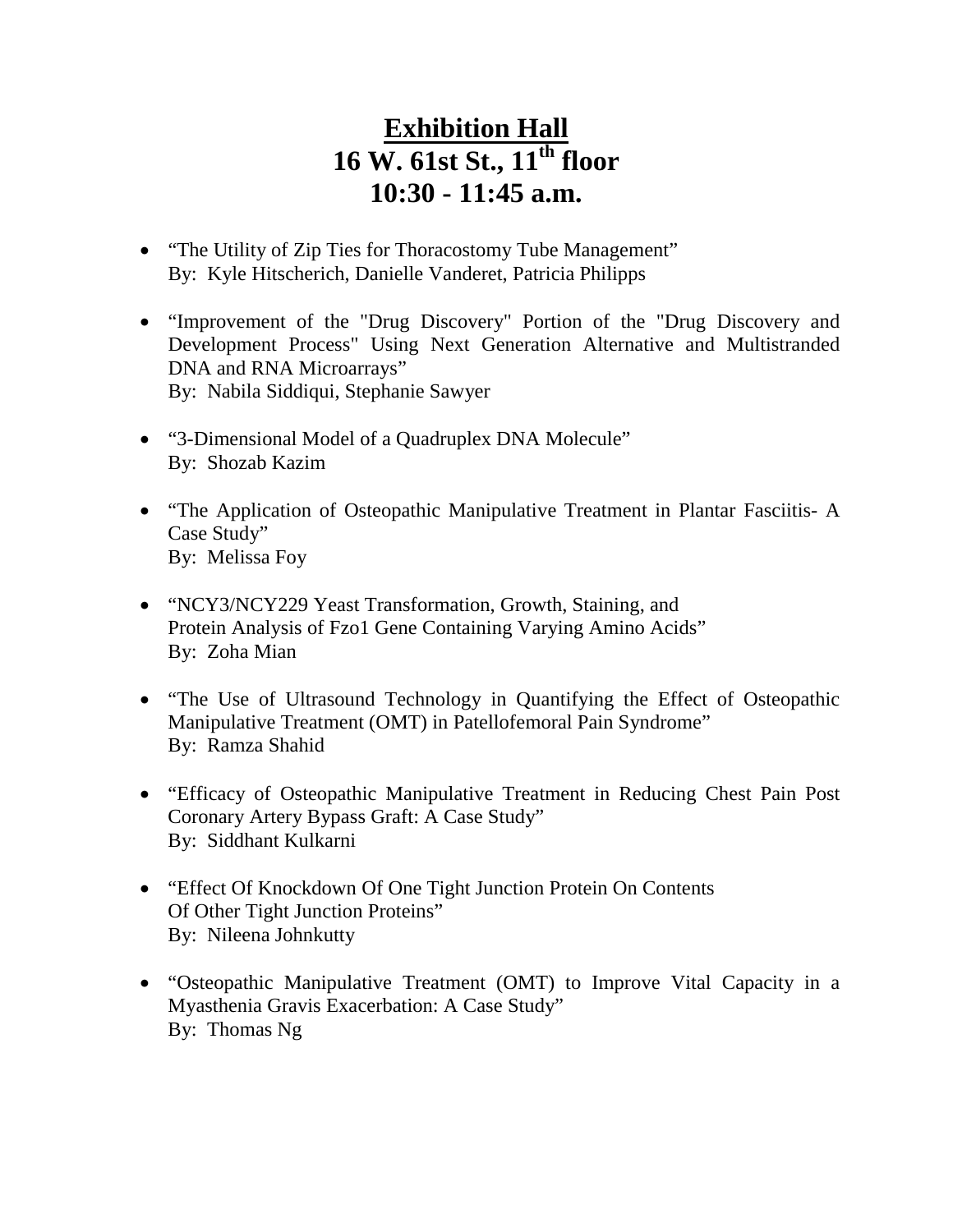- "The Catalyst Project" By: James Docherty, Sara Benerofe, Rachel Coffey, Katherine Daly, Shreen Desai, Rebecca Grohman, Jonathon Katz, Zoe Li, William Wong
- "Utilizing Small Group Learning with Real Patients in an Osteopathic Manipulative Medicine Lab Setting" By: Konstantinos Damiris
- "Bio-Art Project #2: The Biological Sciences and Their Integration into Canvas-based Arts" By: Neha Raza, Almeet Kaur, Stephanie Sawyer
- "An Implantable System for Continuous Monitoring of Gastric Bioelectrical Activity" By: Amir Javan-Khoshkholgh, Zaid Abukhalaf
- "Suspended Superparamagnetic Nanoparticles Driven by Ferromagnets" By: Ian Kelly
- "A Wireless Miniature System for Recording Gastric Bioelectrical Activity and Stimulating the Stomach" By: Wahib Alrofati, Zaid Abukhalaf, Rui Wang
- "Osteopathic Manipulative Treatment for Sleep Disturbances in Parkinson's Disease: A Case Study" By: Briana Novello, Shannon Moriarty
- "Determination of Unknown Drug B1" By: Aasimahmed Shaikh, Andrew Chang
- "A 32-Channel Wireless Bi-Polar Stimulator with Configurable Current and Pulse Width" By: Zaid Abukhalaf
- "The Reliability of King Devick Visual Testing in Predicting Concussion Symptom Severity in Student Athletes" By: Nicole Angelo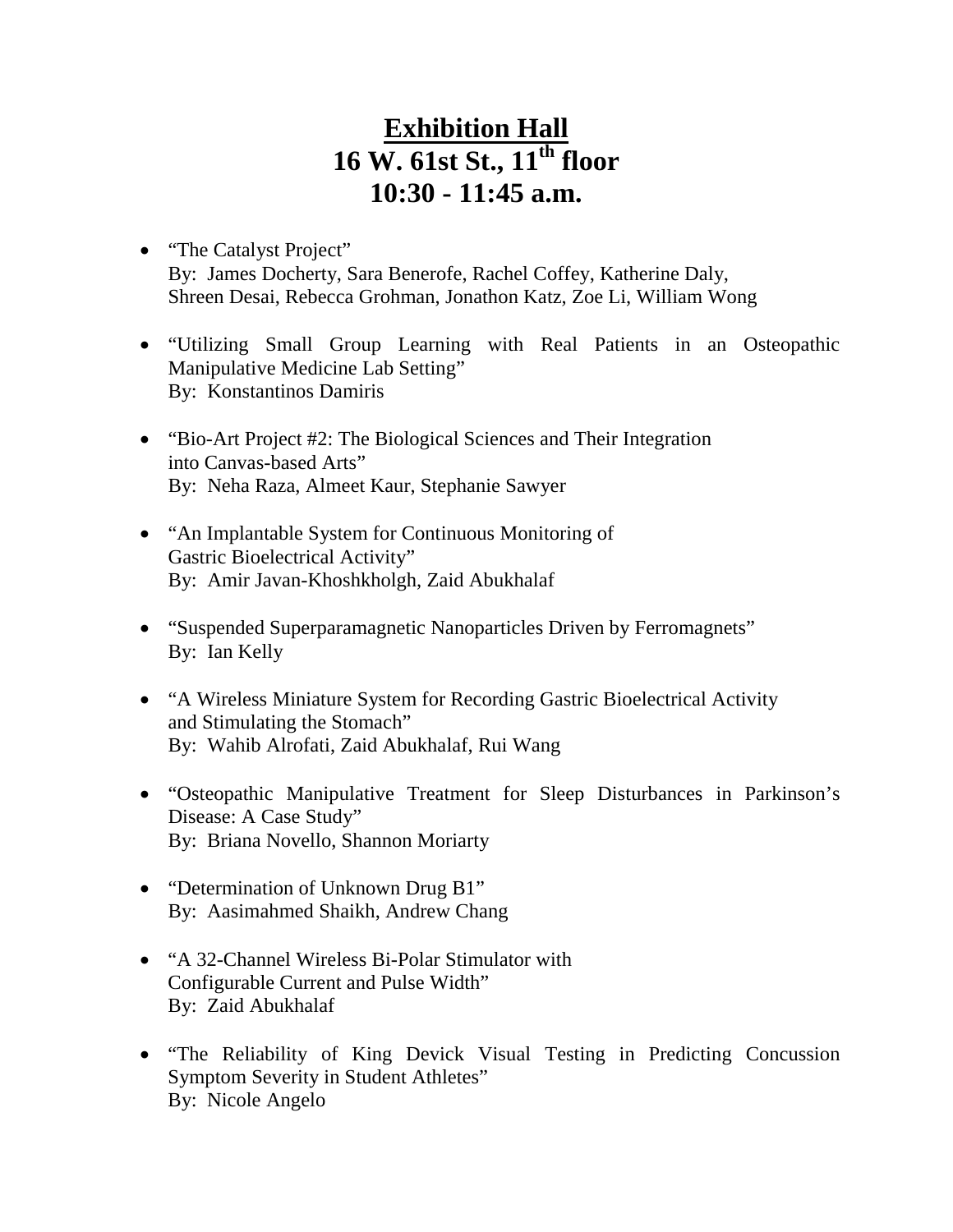- "New York City's Green Side" By: Naweed Omar
- "Exploring Stereo-Differentiation of "Rigid" Molecular Tweezers" By: Malina Mohtadi, Alexandra Grala, Muhammad Adnan Ul-Haq, Fahad Albuobayd, Abdelrhman Soliman
- "Chiral Switching & Stereo-Control of Molecular Tweezers" By: Rena Daniel, Gabriela Alvim de Paula, Shiv Patel, Patrick Abruzzo
- "32-Channel Wireless Implantable System for Gastric Slow Wave Recording" By: Christopher Springston, Rui Bao, Zaid Abukhalaf
- "MEMS capacitive sensors for Monitoring Gastric Motility" By: Qi Kang
- "Recombinant Protein DHFR Expression and Purification" By: Balal Aslam, Malaq Alzanbqui, Jayson Balasico
- "Expression of Mustn1 During MSC Chondrogenic Differentiation" By: Anum Mitha
- "The Effect of Real Time Auditory Feedback During Palpation of a Simulated Lumbar Spine in the Education of Physical Therapy Students" By: Nick Andreì Peret
- "Artificial Intelligence Consciousness and Ethics" By: Minjie Tang, Zancheng Wang, Yimu Liu
- "A Comparative Study of Cyber Laws in China and the U.S." By: Ye Chen, Ran Zang
- "Research on Bluetooth Security" By: Du Kejun, Lu Siyu, Chen Siting, Zhu Xueqi, Li Wanyue
- "Chatbot: Efficient and Utility-based Platform" By: Yuan Yuying, Gu Yujie, Qi Xinyu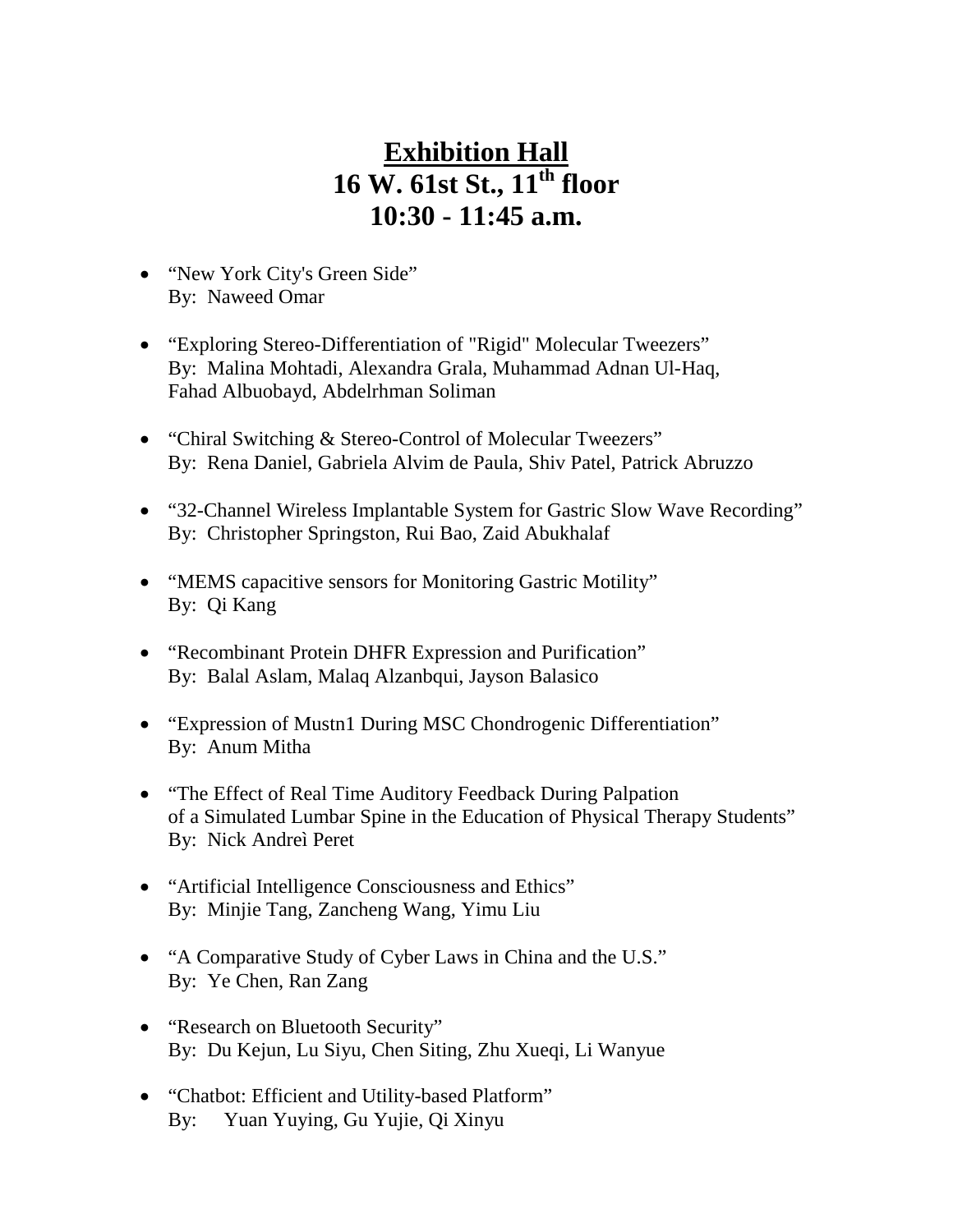## Medical Case Study: Diagnosing Celiac Disease in Patients with Diabetes Mellitus Type I

Student Name: Michael Chang

Faculty Mentor: Qiangrong Liang Department: Biomedical Sciences School/College: College of Osteopathic Medicine, Old Westbury

In Europe, studies done in Diabetes Mellitus Type I adult populations have approximated the prevalence of Celiac Disease to be 2% to 4.1%, which is significantly greater than the 0.5% to 1% overall prevalence witnessed in the general population. Therefore, all patients suffering from Diabetes Mellitus Type 1 should be screened for celiac disease. In this case study, we discuss a 16-year-old female with Diabetes Mellitus Type 1 who presented to be a pediatric gastroenterology clinic for Celiac Disease screening. Multiple diagnostic tests for Celiac Disease are discussed in this study, including serum auto-antibodies, specific HLA markers, and gastrointestinal biopsy. Risks and benefits of each diagnostic test are discussed, along with the most currently recommended diagnostic algorithm for Celiac Disease. We also discuss the type of diet our patient should follow while awaiting the results of her diagnostic tests.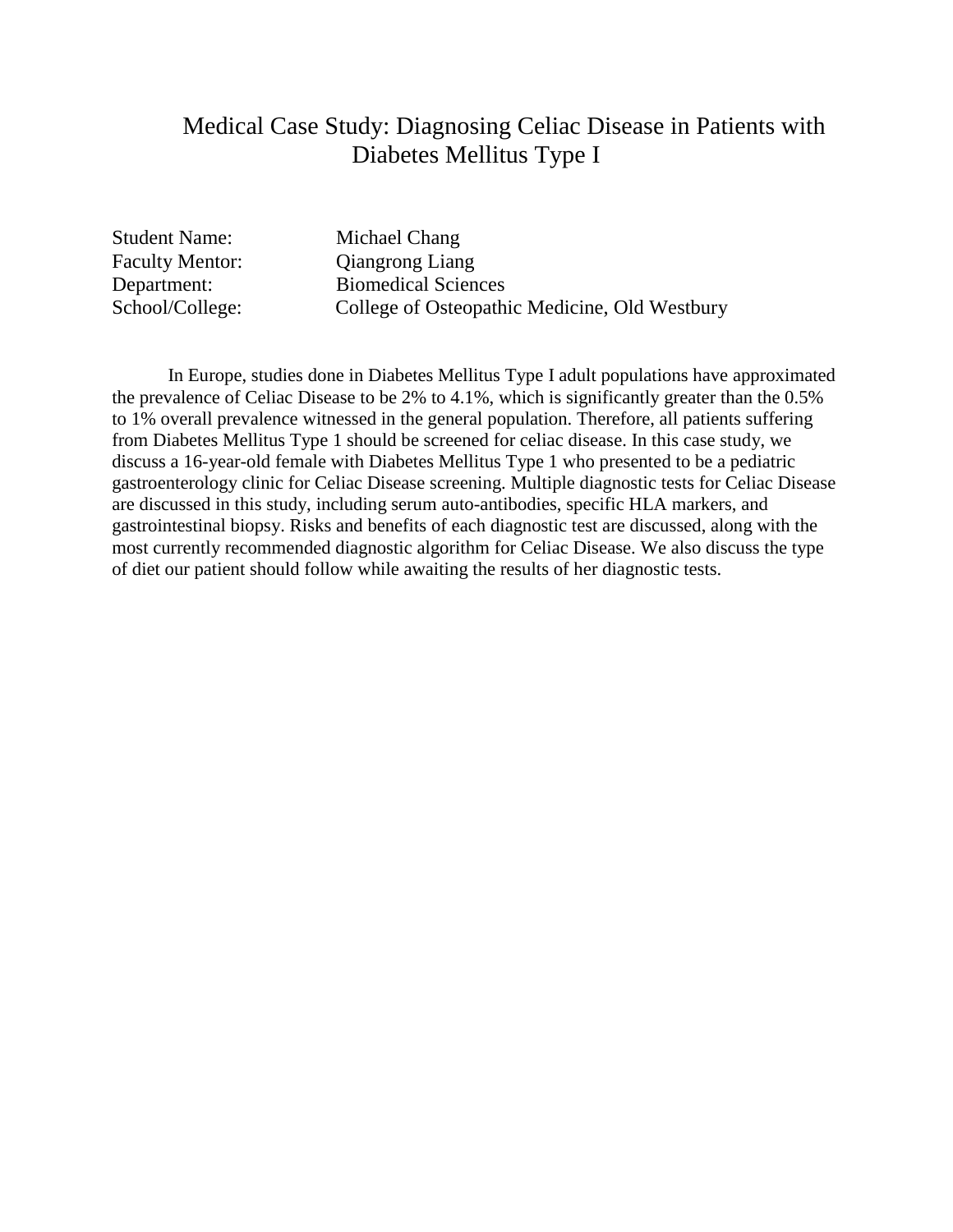## Plant Nitrogen Cycling and the factors Affecting Absorption, Assimilation, and Accumulation: A Study with Lycopersicon Sp.

Faculty Mentor: Sarah Meyland

Student Name: Sarah Caltabiano Department: Environmental Technology and Sustainability School/College: School of Engineering and Computing Sciences, Old Westbury

In Nitrogen is an essential element to plant growth, it can be found in every organ from root to shoot to seed. Nitrogen is cycled through the plant by the processes of absorption, assimilation, and accumulation. These processes are affected differently by physiological and environmental conditions. Absorption is the uptake and movement of nitrogen within the plant. Assimilation is the use of nitrogen for growth processes, and accumulation is the movement of nitrogen into storage. Two different varieties of tomato plants, *Lycopersicon esculentum* 'Orange Jubilee' and *Lycopersicon esculentum* 'Roma' were grown outdoors in soil less medium and 1 tablespoon nitrate nitrogen solution was added to the medium weekly for 10 weeks. Plant sap was collected each week and tested for the level of nitrate nitrogen. The relationship between absorption, assimilation, and accumulation was demonstrated in this experiment with the Roma tomatoes showing slowly increasing nitrate level over the 10 weeks, while the nitrate levels in Orange Jubilee stayed the same for 6 weeks before increasing. These results were likely due to the environmental conditions that the plants were under before being brought outside. Understanding the role of nitrogen cycling in plants is important with nitrogen becoming a pollutant of concern in the atmosphere and in the water.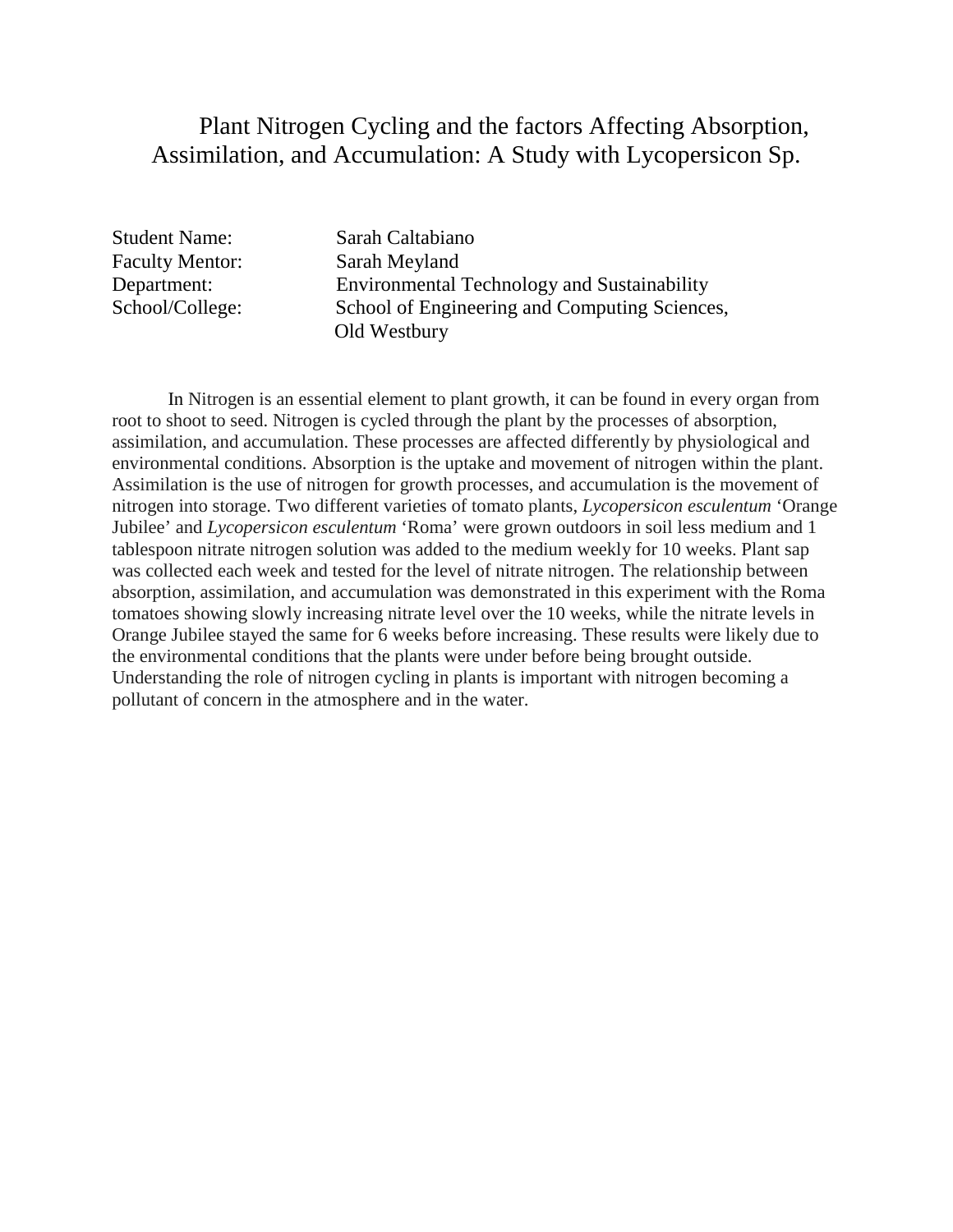## Histone Deacetylase 9 (HDAC9) is Associated with Increased Lysine Acetylation Levels in Diabetic Mice Kidneys: a Potential Mechanism Underlying Renal Impairment in Type 2 Diabetes.

Student Name: Simran Polce

Faculty Mentor: Maria Carrillo Sepulveda Department: Biomedical Sciences School/College: College of Osteopathic Medicine, Old Westbury

Diabetic nephropathy is one of the major complications faced by patients with type 2 diabetes (T2DM). It is characterized by fibrosis, mesangial matrix expansion, loss of proper glomerular filtration, and marked renal vascular dysfunction. The mechanism by which diabetic milieu promotes renal dysfunction is not entirely understood. Recent studies have demonstrated that nephropathy in type 1 diabetes is correlated with high levels of renal lysine acetylation. Importantly, histone deacetylase 9 (HDAC9), a class II subclass IIa mammalian HDAC that catalyze the removal of acetyl groups from ε-amino groups of lysine's, has been linked to T2DM complications. Thus, we hypothesize that T2DM increases levels of renal lysine acetylation, which is associated with down regulation of HDAC9. To address our hypothesis, male fourteenweeks-old db/db mice, an experimental model of T2DM, and same age-matched heterozygous nondiabetic (ND) mice  $(db/m+)$  were utilized in this current study. As expected,  $db/db$  mice exhibited robust increase in body weight  $(39.8g \text{ vs. } 19.5g \text{ ND}, p<0.05, n=7)$ , kidney weight  $(238.8mg \text{ vs. } 163.9mg \text{ ND}, p<0.05, n=6)$  and blood glucose levels  $(265 mg/dl \text{ vs. } 104.5mg/dl)$ ND, p<0.05, n=7). Together these results confirm the diabetic state in the model utilized. Further, to determine whether HDAC9 and lysine acetylation are altered in kidneys from diabetic mice, western blot analysis was performed. Kidneys from diabetic mice exhibited markedly increases in lysine acetylation levels (80% increase vs. ND,  $p<0.001$ ,  $n=5$ ), which was correlated with significant reduction in HDAC9 expression (60% reduction vs. ND,  $p<0.05$ ,  $n=5$ ), suggesting that decreased HDAC9 may contribute to the elevated levels of lysine acetylation. Of note, no changes in others HDAC class II subclass IIa, including HDAC4, HDAC5 and HDAC7 were found in kidneys from db/db mice. Our results demonstrate that diabetic milieu increases lysine acetylation in kidney and down regulated HDAC9 epigenetic enzyme expression. Thus, targeting HDAC9 may offer novel therapeutic strategies for treating diabetic nephropathy. Studies using overexpression of HDAC9 has been initiated to confirm the role of HDCA9 in the diabetic renal dysfunction.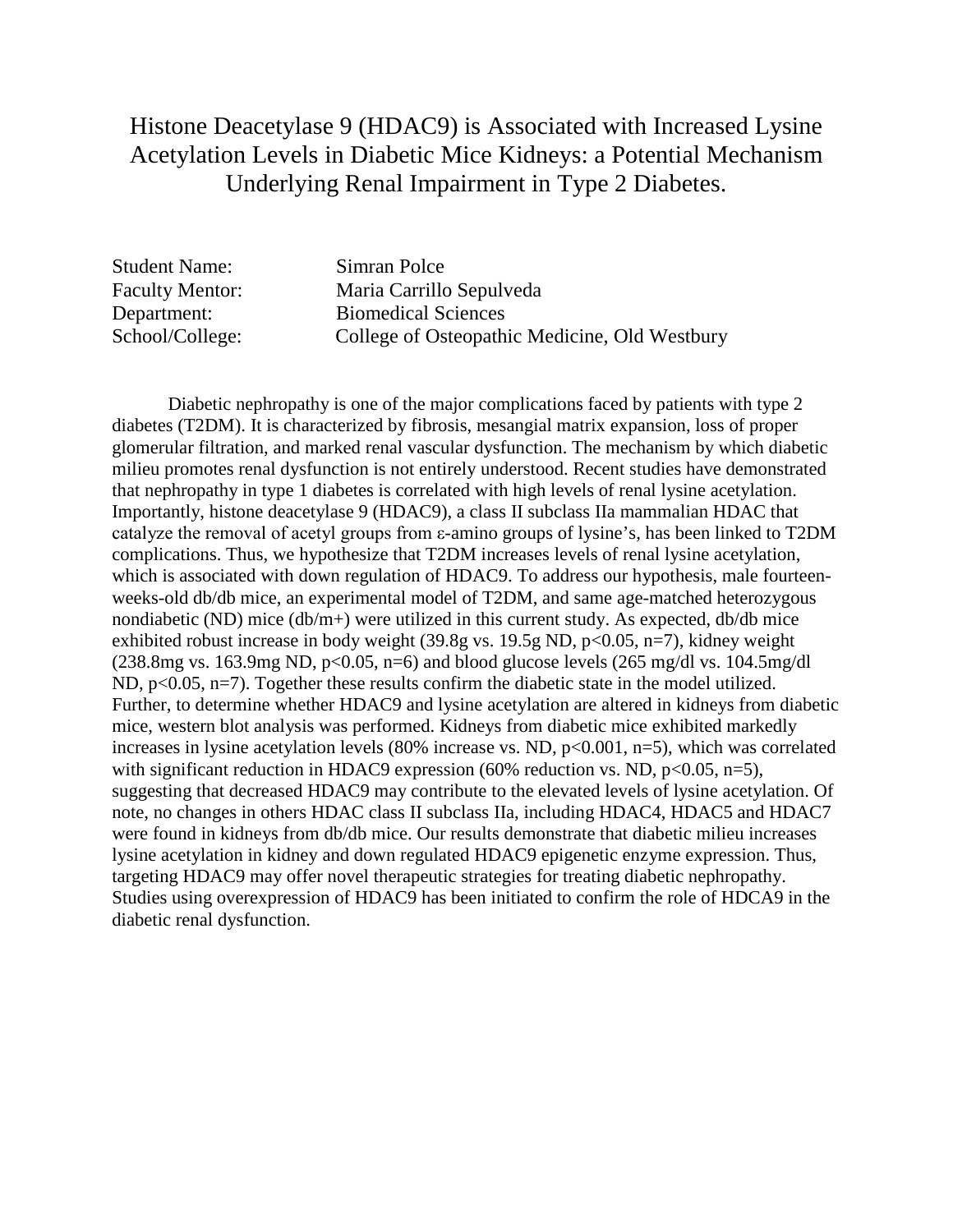#### Chinese Character Recognition

Faculty Mentor: Sonali Chandel

Student Names: Qiao Zhu, Yiming Huang Department: Electrical and Computer Engineering School/College: School of Engineering and Computing Sciences, Nanjing

The low accuracy rate of Chinese Characters Recognition has triggered a dilemma in Chinese handwriting input method, especially in the recognition for the original complex form of simplified Chinese character, which has largely restricted the spread of Chinese culture. Furthermore, the resolution of strokes isn't stable enough to be user-friendly, and the conformity varies from person to person because of their different styles of handwriting. Aimed at improving the matched-degree and broadening the recognition range, we have devised a program for Chinese character recognition. To begin with, we have imported a prewritten Chinese-English dictionary as a reference to compare the written characters with system characters. In our main matching algorithm, strokes were recognized one by one according to their relative length and radian, and the program will form a list of the resembled characters for users to choose from. In this part, we have solutions to improve the matching rate, and widen the restraints of character writing to adjust various fonts, especially for complex form of simplified Chinese character. Our algorithm is based on the law of Bayes classifier and edge detection, and the normalization of strokes and size is implemented eventually. Besides that, an evaluation model is created by us to judge the matched-degree for the recognition. Users also have the ability to adjust the degree of restriction in Chinese character recognition according to their own handwriting type, so that cursive script can also be recognized if users lower the degree of restriction. Our demerit in this algorithm is that the less the degree of restriction, the lower the recognition speed is. However, the speed is certainly in a normal range for us to use the program, and the difference of speed is hard to detect.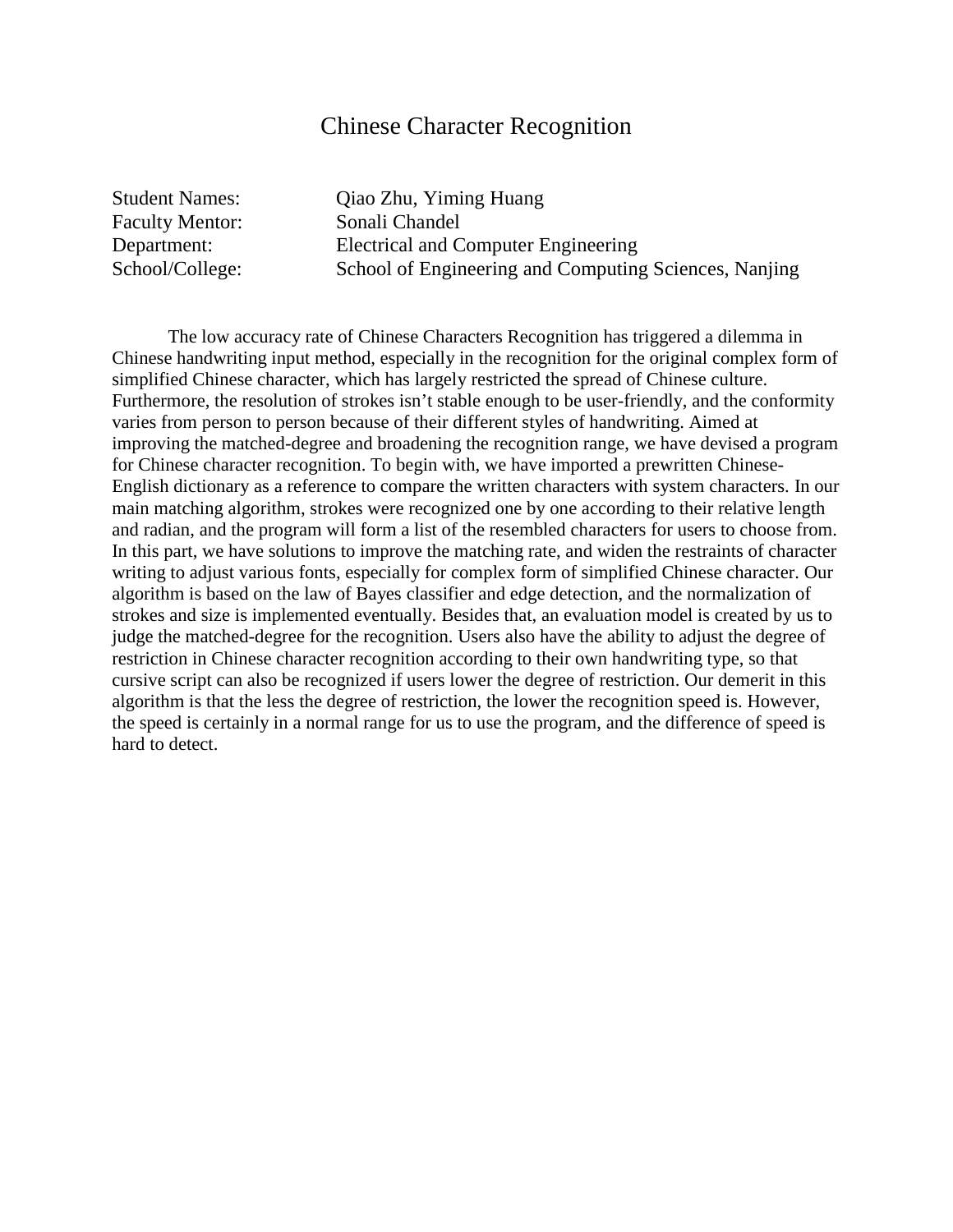# Security Research on Social Payment Apps

Student Name: Jasmeen Saini Faculty Mentor: Ahmed Awad

Department: Computer Science School/College: School of Engineering and Computing Sciences, Vancouver

Social Payment Apps now-a-days have become an integral part of individual's life and business operations because of its reliability, easiness and pace of transferring money. However with development of new technology, the security related issues have also increased drastically.

In this research, many problematic issues have been observed in various apps that are in use these days. Both technical and social vulnerabilities were observed, that would allow adversary to steal individual's credential information or leak it. The concerns involved are mainly confidentiality, integrity and availability of the data such as personal bank/account information in the perspective of user and what if security policy is violated and privacy is not maintained. Moreover, a usable and secure payment guidelines and steps will be provided to make a better payment application which will gain users' trust and e-commerce business.

To measure performance of the used payment app, one needs to dive off the boat in order to understand the flaws. It is anticipated that more than there 70% of users in world will make payments through social payment applications by the end of 2017. Venmo, Google Wallet and Apple Pay are the key apps that are analyzed and risks are observed in relation with social engineering. Moreover, a secured payment protocol using Tokenization method is proposed that will keep transactions more secure. This research enlightens the security challenges and possible mitigations to prevent data breaches.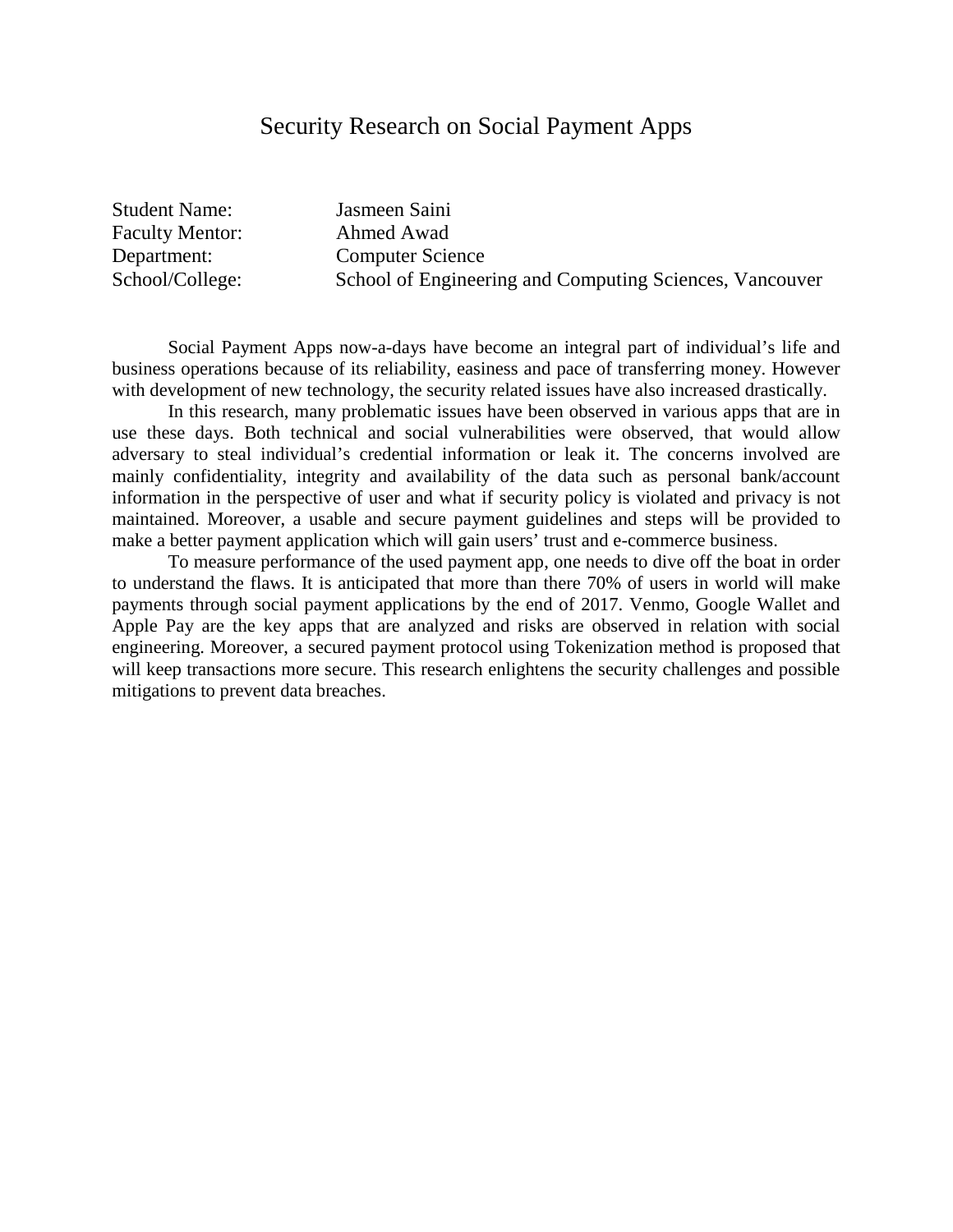#### Preventing Prescription Drug Abuse by Nurses in the Workplace

| <b>Student Names:</b>  | Athena Thomas, Annalie Baumann, Rachel Ng, Jean Cha, |
|------------------------|------------------------------------------------------|
|                        | Jacqueline McDevitt, Megan Decoursey, Djonvi Santos, |
|                        | Samantha Delaunay-Keith, Shoshana Ibragimova,        |
|                        | Eukane Gabriel                                       |
| <b>Faculty Mentor:</b> | Susan Neville                                        |
| Department:            | <b>Nursing</b>                                       |
| School/College:        | School of Health Professions, Old Westbury           |

Prescription drug abuse by nurses in the workplace is an increasing issue that leads to medication errors, threatens the safety of patients, and causes a decline in productivity and professional performance (National Council of State Boards of Nursing, 2011). This presentation focuses on providing information on the scope of the problem, the behavioral and physical signs of prescription drug abuse exhibited by nurses in the workplace setting, the protocol involved in addressing and reporting compiled evidence regarding a co-worker, and the support measures offered to nurses returning to the workplace after treatment. It is a common belief that nurses are immune to all substance abuse disorders. However, the American Nurses Association (ANA) estimates that six to eight percent of nurses use alcohol and drugs to the extent that their professional performance and judgment is negatively compromised (National Council of State Boards of Nursing, 2011). This translates to one in ten nurses struggling with a substance abuse disorder. With easy access to prescription drugs on the hospital units and ambulatory care clinics (PYXIS systems and medication carts), nurses are especially at risk for prescription drug abuse. In order to identify and prevent prescription drug abuse in the workplace, it is first important for nurses to know what behavioral and physical signs to look for in identifying coworkers with substance abuse disorders. An awareness of different programs for treatment, such as disciplinary alternative-to-discipline programs, allows nurses to know that there are nonthreatening treatment and support solutions. This poster documents the scope of the problem, the physical and behavioral signs of substance abuse, preventive strategies that can be implemented in the workplace and assistive programs offered to nurses in need. These programs, such as The NYS Statewide Peer Assistance for Nurses (SPAN), provide resources to nurses and play a significant role in preventing drug abuse in the workplace. An increased awareness of alternative-to-discipline programs could encourage nurses to seek assistance and treatment without fearing permanent loss of professional licensure. Preventing drug abuse by nurses in the workplace setting is vital in decreasing medication errors, increasing patient safety, and increasing productivity and professional performance in the workplace.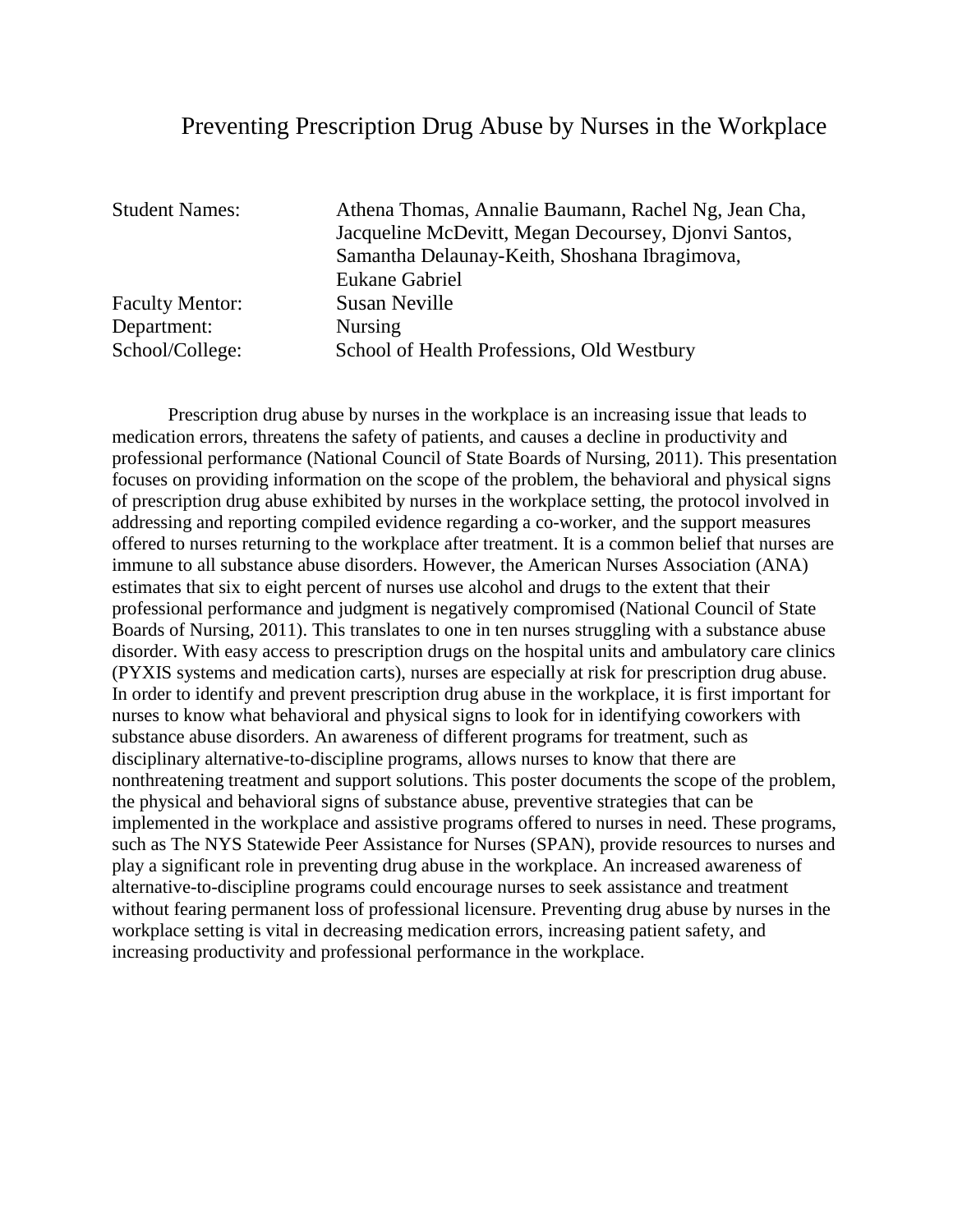### Promoting Safe and Healthy Work Environments: Issues Impacting Ergonomics and Musculoskeletal Disorders among Nurses

| <b>Student Names:</b>  | Neel Joshi, Pegah Shahbazi, Alen Soofirzadeh, David Biblo,<br>Kevin Gonzalez, Irfan Aslam, Jerrin Chacko, |
|------------------------|-----------------------------------------------------------------------------------------------------------|
|                        | Onyinye Joy Nwosu, Kwame Ntiako-Antwi, Maria Angeles                                                      |
| <b>Faculty Mentor:</b> | <b>Susan Neville</b>                                                                                      |
| Department:            | <b>Nursing</b>                                                                                            |
| School/College:        | School of Health Professions, Old Westbury                                                                |

Health care professionals, especially nurses tend to think of everyone but themselves. It is important for healthcare professionals to be physically, mentally, and emotionally healthy for themselves, their families, and their patients. Nursing at the bedside puts a considerable strain on the human body. Due to this, musculoskeletal injuries have become all too common in the discipline of nursing. The high prevalence of injuries in the profession puts the health and wellness of nurses at risk but it also hinders the ability of nurses to care for clients. Nurses have the sixth highest rate of Musculoskeletal Disorders such as strains and sprains due to lifting and maneuvering patients (de Castro, 2004). These injuries, depending on the severity and location, can result in increased medical leave and lost work time. This not only affects unit staffing patterns but may impact the quality of care delivered to patients in hospital and community settings (Davis & Kotowski, 2015). The purpose of this presentation is twofold: (1) present the scope of injury risk to nurses when moving patients without using correct body mechanics (2) discuss the interventions that were implemented to promote caretaker safety on hospital units.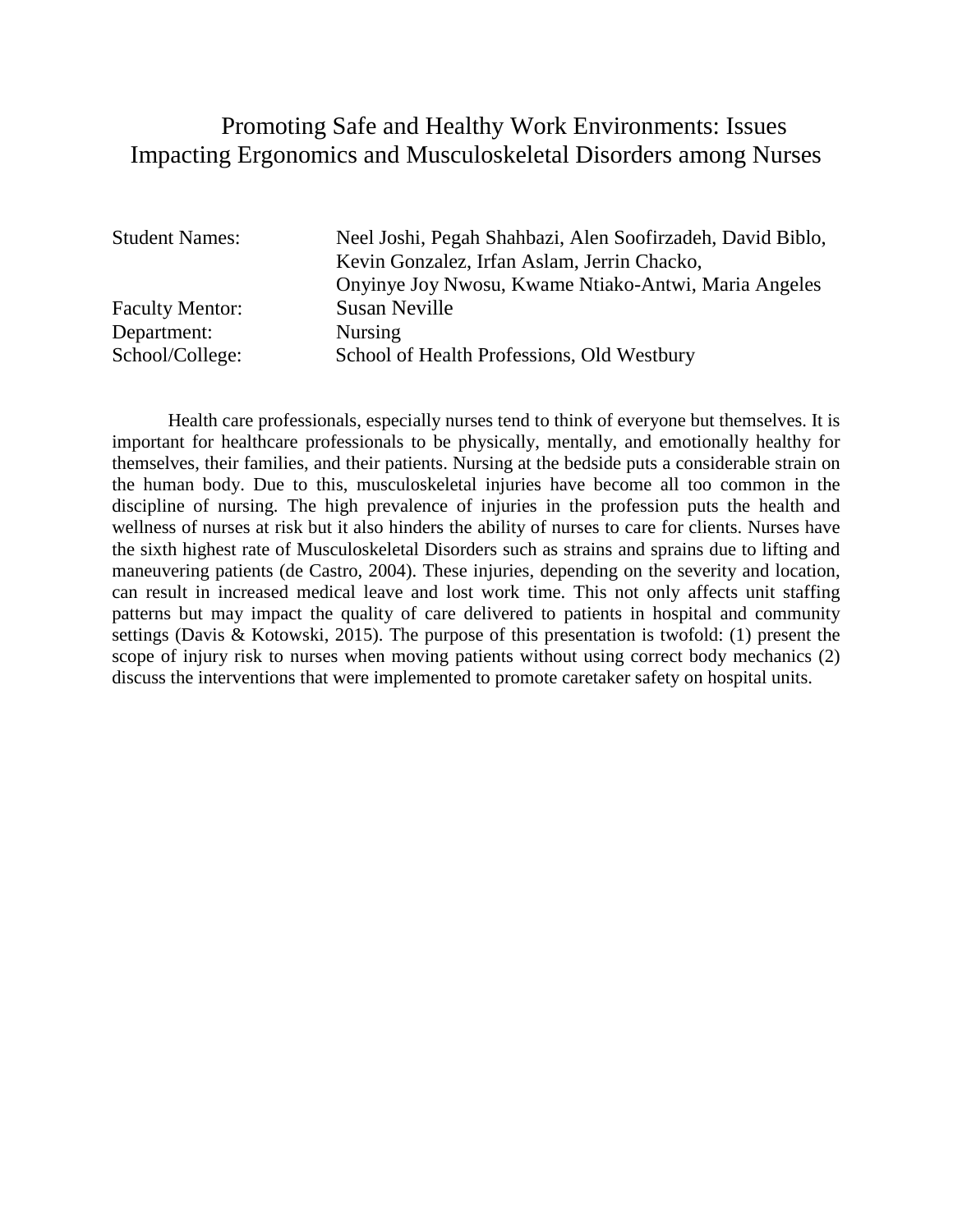# Nursing Self-Care

Faculty Mentor: Susan Neville Department: Nursing

Student Names: Joseph Rivera, Agata Ziemba, Nahaleth Rolon, Rachel Villiongco, Napoleon Mejia, Jocelyn Mendoza, Jennifer Renous, Jillian Arevato, Elaine Livingston School/College: School of Health Professions, Old Westbury

Nursing is a very challenging and demanding profession often placing nurses at risk for decreased self-care practices. This presentation will focus on the importance of individual self care and the practices used by nurses to maintain their health and well-being. Self-care is essential to a nurse's personal health, ability to care for others, and professional growth. Most importantly, applying appropriate self-care helps the individual nurse cope with life stresses. According to various literature sources provided by the American Nurses Association (ANA) and the International Journal of Nursing Studies (IJNS), lack of personal self-care among nurses contributes to an increase in job absenteeism, professional burnout, decreased time management skills and unhealthy nutrition. In conjunction, all of these outcomes lead to a decrease in job satisfaction. According to Lina Daouk-Oyry, (2014), "one way to deal with burnout in the work field is by allowing for proper unit planning and staffing that will in turn decrease the workload for employees, reducing absenteeism and burnout". To assist nurses in improving their self-care practices the ANA established a campaign called, "*Healthy Nurse, Healthy Nation",* which works toward improving over 3.6 million nurses' lives in five key areas such as: physical activity, rest, nutrition, quality of life and safety (ANA, 2017). Once implemented, these changes suggested by the ANA will improve nurses' ability to maintain their quality of life, which in turn will enhance their ability to deliver safe and competent care to their patients.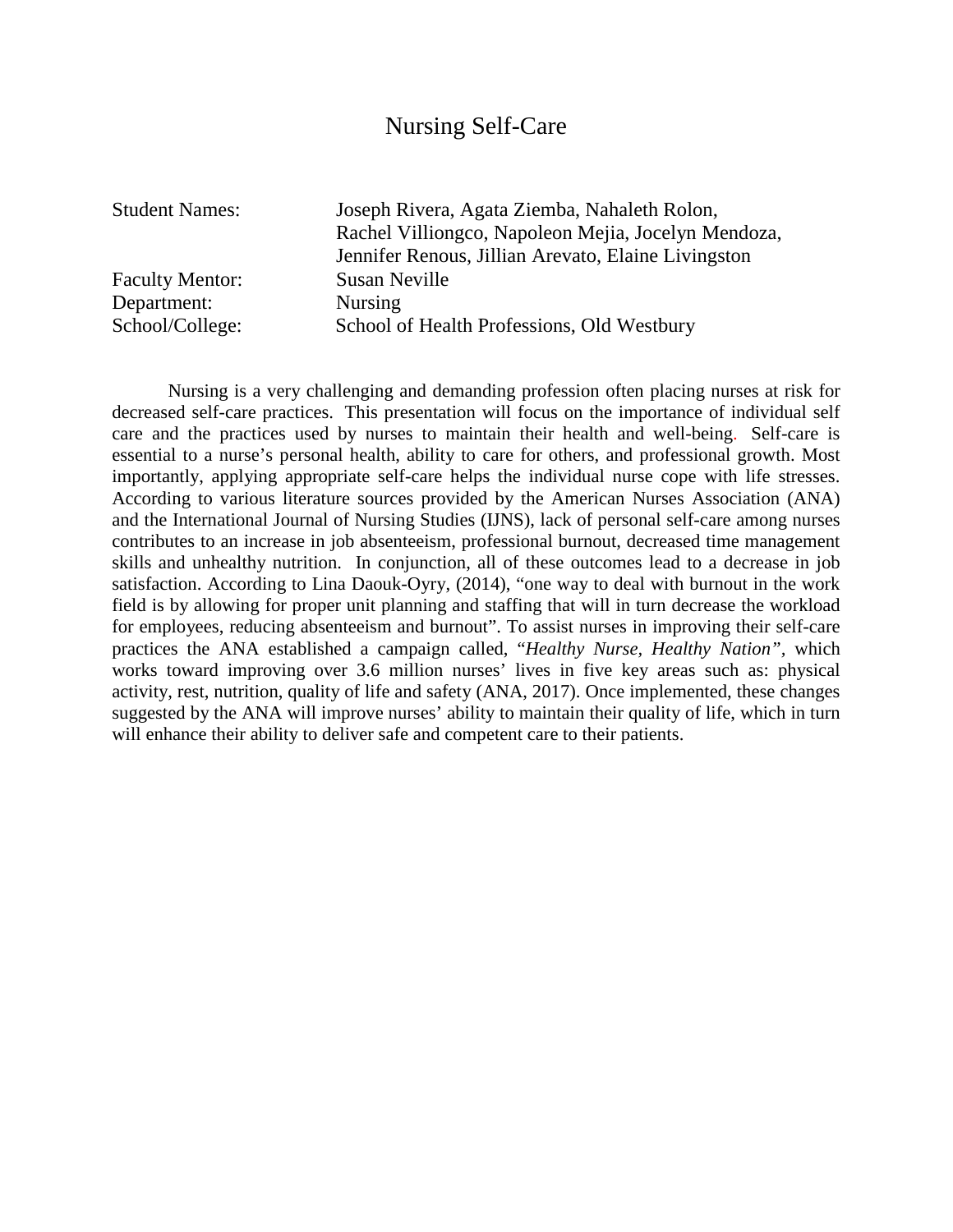## Advance Practice Nursing Roles, Continuing Education and Certifications and the Impact on Patient Care Outcomes

| <b>Student Names:</b>  | Katherine Wright, Samantha Montana, Christina Moore, |
|------------------------|------------------------------------------------------|
|                        | Christian Lauchner, Ashley Higgins, Pallvi Sharma,   |
|                        | Shivani Verma                                        |
| <b>Faculty Mentor:</b> | Susan Neville                                        |
| Department:            | <b>Nursing</b>                                       |
| School/College:        | School of Health Professions, Old Westbury           |

As clients with increased co-morbidities and complex health problems increase in the acute healthcare setting, nurses must return to school to receive degrees with a higher skill set, certifications and research to be able to meet the needs of each one of these patients. "These competencies require increased education at all levels. At this crucial point for the nursing profession, educational strategies and a plan for implementation is needed to build a nursing workforce to meet these challenges. Without a more educated nursing workforce, the nation's health will be further at risk (Tri-Council for Nursing, 2010)." Research findings support that BSN educated nurses are better prepared to influence patient outcomes because they use evidence based research skills and knowledge to care for each patient as compared to diploma and associate degrees. Many hospital incentives such as paid education, support from our leaders, goal of magnet status and flexible timing for class are all ways in which we can encourage current nurses to receive advanced degrees and ultimately provide better patient outcomes. The article, "Advanced Practice Nursing" by Angela P. Clark, PhD, RN, CNS, FAAN, FAHA, defines the four roles that fall under the umbrella of advanced practice nursing. Those roles include, Clinical Nurse Specialist, Nurse Practitioner, Certified Nurse Midwife, and Certified Registered Nurse Anesthetist. The demand for evidence based best practices and safe patient care is increasing and nurses' need to meet these challenges through the attainment of advanced educational degrees, role expansion and clinical specialty certifications. Advanced Practice Registered Nurses (APRNs), particularly Nurse Practitioners (NPs), exemplify how nurses are leading the transformation of healthcare delivery by becoming primary care providers for patients, assisting them to manage their care holistically. Additionally, APRNs are at the forefront of health promotion and disease prevention in the community. To ensure that healthcare delivery keeps pace with increasing demands and a continuously changing disease processes of society there is an increased need to embrace advanced practice nursing and continued education (O'Connell, 2014). This presentation focuses on the correlation between educational incentives that have encouraged nurses to achieve advanced degrees and certifications and the impact on patient care outcomes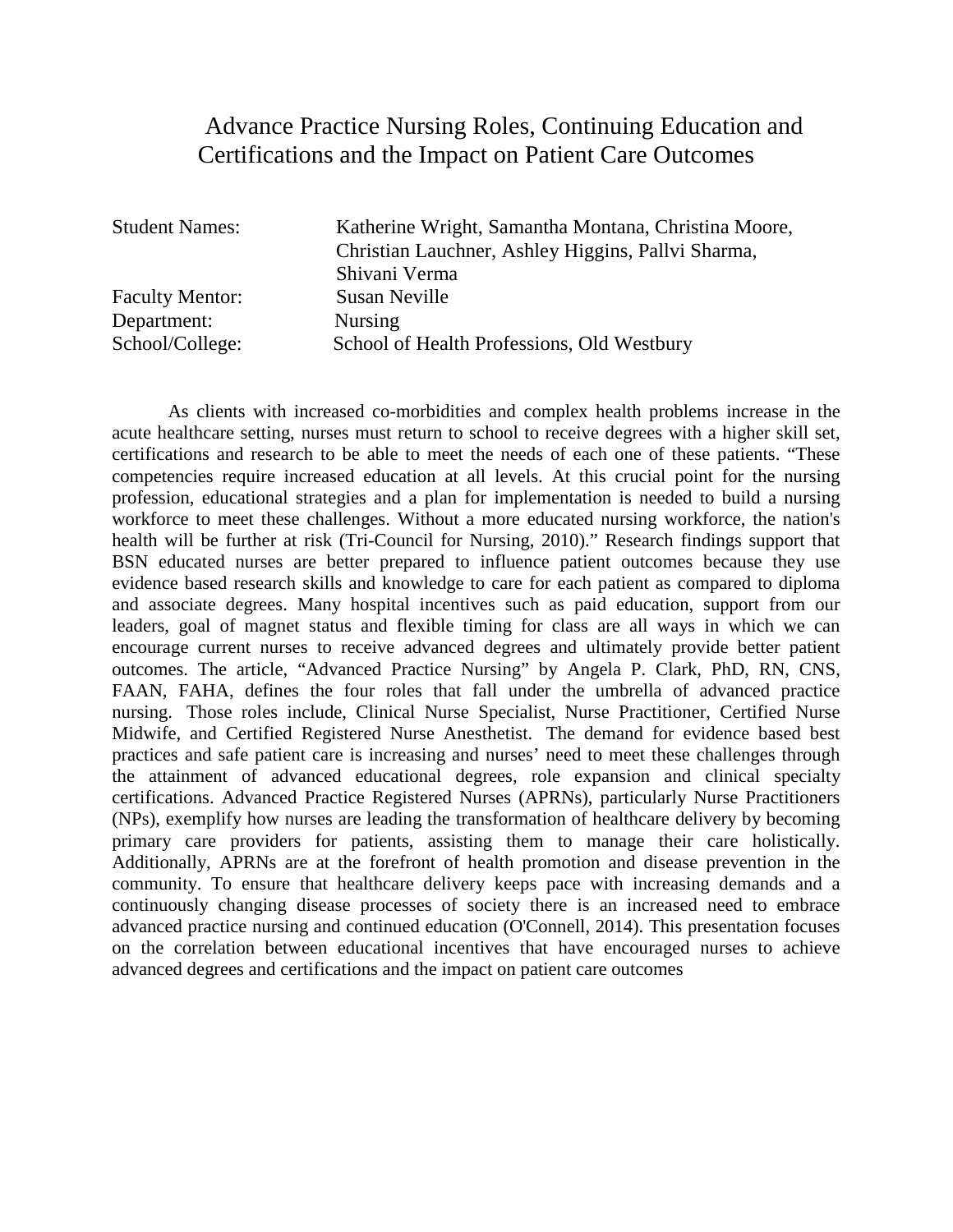#### Average Annual Temperature of 40 Major Global Cities

Student Name: Charles Werner

Faculty Mentor: Patty Wongpakdee Department: Digital Art and Design School/College: College of Arts and Sciences, Manhattan

I chose the topic of global temperature because it is controversial. Many people may believe that global warming is real, while some believe it is a myth. I chose to display the averaged annual temperature of forty major cities (from 1995-2015) to show the different temperatures of places that people are familiar with. The cities range from 6.2° C (43.13° F) to  $29^{\circ}$  C (84.2 $^{\circ}$  F). That means the over the past twenty years the average annual temperature has been at a pretty high temperature. Three-quarters of the major cities on this infographic are at least above 12° C (53.6° F). According to NASA [\(climate.nasa.gov\)](http://climate.nasa.gov/), the average global temperature in 2013 was 14.6 °C (58.3 °F), which is 0.6 °C (1.1 °F) warmer than the mid-20thcentury baseline. The average global temperature has risen about 0.8 °C (1.4 °F) since 1880, according to the latest (January 2014) analysis from NASA's Goddard Institute for Space Studies (GISS).

According to the Environmental Protection Agency, temperature is the primary measurement for describing the climate, and temperatures in specific places around the world can have many different effects on human life and ecosystems. Increases in air temperature can lead to more intense heat waves; heat waves can cause illness and death, especially in vulnerable populations. Changes in temperature can disrupt a wide range of natural processes, particularly if these changes occur more quickly than plant and animal species can adapt.

When going through the temperatures of each country, I was looking to see if there was a real increase in the average temperatures over the years. In my conclusion, I believe that there weren't many drastic changes in the temperature, they fluctuated up and down over time. Even though the temperature increases may not be too noticeable right now, we should still take action to reduce global warming in any way we could.

I found the temperature data on the website [TuTiempo.net;](http://tutiempo.net/) it provided me with data of all weather and climate related things. I chose to take twenty years of data (1995-2015) and average it out for each major city. I found the information of some statistics from NASA Goddard Space Flight Center Scientific Visualization Studio. And information about temperatures effects on people and the environment from the Environmental Protection Agency's website [\(epa.gov\)](http://epa.gov/).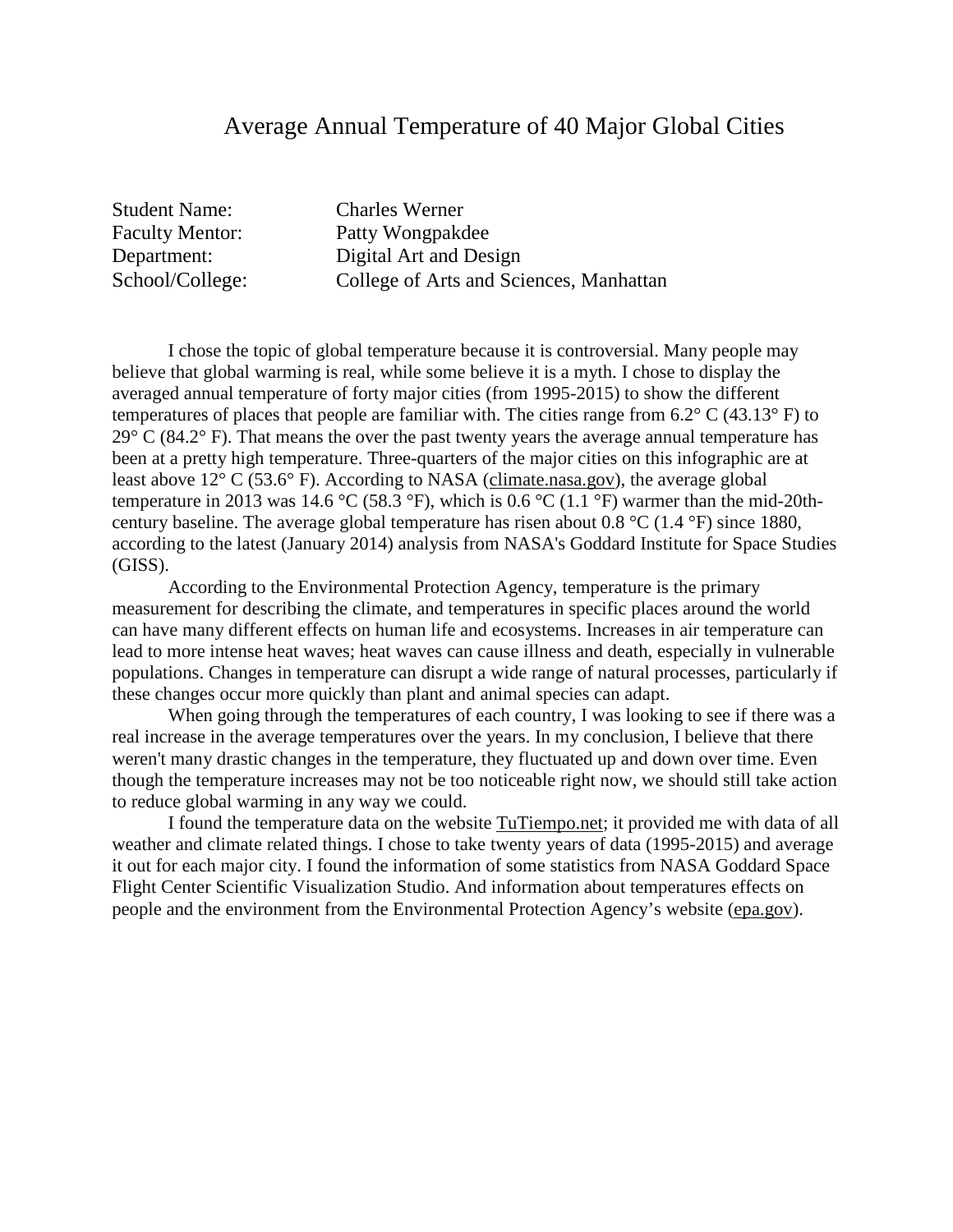### Procedure in which to Coat Medicine under Hot and Humid Conditions

Student Name: Zahran Kabir Faculty Mentor: Roger Yu Department: Physics

School/College: College of Arts and Sciences, Manhattan

Something that is overlooked while making medicine is the coating process. For medicine to be effective, it is incredibly important for the materials to dissolve in the right region of your body. For example, some soft-gel tablets are useless if they dissolve in the stomach, so manufacturers make sure that the capsule remains intact in the stomach while correctly dissolving in the stomach intestine. For small coating companies, however, it is difficult to coat certain products in certain temperatures or environments. The purpose of this study was to look into ways in which to coat products in warmer and humid climates (where there is a lot of problems with coating soft-gels) and make sure that there was no damage done to the core tablet.

Through our studies, it was found that a certain procedure must be used to coat these products under certain conditions. This procedure included the purchase of cooling machines which were retrofitted to be used with the coating machine with certain specific parameters depending on the outside condition. It also included constant changing of speed of coating along with constant temperature adjustments to make sure that none of the soft-gel tablets fused or broke during the coating process. Thus, the report concludes and explains a beneficial coating process for small companies to be able to perform coating on certain products all year long (which was previously limited to the Fall and Winter seasons).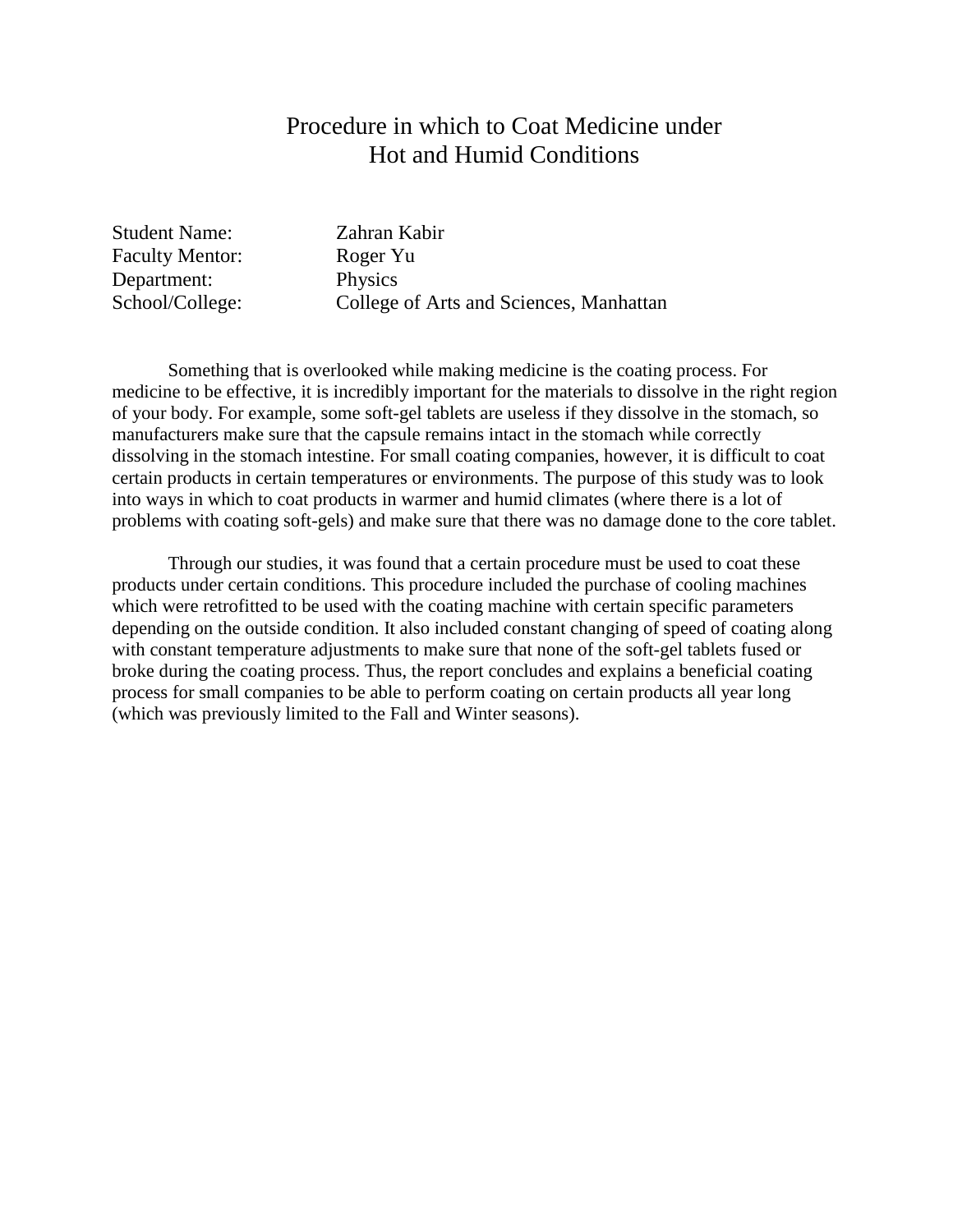## Transforming the Airport Typology

| <b>Student Name:</b>   | Yara Mourtada                                |
|------------------------|----------------------------------------------|
| <b>Faculty Mentor:</b> | Matthew Krajewski                            |
| Department:            | Architecture                                 |
| School/College:        | School of Architecture and Design, Manhattan |

An airport is a very complicated space to design although there are many rules that dictate what are required of the space. Many architects get caught up in designing a sculptural element that will get them recognized but forget that airports must work efficiently along with being beautiful buildings. There are three factors that must be considered when trying to make a successful airport and they are the straightforward plan, the geometry of the building, and the natural light quality. These in conjunction with each other create a very efficient and beautiful airport which is ultimately the goal in airport design. However, over the years I have come to recognize that all buildings should serve more than one purpose. An airport is such a large community space and it is a shame that the community does not get to use it for anything more than travel. For that reason, I believe that airports should be designed to function but, should also have spaces that are meant to be used by the community.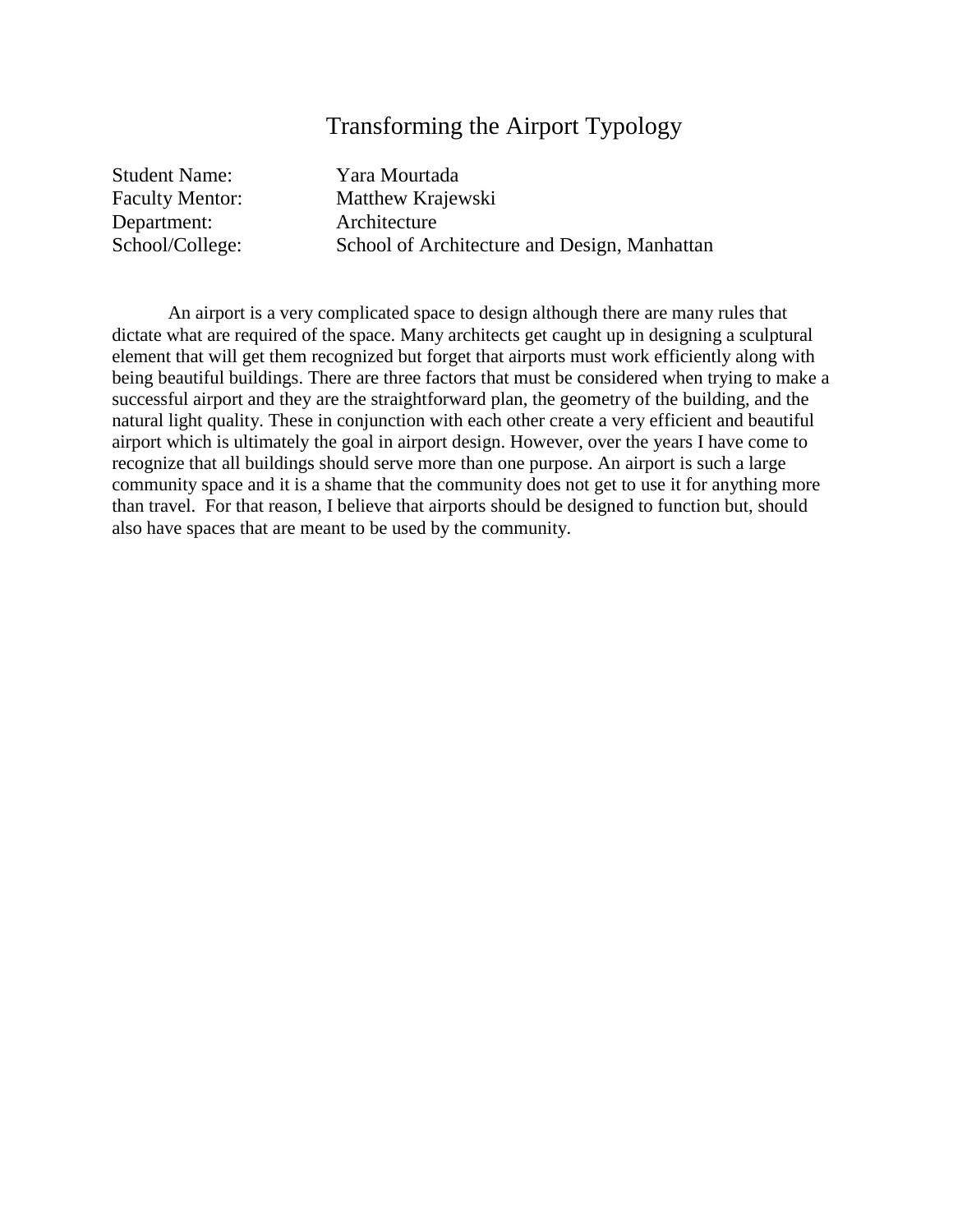### Cell Biology

Faculty Mentor: Navin Pokala Department: Life Sciences

Student Name: Sumiti Kumar, Shiffoni Sukhlal School/College: College of Arts and Sciences, Old Westbury

We are currently researching the function of an immunosuppressant drug, code-named F1 in the NYIT Drug Collection. F1 has demonstrated substantial ability to kill yeast cells when plated on glucose and sucrose containing media. This indicates that the drug might affect certain regulatory pathways that are needed for the survival of the yeast culture. We will analyze the effect of F1 on metabolism with biochemical assays of secretion and mitochondria function. We will also use Tetrahymena endocytosis and chemotaxis assays to probe for possible effects on the cytoskeleton and cell-signaling machinery.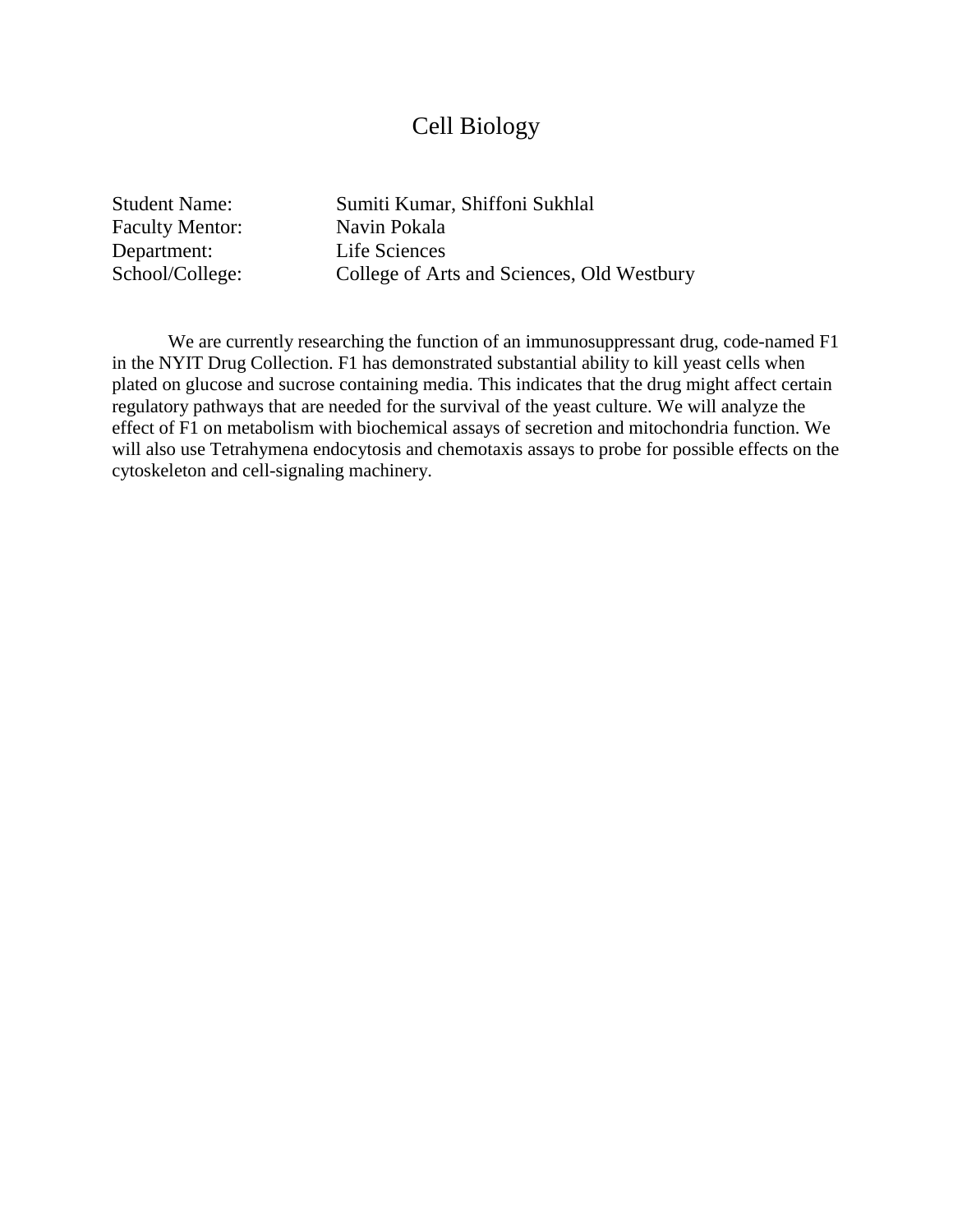# Immunosuppressant F1's Cellular Effects on Mitochondrial Function

Faculty Mentor: Navin Pokala Department:<br>
School/College:<br>
College of Art

Student Names: Austin Sanu, Robin Varghese College of Arts and Sciences, Old Westbury

We are investigating the mechanisms of an immunosuppressant drug, code named Fl in the NYIT Drug Library. The drug kills yeast in all media, but most powerfully on the glycerol containing media, suggesting that it might inhibit mitochondria function. Thus we will examine Fl 's mechanism using yeast assays of mitochondrial function, and observe the effect of this drug on the electron transport chain and proton gradient function.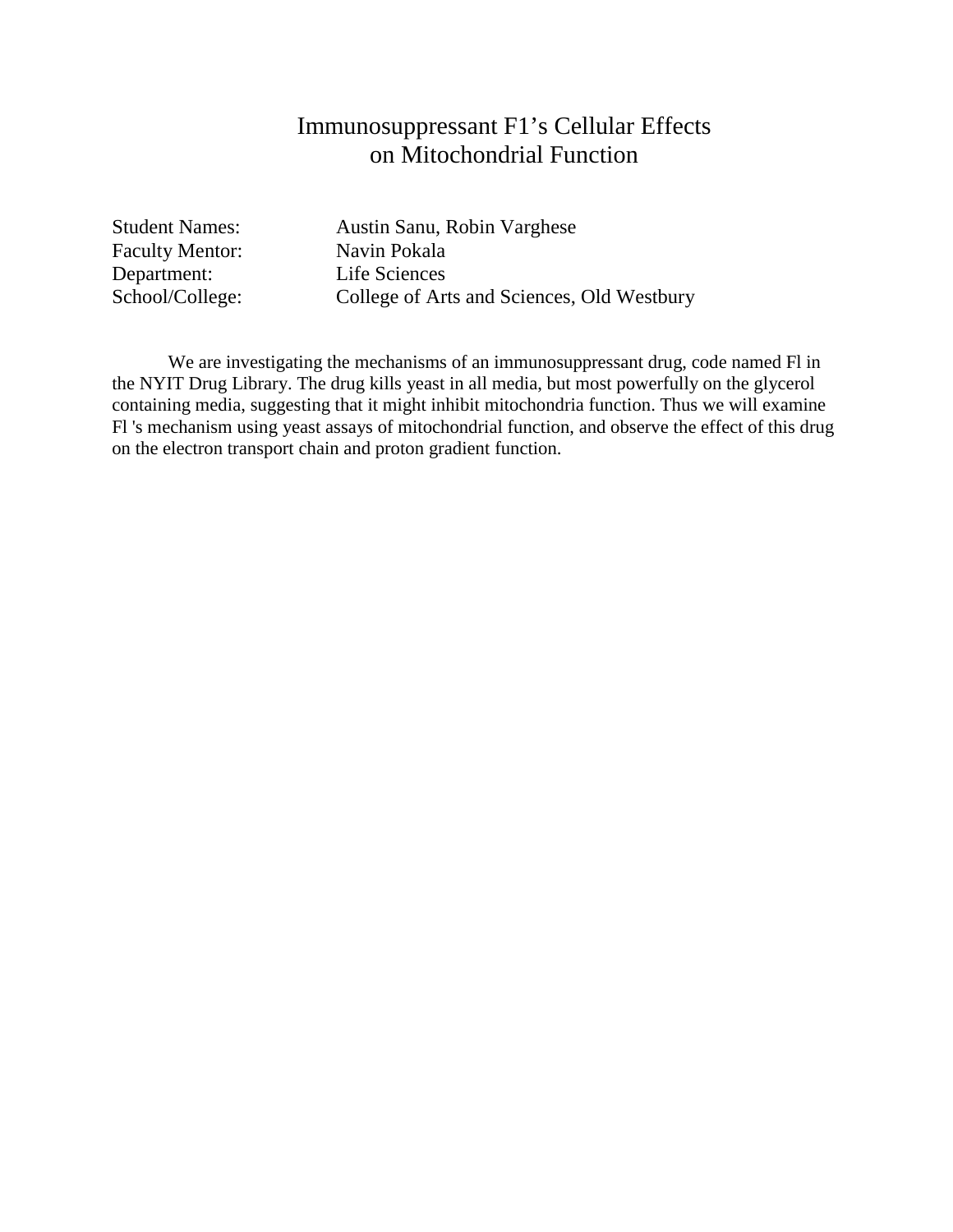# The Effect an Epilepsy Drug Can Have on the Eukaryotic Metabolism of Tetrahymena

Faculty Mentor: Navin Pokala Department: Life Sciences

Student Names: Sophia Ahmad, Mohammed Khan School/College: College of Arts and Sciences, Old Westbury

The goal of our research is to study how a candidate epilepsy drug – referred to as E1 in the NYIT Drug Library – can affect eukaryotic metabolism. E1 inhibited yeast growth on glycerol and sucrose containing media suggesting that it may affect mitochondrial function, secretion mechanisms, or invertase enzyme regulation. The next phase in our research is to test the drug on live tetrahymena, a ciliate which would allow us to see the effect the drug has on secretion via monitoring endocytosis and exocytosis. Finally, an invertase assay would be conducted to observe the effect the drug may have on invertase secretion metabolism.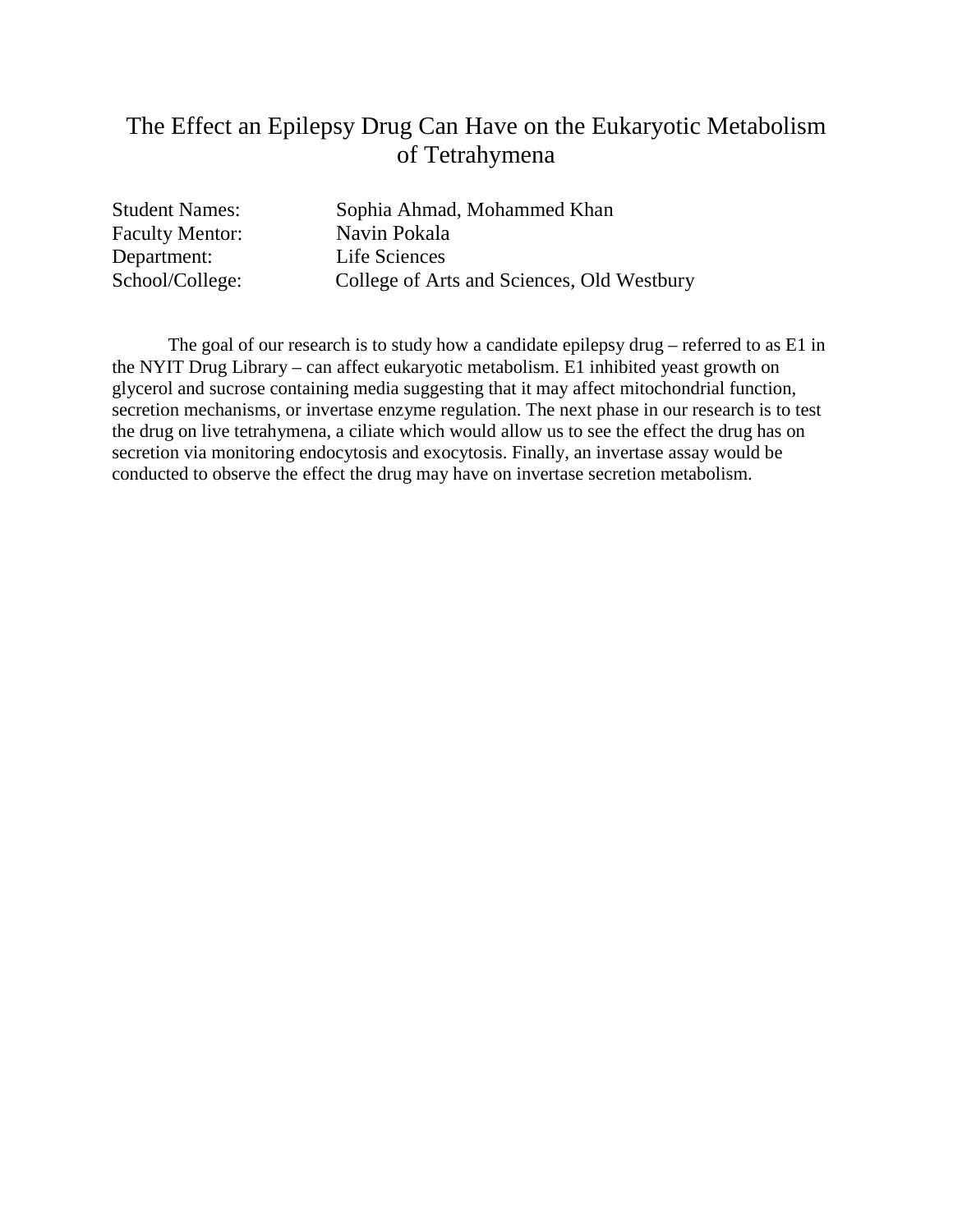#### Simulated Forensic DNA Analysis from a Crime Scene

Faculty Mentors: Departments:

Student Names: Tina Stefanovic, Maryann Assaf <sup>1</sup>Claude Gagna, <sup>2</sup>Andrew Costello, <sup>1</sup>Navin Pokala <sup>1</sup>Life Sciences, <sup>2</sup>Behavioral Sciences School/College: College of Arts and Sciences, Old Westbury

The main focus of this research project is extracting and analyzing DNA (i.e., unknown samples) from nails gathered from a crime scene, which is part of an NYIT class with Dr. Andrew Costello (Organized Crime, CRIM-354) and Dr. Claude Gagna (Biomedical Research I – BIOL-425). Using the polymerase chain reaction (PCR), we will amplify one copy of DNA obtained from the crime scene in order to make multiple copies, by using a naturally occurring enzyme to copy a specific stretch of DNA. After analyzing the DNA, we can match our crime scene evidence with the suspects and national data bases. In order to process the unknown DNA sample, we will perform PCR, employing the "Forensic PCR Investigation Amplification and Electrophoresis Kit with CarolinaBLU" kit (i.e., 1. Extraction, 2. Quantitation, 3. Amplification, 4. Separation Analysis 5. Interpretation 6. Quality Assurance). Next, we will perform the gel electrophoresis process, which will help us separate the DNA mixture through a gel with an electric current. The DNA investigation procedure provides the investigator with a scientific chart called an electropherogram. This chart displays the genetic material present at each loci tested. When extracting DNA, as part of the crime scene investigation, our main goal is to characterize the biological material we obtained in order to determine a DNA profile, which will result in the arrest and trial of the individual who is accused of committing the murder.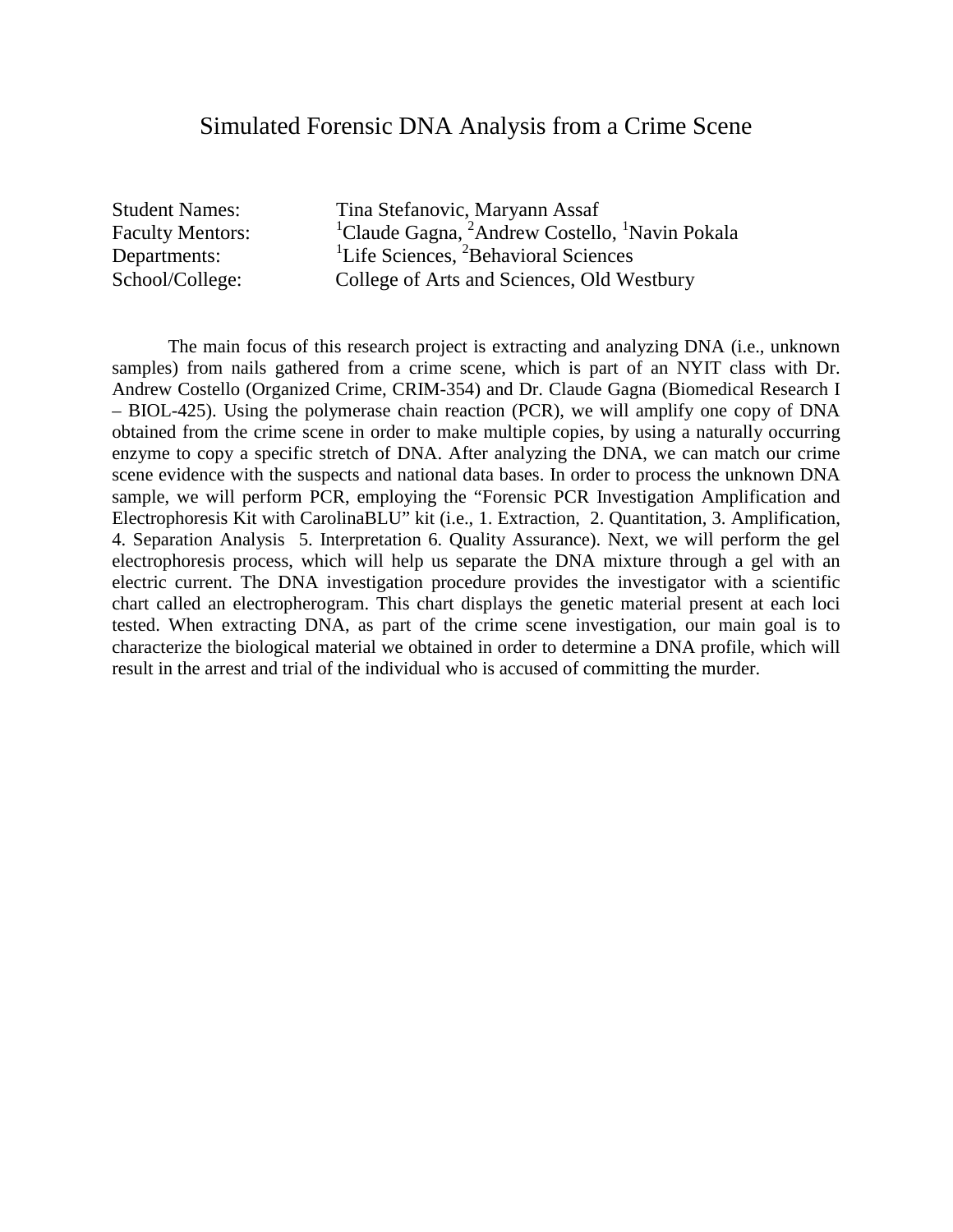### How Cancer Drug L1 Functions

Faculty Mentor: Navin Pokala<br>
Department: Life Sciences Department:<br>
School/College:<br>
College of Art

Student Names: Briana Sosa, Simran Kaur College of Arts and Sciences, Old Westbury

We are studying how a cancer drug, code-named L1 in the NYIT Drug Library, functions. L1 kills the same amount of yeast on all the media (sucrose, glucose, and glycerol), suggesting that it may affect metabolic regulation. We will examine L1's function using yeast assays of enzyme regulation and secretion, and probe cytoskeleton function using Tetrahymena assays of exocytosis and chemotaxis.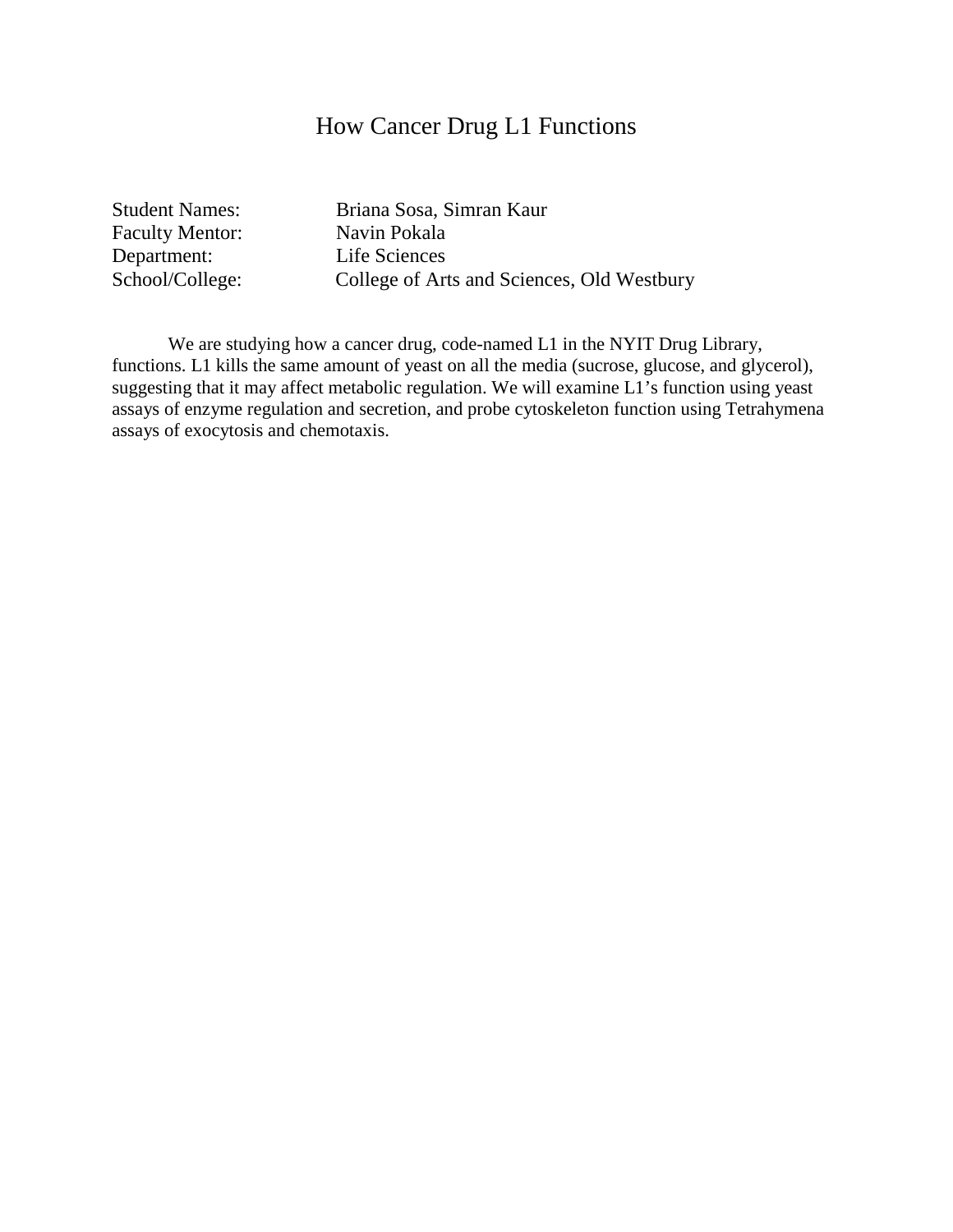## Potential Epilepsy Drug Effects on Cell Function

Faculty Mentor: Navin Pokala Department: Life Sciences

Student Names: Nabila Siddiqui, Roua Araim School/College: College of Arts and Sciences, Old Westbury

We are studying how a potential epilepsy drug, code named E1 in the NYIT Drug Library, functions in cells. E1 kills yeast cells most efficiently on glycerol-containing media, suggesting that it may affect protein secretion or metabolic regulation. We are following up on these preliminary data with experiments using yeast assays of enzyme regulation and secretion, and Tetrahymena assays of exocytosis and chemotaxis to probe potential cytoskeleton function.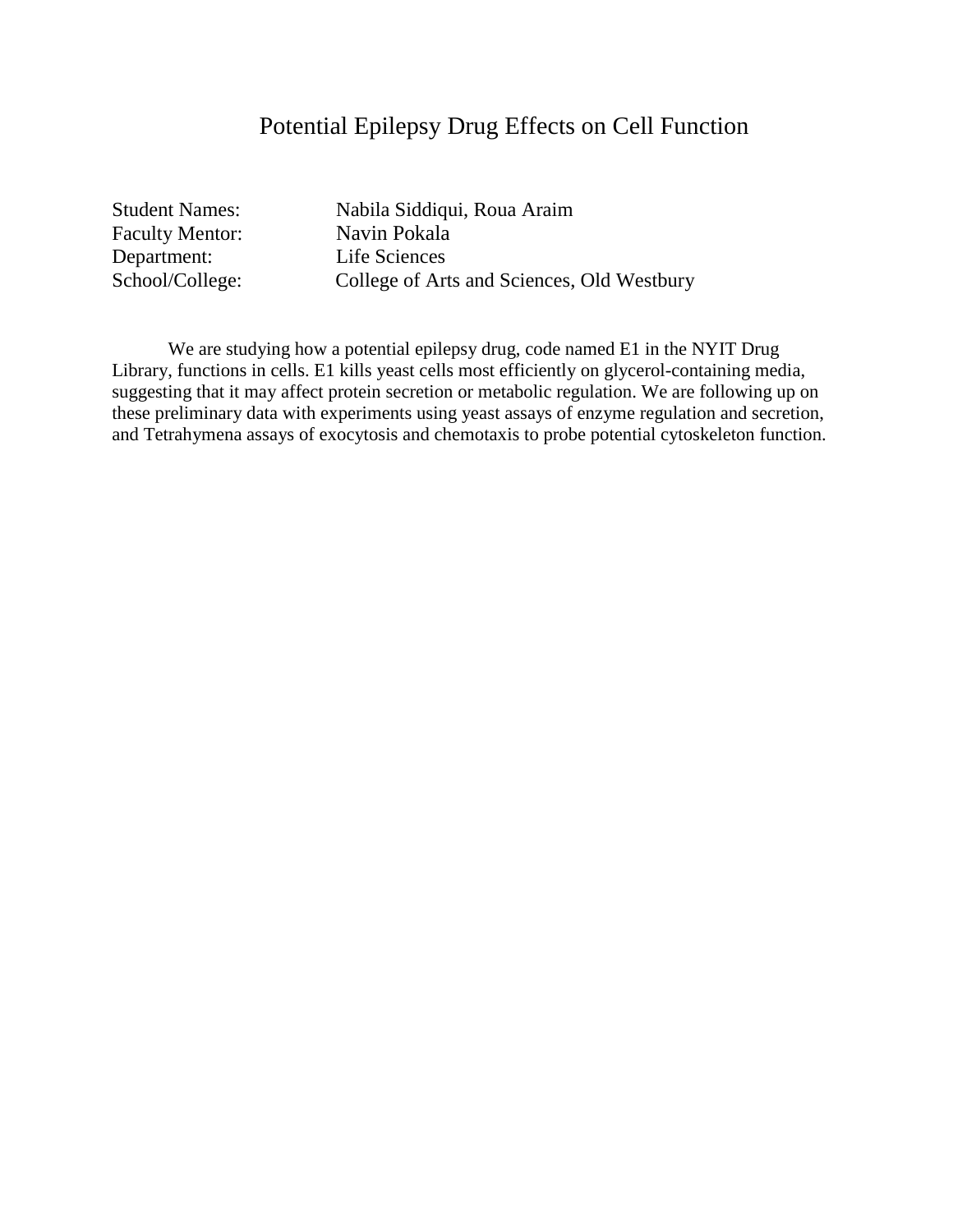### Bio-Art Project # 1: The Biological Sciences and Their Integration into Canvas-based Arts

Student Names: Suhani Shah, Astha Desai Faculty Mentor: Claude Gagna Department: Life Sciences School/College: College of Arts and Sciences, Old Westbury

 As part of Dr. Gagna's Biomedical Research I and II classes, we helped him organize, dissect and process eye globe tissues to be used by him to create his Bio-Art. Two groups of NYIT students (Project 1: Suhani Shah, and Astha Desai) (Project 2: Neha Raza, Stephanie Sawyer, and Almeet Kaur) will exhibit two completely different of groups of Bio-Artwork. Eye globe tissues were obtained from a wide variety of organisms (e.g., mammalian and non-mammalian), and processed by special histological chemicals. Additionally, novel procedures were performed to obtain tissue-based paint and DNA-based paint. These BioArt projects deal with the manipulation of mammalian and non-mammalian eye globes and all their internal parts, such as the cornea, ocular lens, retina, sclera, choroid, ciliary body, optic nerve, ora serrata, pupils, vitreous humor, and external ocular muscles and glands. Since art is viewed via our naked eyes, we believe that people would find the relationship between their visualizing art, and art based on eyes and DNA very interesting. These canvases exhibit perfectly preserved whole and partial eye morphology, and perfectly dissected eyes that display the organ in both naturally simple and aesthetically pleasing forms (e.g., flowers, flattened eyes, the double-stranded helix of DNA and chromosomes), and creative ideas based on novel eye tissue/DNA paint. We will present several of Dr. Gagna's canvas-based BioArt projects and explain the process behind each piece of artwork.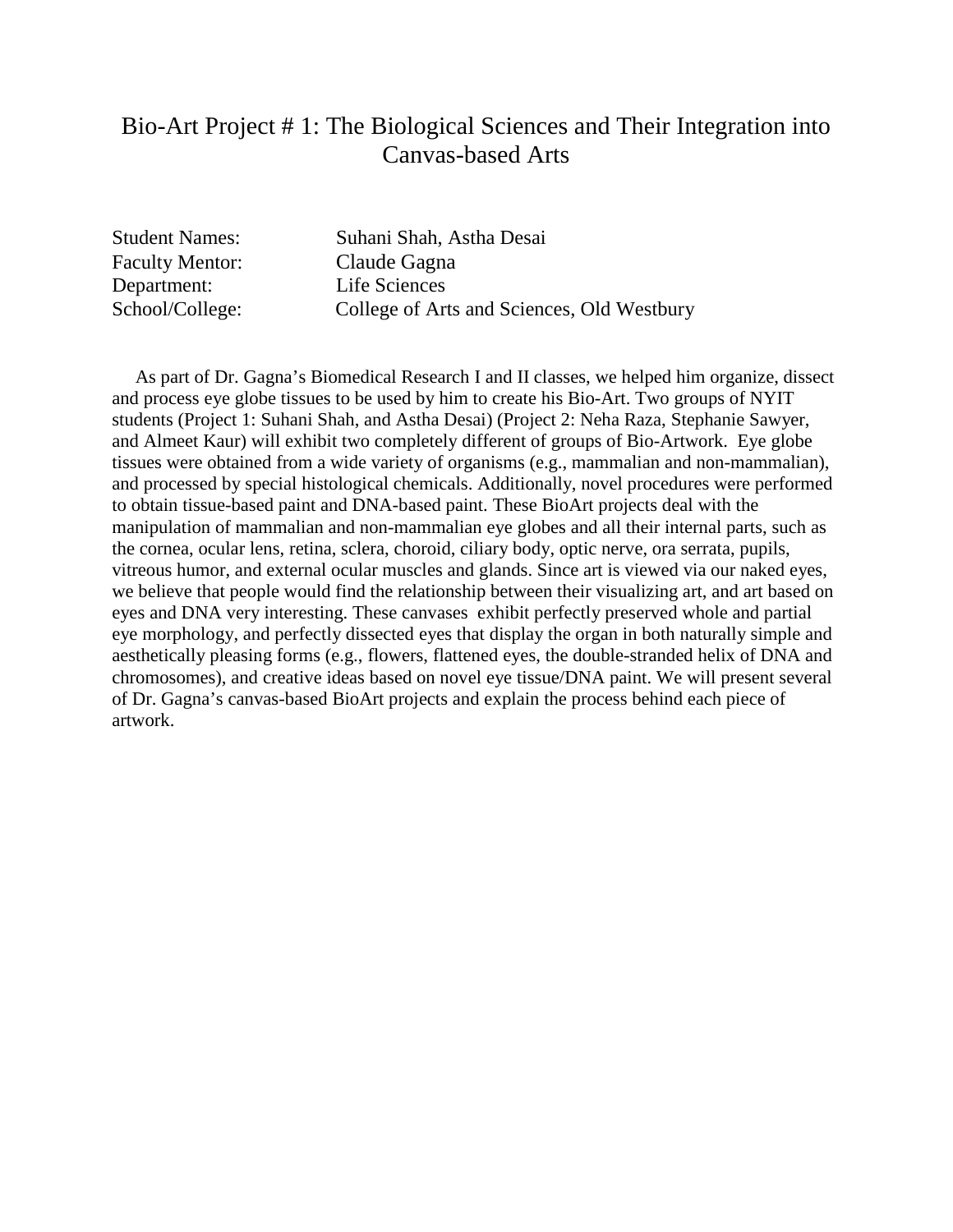#### The Utility of Zip Ties for Thoracostomy Tube Management

Student Names: Kyle Hitscherich, Danielle Vanderet, Patricia Philipps Faculty Mentor: Gerard Baltazar Department: Surgery School/College: College of Osteopathic Medicine, Old Westbury

PURPOSE: To investigate the use of zip-ties, as an alternative to medical tape, in connecting thoracostomy tubes (TT) to drainage devices (DD).

METHODS: From the Saint Barnabas Hospital, Bronx NY, trauma registry we identified patients who had TT placed from April 1, 2014 to May 31, 2016. On April 1, 2015, a hospital wide protocol was enacted that required use of plastic zip-ties to secure TT to DD rather than the standard medical tape method.

After accruing the list of trauma patients, two populations were identified, one prior to date of institution protocol change, and one following. From these two populations, demographic and clinical data was obtained via retrospective chart review. Points of examination included number of TT placed, length of time of TT placement, disconnection and related complications. Statistical analysis was performed utilizing ANOVA, student's t-test and Chi-square analysis.

RESULTS: Of our original population, a total of 145 patients met inclusion criteria, of which 24 were disregarded based on exclusion criteria. Of the patients analyzed, 43 (35.5%) had their TT placed prior to institutional protocol change and 78 (64.5%) had TT placed after. We identified no statistically significant difference between patient populations regarding gender, race, ethnicity, BMI or type of trauma (blunt versus penetrating). Our analysis revealed the population prior to change in management had an elevated injury severity score ( $p=0.022$ ) but a statistically insignificant difference in abbreviated injury severity score (p=0.41).

Regarding outcomes, no statistically significant difference was identified in patients requiring more complex surgical interventions such as thoracotomy  $(p=1)$  or laparotomy (p=0.331). There was a statistically significant decrease in the number of TT disconnections from DD following utilization of zip-ties (6 versus 1, p=0.008). Following protocol change, a larger number of TT dislodgments from thoracic cavity were reported, however these events did not reach statistical significance (0 vs. 3, p=0.31). Overall, our review did not identify a significant difference in rates of morbidity or mortality regarding utilization of zip-ties.

CONCLUSION: There is limited research into the optimal means of preventing TT disconnection from DD. Our investigation uncovered a significant reduction in the number of unintentional TT disconnections from DD following utilization of zip-ties as a fastening device.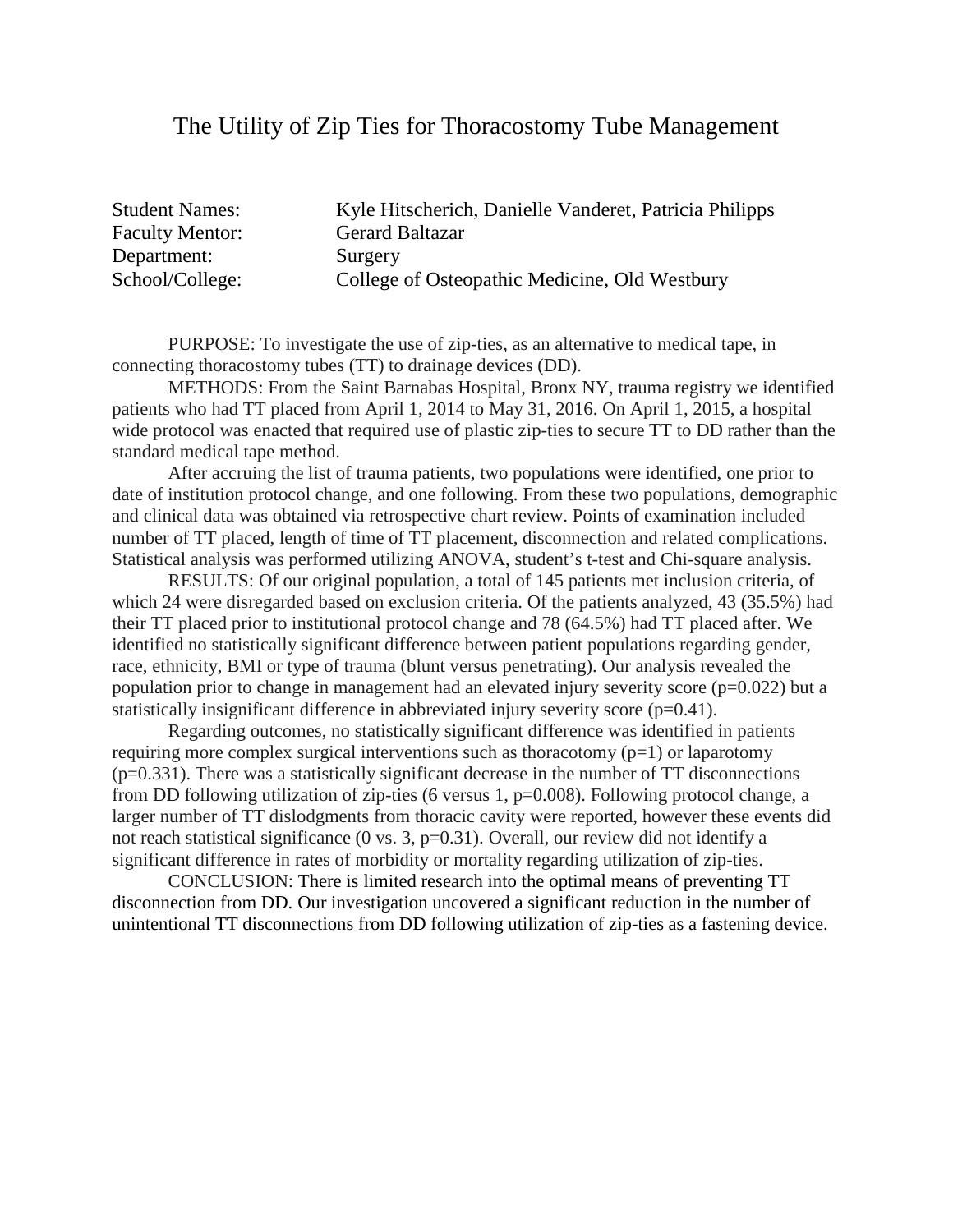## Improvement of the "Drug Discovery" Portion of the "Drug Discovery and Development Process" Using Next Generation Alternative and Multistranded DNA and RNA Microarrays

| <b>Student Names:</b>  | Nabila Siddiqui, Stephanie Sawyer          |
|------------------------|--------------------------------------------|
| <b>Faculty Mentor:</b> | Claude Gagna                               |
| Department:            | Life Sciences                              |
| School/College:        | College of Arts and Sciences, Old Westbury |

Conventional, commercially available DNA microarrays are powerful biomedical research tools that allow scientists the ability to study gene expression in normal and diseases tissues. These microarrays are based on hybridization of two denatured, labeled single-stranded DNA molecules, one of which is immobilized to the microarray surface (i.e., *probes*), and the other being the *target*. Our novel next generation alternative and multistranded DNA and RNA microarray's goes beyond the limitations of conventional, commercially available nucleic acid microarrays. These novel DNA microarrays immobilize intact, unaltered, non-denatured canonical DNA (e.g., B-DNA), alternative DNA (e.g., Z-DNA), and multi-stranded DNA (e.g., triplex and quadruplex) and RNA molecules. These immobilized DNA and RNA molecules can be tested under different environmental conditions (e.g., temperature, ionic conditions) in order to discover new drugs and biologics, that can bind directly to the anchored DNA. Discovering drugs that bind to DNA *in vitro* can then eventually be used one day to inhibit gene expression, i.e., clinically DNA-targeted therapeutics (e.g. drugs/biologics) to treat and or cure disease. The novel DNA microarrays offer a platform that can reduce the time and money needed by pharmaceutical companies to bring new pharmaceuticals to market.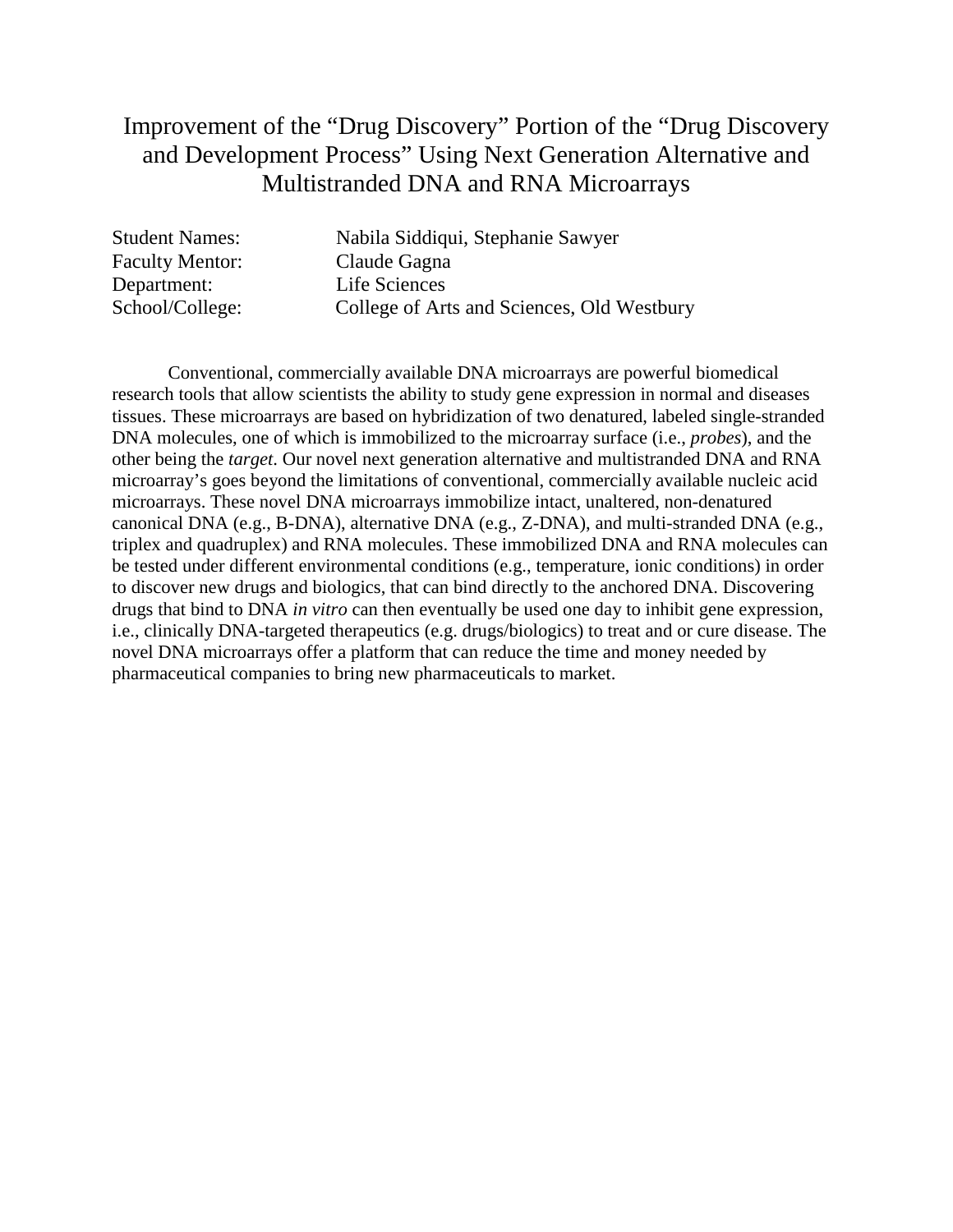#### 3-Dimensional Model of a Quadruplex DNA Molecule

Student Name: Shozab Kazim Faculty Mentor: Claude Gagna Department: Life Sciences

School/College: College of Arts and Sciences, Old Westbury

Quadruplex DNA (i.e., four-stranded DNA) is an exotic, alternative form of doublestranded DNA that plays a critical role in maintaining our normal physiology. It has also been implicated in cancer and the aging process. To date, no one has ever created a 3-D model of quadruplex DNA. We were successful in printing a quadruplex DNA monomer molecule, using a Projet 1500 3-D printer, PLA filament, and Makerbot software. In addition we expanded this 3- D printing project to create other forms of the quadruplex which included the dimer and the tetramer forms. We started off with trying to understand how 3-D printing works along with what software would be best to accomplish our objectives. With help from the engineering department and specifically Mr. Peter Kouretsos, we were able to print the 3-D models. Peter was able to teach us about the software, how to use the printer and help us edit our final schematics on the program to make it feasible to actually 3-D print the models. We are now considering publishing the data in an appropriate journal.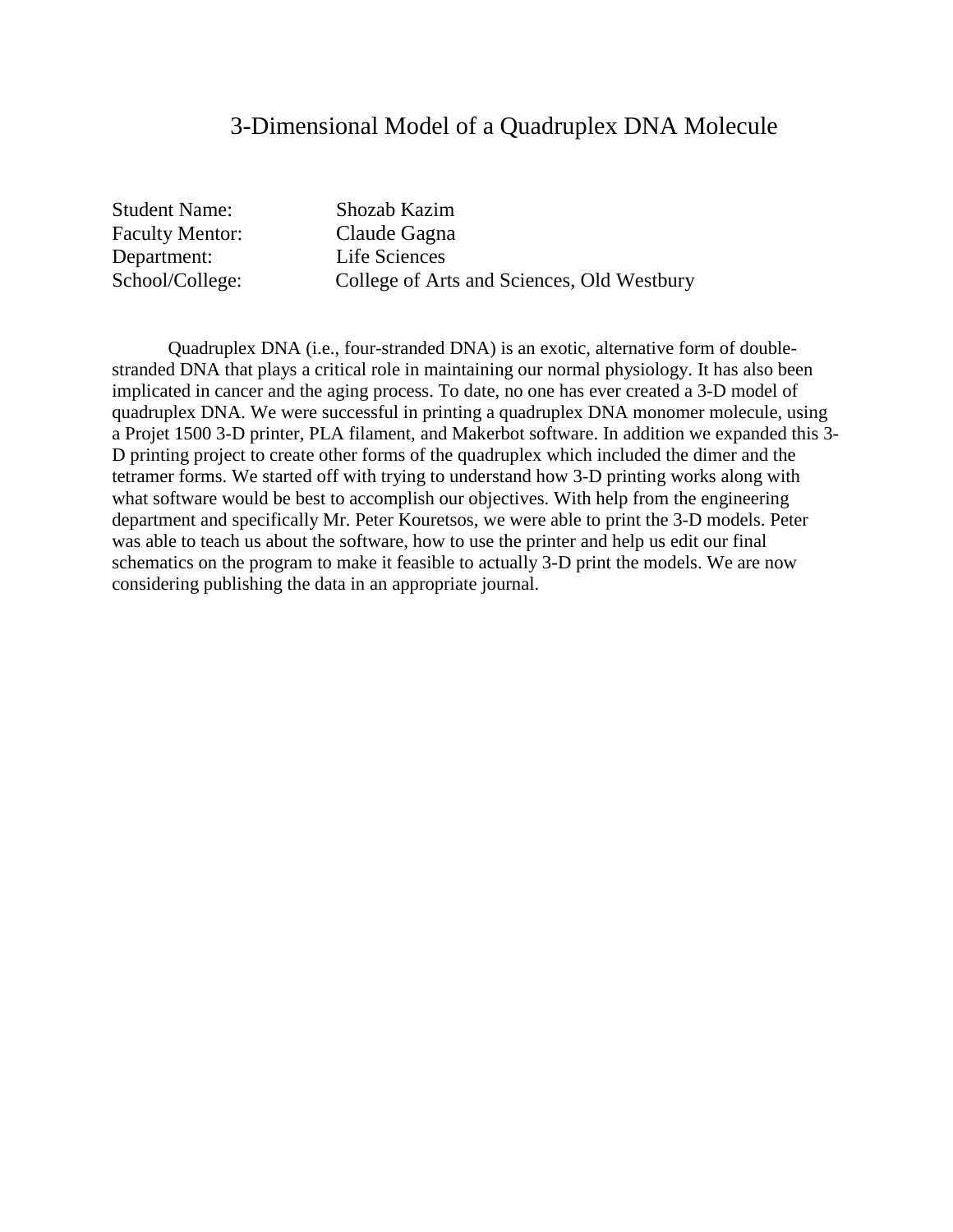### The Application of Osteopathic Manipulative Treatment in Plantar Fasciitis- A Case Study

Student Name: Melissa Foy Faculty Mentor: To Shan Li

Department: Osteopathic Manipulative Medicine School/College: College of Osteopathic Medicine, Old Westbury

Hypothesis/Background: Plantar fasciitis, characterized by pain in the plantar region of the foot, is responsible for approximately one million doctor visits annually in the United States. More invasive treatments, including glucocorticoid injections, are used when initial conservative measures fail to relieve symptoms. We hypothesize that Osteopathic Manipulative Treatment (OMT), including a fascial distortion model (FDM) approach, offers an efficacious and non-invasive treatment option to alleviate symptoms of plantar fasciitis.

Case Description: A 60-year-old female, diagnosed with plantar fasciitis 3 months ago, presented with 1 day of increased left heel pain radiating to the distal left leg. The pain increased significantly overnight to 10/10 from the patient's baseline severity of 4/10. The patient received 3 glucocorticoid injections since diagnosis with moderate improvement. The patient had a guarded gait and limped to avoid weight bearing on her left foot. Osteopathic examination revealed somatic dysfunctions in the lumbar spine, pelvis, and left lower extremity.

Methods: OMT aimed to remove fascial restrictions and decrease muscle tension. Treatments included pelvic muscle energy, piriformis counterstrain, and FDM to a herniated trigger point, trigger band, and folding distortion in the left distal lower extremity.

Results: After the OMT session, the patient had immediate pain reduction, from a 10/10 to a 4/10 in severity, and improved mobility. Two weeks after treatment, the patient reported continued improvement.

Conclusion: This case identified OMT as a safe and advantageous treatment option in managing symptoms of plantar fasciitis. Further studies should investigate the long-term benefits of OMT for plantar fasciitis.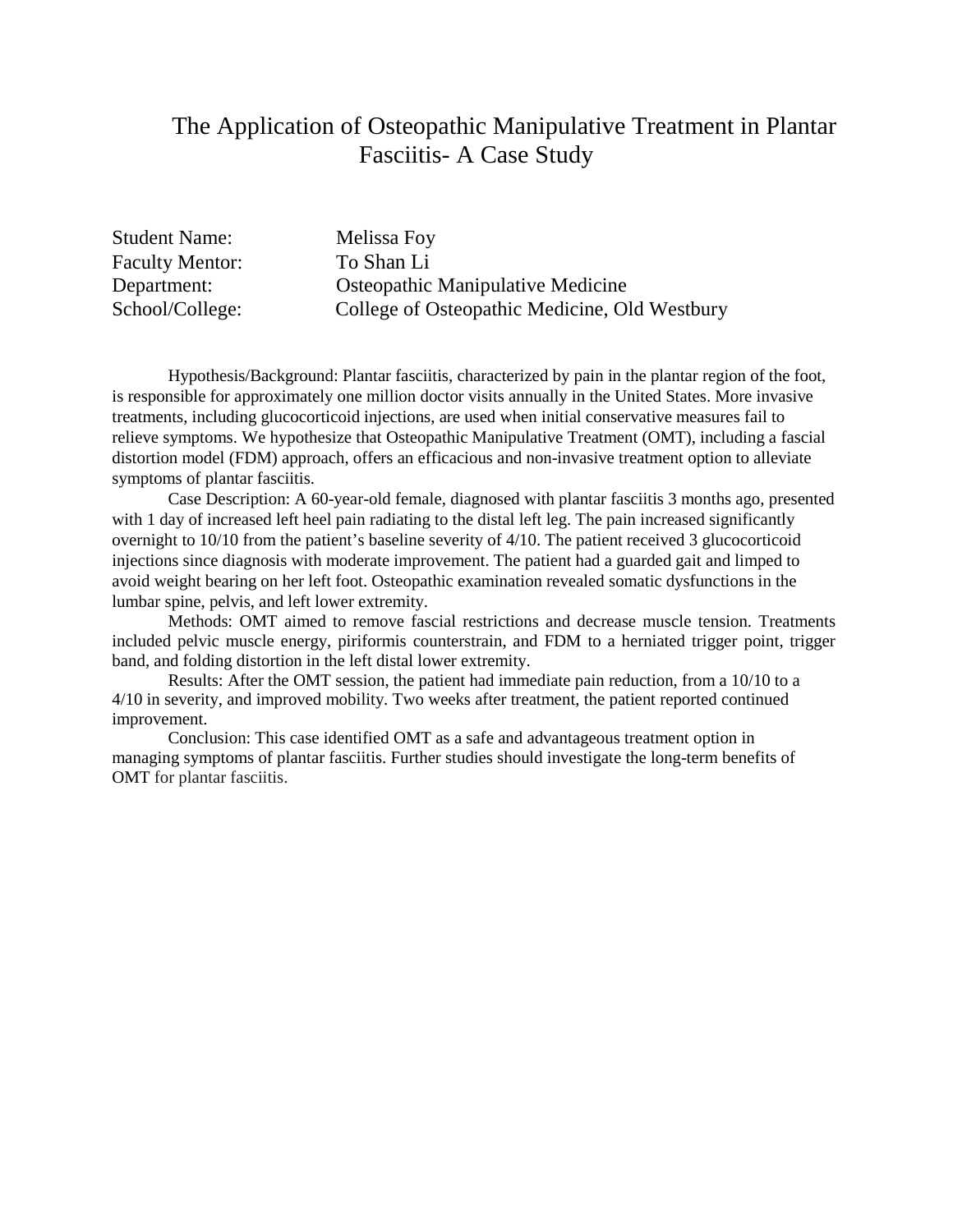### NCY3/NCY229 Yeast Transformation, Growth, Staining, and Protein Analysis of Fzo1 Gene Containing Varying Amino Acids

Student Name: Zoha Mian Faculty Mentor: Gavin McStay Department: Life Sciences

School/College: College of Arts and Sciences, Old Westbury

Mitochondria are dynamic organelles whose function is required for efficient energy production in most eukaryotic cells. The dynamic nature of mitochondria is essential for function and is mediated by proteins involved in mitochondrial fusion and fission. These include the protein, Fzo1, the yeast homolog of the human mitofusin proteins. The expression of Fzo1 is controlled by post-translational degradation involving the amino terminal amino acid of the protein. In this study, 2 strains of yeast lacking the Fzo1 gene, NCY3 and NCY229, were transformed with varying DNA plasmids with different amino terminal amino acids. The impacts of each amino acid were determined by growth tests specific for mitochondrial function and analysis of colony size. Further analysis was done with big and small colonies from each variant; R, M, Y, WT, that showed larger colonies grew more efficiently than smaller colonies, which implies stronger mitochondrial function in larger colonies. Lastly, a protein extraction and SDS-PAGE was done to analyze any differences in the protein production of the big and small colonies. The study continued with the staining of big colonies from the NCY3 strain, which showed strong green fluorescence to demonstrate mitochondrial fission and fusion and TMRE/mitotracker staining to analyze mitochondrial function.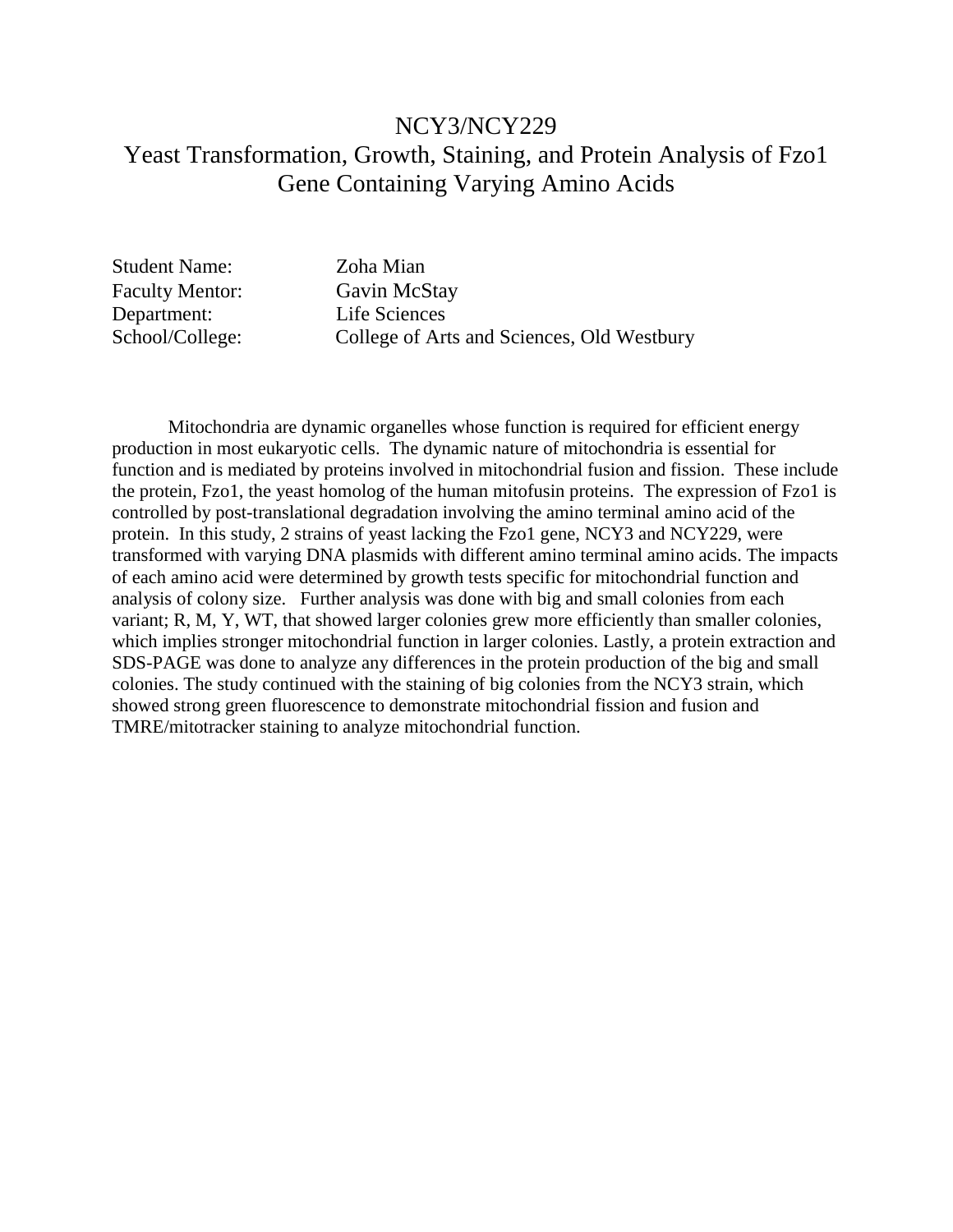### The Use of Ultrasound Technology in Quantifying the Effect of Osteopathic Manipulative Treatment (OMT) in Patellofemoral Pain Syndrome

| <b>Student Name:</b>   | Ramza Shahid                                  |
|------------------------|-----------------------------------------------|
| <b>Faculty Mentor:</b> | Sheldon Yao                                   |
| Department:            | <b>Osteopathic Manipulative Medicine</b>      |
| School/College:        | College of Osteopathic Medicine, Old Westbury |

Background: Patellofemoral pain syndrome (PFPS) results from biomechanical and musculoskeletal dysfunctions. Studies have shown that OMT is effective in relieving symptoms of various musculoskeletal dysfunctions including knee pain. Ultrasound technology has been employed in studying peripatellar soft tissues and diagnosing patellar tendinosis.

Hypothesis: Ultrasound technology may be used to quantify the effect of OMT in the treatment of PFPS.

Case Description: AL is a 23-year-old male presenting with left knee pain after running a half marathon 3 days prior. Bracing did not relieve the 4/10 dull pain. Patient did not take any medications. Physical examination revealed tenderness at the patellar tendon and bogginess in the soft tissue around the patella. Somatic dysfunctions were diagnosed in the cervical, thoracic, rib, pelvis, and lower extremity regions.

Methods: The patient's left patellar tendon was examined using ultrasound prior to OMT. The patient was treated with thoracic outlet release, cervical and thoracic HVLA, thoracic myofascial release, diaphragm doming, popliteal fossa release, counterstain treatment of the patellar tendon tenderpoint, and pedal pump. The same patellar region was imaged immediately after treatment for quantitative comparison.

Results: The patient's pain decreased from 4/10 to 0/10 pain post OMT and he reported increased range of motion of the left knee. The ultrasound images showed decreased fluid collection in the patellar bursa and decreased inflammation at the patellar tendon following one session of OMT.

Conclusions: In this case study, ultrasound technology was used to quantify the effect of OMT on PFPS.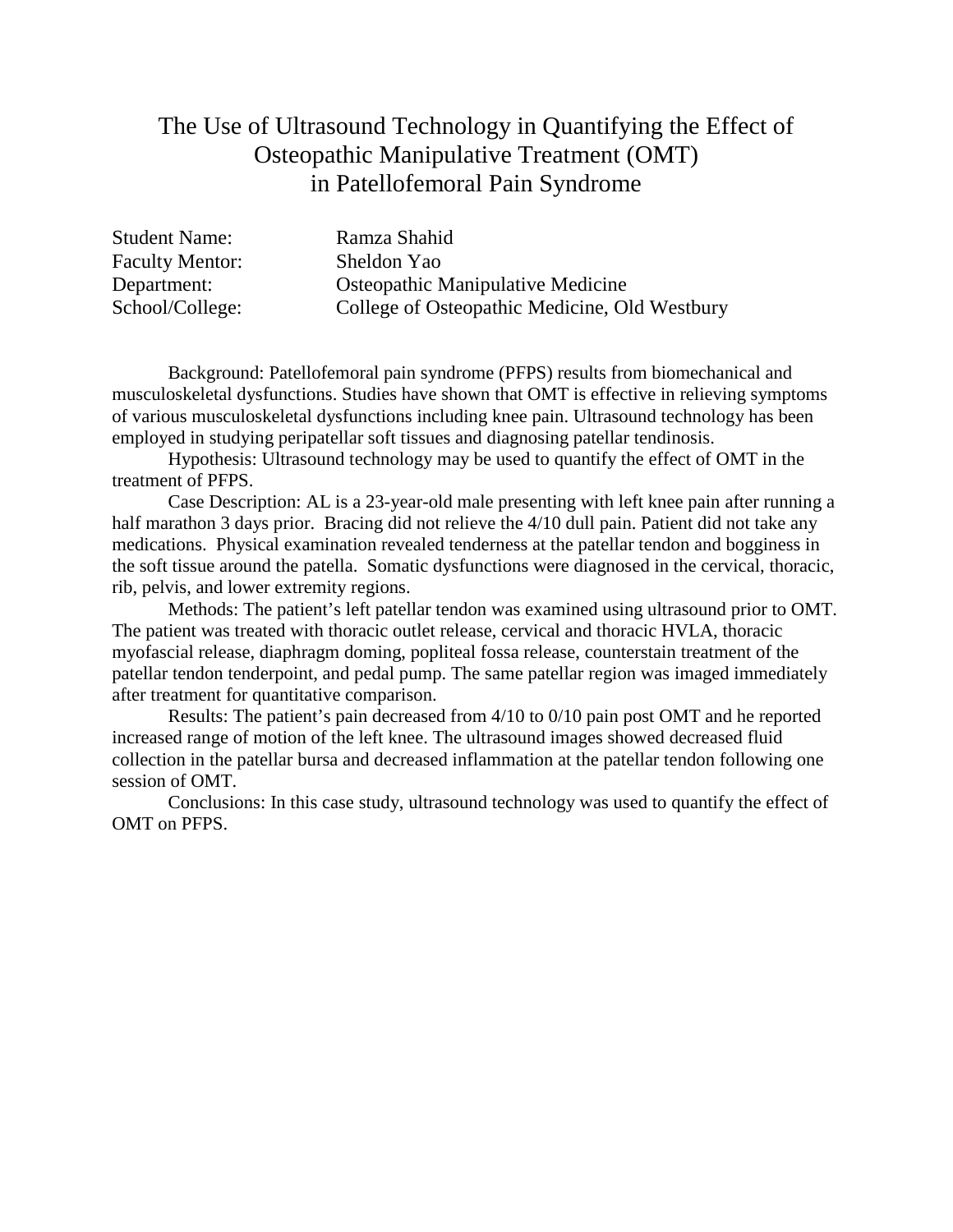### Efficacy of Osteopathic Manipulative Treatment in Reducing Chest Pain Post Coronary Artery Bypass Graft: A Case Study

Student Name: Siddhant Kulkarni Faculty Mentors: Sheldon Yao, To Shan Li Department: Osteopathic Manipulative Medicine School/College: College of Osteopathic Medicine, Old Westbury

Background: The majority of patients that undergo a coronary artery bypass graft (CABG) experience chest pain post-operatively. The most common cause of chest pain is musculoskeletal pain that stems from the sternotomy. This pain can be detrimental to patient recovery psychologically and/or physically and may lead to increased opioid use. There has been limited research on the effect of OMT on long-term post-CABG chest pain.

Hypothesis: Osteopathic manipulative treatment (OMT) will reduce long term post-CABG chest pain.

Case Description/Methods: A 73-year-old male presents with a 2-month history of chest pain after two vessel CABG. Patient reported a 5/10, aching, throbbing pain in the sternal and upper abdominal region. Pain was exacerbated by movement, driving, and coughing. Pain was moderately controlled by taking Tylenol with codeine. Osteopathic structural examination found significant somatic dysfunctions in the cervical spine, rib cage, sternum and thoracic diaphragm. The patient received two OMT sessions over the course of one-week. Patient received suboccipital decompression, cervical myofascial release, thoracic inlet release, thoracic rib raising, thoracic diaphragm release, and sternal balanced ligamentous tension. The patient's pain was tracked using the Short-Form McGill Pain Questionnaire (MPQ).

Results: MPQ scores were 9 pre-treatment, 3 post-treatment, 5 twenty-four-hours posttreatment, and 5 one-week later. The patient reported taking less pain medications and had pain reduction during movement.

Conclusion: This case study shows the potential benefits of incorporating OMT in the management of post-CABG chest pain. Future studies can help establish OMT as an adjunctive treatment and potentially decrease the need for pain medications.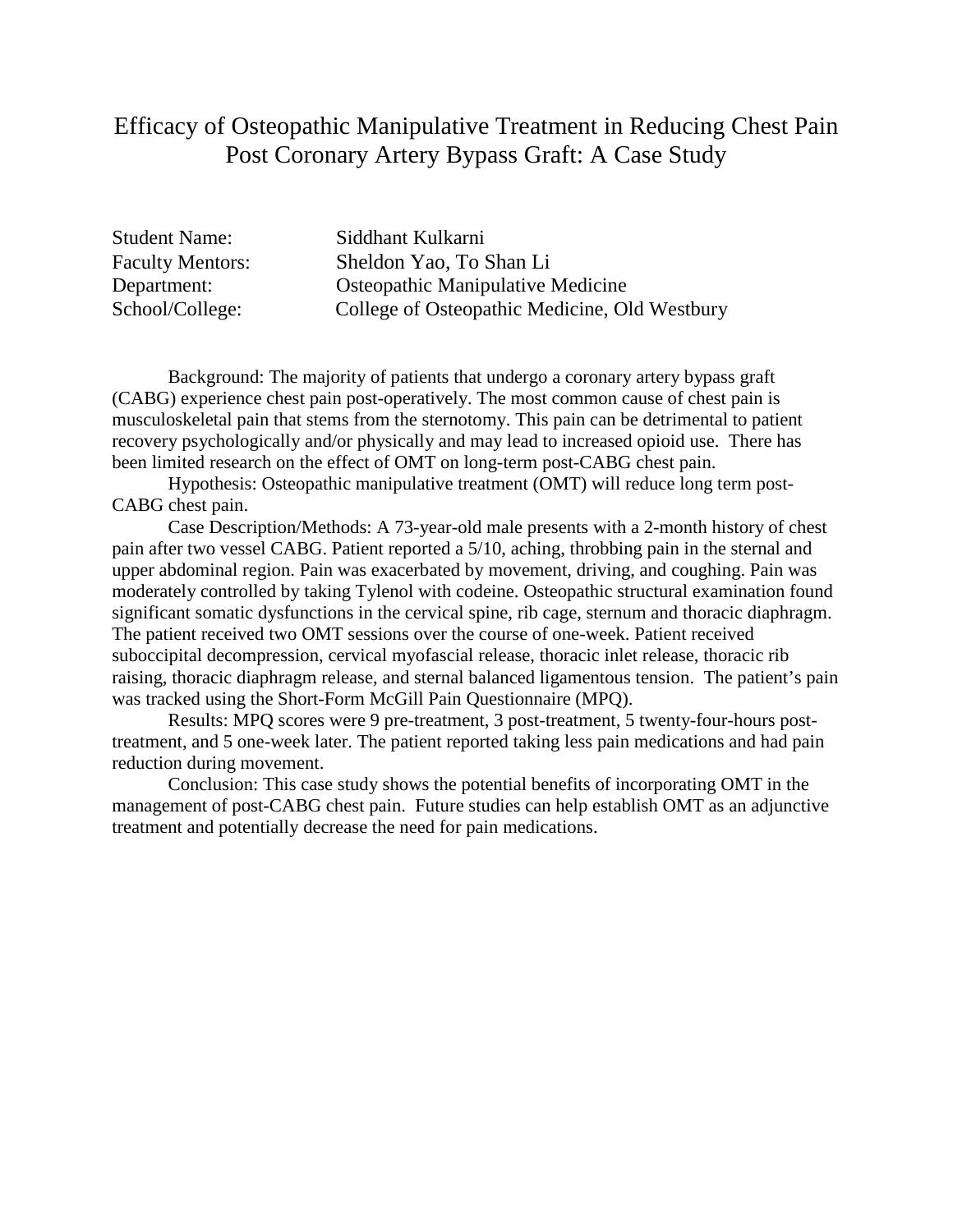### Effect of Knockdown of One Tight Junction Protein on Contents of Other Tight Junction Proteins

Student Name: Nileena Johnkutty Faculty Mentor: Kurt Amsler Department: Research School/College: College of Osteopathic Medicine, Old Westbury

Renal epithelial cells are organized into tubules of cells. The human kidney contains about 1,000,000 tubules (nephrons). Blood plasma is filtered through the glomeruli (one per nephron) into the nephrons where it is sequentially modified by transporting compounds into and out of the forming urine to yield the final urine which is excreted from the body. During this process, it is essential to maintain separation of the forming urine from the renal interstitial fluid. Passage of fluid and compounds between the renal epithelial cells of the tubule (paracellular permeability barrier) is limited by the circumferential tight junction structures present at the apicolateral membrane of adjacent renal epithelial cells. The tight junction is a multiprotein complex comprised of membrane proteins, e.g., occludin and claudins, and cytoplasmic proteins, e.g., ZO-1, ZO-2, ZO-3 and cingulin. Although these proteins form a multiprotein complex at the tight junction, it is currently unclear if the expression level of one tight junction will affect the cellular content of other tight junction proteins. There are two distinct hypotheses that can be proposed.

Hypothesis 1: Decreased expression of a single tight junction protein does not affect the expression of any other tight junction protein.

Hypothesis 2: Decreased expression of a single tight junction protein does modulate the expression of one or more other tight junction proteins.

To examine this question, we have studied the effect of knockdown of a single tight junction protein on the expression of other tight junction proteins. For this study, we have focused on occludin, ZO-1 and ZO-2. Our results to date suggest knockdown of a single tight junction protein does not affect the expression of other tight junction proteins, consistent with Hypothesis 1 and arguing against Hypothesis 2. Future work will confirm and complete these initial results and will then determine the effect of knockdown of individual tight junction proteins on the permeability of the tight junction barrier.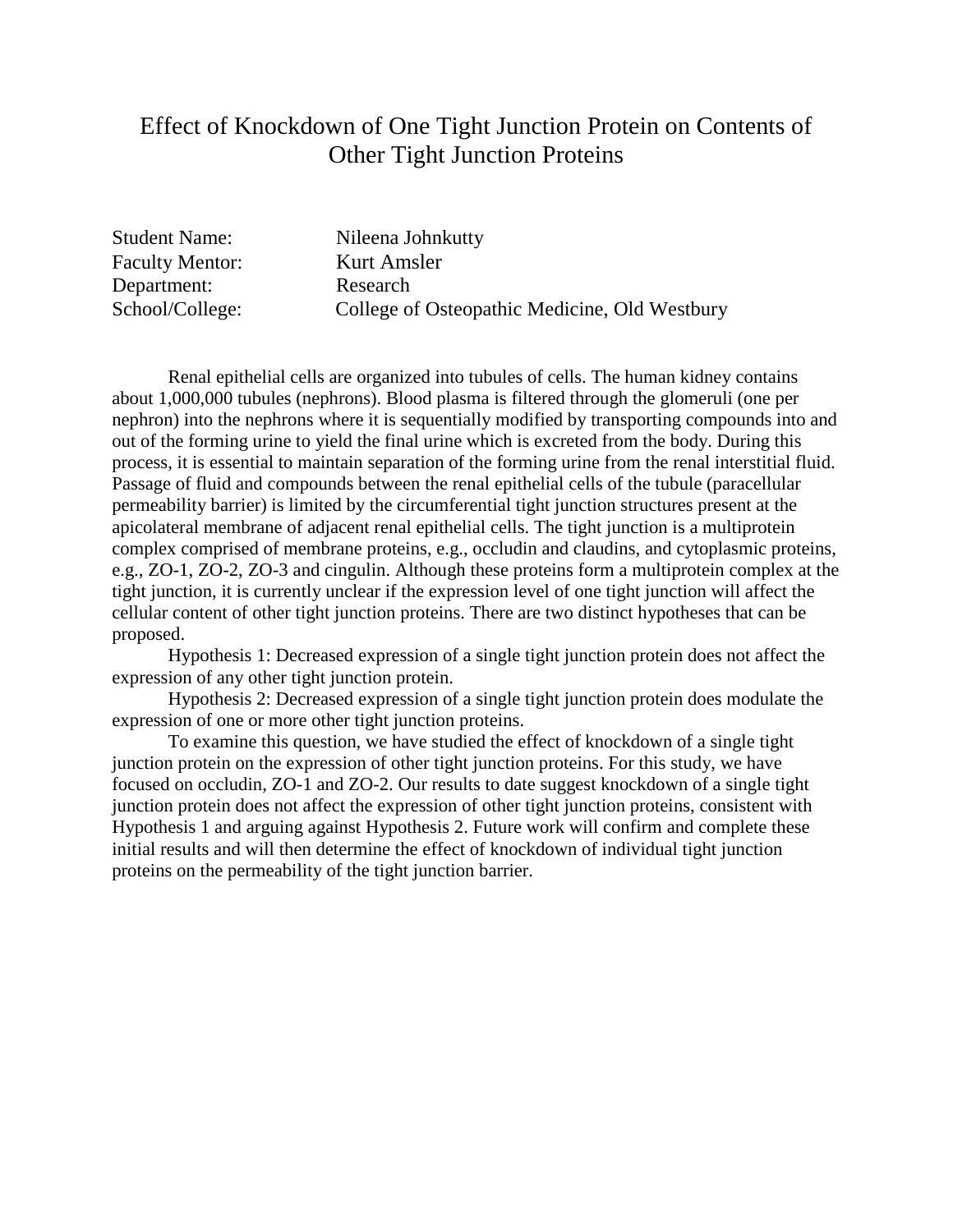### Osteopathic Manipulative Treatment (OMT) to Improve Vital Capacity in a Myasthenia Gravis Exacerbation: A Case Study

Student Name: Thomas Ng

Faculty Mentors: Jayme Mancini, Sheldon Yao Department: Osteopathic Manipulative Medicine School/College: College of Osteopathic Medicine, Old Westbury

Background: Myasthenia gravis (MG) is characterized by a T-cell dependent immunoglobulin antibody G (IgG)-directed attack on the post-synaptic nicotinic acetylcholine receptors of the neuromuscular junction. It commonly presents as skeletal muscle weakness that worsens with usage. In generalized MG, the limbs and respiratory muscles may be affected. Pulmonary function tests (PFTs) and vital signs are used to gauge severity. Osteopathic manipulative therapy (OMT) has previously been shown to improve immune, muscular, and nervous system function.

Hypothesis: OMT can be an effective adjunctive treatment for acute MG exacerbations.

Case description: An 82-year-old female with a history of costochondritis and hypothyroidism, presented with dysphagia, fatigue, and worsening dyspnea.

Method: Treatment included diaphragmatic doming, rib raising, paraspinal inhibition, and myofascial release to target the muscles of respiration, decrease the labor of breathing, improve pulmonary function, and reduce pain.

Conclusion: Usually the effect of immunotherapy peaks at 48 hours and only improves PFTs. This patient's PFTs and pain showed improvement within one day. This case illustrates the potential of OMT in improving pulmonary function and pain in MG exacerbations.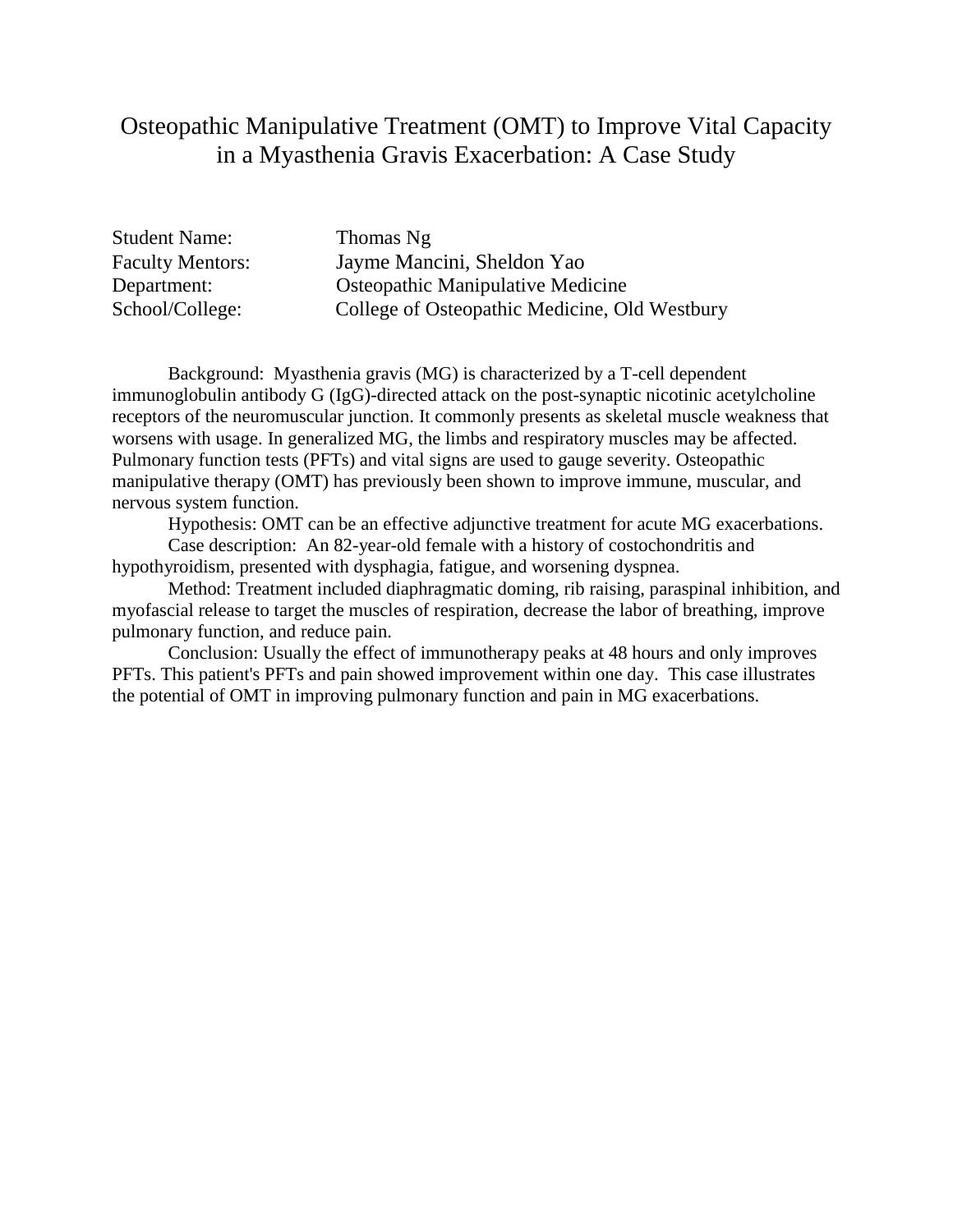#### The Catalyst Project

Student Names: James Docherty, Sara Benerofe, Rachel Coffey, Katherine Daly, Shreen Desai, Rebecca Grohman, Jonathon Katz, William Wong, Zoe Li Faculty Mentor: Barbara Capozzi Department: Clinical Education School/College: College of Osteopathic Medicine, Old Westbury

Primary Care Progress (PCP) is an organization determined to improve primary care through leadership skills and community involvement. The NYITCOM chapter, in conjunction with PCP national, three other school chapters, and the Wright Center for Graduate Medical Education, piloted The Catalyst Project over the past year. The Catalyst Project aims to inspire student leaders to develop their skills while positively influencing the local community by sparking discussion about primary care transformation.

The project started with forming a team of student leaders and exploring multiple Community Health Need Assessments (CHNAs) in Suffolk County. The Suffolk County CHNA written by Stony Brook Medicine was selected and the most apparent health needs were obesity, substance abuse, and behavioral medicine. Through our analyses and conversations with local stakeholders, we found barriers related to behavioral health including communication between different health care providers and continuity of care to be the most pressing and underrecognized. We want to work collaboratively with stakeholders in our community and our goal is to host a focus group at our institution to further explore the current state of behavioral health care in this region and catalyze discussion towards primary care transformation.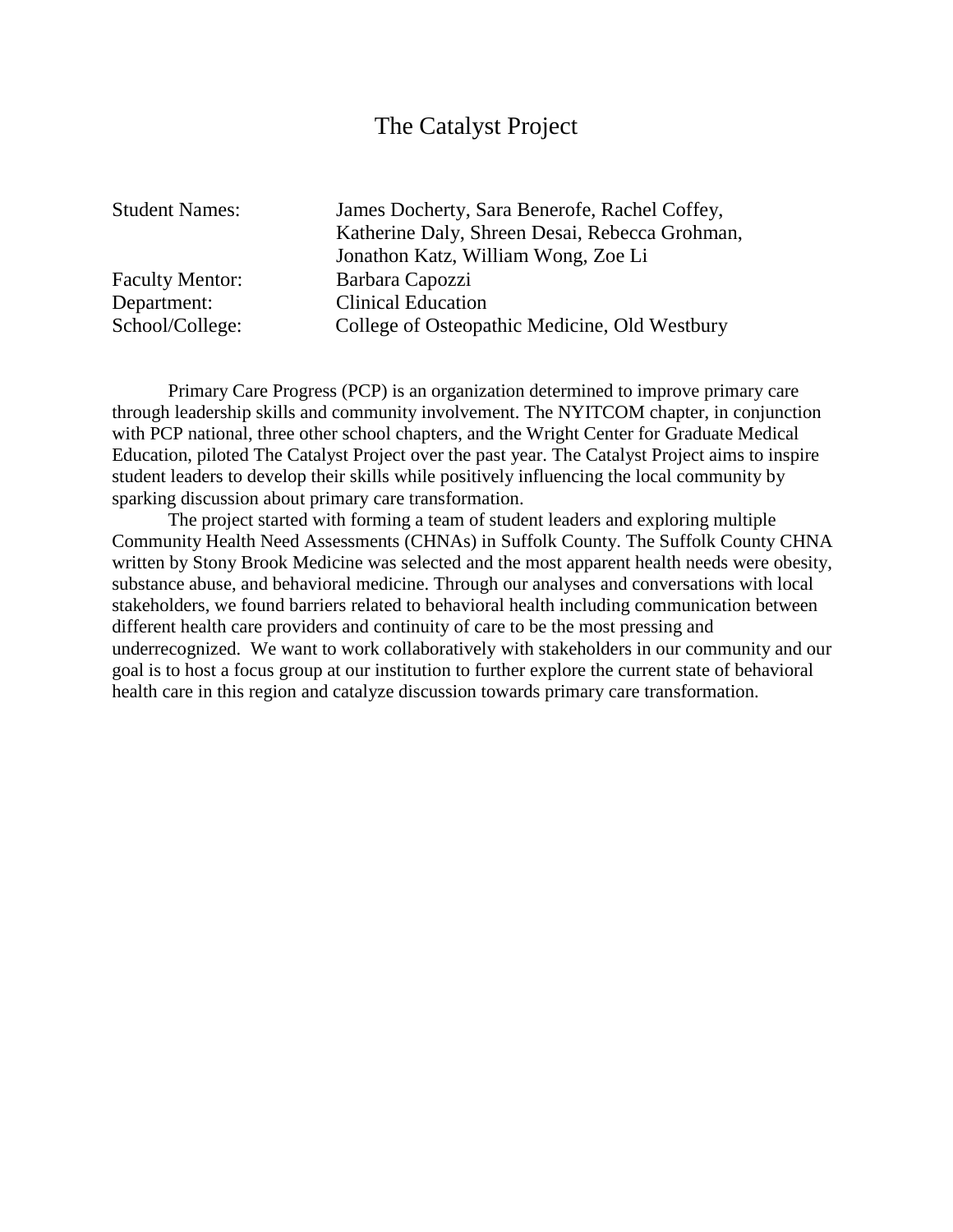### Utilizing Small Group Learning with Real Patients in an Osteopathic Manipulative Medicine Lab Setting

| <b>Student Name:</b>    | <b>Konstantinos Damiris</b>                   |
|-------------------------|-----------------------------------------------|
| <b>Faculty Mentors:</b> | Theodore Flaum, J. Christian Belisario        |
| Department:             | <b>Osteopathic Manipulative Medicine</b>      |
| School/College:         | College of Osteopathic Medicine, Old Westbury |

Context: In preparation for clinical rotations, third year medical students participated in a required osteopathic manipulative medicine (OMM) workshop that included real patients in a laboratory setting. In 2015, groups of 12 were lead by an attending facilitator. Each group subsequently presented their pre-assigned case and patient case to the remainder of the class (approximately 100 students). In 2016, groups of 12 were also utilized; however, each group discussed their cases with one other group, utilizing a small group learning (SGL) approach.

Objective: To compare student perception on the efficacy of OMM workshops involving SGL versus large group learning.

Hypothesis: Students will find SGL more beneficial and therefore will be more likely to utilize OMM on their clinical rotations.

Methods: In 2015 and 2016, 292 and 299 students, respectively, were emailed a survey following the OMM workshop; a 5-point Likert Scale was implemented to compare several aspects of the workshop.

Results: In 2015 and 2016, 78 and 103 students responded, respectively. In comparing, the results between 2015 and 2016: there was a 3.6% increase in the rating of the session as "extremely useful"; there was a 6.5% increase in students who thought the course's format was "user friendly" or "very user friendly". In 2016 compared to 2015, there was a 16.5% increase in students who indicated that they would "definitely" and "probably" use OMM techniques from the workshop during clinical rotations.

Conclusion: Students self reported a higher likelihood to utilize OMM in their future clinical rotations following implementation of SGL.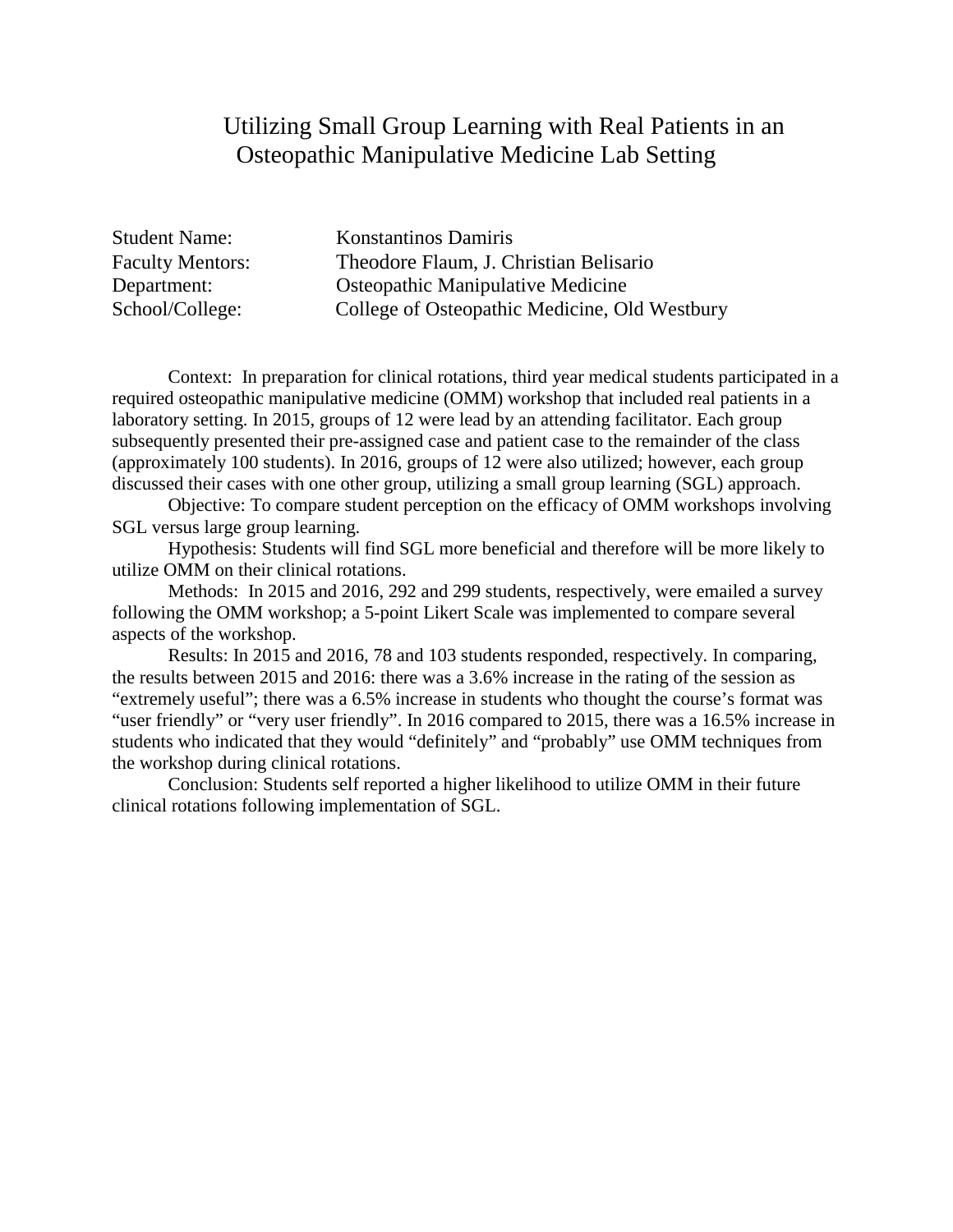### Bio-Art Project # 2: The Biological Sciences and Their Integration into Canvas-based Arts

Student Names: Neha Raza, Almeet Kaur, Stephanie Sawyer Faculty Mentor: Claude Gagna Department: Life Sciences School/College: College of Arts and Sciences, Old Westbury

 During our Biomedical Research I and II classes here at NYIT, we assisted Professor Claude E. Gagna with his Biological Art project. Two groups of NYIT students (Project 2: Neha Raza, Stephanie Sawyer, and Almeet Kaur) (Project 1: Suhani Shah, and Astha Desai) will exhibit two completely different of groups of bio artwork. As a team we helped him dissect and process cow eyes, sheep eyes, pig eyes and fish eyes to be used by him to create his Bio-Art. Skills we learned from our mentor were used to dissect ocular tissues, and extract DNA and other biological molecules for the purpose of creating Biological Art and bio art paint. The Bio-Art canvas-based art deals with the management of eye globes and all their internal parts, such as the cornea, ocular lens, retina, sclera, optic nerve, ora serrata, and vitreous humor. It also deals with the four external ocular muscles and its lacrimal glands. Art is seen via our eyes, and our group believes that people would find the relationship between their viewing art, and art based on eye globes and isolated DNA to be very fascinating. These canvases exhibit completely preserved whole and partial eye globe morphology, and perfectly processed and dissected eye globes that display the sensory organ in naturally simple and aesthetically pleasing shapes, such as flattened eyes, flowers, abstract forms, the helix of DNA and human chromosomes, and creative ideas based on novel eye tissue paint and DNA paint. We will present several of his canvas-based BioArt projects and explain the process behind each piece of artwork.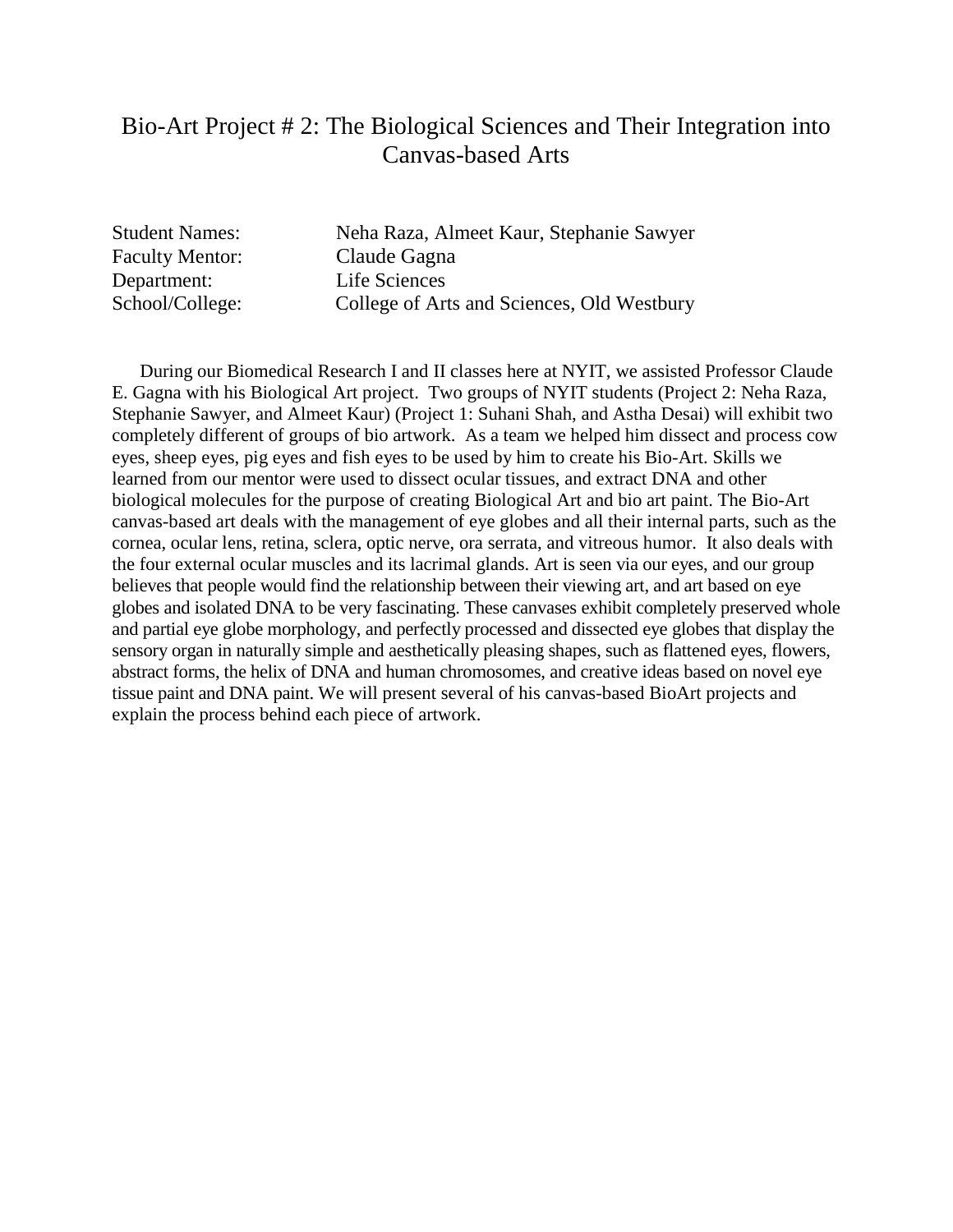### An Implantable System for Continuous Monitoring of Gastric Bioelectrical Activity

Student Names: Amir Javan-Khoshkholgh, Zaid Abukhalaf Faculty Mentor: Aydin Farajidavar Department: Electrical and Computer Engineering School/College: School of Engineering and Computing Sciences, Old Westbury

Introduction: Gastric contractions are initiated and coordinated by an underlying bioelectrical activity, termed slow waves (SWs). Monitoring gastric electrical activity (GEA), by electrically stimulating the gastrointestinal tract and recording directly SWs, is the key parameter to obtain real time characteristic data on dysrhythmic patterns and as a result, to provide appropriate treatment. The critical limitations of the current GEA mapping are the large number of cables required to connect the electrodes to the data acquisition system and cables traversed the abdominal wall or a natural orifice which may cause discomfort or increase the risk of infection for the patient. Wireless recording system is an emerging solution to overcome the aforementioned obstacles. We have developed a power efficient wireless system for acquisition of GEA, and validated the system on bench-top.

Methods: The system is composed of three subsystems: an implantable unit (IU), a wearable unit (WU), and a stationary unit (SU). IU is directly connected to SW acquiring electrodes and inductively powered through a rectified 13.56 MHz RFID downlink. IU amplifies and filters the recoding data, digitizes GEA, encodes them by differential pulse position (DPP) algorithm, modulates by load shift keying (LSK) technique and finally, transmits the data over reverse telemetry uplink. WU processes the received data, stores them locally on a memory card and transmits to SU connected to a PC via a 2.4 GHz transceiver for real-time display and analysis.

Results: The system was validated on bench-top. Based on matching the random data loaded to the microcontroller of IU and sequence of data received by WU, a custom-made application developed in Python verified the validity of the system.

Conclusion: A low-power non-invasive multi-channel wireless device for recoding and monitoring of the gastric slow waves has been developed and validated in bench-top. The implemented system has the potential to facilitate chronic monitoring studies and to detect gastric dysrhythmias.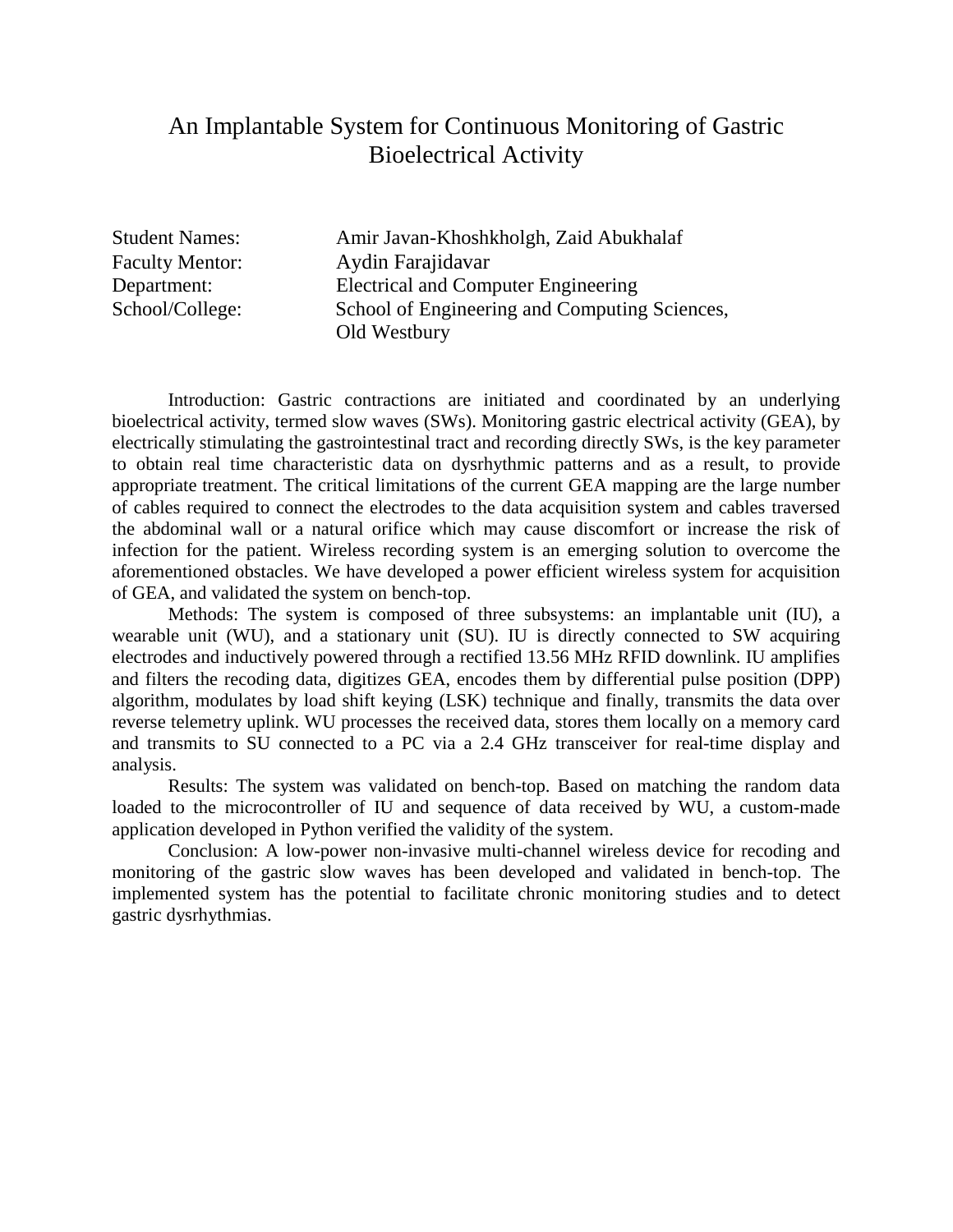# "Suspended Superparamagnetic Nanoparticles Driven by Ferromagnets"

Student Name: Ian Kelly

Faculty Mentor: Dorinamaria Carka Department: Mechanical Engineering School/College: School of Engineering and Computing Sciences, Old Westbury

Superparamagnetic nanoparticles are currently being used in biomedical applications. Due to innovative ideas involving multi-ferroic materials on the nanoscale, new opportunities exist for the use of ferromagnetic materials instead of hard magnets to drive the motion of the particles. The nanoparticles ability to move in the fluid is dependent upon the magnetic properties of the nanoparticles and on the magnitude and frequency of the applied magnetic field, which in turns depend upon the geometry and size of the ferromagnetic nanostructure.

The goal of this research is to effectively develop a set of computational and theoretical tools to model and control the position and velocity of superparamagnetic particles in fluids of varying viscosity, driven by ferromagnetic engineered nanostructures.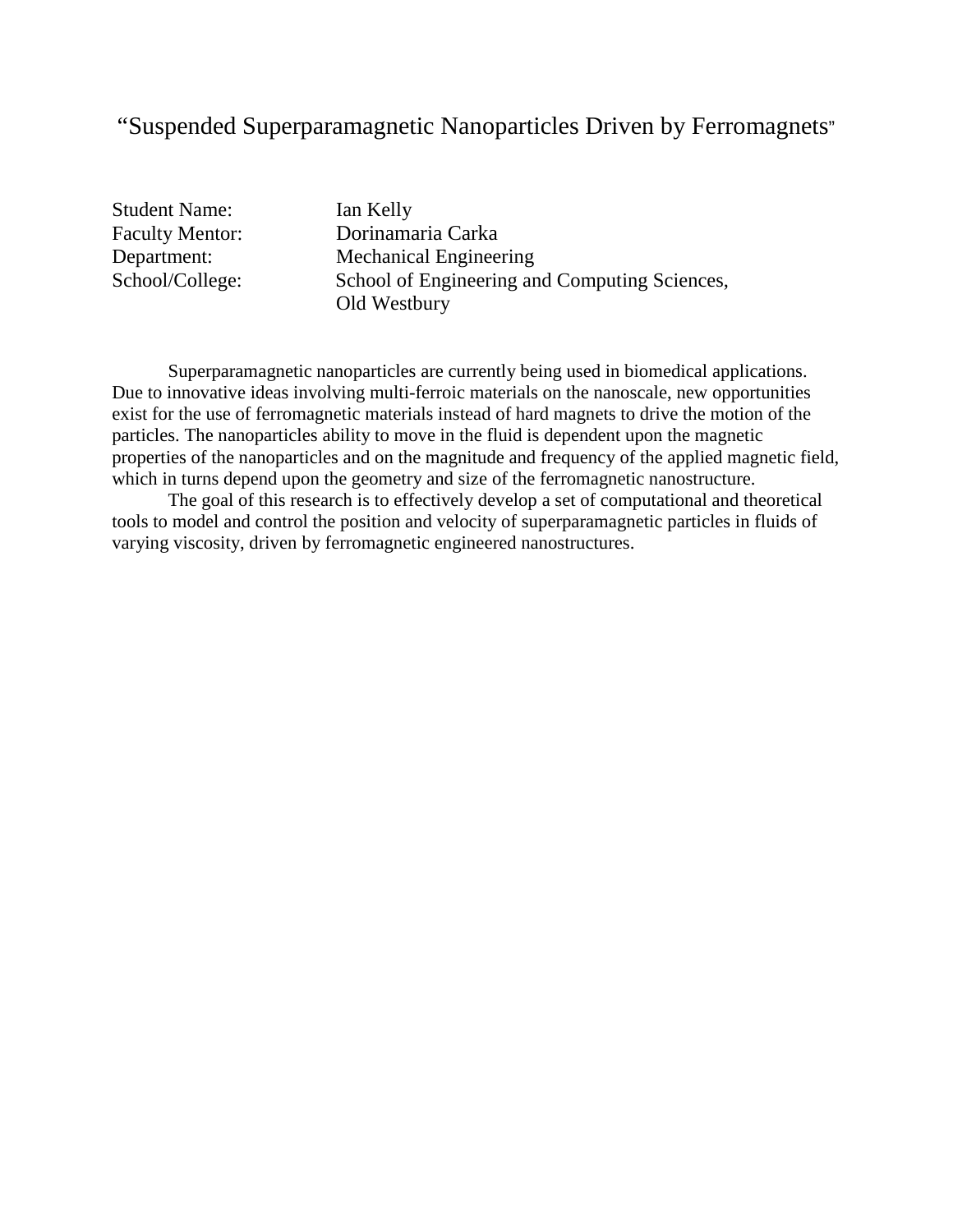### A Wireless Miniature System for Recording Gastric Bioelectrical Activity and Stimulating the Stomach

Student Names: Wahib Alrofati, Zaid Abukhalaf, Rui Wang Faculty Mentor: Aydin Farajidavar Department: Electrical and Computer Engineering School/College: School of Engineering and Computing Sciences, Old Westbury

We have developed a wireless system suitable for acquiring gastric slow wave activities and delivering electrical pulses to the stomach. The system is composed of a physically miniaturized front-end that can record slow waves from 3 channels and transmit the data to a back-end connected to a computer. A custom-made graphical user interface can display the slow waves in real-time and store them for off-line analysis. The user can turn on a switch on the back-end to activate electrical stimulation capability on the front-end. The electrical stimulation on the front-end is fixed at 10 mA, and the pulse width can vary from 1ms-31s. The front-end measures  $13\times44\times4$  mm<sup>3</sup>, and consumes  $67\text{mW}$  in recording and 209mW during stimulation. The system was successfully validated in bench-top testing and *in vivo* experiments in porcine model.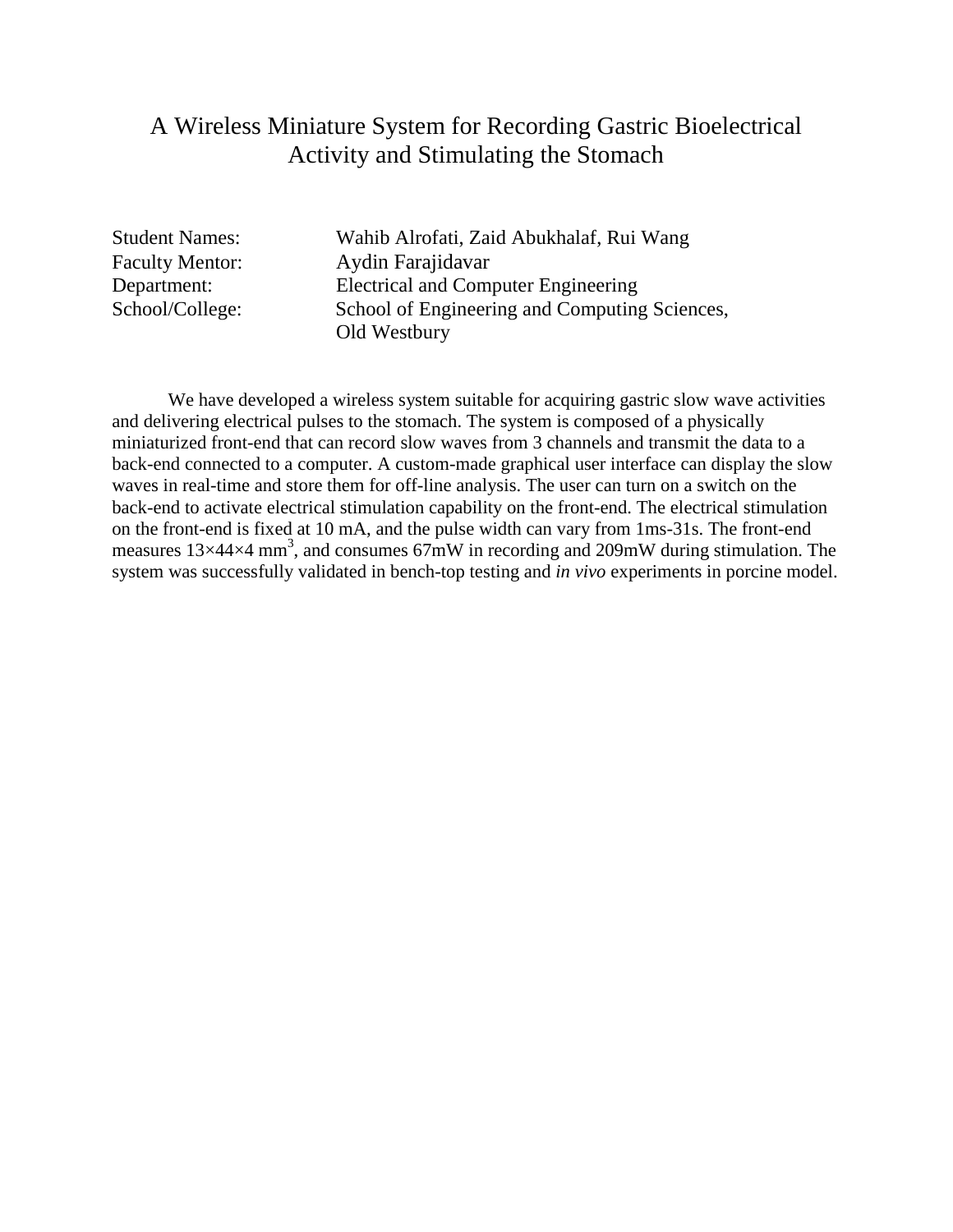### Osteopathic Manipulative Treatment for Sleep Disturbances in Parkinson's Disease: A Case Study

Faculty Mentor: Sheldon Yao

Student Names: Briana Novello, Shannon Moriarty Department: Osteopathic Manipulative Medicine School/College: College of Osteopathic Medicine, Old Westbury

*Intro:* Sleep disturbances, which include sleep fragmentation and excessive daytime sleepiness, are now understood to be a significant cause of morbidity in Parkinson's disease patients. An overlap in etiology ranging from PD-related motor and nonmotor symptoms, the improper management of nighttime dosages of antiparkinsonian medication, and other concurrent psychological or sleep disorders make a multi-disciplinary approach to treatment necessary. Osteopathic Manipulative Treatment (OMT) may offer an appropriate adjunct to the pharmacological and behavioral management of sleep disturbances in the PD patient.

*Case Description:* The subject is a 61 year old Hispanic male diagnosed with PD 17 years prior and his motor symptoms are medically managed. In our study he underwent 6 weeks of biweekly OMT sessions following a protocol designed to improve range of motion, reduce muscle hypertonicity, and normalize the autonomic nervous system. Sleep, pain, and quality of life were assessed before and after treatment and at a 10 week follow-up after a 4 week treatment-free period using the PDQ-39 and REM Behavior Disorder Questionnaire surveys.

*Discussion:* The subject experienced an improvement in nocturnal motor complaints, a reduction in negative psychological symptoms and an overall decrease in pain and stiffness after OMT, however, like the etiology of sleep dysfunction, the cause of the improvement may be multifactorial. An inability to change positions in bed due to pain and rigidity are major barriers to quality sleep in the PD patient. Myofascial, muscle energy, counterstrain and articulatory OMT techniques may address these issues and have been shown in prior studies to reduce acute and chronic pain. Cranial osteopathic therapy, such as CV4 decompression, has been shown to alter sympathetic nerve activity, reduce sleep latency, and alleviate pain.The PD patient is also at an increased risk for depression and anxiety which contributes to sleep problems. OMT has been shown to decrease stress, fatigue and anxiety in some studies.

Finally, the recent discovery of a lymphatic-like system in the brain, most active during sleep, provides a possible mechanism for the mis-accumulation of neurotoxins in similar neurodegenerative diseases, therefore, further research on the relationship of sleep on the "glymphatic pathway" may help us to understand and target future treatments for Parkinson's Disease. Studies on craniosacral osteopathic therapy and lymphatic pump OMT techniques, which have been shown to improve circulatory and lymphatic flow, may be of increased interest as we come to better understand the complex mechanisms behind sleep dysfunction and the PD patient.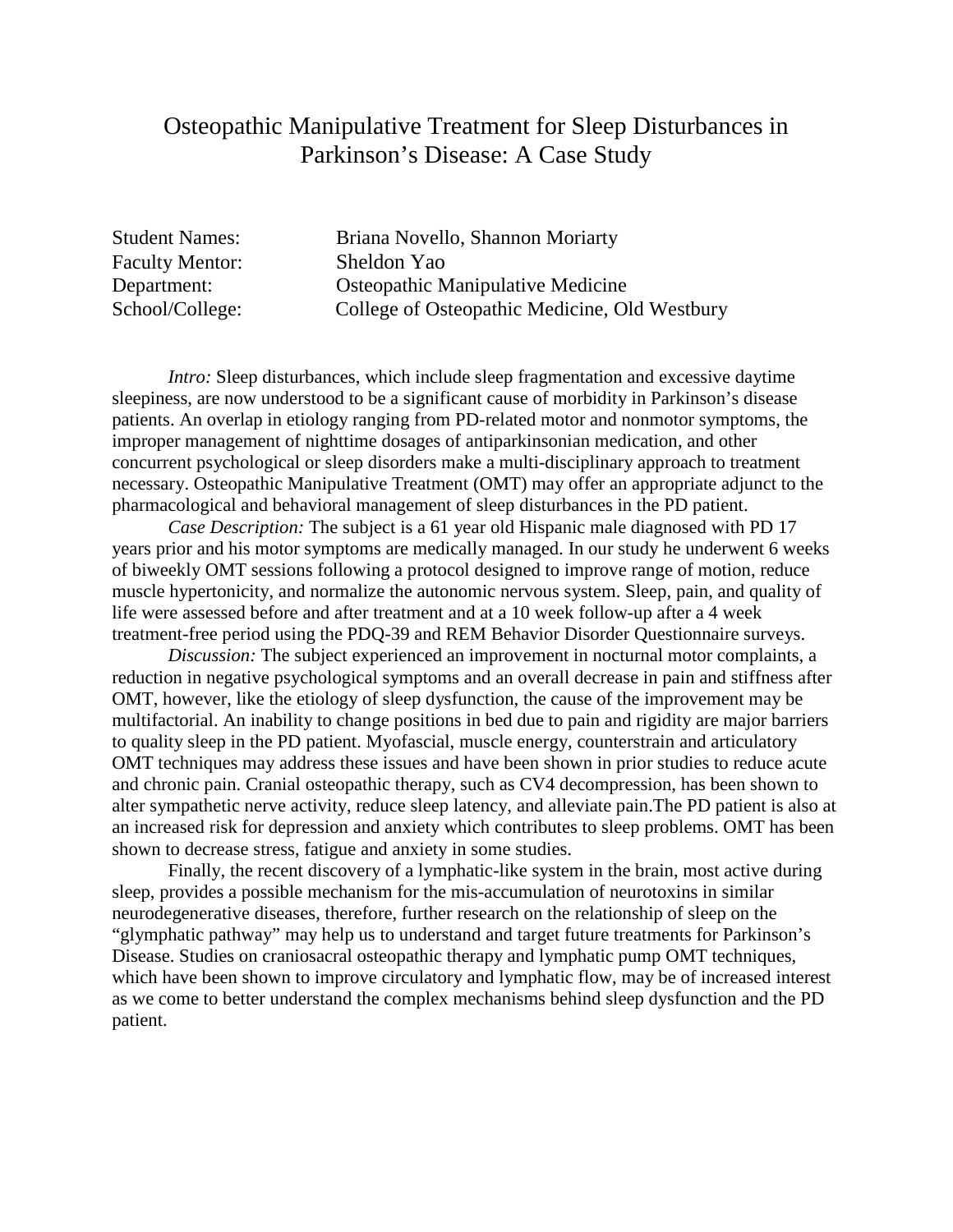### Determination of Unknown Drug B1

Faculty Mentor: Navin Pokala Department: Life Sciences

Student Names: Aasimahmed Shaikh, Andrew Chang School/College: College of Arts and Sciences, Old Westbury

Currently we are researching the cellular effects of an herbicidal drug. The drug is codenamed B1 in the NYIT Drug Library and uses the solvent DMSO. This drug according to our data did not kill yeast on the sucrose, glucose and glycerol media. This is indicated by the lack of halos present in our YPG, YPD, and YPS Halo Assays. We will continue to test the effects of B1 on yeast mitochondria, yeast cell cycle, yeast enzyme secretion, and tetrahymena endocytosis and chemotaxis to identify its possible target.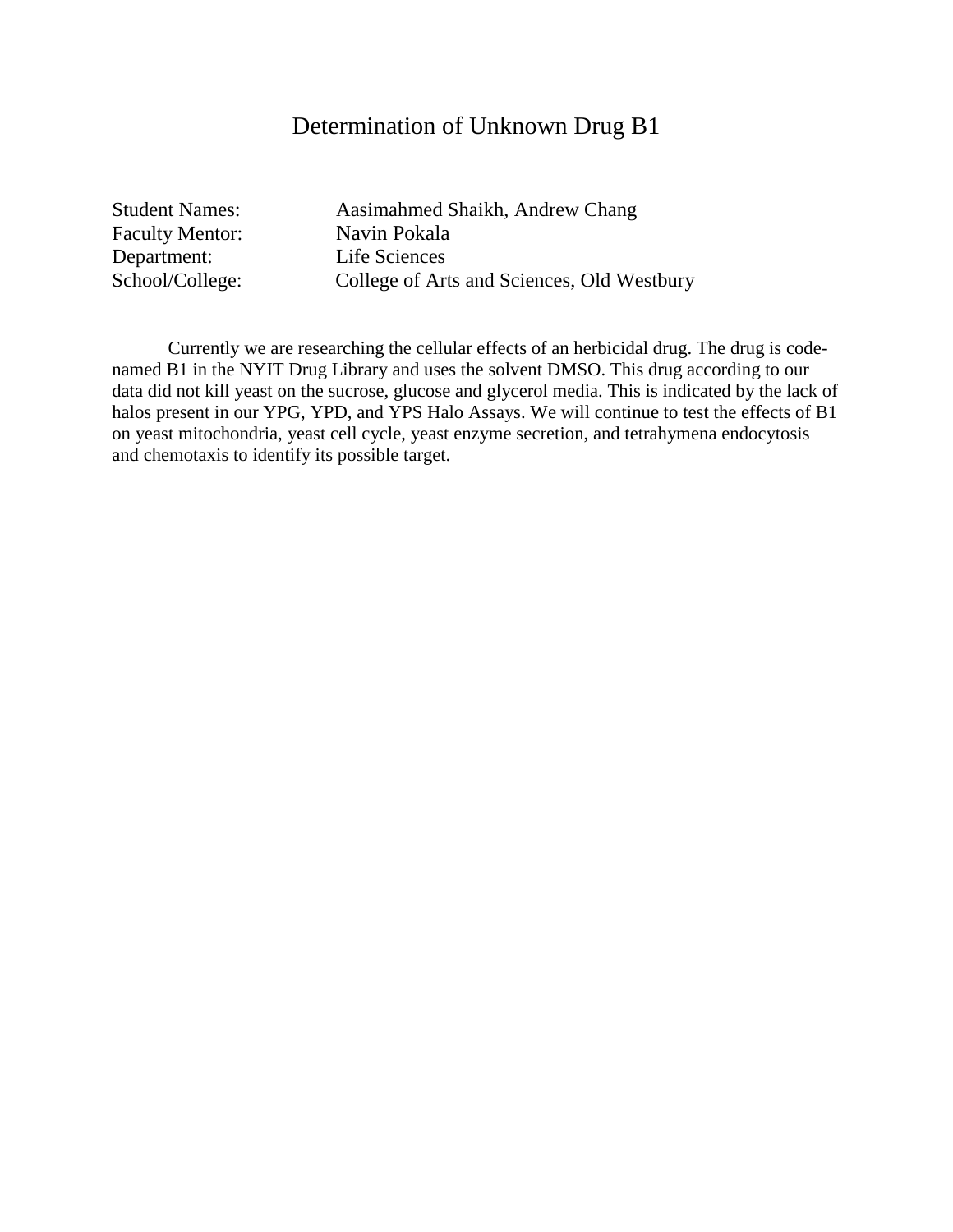### A 32-Channel Wireless Bi-Polar Stimulator with Configurable Current and Pulse Width

Student Name: Zaid Abukhalaf

Faculty Mentor: Aydin Farajidavar Department: Electrical and Computer Engineering School/College: School of Engineering and Computing Sciences, Old Westbury

Direct modulation of the stomach and neuromodulation of the vagus nerve are proved to be helpful in treating symptoms of functional gastric disorders, and the mechanisms of action underlying any beneficial effect remain unknown.

We have developed a 32-channel wireless bi-polar stimulator system with configurable stimulation pulse width and programmable stimulation current to study gastric electrophysiology. The system is composed of stimulator unit, which receives the commands wirelessly from a stationary unit (a computer) and then executes the stimulation commands as requested. The stimulator supports short pulse width of 80 µs up to 60 seconds, and a programmable current in the range of 10 µA to 10 mA in both directions by using a bidirectional current source (Howland Circuit) and a DAC. The stimulation circuit is capable of handling different load values up to  $1.5K \Omega$ . The system supports stimulating two channels independently operating at the same time. Device is powered up by a 3.7V battery and an internal circuitry is responsible of boosting the voltage to  $\pm$  15 volts to support the load range and another circuit to drop the voltage to 3.3V to power up the microcontroller circuit.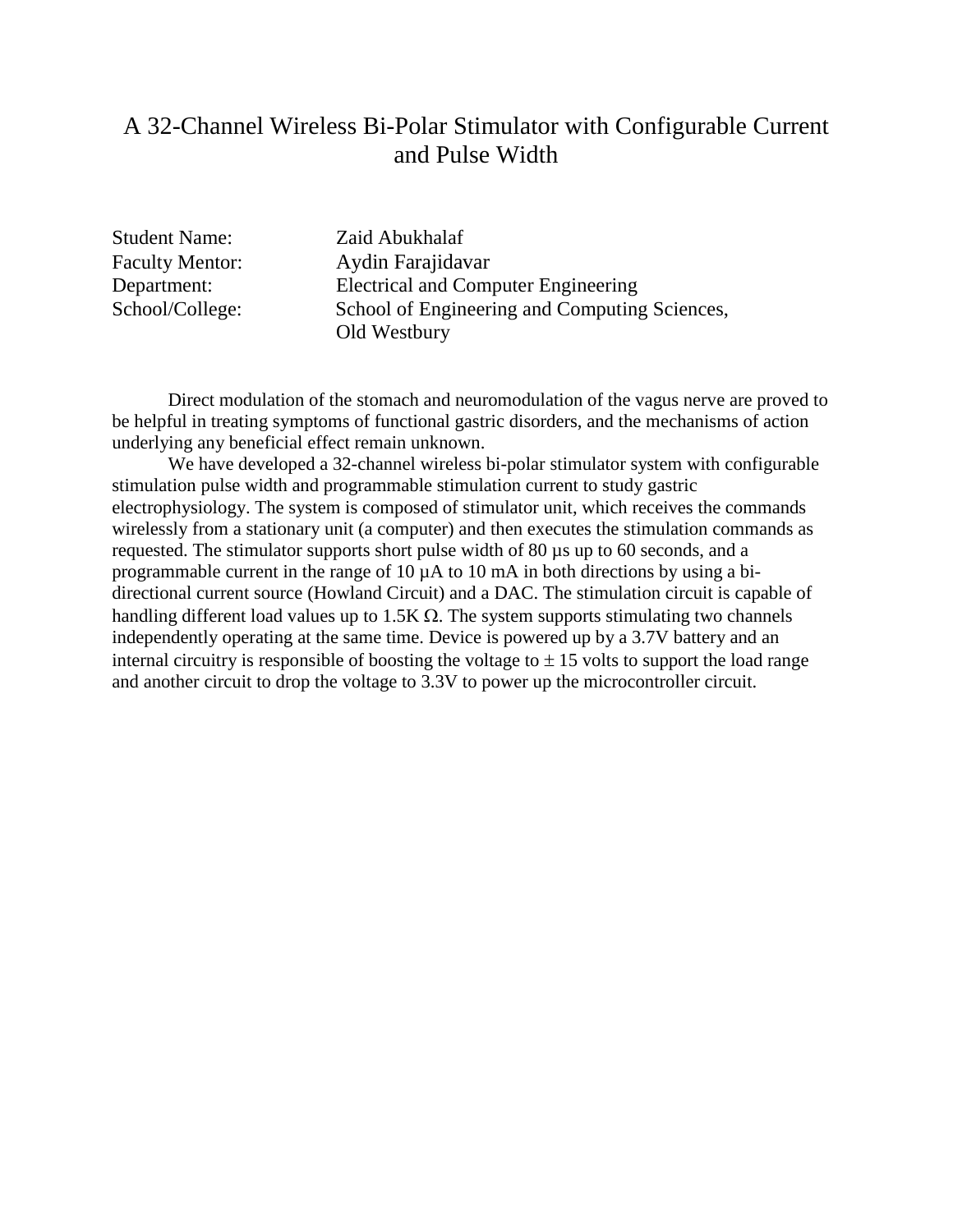### The Reliability of King Devick Visual Testing in Predicting Concussion Symptom Severity in Student Athletes

| <b>Student Name:</b>    | Nicole Angelo                                                                  |
|-------------------------|--------------------------------------------------------------------------------|
| <b>Faculty Mentors:</b> | <sup>1</sup> Sheldon Yao, <sup>1</sup> Adena Leder, <sup>2</sup> Hallie Zwibel |
| Departments:            | <sup>1</sup> Osteopathic Manipulative Medicine,                                |
|                         | <sup>2</sup> Family Medicine                                                   |
| School/College:         | College of Osteopathic Medicine, Old Westbury                                  |

Background: The Symptom Concussion Assessment Test (SCAT) is a validated tool assessing the presence and severity of twenty-two post-concussion symptoms. The King Devick (KD) test has been shown as an effective sideline screening tool for concussion as validated by SCAT-2, Military Acute Concussion Evaluation (MACE), or Immediate Post-Concussion and Cognitive Testing (ImPACT). The accuracy of KD testing in the subacute setting in correlation with SCAT-3 severity scores has yet to be established.

Objective: To determine the reliability of KD testing scores in post-concussion subjects as an assessment tool in predicting concussion severity in student athletes.

Methods: This is a NYIT-COM IRB BHS-1139 approved study. This cohort study included participants (n=16) ages 18-50 recruited from the NYIT-COM Academic Health Care Center for evaluation post-concussion. Informed consent was obtained from all subjects. SCAT-3 and KD measurements were taken at the initial post-concussion evaluation visit. At follow-up 48-72 hours later, SCAT-3 and KD measurements were retaken. A Pearson correlation test and linear regression were utilized for statistical analysis.

Results: The results of KD Trials 1-3 statistically significantly predicted SCAT-3 symptom severity scores on the initial and follow-up visits. On initial visit, KD Trial  $1 \text{ F}(2,13) =$ 8.425, p = .005, KD Trial 2 F(2,13) = 15.12, p = .000, and KD Trial 3 F(2,13) = 8.314, p = .005. On follow-up, KD Trial 1 F(2,13) = 9.123, p = .003, KD Trial 2 F(2,13) = 15.170, p = .000, and KD Trial  $3 F(2,13) = 18.914$ ,  $p = .000$ .

Conclusions: KD Trials 1-3 demonstrated a statistically significant positive correlation with SCAT-3 symptom severity scores, showing the reliability of KD testing in predicting concussion symptom severity. Further research with larger sample sizes investigating the symptoms within SCAT-3 that correlate with KD scores should be considered.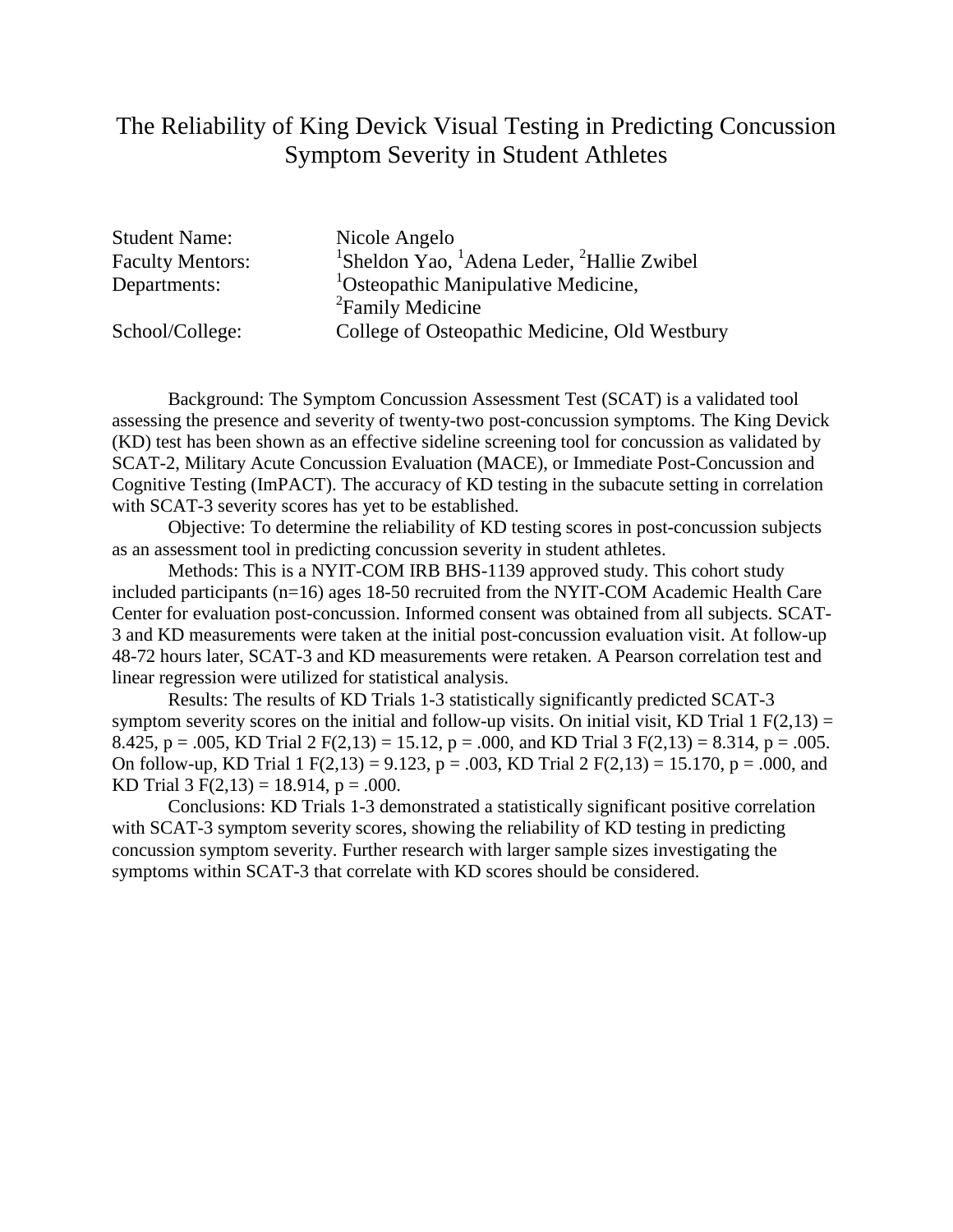### New York City's Green Slide

Student Name: Naweed Omar

Faculty Mentor: Lawrence Sobel Department: Counseling and Wellness<br>School/College: Student Affairs, Old West Student Affairs, Old Westbury

This will be a poster and learning document about New York City. More specifically it will be about the green centers in New York City from the Highline to Inwood Hill Park and even the botanical gardens. This poster will show how these green areas are helpful to the city in an environmental and economic way as well as background information on the park such as how they came to be and what they are known for.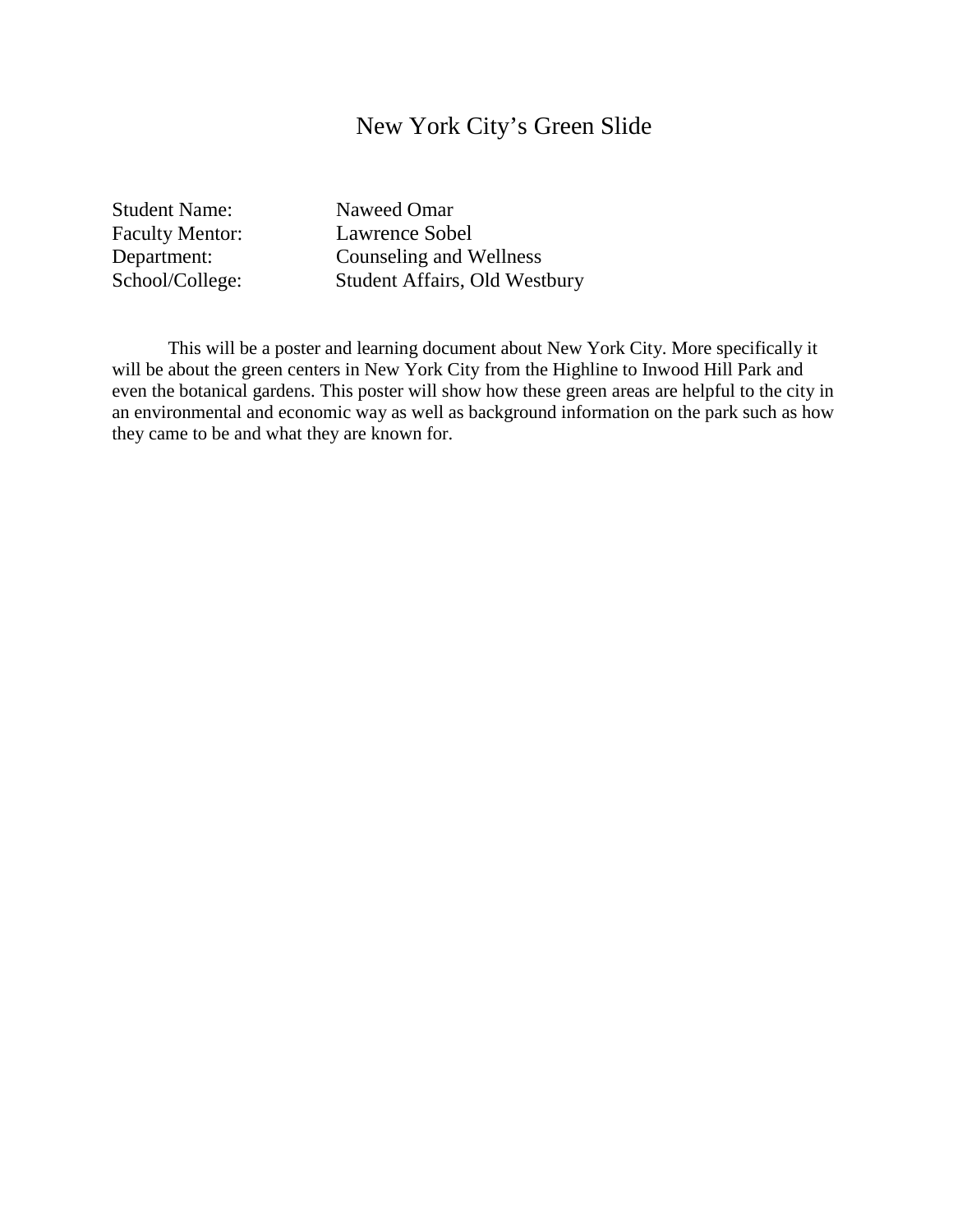### Exploring Stereo-Differentiation of "Rigid" Molecular Tweezers

Faculty Mentor: Ana Petrovic Department: Life Sciences

Student Names: Malina Mohtadi, Alexandra Grala, Muhammad Adnan Ul-Haq, Fahad Albuobayd, Abdelrhman Soliman School/College: College of Arts and Sciences, Manhattan

The tweezer methodology relies on a stereo-differentiating host/guest complexation between bis-porphyrin tweezer, which acts as a host, and substrate containing two sites of coordination, which acts as a guest. When bidentate coordination proceeds under stereocontrol, a formation of 1:1 host/guest complexes with a preferred inter-porphyrin helicity takes place. While several spectroscopic methods, such as UV-Vis, are commonly used to confirm the complex formation, the most critical chiral (handedness) information derives from ECD chiroptical spectroscopy. The observation of an intense exciton split CD band within the porphyrin Soret region (~420nm) unequivocally reveals that in solution prevail host/guest molecules with one preferred sign of chiral twist between the two porphyrins, which determines the sign of observed exciton CD. The traditional use of the tweezer methodology has been to aid determination of the Absolute Configuration (AC) of the chiral guest upon complexation and subsequent chirality transfer to achiral tweezer host. The exciton CD signal is diagnostic of guest's AC. This research reflects a Molecular Modeling effort with an objective to establish scope of applicability of a new family of more "rigid" tweezers which have propensity towards higher degree of stereo-differentiation relative to a traditional, more flexible tweezer. A more pronounced stereo-differentiation would allow a more definitive AC assignment of chiral guests, such as natural product used as drug leads.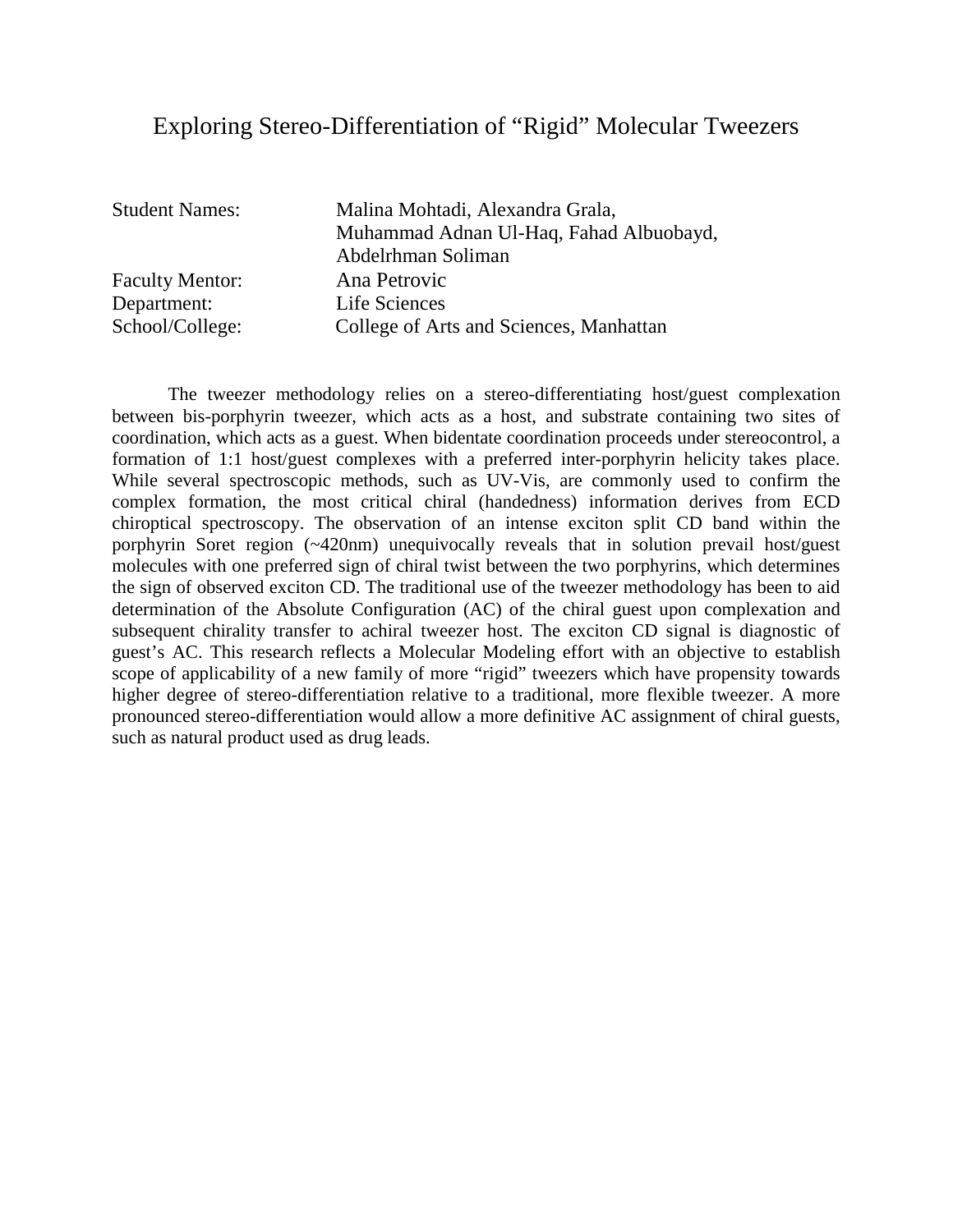### Chiral Switching & Stereo-Control of Molecular Tweezers

Faculty Mentor: Ana Petrovic Department: Life Sciences

Student Names: Rena Daniel, Gabriela Alvim de Paula, Shiv Patel, Patrick Abruzzo School/College: College of Arts and Sciences, Manhattan

The traditional use of the tweezer methodology has been to aid determination of the Absolute Configuration (AC) of the chiral guest upon complexation and subsequent chirality transfer to achiral tweezer host. This research project digresses from the conventional use of the tweezer methodology and instead focuses on molecular parameters/features that can be exploited in order to govern the sense and degree of inter-porphyrin helicity (twist) as a results of complexation between chiral tweezer host with achiral guest. The preferred inter-porphyrin helicity of various host/guest complexes is predicted via Molecular Mechanics based modeling that utilizes a newly developed OPLS-3 force field implemented for Monte Carlo algorithm, as well as an implicit solvent environment. Overall, this research reflects a molecular modeling effort to justify and/or provide insight into possible mechanisms for induction of chiral switching (change in handedness) upon host/guest complexation involving achiral diamines of various lengths and steric sizes. The results of this research can find implementation in fabricating molecular switches and a binary code on a molecular scale.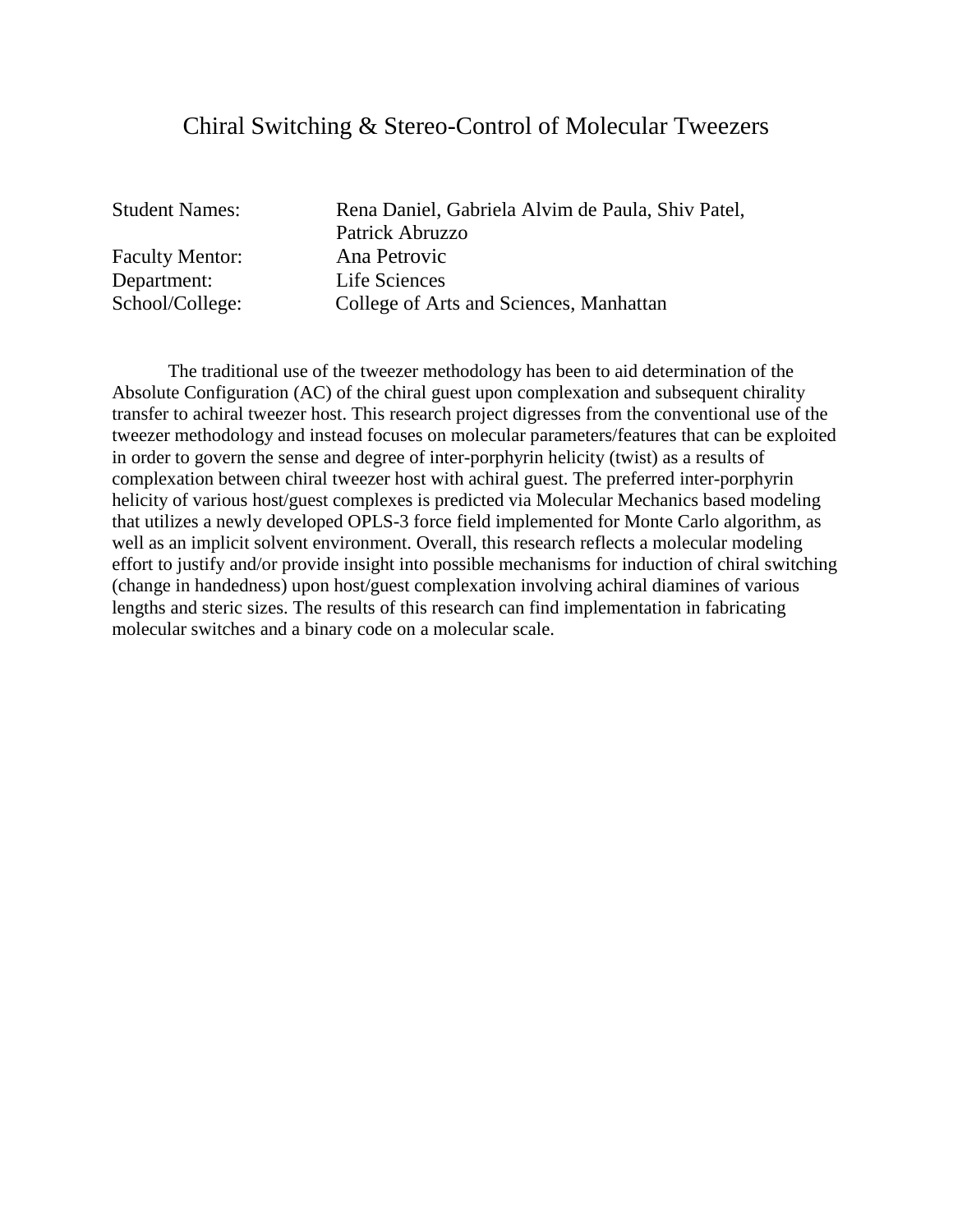### 32-Channel Wireless Implantable System for Gastric Slow Wave Recording

Student Names: Christopher Springston, Rui Bao, Zaid Abukhalaf, Faculty Mentor: Aydin Farajidavar Department: Electrical and Computer Engineering School/College: School of Engineering and Computing Sciences, Old Westbury

Abnormalities of gastric motility have been associated with gastric dysmotility in several significant gastric disorders, notably gastroparesis, and functional dyspepsia (FD). Patients suffering from these diseases may experience a range of symptoms from nausea, to stomach discomfort, to vomiting. As such, accurate diagnosis of gastric disorders can be challenging due to their common symptoms, and often requires lengthy diagnosis period.

The WiGR system is composed of a front-end module and a back-end that is connected to a computer. The front-end module features a 32-channel multiplexer (MUX), ADG732 (Analog Devices) connected to custom-made flexible sensors through a flexible printed circuit (FPC)/flexible flat cable (FFC) connector to collect GEA. Following the MUX, there is a twostage circuitry for conditioning (amplifying and filtering) the GEA. The conditioned signal is then digitized at an ultra-low power microcontroller  $(\mu C)$ , MSP430FR5728 (Texas Instruments (TI)) which features a built-in 10-bit analog-to-digital convertor (ADC) and a power efficient ferroelectric random-access memory (FRAM). The  $\mu$ C is also connected to a 1Gb non-volatile flash memory, as well as a sub-1 GHz RF transceiver before ending with a 433 MHz chip antenna, AM11DG-ST01(Mitsubishi Materials).

In this paper, we presented a system which is designed and implemented for in vivo recording of GEA. Compared to the previous systems that were low resolution, the system in this paper can acquire signals from 32 channels, and can potentially accurately map the ectopic GEA. The front-end module of the system consumed less power compared to the previously built devices. The front-end module is small enough to fit within an endoscopic head, and can potentially be implanted through endoscopy. Finally, by utilizing the flash memory, the system can afford temporary loss of wireless communication between the front- and back-ends. Validation of the system in benchtop testing has shown promising results, however, rigorous in vivo experiments on appropriate animal models are required for further validation of the system, and before using the system in actual patients.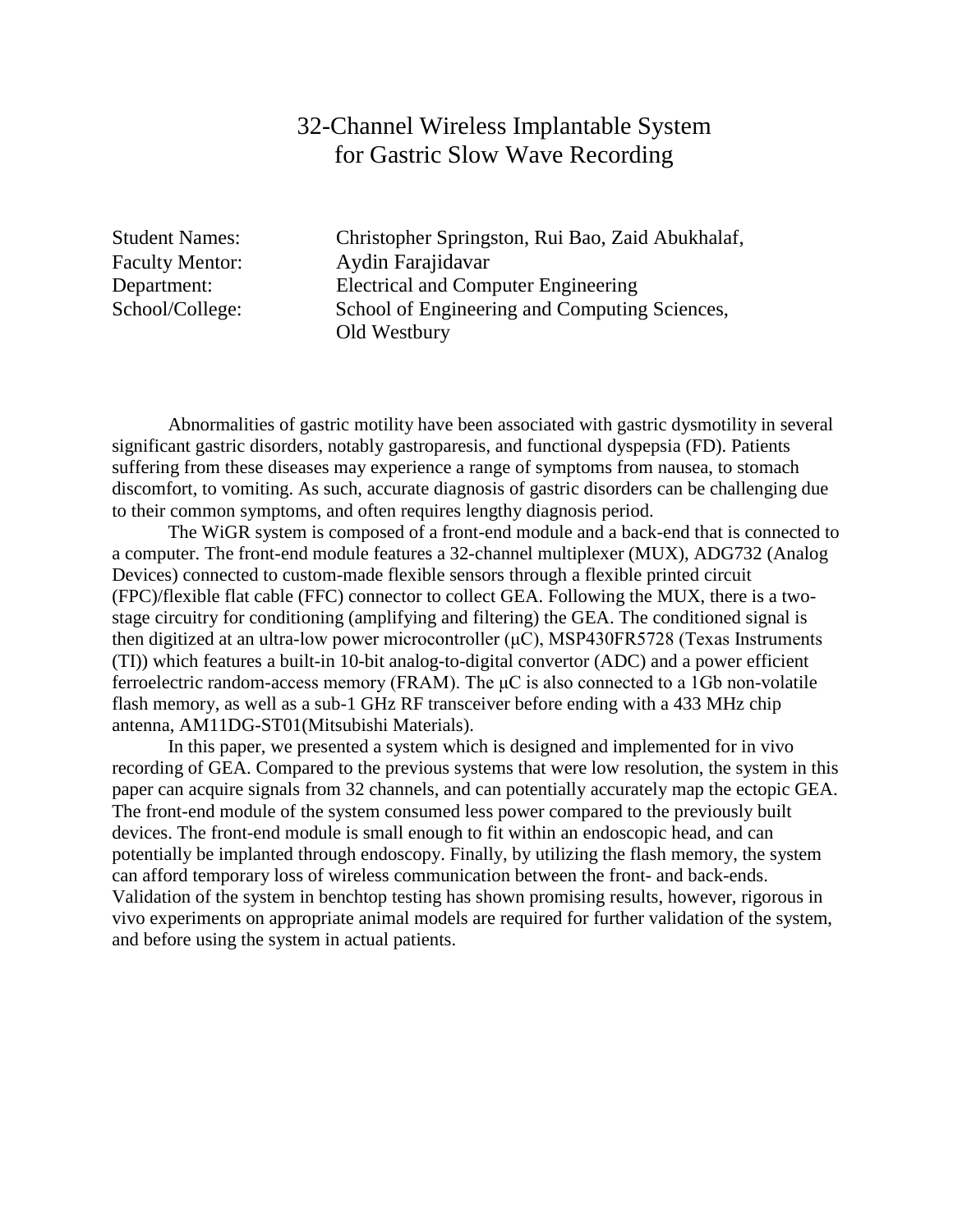#### MEMS capacitive sensors for Monitoring Gastric Motility

Student Name: Qi Kang

Faculty Mentor: Aydin Farajidavar Department: Electrical and Computer Engineering School/College: School of Engineering and Computing Sciences, Old Westbury

The fed human stomach displays regular peristaltic contraction waves that are initiated and coordinated by an underlying bioelectrical activity know as slow waves. Slow waves are generated and propagated by interstitial cells of Cajal (ICC), which also act as intermediates between nerves and smooth muscle cells. Slow waves do not cause contractions of smooth muscle cells, unless their amplitude reaches a threshold. Thus, activity of the stomach can be detected through monitoring of slow waves, which represent activity of ICC, and contractions of smooth muscle cells. The goal of this study is to simulate and design a microelectromechanical (MEMS) capacitive interdigitated sensor that can monitor stomach motility in real time.

The interdigital transducers are composed of two comb-shaped structures, made up of metal (gold, silver or platinum), that are faced each other. Each comb is connected to a different voltage level (+V and –V), creating a capacitor between the fingers that are facing each other; because each finger represents a plate that has an opposite charge. The range of the stomach motility in the circumferential and longitudinal directions is approximately limited to  $5 \text{ mm} - 3$ cm. We have developed various 3-D models of the interdigital transducer and simulated them in Comsol Multiphsics software, which is widely accepted in the modeling field, to determine the transducer parameters. Fixing the length, width and height of the combs to 23mm, 2mm, and 2mm respectively, when the distance between the electrodes changes from 5 mm to 30 mm, the total capacitance changes from 0.274 pf to 0.135 pf. This capacitance change gives us enough resolution to detect the stomach activity with approximately 5 mm resolution.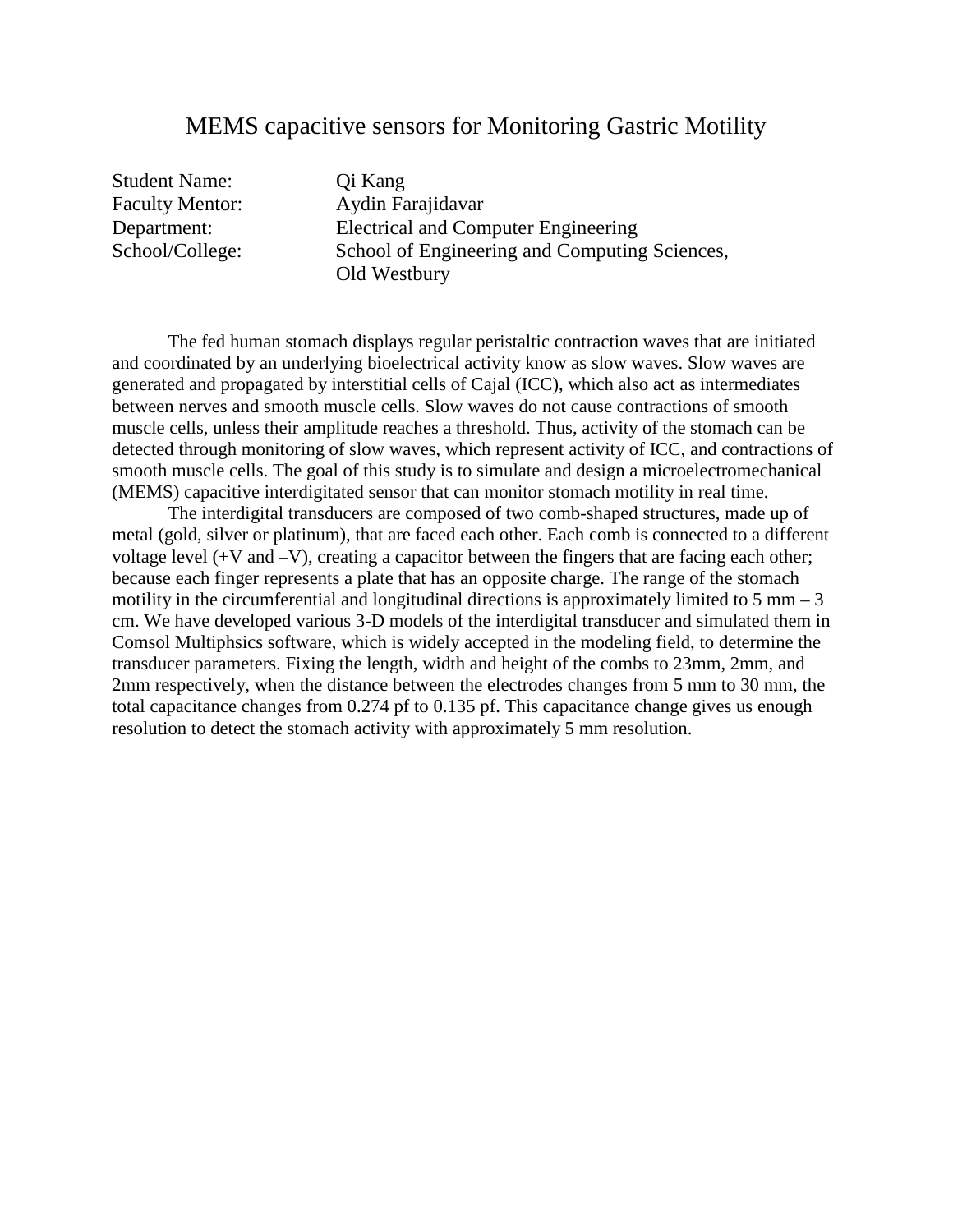#### Recombinant Protein DHFR Expression and Purification

Faculty Mentor: Niharika Nath Department: Life Sciences

Student Names: Balal Aslam, Malaq Alzanbqui, Jayson Balasico School/College: College of Arts and Sciences, Manhattan

DHFR is an essential protein involved in the synthesis of essential molecules in our body such as nucleotides and amino acids, specifically for folate metabolism. As it is involved in the building of nucleotides DHFR is an essential target in the fight against cancer. Inhibition of DHFR is crucial in killing cells that are deemed to be overactive. Inhibition of DHFR will result in death of the cell, Drugs that target DHFR typically attack cells that are very overactive. In order to test drugs to inhibit the DHFR enzyme it is crucial to have pure enzymes to test the drugs with. The goal of our study was to induce cultures of Escherichia coli bacteria to produce Dihydrofolate reductase enzyme which are tagged with His- and GST- and then isolate and purify them for enzymatic activity. This project gave us the opportunity to purify DHFR enzyme which can then be sent to drug manufacturers in order to test inhibition of designed drugs. The studies started with growing cultures of BL21 E. coli bacteria which have a plasmid to produce the GST-DHFR-His tagged protein. This plasmid is pressured to remain within the cell when the antibiotic ampicillin is present. We standardized the induction of the protein synthesis by an inducer IPTG at various intervals randing from 2 hrs to 24 hours. Subsequently, the cells were lysed, analyzed for protein production and overexpression of the induced protein by SDS-PAGE. Finally pure protein will be obtained via affinity chromatography and used towards anti-cancer cell biology studies.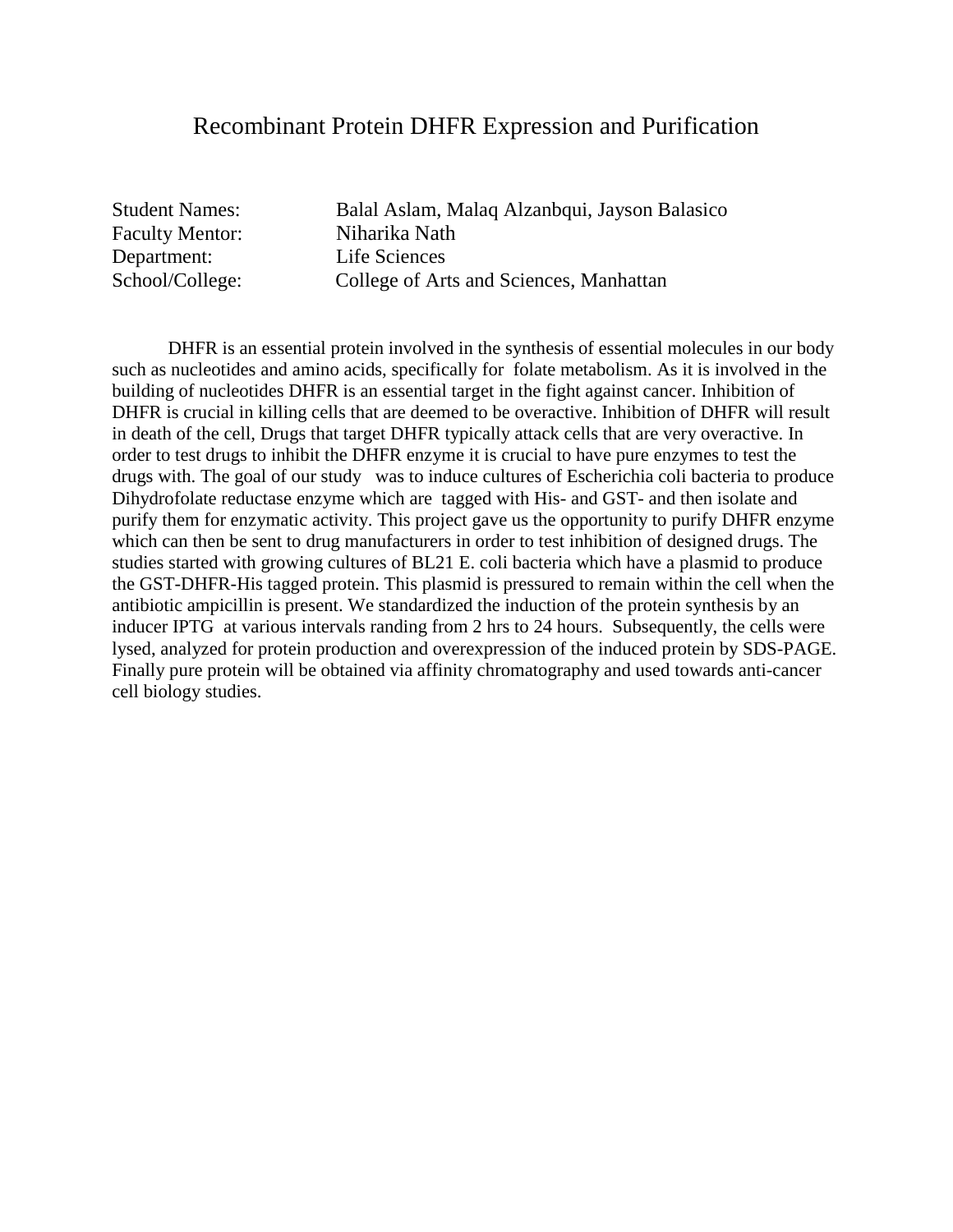### Expression of Mustn1 During MSC Chondrogenic Differentiation

| <sup>3</sup> Orthopaedic Research Lab, Feinstein Institute for Medical |
|------------------------------------------------------------------------|
|                                                                        |
|                                                                        |
|                                                                        |

 INTRODUCTION: The Musculoskeletal Temporally Activated Novel Gene (Mustn1) was initially discovered through bone regeneration experiments. It encodes for a 9.6 kDa nuclear protein whose expression is restricted to the musculoskeletal system, specifically in osteoprogenitor cells of the periosteum, proliferating chondrocytes, myocytes and satellite cells, as wells as mesenchymal cells [2,3,5]. It is also expressed in adult tendon and skeletal muscle. During, fracture repair it exhibits an up regulated expression, especially at post fracture day 3 and 5 [2,3,5]. Mustn1's restricted tissue specificity and strong promoter makes this gene an ideal candidate for utilization in cell lineage studies that could unveil cellular/molecular mechanisms responsible for musculoskeletal development and regeneration [2,3,5]. The objective of this study was to determine whether Mustn1 is expressed during mesenchymal stem cell (MSC) chondrogenic differentiation. TGF β-3 is a protein that's involved in development, cell differentiation, and embryogenesis and was used to induce MSC Chondrogenic differentiation. GDF 5, a member of the TGF-β superfamily [1] is known to have a role in skeletal development, was also used to induce MSC chondrogenic differentiation. Kartogenin (KGN) is a small molecule that has been found to be effective in promoting the differentiation of mesenchymal stem cells into chondrocytes [6]. Studies show that KGN enhances cell proliferation in a concentration-dependent manner and induces a chondrogenic differentiation of stem cells, as demonstrated by high expression levels of the chondrogenic markers, Aggrecan, Collagen II, and Sox-9 [6]. Alcian blue staining is used to stain glycosaminoglycans present in cartilage. Thus, the overall hypothesis for this study is that Mustn1 plays a role in the differentiation of MSCs into chondrocytes and it was tested on bone marrow MSCs.

DISCUSSION: Mustn1 is an important factor in chondrogenic differentiation. Using the chondroinductive morphogens GDF5+ and TGF β-3 we observed biphasic responses with peaks at days 3 and 21 in both groups. Sox-9 (a pre-chondrocyte cell marker) was up regulated at day 5 in the positive control (GDF 5+). Collagen II is a target gene of Sox-9 and demonstrated a biphasic response when exposed to GDF5+ and Kartogenin with peaks at day 7 and 21. Aggrecan expression was up regulated significantly by day 21 by exposure to GDF 5+ and Kartogenin. As such, the expression of Mustn1 correlates well with previous data  $(2,3)$  as well as to further our understanding in its role in MSC differentiation.

 SIGNIFICANCE: These experiments represent the first experiments to attempt to decipher the role of the Mustn1 gene in MSC chondrogenic differentiation and its relation to the induction of the archetype cartilage transcription factor Sox-9.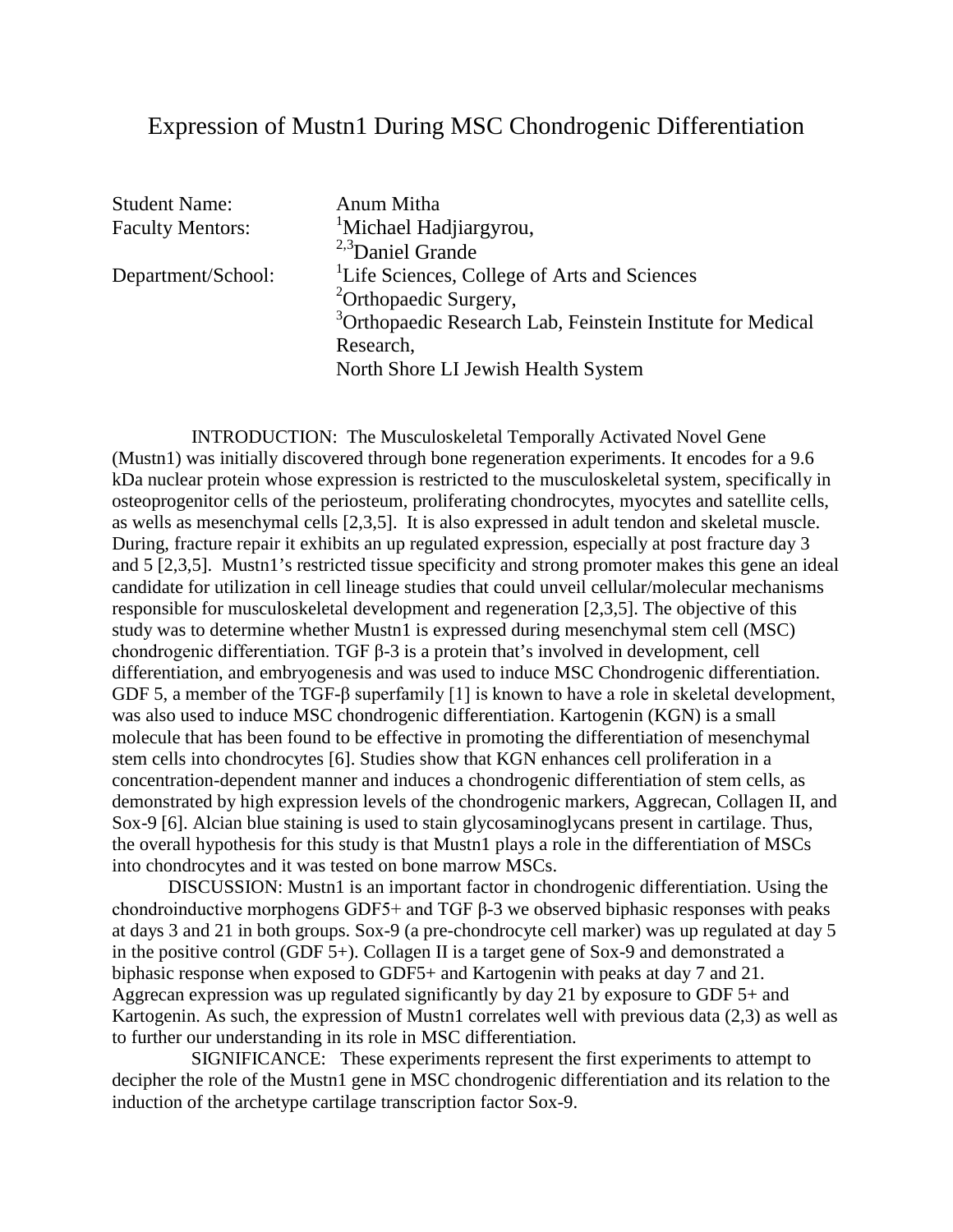### The Effect of Real Time Auditory Feedback During Palpation of a Simulated Lumbar Spine in the Education of Physical Therapy Students

| <b>Student Name:</b>   | Nick Andrei Peret                          |
|------------------------|--------------------------------------------|
| <b>Faculty Mentor:</b> | Mark Gugliotti                             |
| Department:            | <b>Physical Therapy</b>                    |
| School/College:        | School of Health Professions, Old Westbury |

Physicians, physician assistants, and nurses worldwide have slowly introduced the use of educational technology and simulation-based training to help students, and licensed professionals practice their skills and learn in a safe and controlled learning environment. Physical therapists have not yet embraced this technology as a high-impact teaching tool, leaving students to learn in a more traditional, subjective manner with no objective feedback. The purpose of this study is to determine if the use of real time auditory feedback (RAF) during simulated lumbar spine palpation can improve the speed and accuracy of a student physical therapist's manual therapy skills. This study will be a mixed design and include 30 student participants from NYIT's Physical Therapy program. Students will be randomly assigned to either one of three groups: 1 receiving RAF while using the simulated lumbar spine during training, 1 that will not receive RAF during the same training, or control. A mixed analysis of variance (ANOVA) will be used to compare the mean differences within and between groups of this pretest-posttest study. We hypothesize that the utilization of RAF will improve the speed and accuracy of a student physical therapist's manual therapy skills during simulated lumbar spine palpation.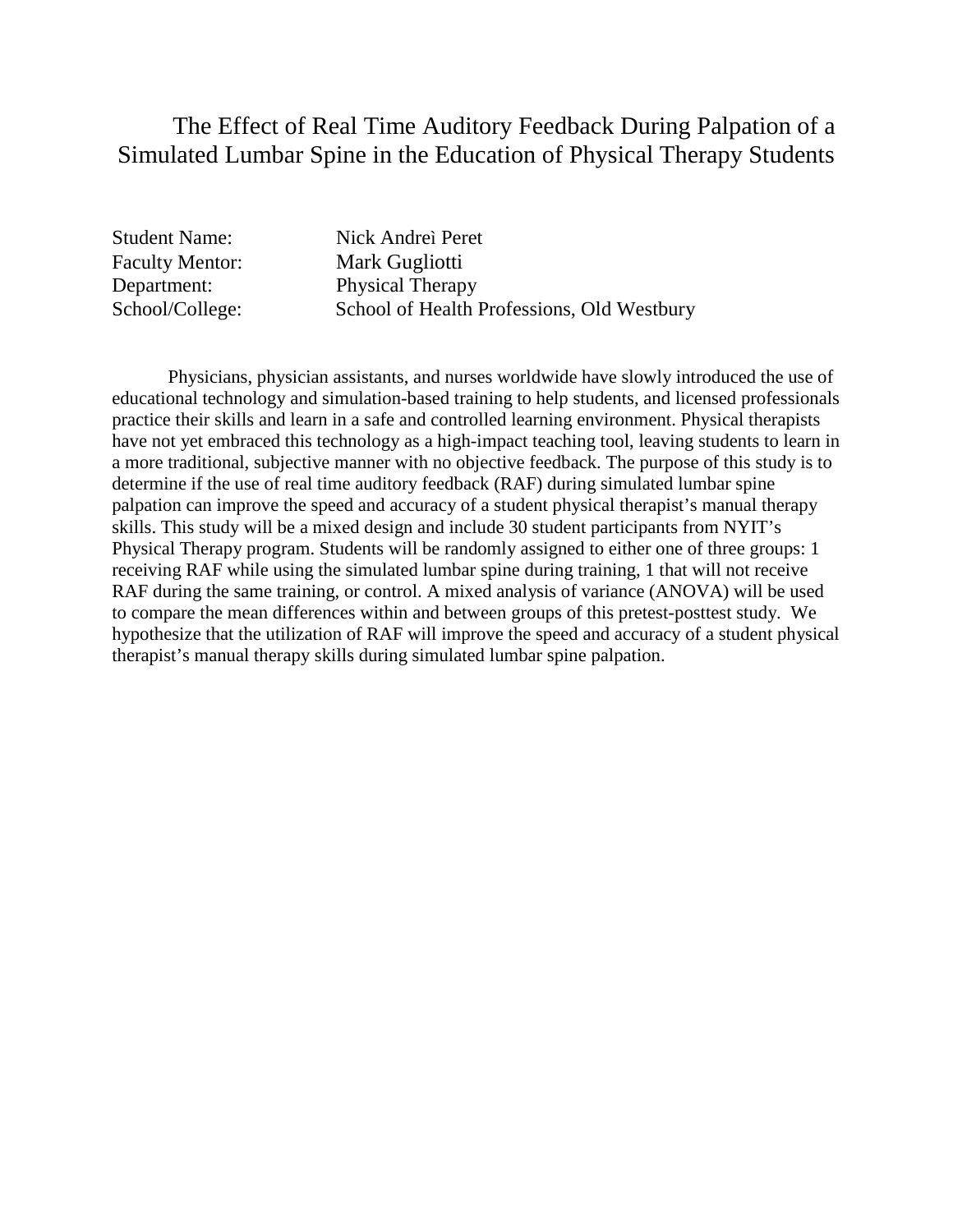#### Artificial Intelligence Consciousness and Ethics

Student Names: Minjie Tang, Zancheng Wang, Yimu Liu Faculty Mentor: Sonali Chandel Department: Electrical and Computer Engineering School/College: School of Engineering and Computing Sciences, Nanjing

In recent ten years, the application of artificial intelligence (A.I.) in various fields has become a highly debated topic among researchers. Yang Qiang, a computer science professor in Hong Kong University of Science and Technology, argues that A.I. is useful to a variety of businesses, with advertisements and financial decisions achieved with the help of big data analytics and machine learning technology. Productions in A.I. such as Alpha Go have proved that A.I.'s ability of rational thinking is superior to those of human beings. Nevertheless, the opinion about AI's potential for possession of emotions and consciousness not received adequate consideration. Our research will concentrate on whether A.I. has emotions and consciousness using the following questions: (1) What is the process for machines to handle typical information compared to that of common people? (2) What is the origin of consciousness for people and what is the possibility for machines to develop their own consciousness and emotions in the future? (3) If A.I.s generate their emotions, should they have the same rights as human beings? Based on a comprehensive review of recent peer-reviewed research, this project provides new interpretations of the existing issues about A.I. awareness and new definition of what is consciousness. The paper asserts that A.I. will have their own consciousness when the complexity of algorithms and the machine learning technology reach a higher level. Meanwhile, with the changing of social values, people will accept A.I.s and A.I.s should be given the same rights as human beings.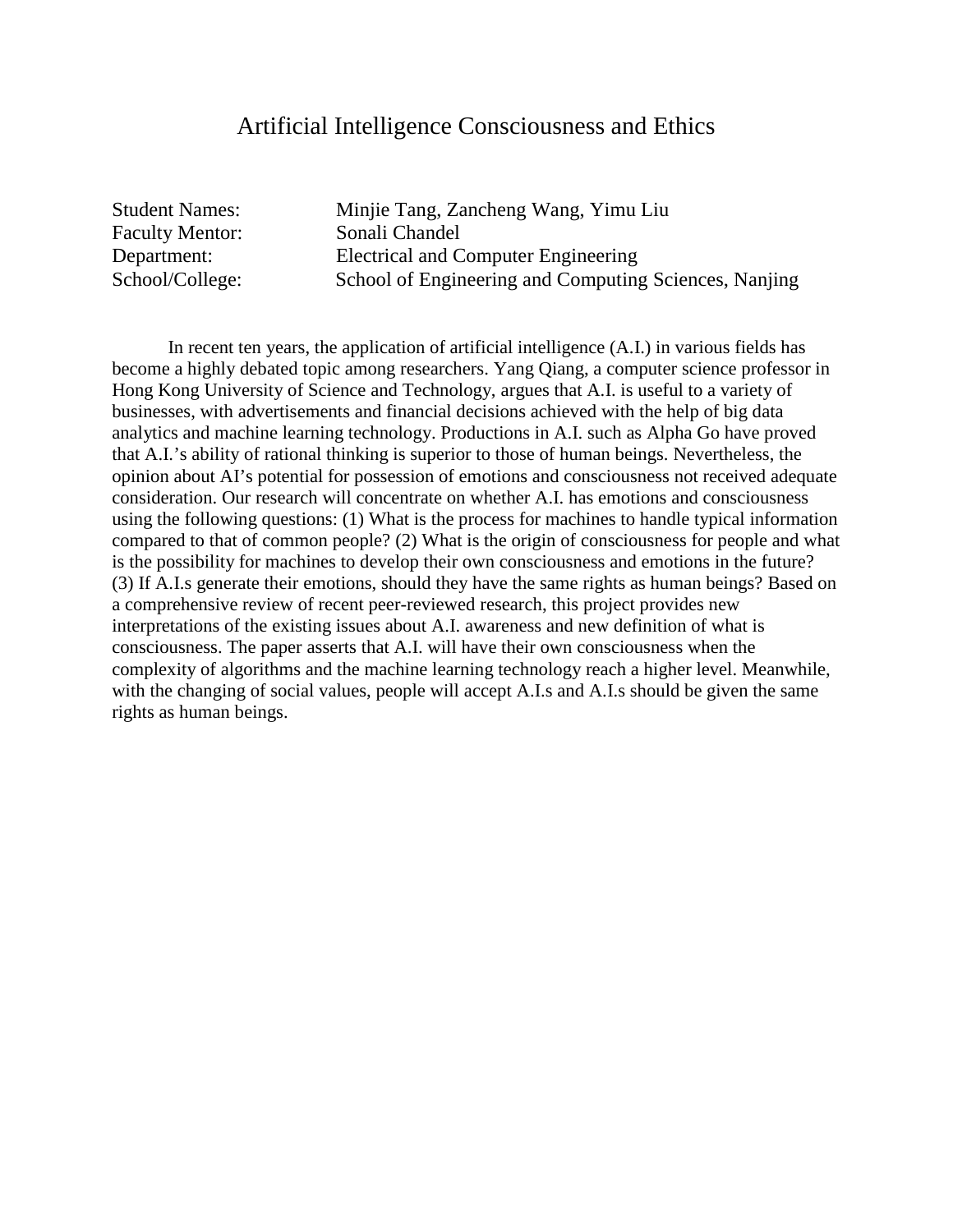#### A Comparative Study of Cyber Laws in China and the U.S.

Faculty Mentor: Sonali Chandel

Student Names: Ye Chen, Ran Zang Department: Electrical and Computer Engineering School/College: School of Engineering and Computing Sciences, Nanjing

Nowadays, the Internet is everywhere. Nearly everyone enjoys the convenience which it brings while seldom we try getting to know the cyber laws. Cyber law is a system which maintains online order. Because of the difference of national conditions, cyber laws are not the same in different countries. Here we are going to compare the cyber law in China with that in the U.S.

Chinese cyber law pays more attention to control and blocks many famous foreign website while the U.S. emphasizes freedom of speech online. Mostly people prefer the latter, but we would like to find advantages and disadvantages in both of them.

In addition, copyright online is also a matter of concern. It may seem good to watch films or listen to music for free, but it does hurt someone else's right. We will see what the two countries have done in this regard.

What's more, the improvement of cyber law must keep pace with the development of technology, which is developing at a high speed these days. Besides, the maintenance of cyber order also needs the effort of every individual. We hope to bring more awareness to the people of U.S. and China about their rights as a netizen through this study.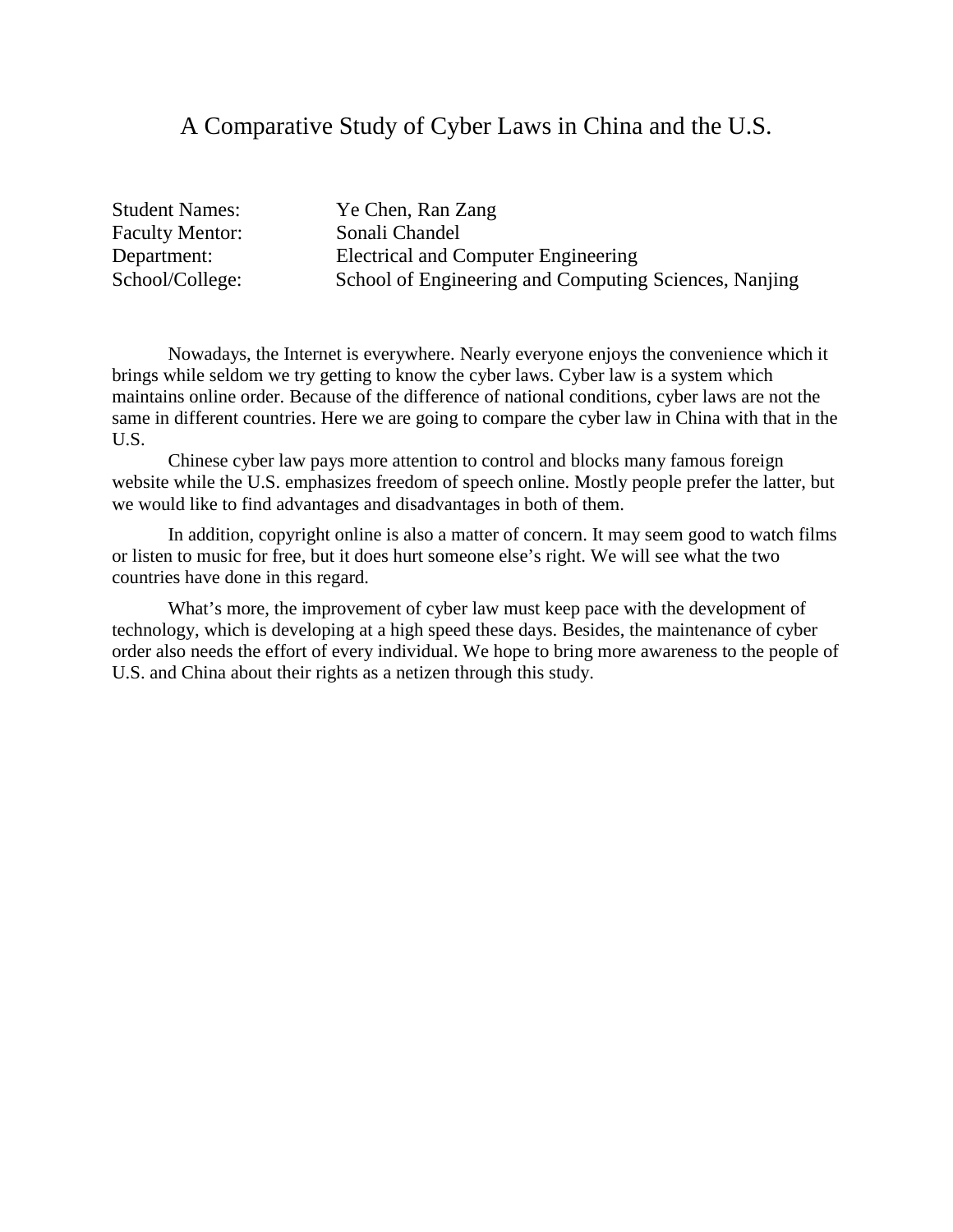#### Research on Bluetooth Security

Faculty Mentor: Sonali Chandel

Student Names: Du Kejun, Lu Siyu, Chen Siting, Zhu Xueqi, Li Wanyue Department: Electrical and Computer Engineering School/College: School of Engineering and Computing Sciences, Nanjing

Nowadays, with the development of technical communications, the art of connecting things is getting more and more complicated. Since 1994, Bluetooth has become one kind of common methods to connect and integrate with users by sharing voice and data, connecting to PCs and other machines around. Obviously, it is wireless, inexpensive, and upgradeable.

However, Bluetooth comes with a few disadvantages, including slow transfer speed, poor data security, short-range distance and short battery life. Among these, the most alarming one is undoubtedly the security issue. Hackers can control devices unconsciously by means of stealing mobile data and sending relevant information. Also, they read hardware identification number (IMEI) at their will. Numerous problems that creates potential threat for users' privacy and property have negative impacts on the Bluetooth's future. As a result, in this presentation, we will talk about some most common current security issues which Bluetooth is facing. Meanwhile, we are going to put forward our solutions for those problems, based on the basic concepts of Bluetooth technology, the network technology of Bluetooth system, the security mechanisms of Bluetooth and its loopholes, key components and functions, several threats to transfer security and some methods to guard against attack.

From our perspective, the password of Bluetooth is the vital factor for ensuring security. So we are looking forward to finding the solution for this problem through this research. There are two schemes to defense this invasion. The first scheme is to make the cost of deciphering the password exceeds the value of the encrypted information. The second scheme is to make sure that time to decipher the password exceeds the useful life of the information. We have thought about the solution of generating the password randomly and setting the combined passwords etc. We will test these solutions' practicalities and summarize the best one.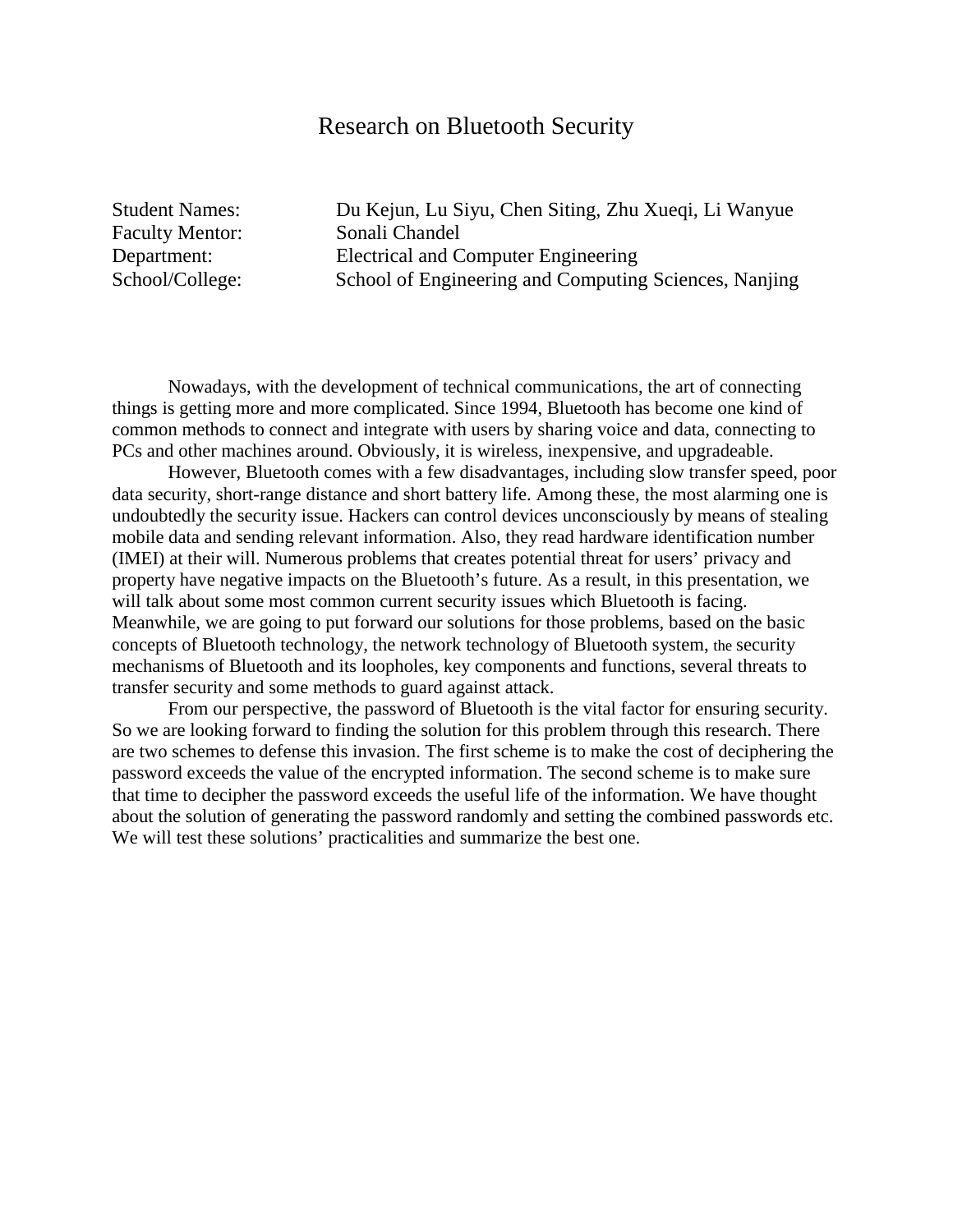#### Chatbot: Efficient and Utility-based Platform

Faculty Mentor: Sonali Chandel

Student Names: Yuan Yuying, Gu Yujie, Qi Xinyu Department: Electrical and Computer Engineering School/College: School of Engineering and Computing Sciences, Nanjing

The aim of this paper is to analyze the technology of Chatbot which can simulate humans to interact with people and investigate the development of Chatbot which may replace utility which is a piece of computer software that has a particular use in the future. First of all, by using the example of Facebook, we will point out that Chatbot using artificial intelligence is the new trend. Then we will analyze the significance of the Chatbots. The salient features of the related techniques are discussed with the examples of 5 popular Chatbots based utilities. Also we want to know people's view of Chatbot and find if the popularity of this utility is rising or declining? The way they work and their advantages and disadvantages will be analyzed respectively through the arrangement and analysis of information, as well as statistics and conclusions. Further, we will introduce the design principle of Chatbots and use the examples of some popular utilities to specifically explain them. We will also try to find out a relationship between Chatbots and utility using the study of their time complexity and space complexity according to the experimental results. In future, humans will be more likely to use human-computer interaction instead of interacting with Chatbots rather than network connections or utilities. By this research, we hope we can provide more information for people to know better about the relationship between Chatbots and utility.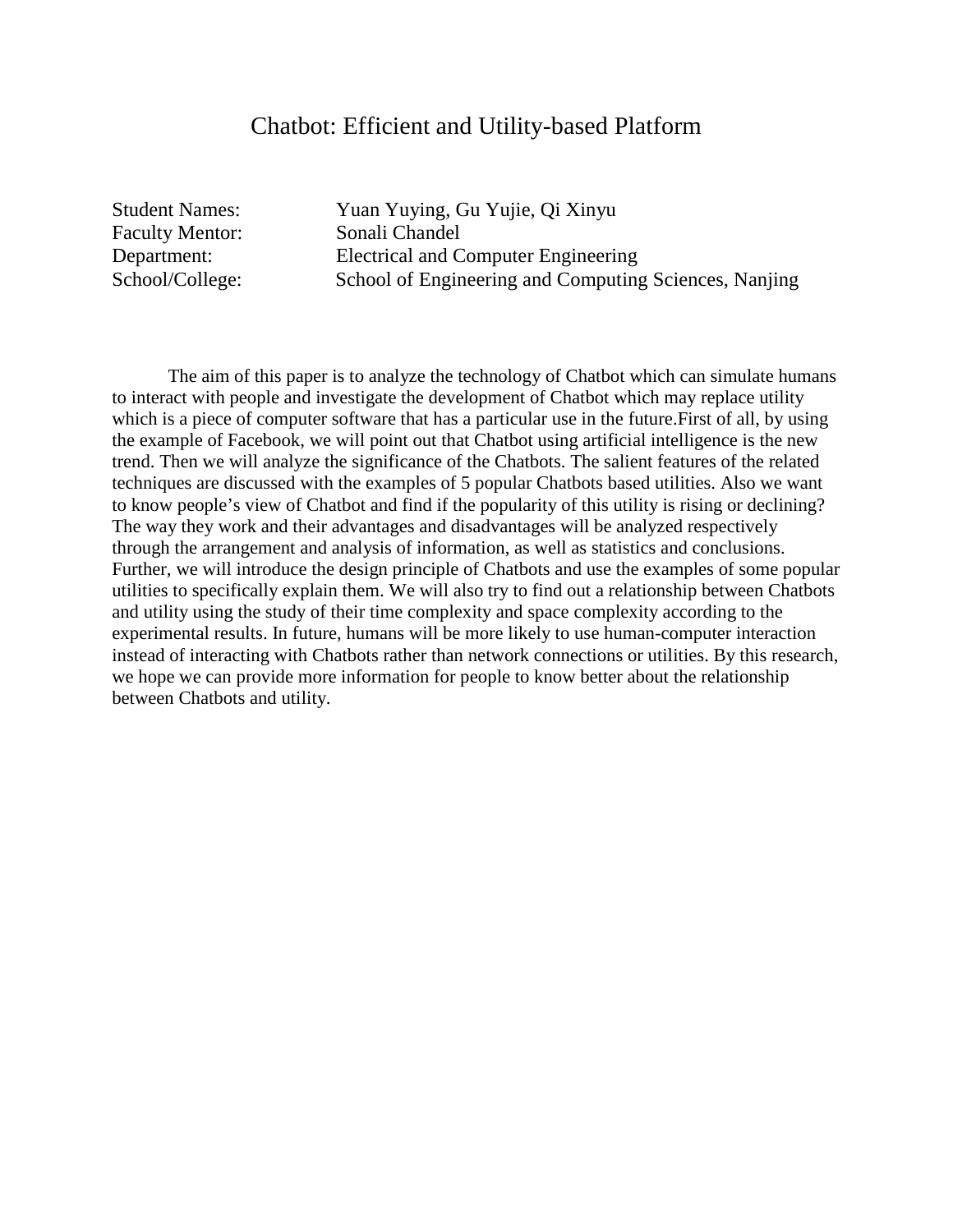**Breakout Session Presentations 16 W. 61st St., 8th floor Room 822 Moderator Gavin McStay 1:30 - 3 p.m.**

- "Tackling Shelter Concerns while Cultivating Global Citizens in Nicaragua By: Chanelle Sears
- "Surviving on Mars" By: Karine Genadry
- "Potential Epilepsy Drug Effects on Cell Function" By: Roua Araim, Nabila Siddiqui
- "Functions of a Pesticide Drug, Code-named H1" By: Ali Haidery, Khizer Kahn
- $\bullet$  "H1" By: Jatinder Bassi, Umay Mughal
- "Ethical Considerations Regarding Disclosure of Off-Label Drug and Device Use as a Component of Informed Consent in a Resident Training Program" By: Jordan Fakhoury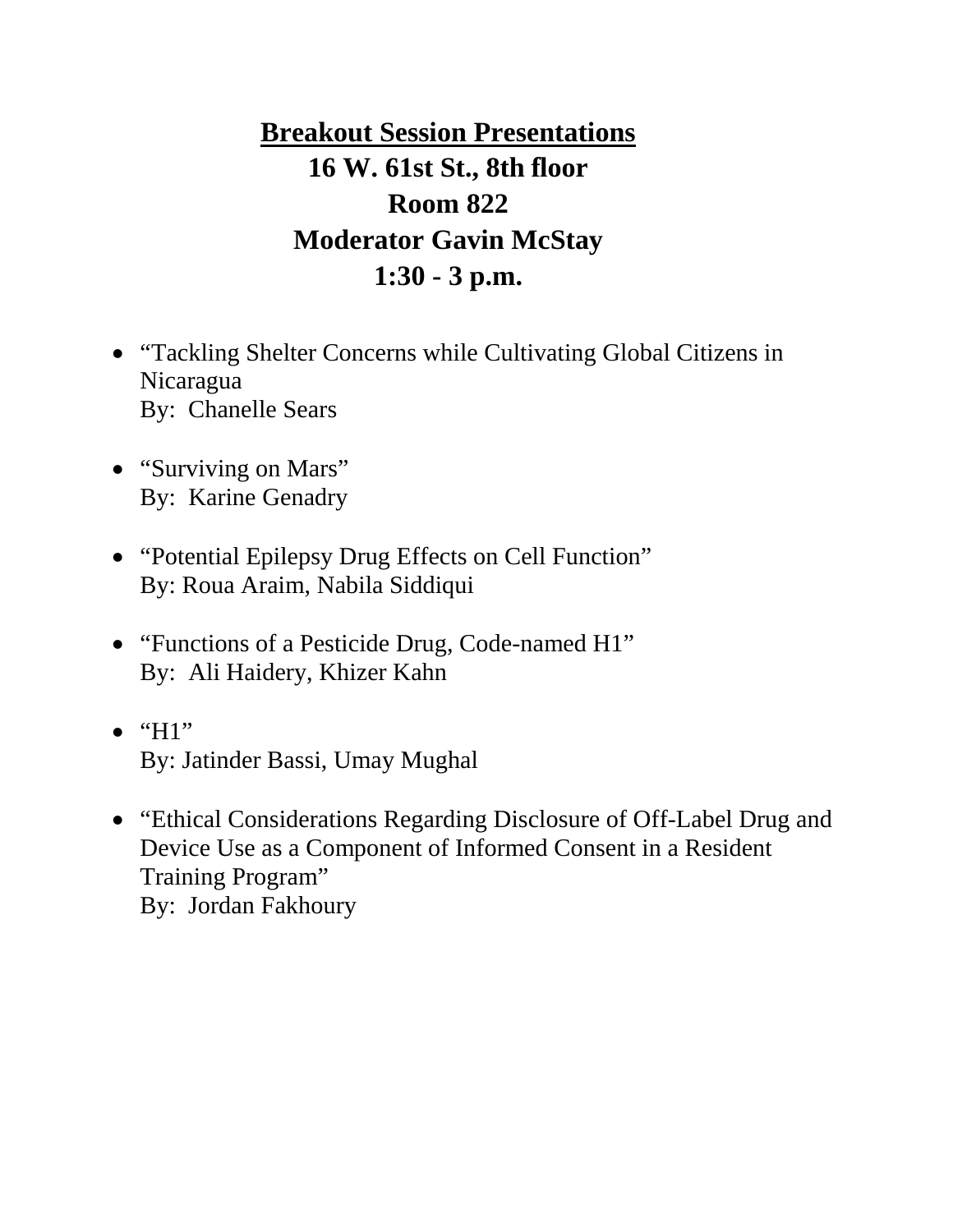### Tackling Shelter Concerns while Cultivating Global Citizens in Nicaragua

Student Name: Chanelle Sears Faculty Mentor: Amy Bravo Department: International and Experiential Education School/College: Student Affairs, Old Westbury

On January 7 - January 15, 2017, an interdisciplinary group of students and staff from the New York Institute of Technology ventured to El Mojon, Jinotega, Nicaragua alongside the nonprofit organization Bridges to Community (BTC). El Mojon is home to approximately 1,200 people, many of whom do not have electricity or access to running water. Due to the climate, elevated heights, and terrain, farming cabbage, lettuce, corn, beans and coffee, is the community's primary occupation with a typically earning of less than \$5 a day.

This project sought to address the basic human need of shelter for a Nicaraguan family. Prior to the group's arrival, the Cruz Dia family, whose home was constructed from wood, with tin roofs and dirt floors, burned down in an unsuspecting fire leaving them with nothing, but the clothes on their backs. The family was able to find temporary shelter in a home that housed six families, twenty people, in a space designated for one single family.

The group of eleven from NYIT, under the leadership of three Nicaraguan masons and two BTC Staff members, constructed a 15' by 18' home using cement, cement blocks, steel, wood, tile, and tin.

The group conducted ethnographic research by immersing themselves in the Nicaraguan culture. They stuck to a diet of only Nicaraguan cuisine, which was prepared by Nicaragua women. Non-Spanish speaking members of the group engaged in Spanish lessons to increase verbal communication. During the nights, the group participated in reflection activities to challenge their critical thinking skills.

As a result of this project, the group was able to create a prosperous and hopeful future for the family, who now can live in a home "That they can be proud of." Each member of the group was able to gain a better perspective of the disparities that Nicaraguans face and the importance of being civically engaged global citizens.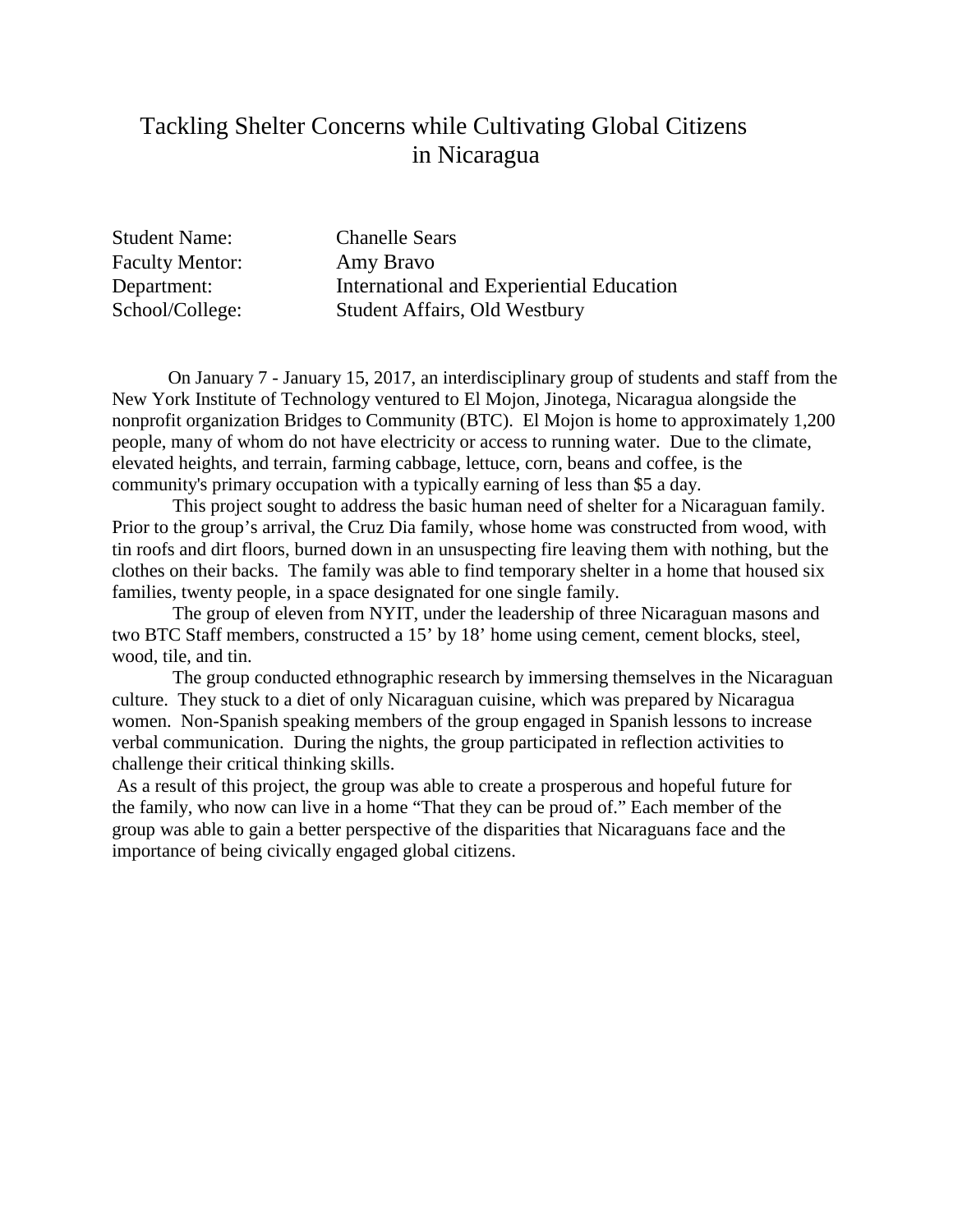#### "Surviving on Mars"

| <b>Student Name:</b>   | <b>Karine Genadry</b>                        |
|------------------------|----------------------------------------------|
| <b>Faculty Mentor:</b> | <b>Matthias Altwicker</b>                    |
| Department:            | Architecture                                 |
| School/College:        | School of Architecture and Design, Manhattan |

#### *"Going to Mars would evolve humankind into a two-planet species" Buzz Aldrin*

Humans from all cultures around the world have been curious about the Red Planet Mars since before recorded history. After NASA's discovery of flowing water on Mars, the possibility of packing up and moving to the Red Planet seems more real than ever before. Realized during Spring 2016 in the American University of Beirut (AUB), this project focuses on the conquest and survival on Mars.

It is a design project where architecture is used to offer solutions to make Mars a habitable planet for mankind, by designing utilitarian shelters for future space habitats that can withstand Mars conditions: extreme cold, high radiation levels, lack of oxygen, frequent dust storms, etc.

For the project to be realized, the following criteria were exposed:

study of the Mars Environment: conditions, location, survival needs, transportation systems, program;

study of space innovation, rocket launchers and landers;

study of structures, fabrication and construction systems;

use of appropriate materials on Earth deployed to Mars;

fabrication on Mars based on local materials;

economic sense of the project in relation to finance and innovation from the business world perspective.

After studying Mars' surface, an appropriate location was focused on (Meridiani Planum) for the designed rocket to land and the terraforming of Mars to begin.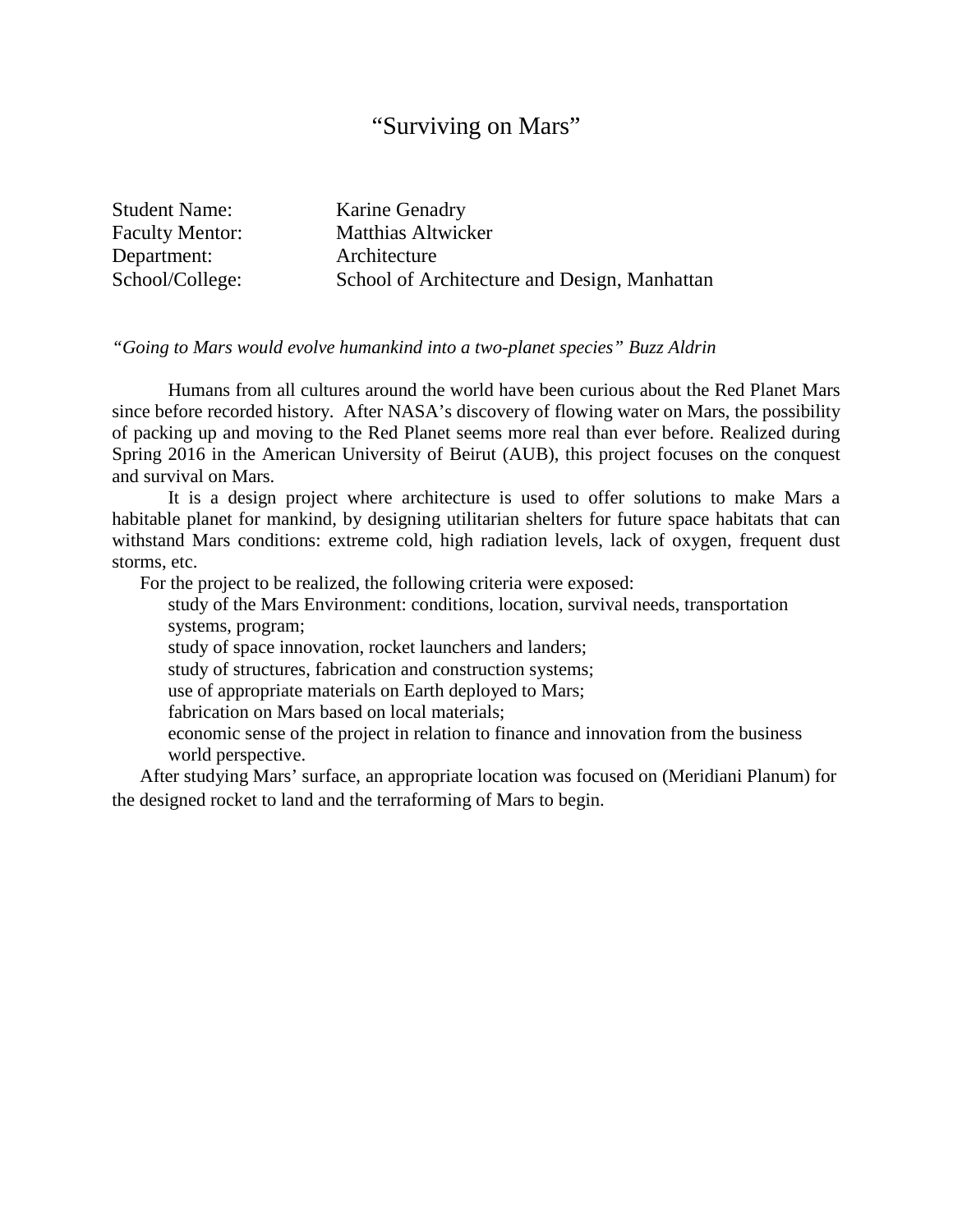### Potential Epilepsy Drug Effects on Cell Function

Faculty Mentor: Navin Pokala Department: Life Sciences

Student Names: Roua Araim, Nabila Siddiqui School/College: College of Arts and Sciences, Old Westbury

We are studying how a potential epilepsy drug, code named E1 in the NYIT Drug Library, functions in cells. E1 kills yeast cells most efficiently on glycerol-containing media, suggesting that it may affect protein secretion or metabolic regulation. We are following up on these preliminary data with experiments using yeast assays of enzyme regulation and secretion, and Tetrahymena assays of exocytosis and chemotaxis to probe potential cytoskeleton function.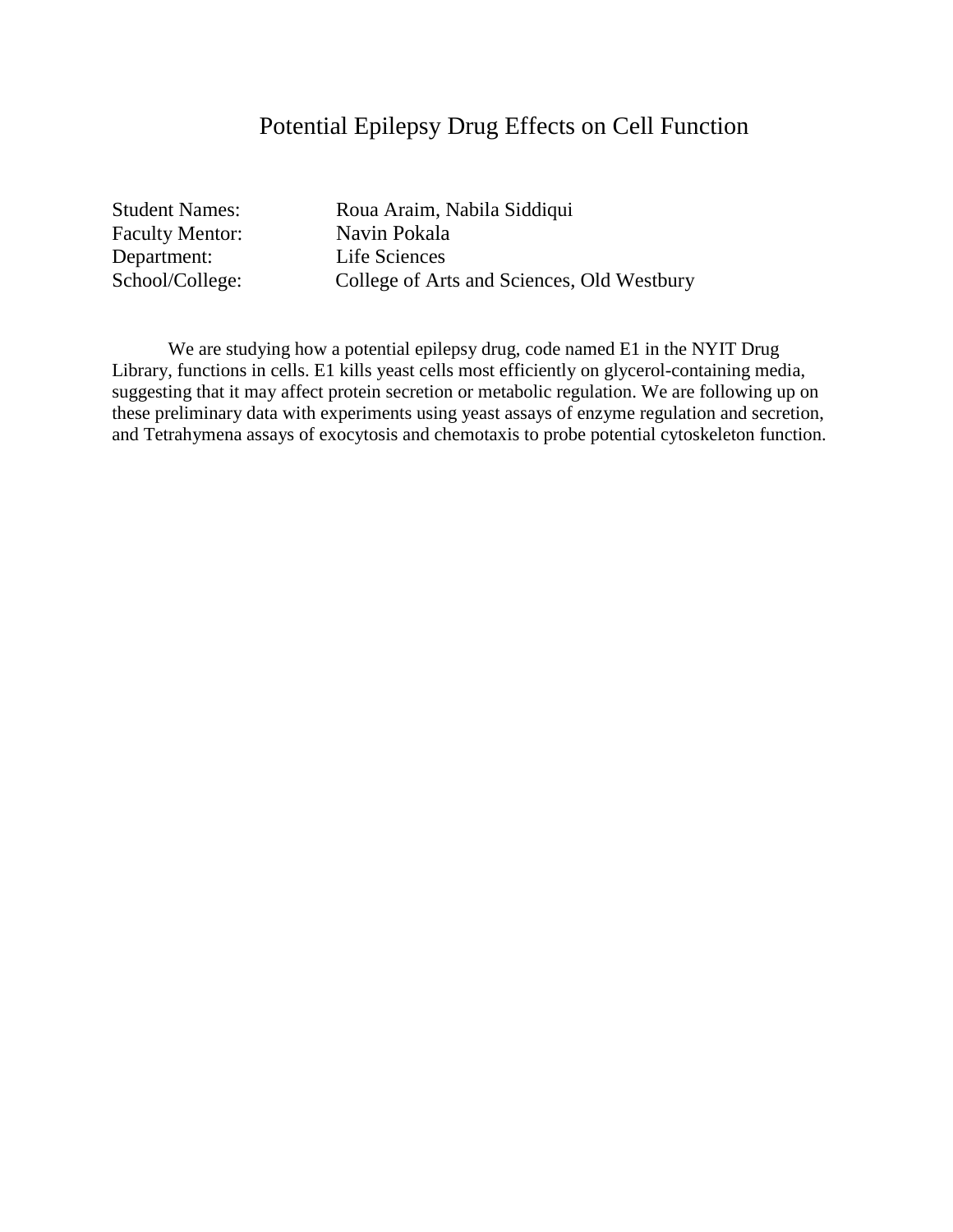### Functions of a Pesticide Drug, Code-named H1

Faculty Mentor: Navin Pokala<br>
Department: Life Sciences Department:<br>
School/College:<br>
College of Art

Student Names: Ali Haidery, Khizer Khan College of Arts and Sciences, Old Westbury

We are studying the function of a pesticide drug, code-named H1 in the NYIT drug library. We will examine the function of H1 on the secretion of yeast invertase enzyme, cell cycle progression, and mitochondrial activity. We will also assay tetrahymena endocytosis and chemotaxis to identify possible effects on cellular signaling and cytoskeleton function.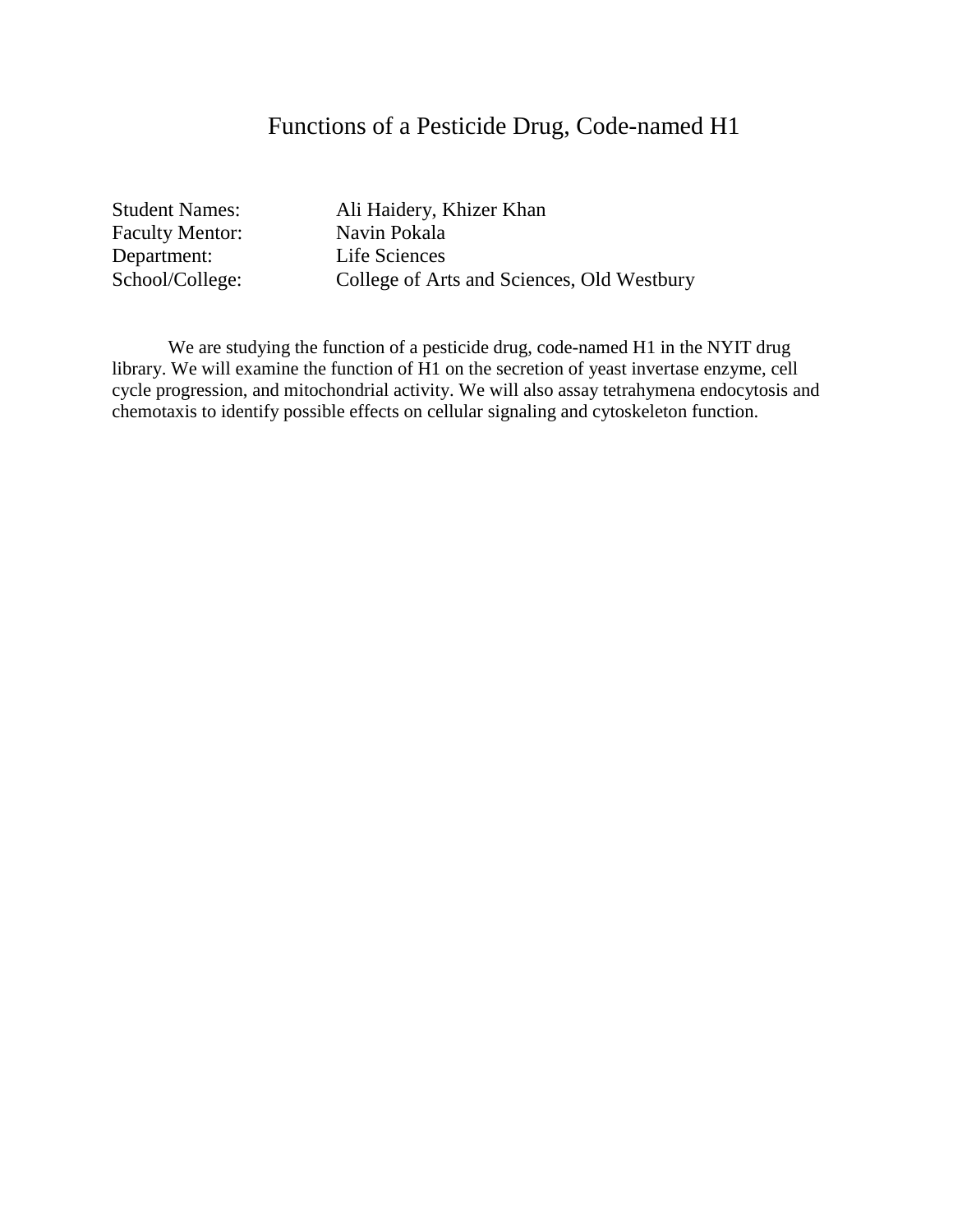#### H1

Faculty Mentor: Navin Pokala Department: Life Sciences

Student Names: Jatinder Bassi, Umay Mughal School/College: College of Arts and Sciences, Old Westbury

The purpose of this research is to understand the function of the pesticide drug, codenamed H1, in the NYIT Drug Library. The H1 drug is known to kill yeast under all conditions, suggesting it may affect the cell cycle or basic metabolic processes. In our ongoing research, we will study H1's function using yeast assays of enzyme regulation and secretion, and probe cytoskeleton function using Tetrahymena assays of exocytosis and chemotaxis. Acquiring this information may help researchers understand why this drug is used as a pesticide.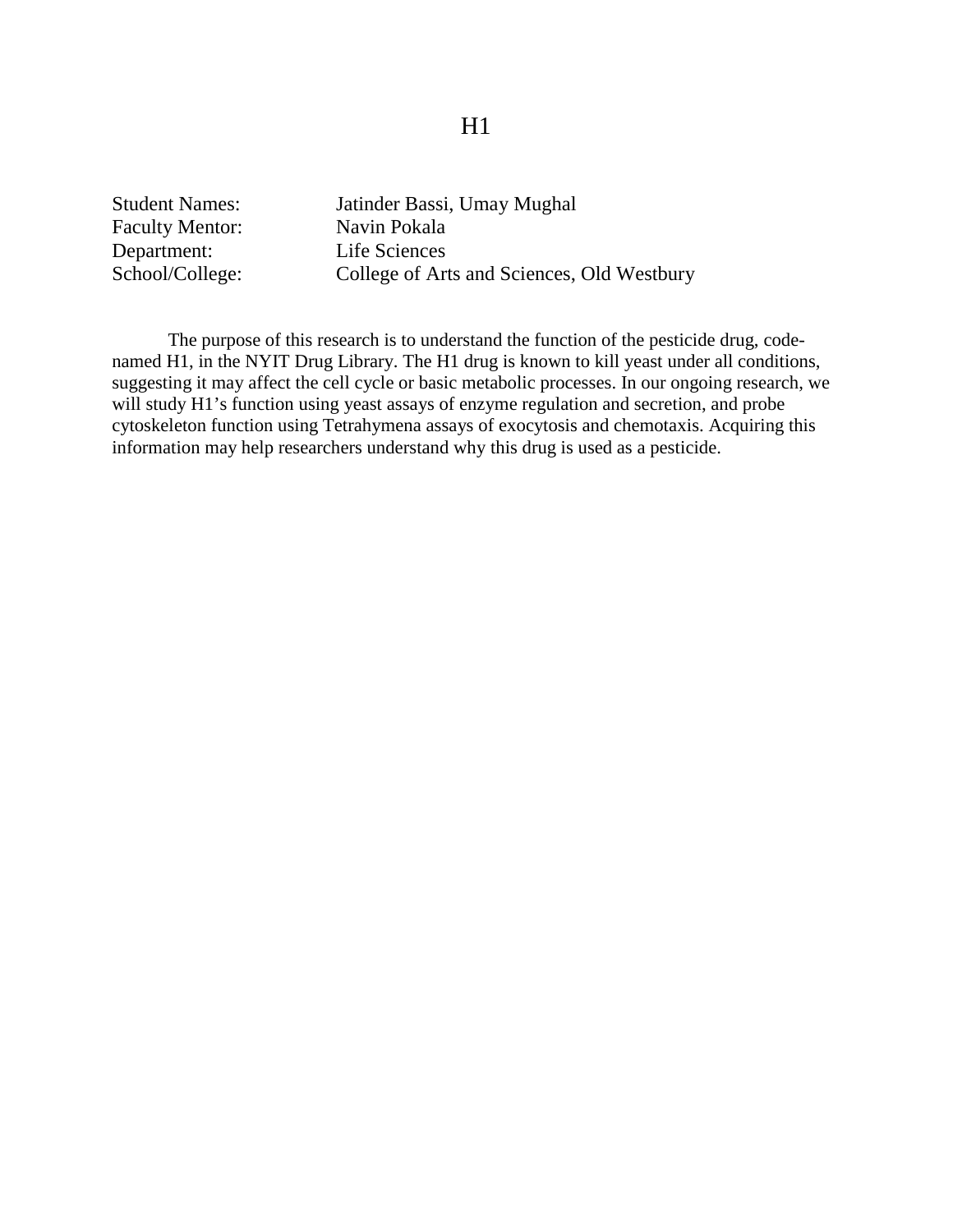## Ethical Considerations Regarding Disclosure of Off-Label Drug and Device Use as a Component of Informed Consent in a Resident Training Program

| <b>Student Name:</b><br><b>Faculty Mentors:</b> | Jordan Fakhoury<br><sup>1,2</sup> Adam Bitterman, <sup>2</sup> Christopher Healy, <sup>3</sup> Michael Grosso,<br><sup>4</sup> James Gurtowski |
|-------------------------------------------------|------------------------------------------------------------------------------------------------------------------------------------------------|
| Department/                                     |                                                                                                                                                |
| School/College:                                 | <sup>1</sup> Orthopedic Surgery, College of Osteopathic Medicine,                                                                              |
|                                                 | Old Westbury                                                                                                                                   |
|                                                 | <sup>2</sup> Orthopaedic Surgery, Hofstra Northwell School of Medicine:                                                                        |
|                                                 | Plainview Hospital                                                                                                                             |
|                                                 | <sup>3</sup> Medical Affairs, Hofstra Northwell School of Medicine:                                                                            |
|                                                 | <b>Huntington Hospital</b>                                                                                                                     |
|                                                 | <sup>4</sup> Orthopaedic Surgery, Hofstra Northwell School of Medicine:                                                                        |
|                                                 | <b>Huntington Hospital</b>                                                                                                                     |

Relatively few studies have evaluated the quality of informed consent in practice settings, and where such studies have been undertaken, large gaps have been identified.

The present study considers the issue of condition-specific Food and Drug Administration (FDA) approval status for drugs and devices employed in the practice of orthopaedics and its relationship to informed consent.

Twenty orthopaedic attending surgeons and twenty orthopaedic resident surgeons were surveyed across five institutions in this IRB approved study. The attending surgeons are regularly involved in resident education. These institutions include Level I and II Trauma Centers and community hospitals.

Knowledge deficits regarding the FDA-approved indications for drugs and devices contribute to non-disclosure of off-label use. Furthermore, some physicians may deem off-label disclosure unnecessary if its' particular usage has been well studied in literature. There is also a discrepancy regarding disclosure of allograft material amongst those in practice compared to those in training.

One can conclude that surgeons knowingly withhold or fail to volunteer information on a regular basis. Variances in informed consent disclosure from physician to physician may also be due to the lack of knowledge associated with particular medications or procedures, or the process of informed consent in its entirety. Additionally, we believe that physicians-in-training who will one day become responsible for obtaining informed consent should be educated on all aspects of the process.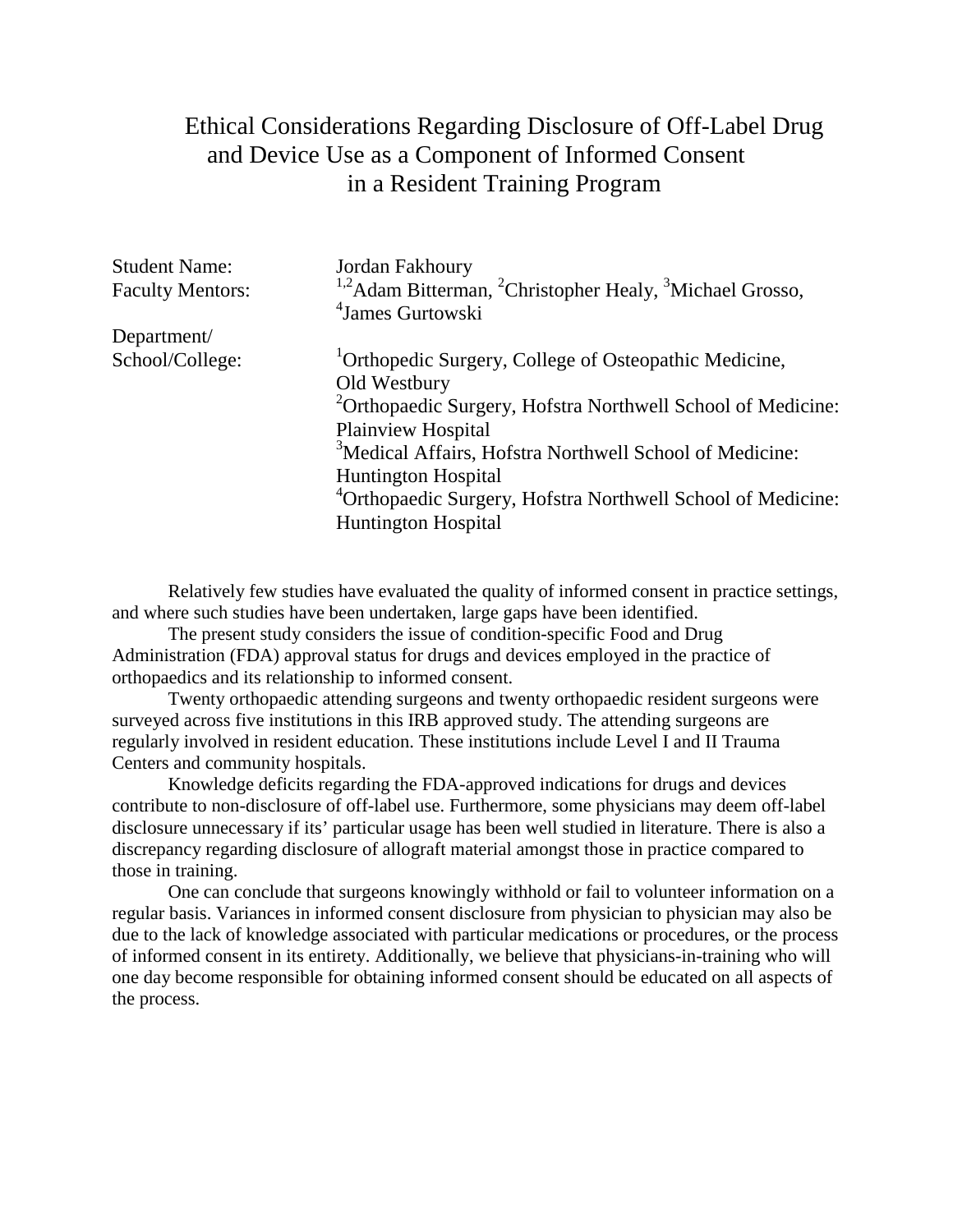**Breakout Session Presentations 16 W. 61st St., 10th floor Room 1026 Moderator Dorinamaria Carka 1:30 - 3 p.m.**

- "Knock Knock On China's Great Firewall By: Zhipeng Zhang, Jingyao Sun, Shilin Yan, Yunnan Yu, Jingji Zang
- "Social Media Improves the Access of Intercultural Communication" By: Qian Zhang
- "Music The Purest Art Form" By: Christine Aberyuf
- "An Analysis of Chinese Culture Symbol in Zhang Yimou's Films" By: Jing Xie
- "Perception, Phenomenology, and Painting" By: Shayna Abramson
- "Chinese Traditional Opera from the Perspective of Semiotics" By: Xiaomeng Wang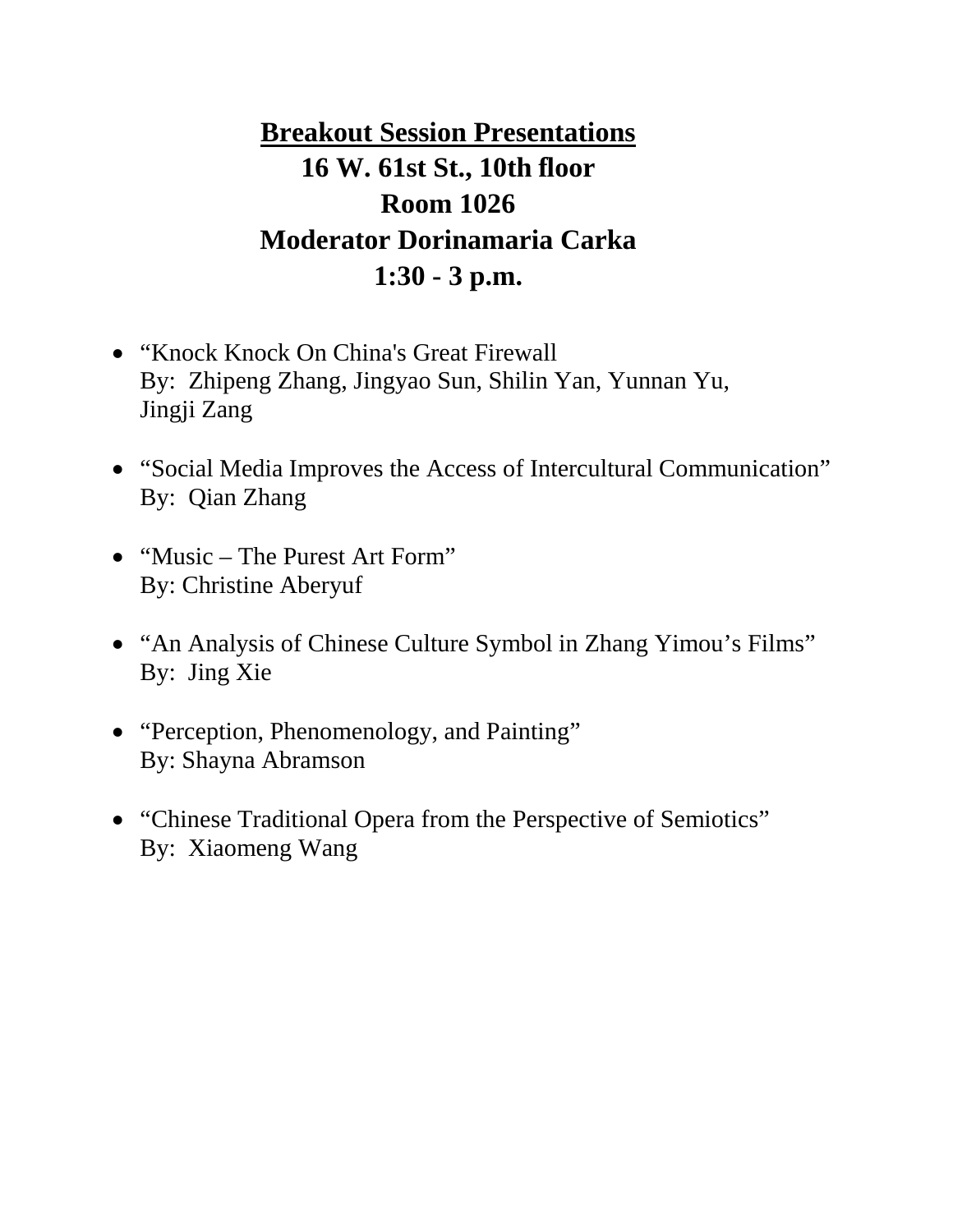#### Knock Knock on China's Great Firewall

Faculty Mentor: Sonali Chandel

Student Names: Zhipeng Zhang, Jingyao Sun, Shilin Yan, Yunnan Yu, Jingji Zang Department: Electrical and Computer Engineering School/College: School of Engineering and Computing Sciences, Nanjing

The Great Firewall has been preventing internet users in China from visiting certain foreign websites ever since 2008, and some recent news about it caught our attention. Two months ago, the Ministry of Industry and Information Technology just introduced a series of policies banning the use of VPNs -- the only way to get across the wall -- regardless of people's protests.

We have chosen this topic for the following three reasons: First of all, we have met some difficulties in our study because the Great Firewall poses a limit on the academic work we can refer to. What's more, as members of the younger generation, the need for us to use social networks like Facebook, along with other popular sites, are not met. As students who plan to further our study in the U.S., not being able to communicate with foreign peers online is a great disadvantage. Last but not the least, we question the rationality of the "wall" and policies helping to enhance it.

Basically, we plan to develop the research chronically. Using knowledge from our courses we have taken and more general readings on national management and history, we will try our best to draw a grand picture of the Great Firewall, including its origin, development and social impact. We will make every effort to analyze the reasons why the country has developed rapidly while the "wall" has become higher and more impenetrable. In addition, we will conduct interviews on how different groups of people view the Great Firewall. While doing our research, we found it ironic that we have to use a VPN because we can barely find any reliable Chinese sources to refer to, which strengthened our commitment to conduct this project. The five of us started this research project with the wish for providing a fresh perspective to later studies on the topic, a perspective from a group of young people who live inside the "wall" but dream to knock down perhaps just one block from it.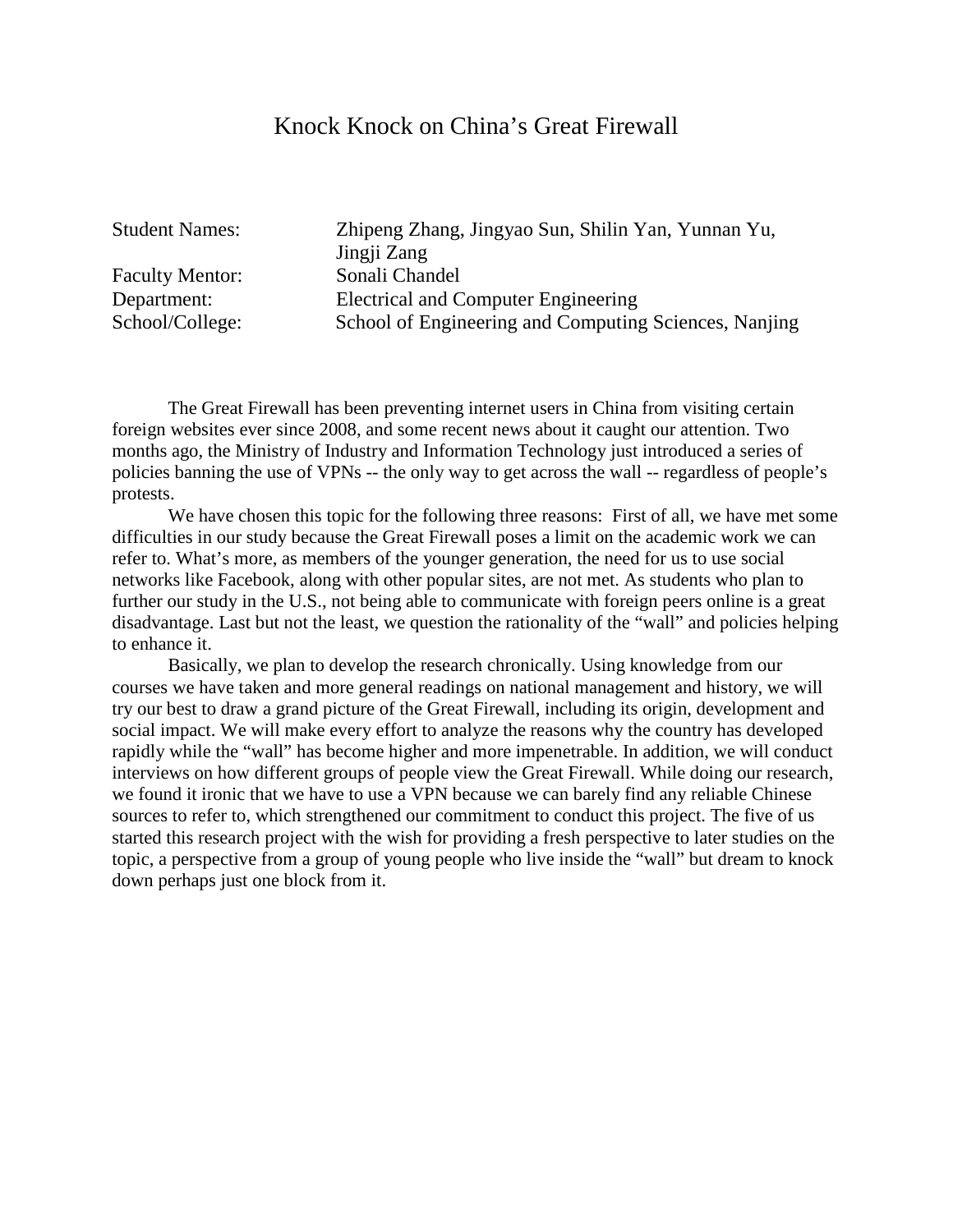### Social Media Improves the Access of Intercultural Communication

Student Name: Qian Zhang Faculty Mentor: James Fauvell

Department: Communication Arts<br>School/College: College of Arts and S College of Arts and Sciences, Old Westbury

In the age of information and communication, an increasing number of social media platforms appear which changes the way of thinking, behavior and life of human's in daily life. Social medial as if a wide and huge invisible net connects various kind of person and areas as well as countries even at the same time it also strength this kind of relation to some extent. It provides people with a far more easy and efficient way to receive the information which enables cognition clear and understanding even comprehension deep. It means that social media platform improves the ability of spread and blend as well as inclusiveness of different culture. Communication is shifting to a more universal language creating a new global communication. Social media has a great influence on the each country and culture which improve the access of intercultural communication indeed.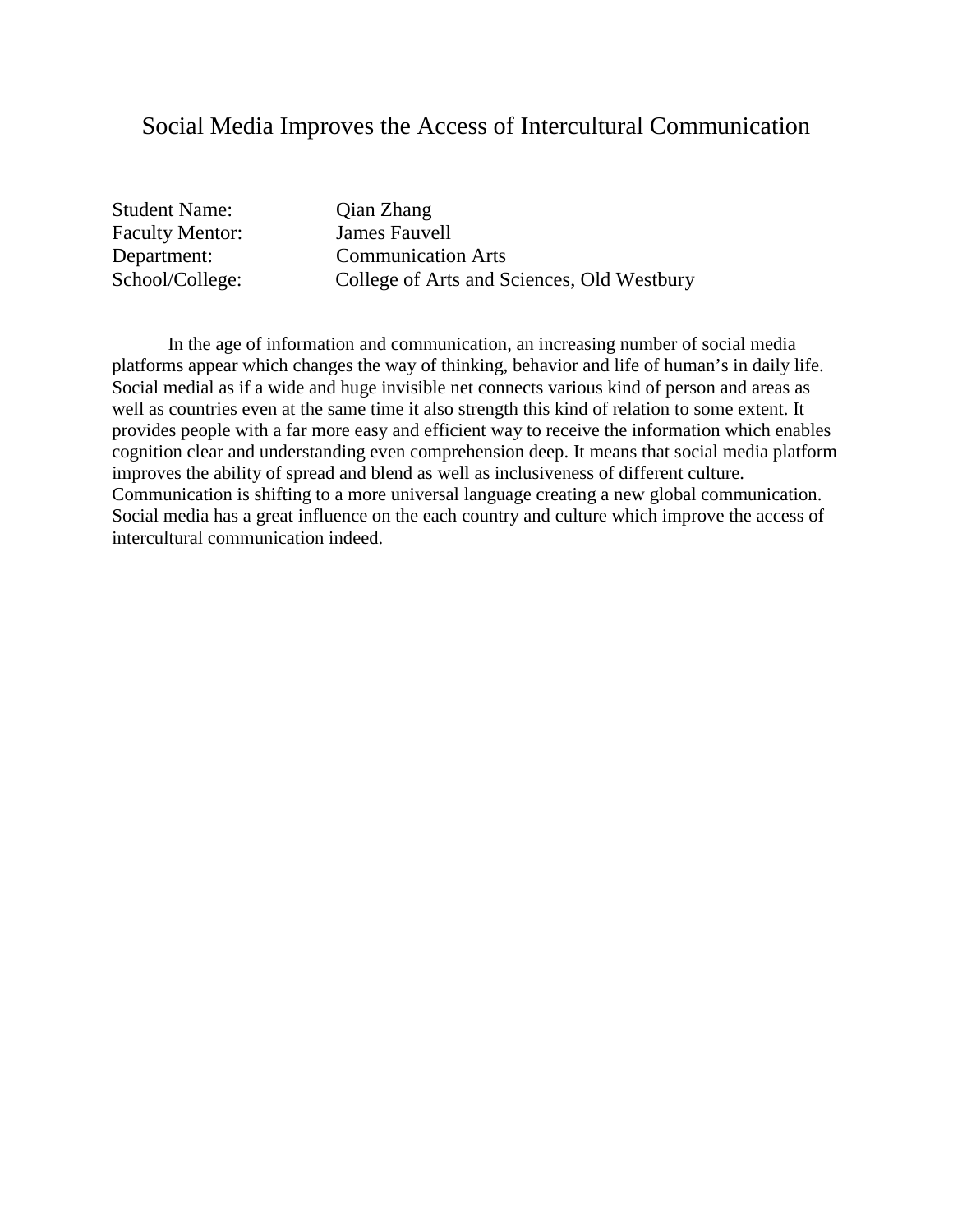#### Music – The Purest Art Form

Student Name: Christine Aberyuf Faculty Mentor: James Fauvell

Department: Communication Arts<br>School/College: College of Arts and S College of Arts and Sciences, Old Westbury

Classical music and many other genres of music without lyrics, offer insights into life not available through other art forms. It possesses identifiable meanings, as well as symbolic content and should be considered as the purest form of art. It transcends time, cultures, and languages.

This paper will exam and update the following ideas from Suzanne Langer's text, Philosophy in a New Key and will apply those ideas to explain and improve our knowledge of music as a form of art.

- 1) What role does music play in our culture?
- 2) What is it about music that makes it pure art?
- 3) Music as a work of art vs. music as an artifact
- 4) The difference between good and bad music
- 5) The composer vs. the performer
- 6) The significance of the words or lack thereof.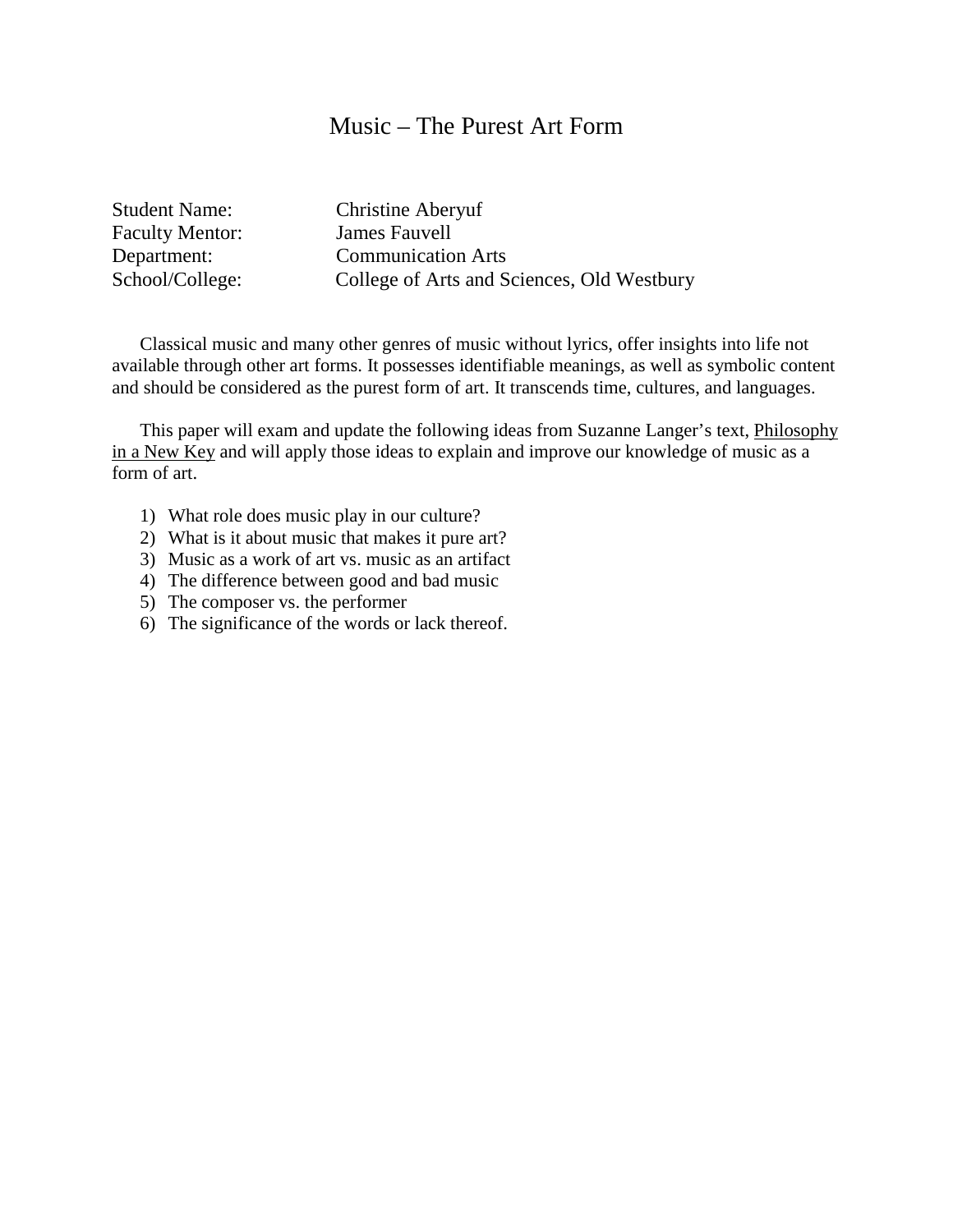### An Analysis of Chinese Culture Symbol in Zhang Yimou's Films

Student Name: Jing Xie Faculty Mentor: James Fauvell

Department: Communication Arts School/College: College of Arts and Sciences, Old Westbury

Zhang Yimou is a Chinese artist who has been successful creating "global" art forms using universal signs and symbols.

As a filmmaker with high reputation, he is not a Chinese director, but a global one who is expert in telling Chinese stories to the world using representative Global cultural elements such as color (red/blue…), music (Chinese traditional opera/Chinese folk music), scene (similar to Chinese ink painting), props (red lantern/red cloth…) He has created a way to convey Chinese culture through images which can be understood globally. This could be the beginning of a new "globally understood" language. In my paper, I will focus on those four aspects to demonstrate.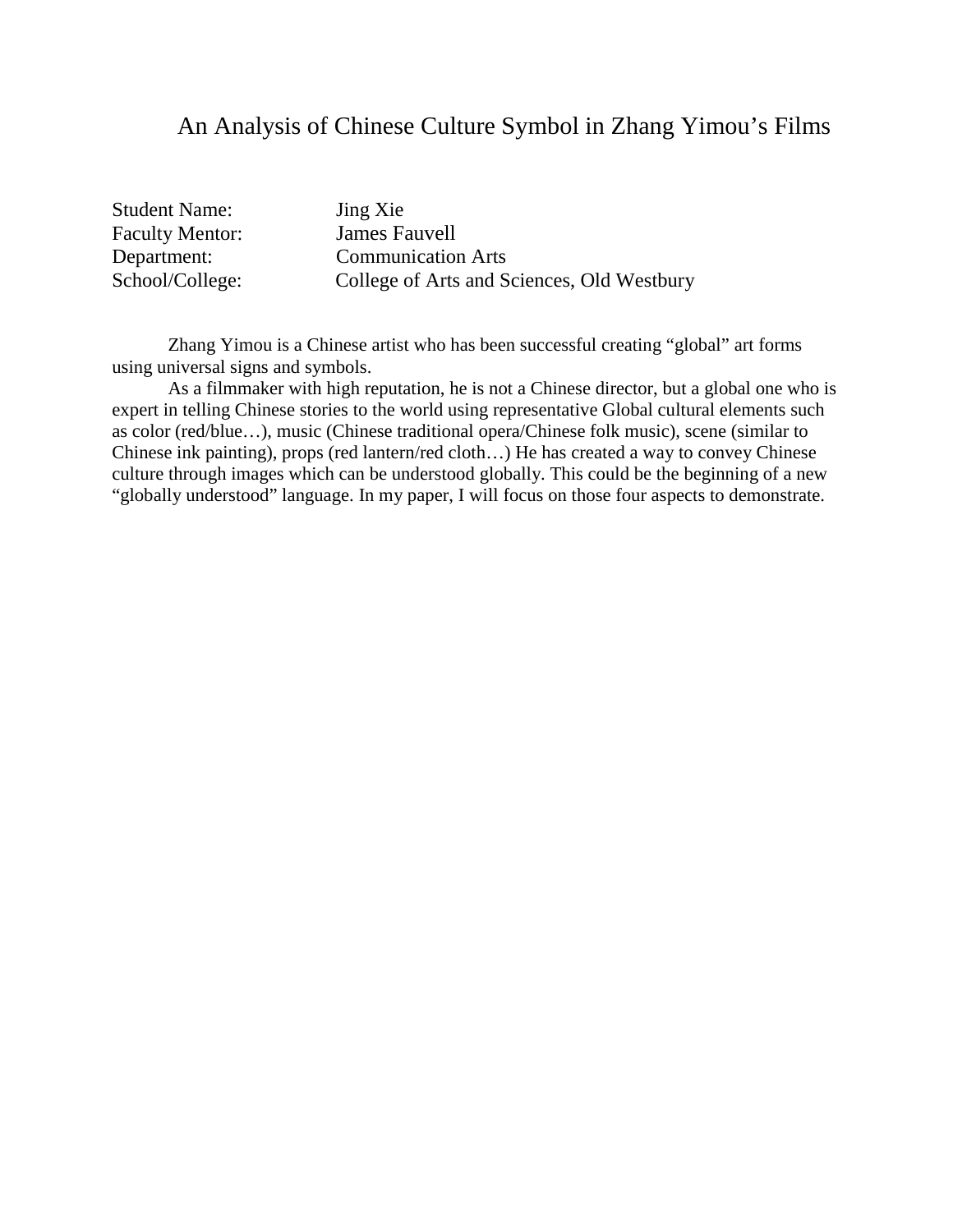### Perception, Phenomenology, and Painting

Student Name: Shayna Abramson Department: English<br>School/College: College

Faculty Mentor: Anthony Dimatteo College of Arts and Sciences, Old Westbury

Phenomenology is concerned with describing human consciousness and one's state of awareness. In my paper, I frame phenomenology through the lens of Impressionism by analyzing the styles of a few artists including Chagall, Monet, Cezanne, and even Gaudí. As an artist, the viewer is shown different things that aren't actually real, but one can experience them as if they are through the portrayal of paint on the canvas. Creating the sensation and feeling of reality is more important than the minute details and accurate representation of any one object.

I show how these artists tried to express their raw perceptions, and convey the meaning of 'seeing' in their own ways. This new way of depicting things mirrors how humans perceive things in real life. When we look at a landscape, if we are focused on one thing, it is the only part that is truly clear to us. We do not see everything in sharp focus at all times, and this is what Impressionism tries to depict. We see what we want to see, and what society tells us is there.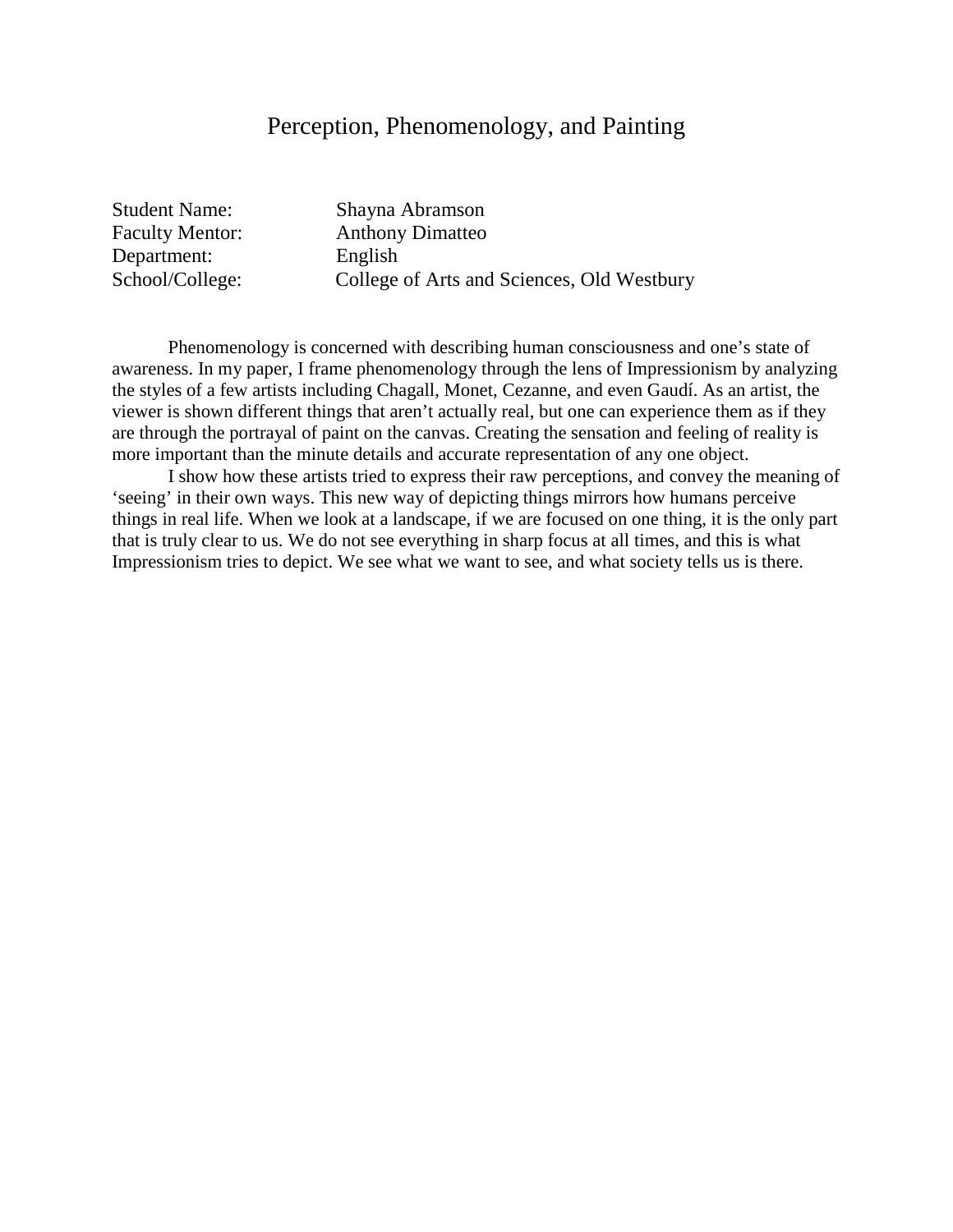#### Chinese traditional opera from the perspective of Semiotics

Student Name: Xiaomeng Wang Faculty Mentor: James Fauvell

Department: Communication Arts School/College: College of Arts and Sciences, Old Westbury

Chinese traditional opera has always been a kind of worldly and entertaining art, nevertheless, it also formed a superb artistic level. Traditional opera embodies the traditional Chinese culture everywhere, deeply implanted in the inner soul of China, influenced the ancient Chinese people's thinking about society and life. From the perspective of Susanne K.Langer, especially her book Philosophy in a New Key: A Study in the Symbolism of Reason, Rite, and Art, Chinese opera is a best example to discover the relationship between art and human being. Here are some basic feature of Chinese traditional opera, Langer's symbolism can be embodied by them. My analysis is foregrounded by four Susanne K. Langer's four concepts. I will discuss if the Chinese opera match Langer's concepts in the paper.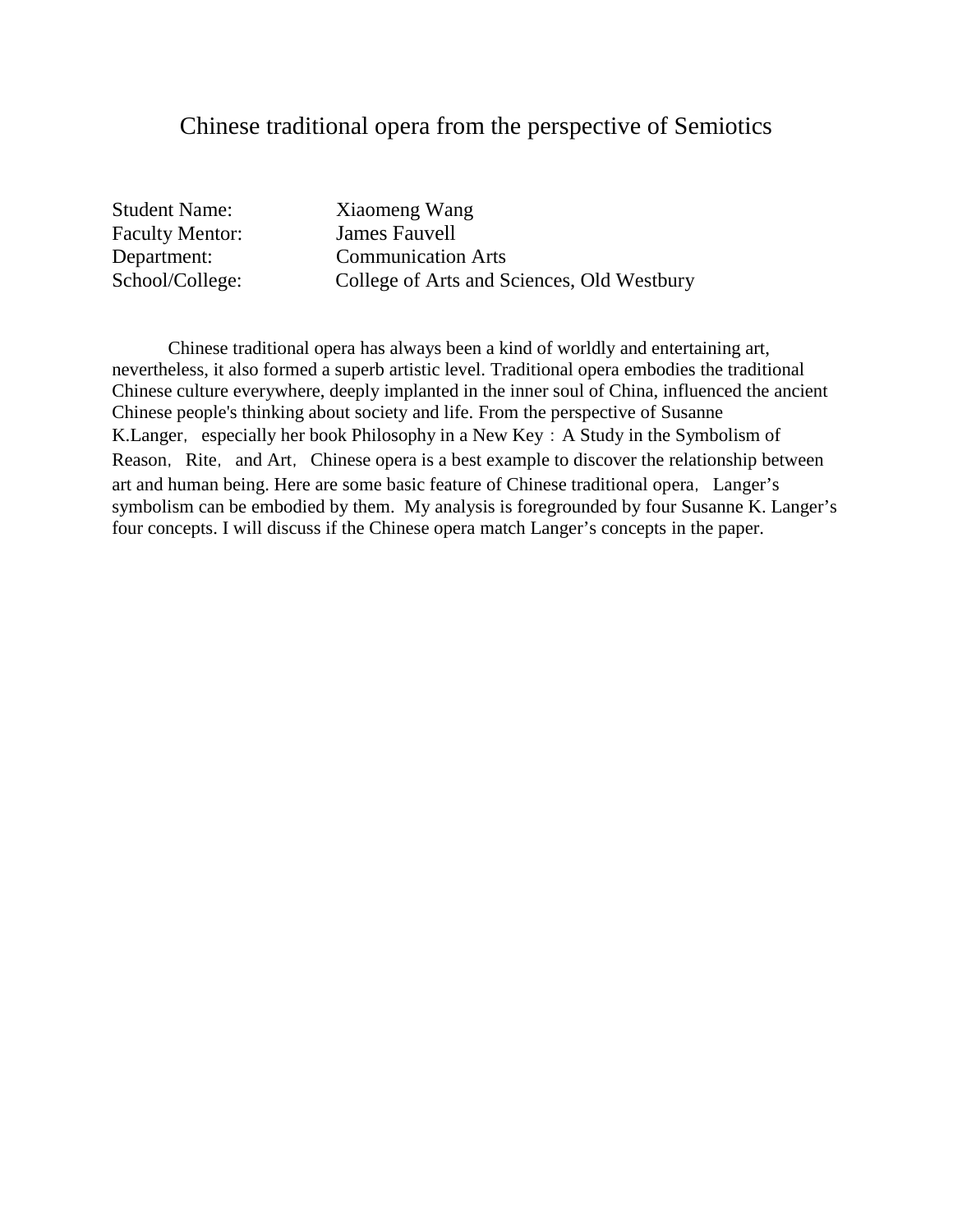# **Breakout Session Presentations 16 W. 61st St., 10th floor Room 1029 Moderator Michael Hadjiargyrou 1:30 - 3 p.m.**

- "NYIT Nanjing School of Management 2016 GFSRC Project" By: Hui Yang
- "Audience" By: Adlina Anthony, Shane Ramjutton, Deval Mistry
- "The Future of the PR Industry is Global Using New Forms of Communication to Operate" By: Han Gao
- "PRSSA Is Here: NYIT/MA!" By: Pakkaporn Chatthaworn, Lipigarn Chaitieng, Deval Mistry, Haoming Xu, Wannicha Photongkanong, Naphapatch Gatwongcha, Ratiporn Watcharasuchai
- "The Effects of Mass Media in the Racism Against Muslims in the American Society" By: Saleh Bin Khulayf
- "Diversity: Effects of Bias in Newsrooms and Reporting" By: Maylan Studart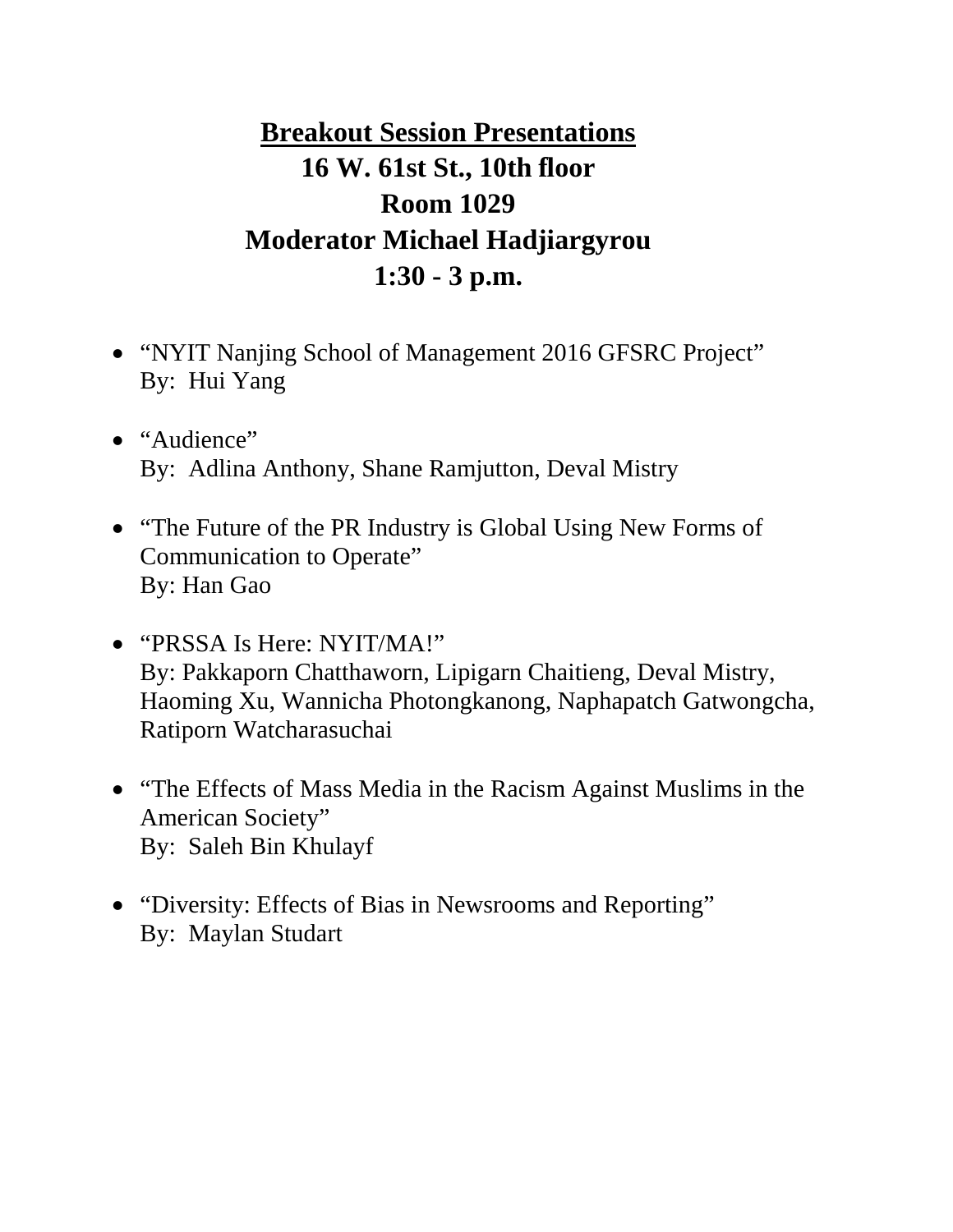### NYIT Nanjing School of Management 2016 GFSRC Project

| <b>Student Name:</b>   | Hui Yang                      |
|------------------------|-------------------------------|
| <b>Faculty Mentor:</b> | Keh Kwek                      |
| Department:            | Management                    |
| School/College:        | School of Management, Nanjing |

Despite the vast research on the relocation of manufacturers in mainland China to Southeast Asia, for example, Vietnam and surrounding countries, little is known about the detailed process of these complex decisions. The general perception that emerges from the existing research is that the trend of relocation is driven by cheap production costs, which is followed by other low value-added production processes.

GFSRC project details the factors considered in the relocation by conducting a feasibility study of enhancing the value-chain of Zhejiang Le Sueur Vidie Co. Ltd., a garment manufacturer, by relocating part of its production processes from Shaoxing, Zhejiang Province on the east coast to an economic zone in Dongxing, Guangxi Province on the west coast, on the border between China and Vietnam.

This project relies on existing scholarly research, as well as previously conducted field investigations of Shaoxing and Dongxing, an examination of operations, and interviews with government officials, management and workers which the presenter plays an active part in. As a result, it concludes that Dongxing's unique geographical location, abundant Vietnamese labor resources, and the favorable policies of both Dongxing Municipal Government and the Central Government of China make Dongxing a viable destination for textile and garment manufacturing plants and workshops.

However, the special cross-border economic zone is not yet in operation and the favorable policies have thus not been finalized. As a result, the most desirable benefit — the "Made in Vietnam" label — is currently not legal in the zone. Ultimately, the manufacturers are unable to take advantage of the U.S. preferential tax policies towards Vietnam-made products. As part of a growing body of research on the relocation of manufacturing to Southeast Asia and the surrounding countries, this project will shed important light on the capital investment in these regions and contribute to future research on similar topics.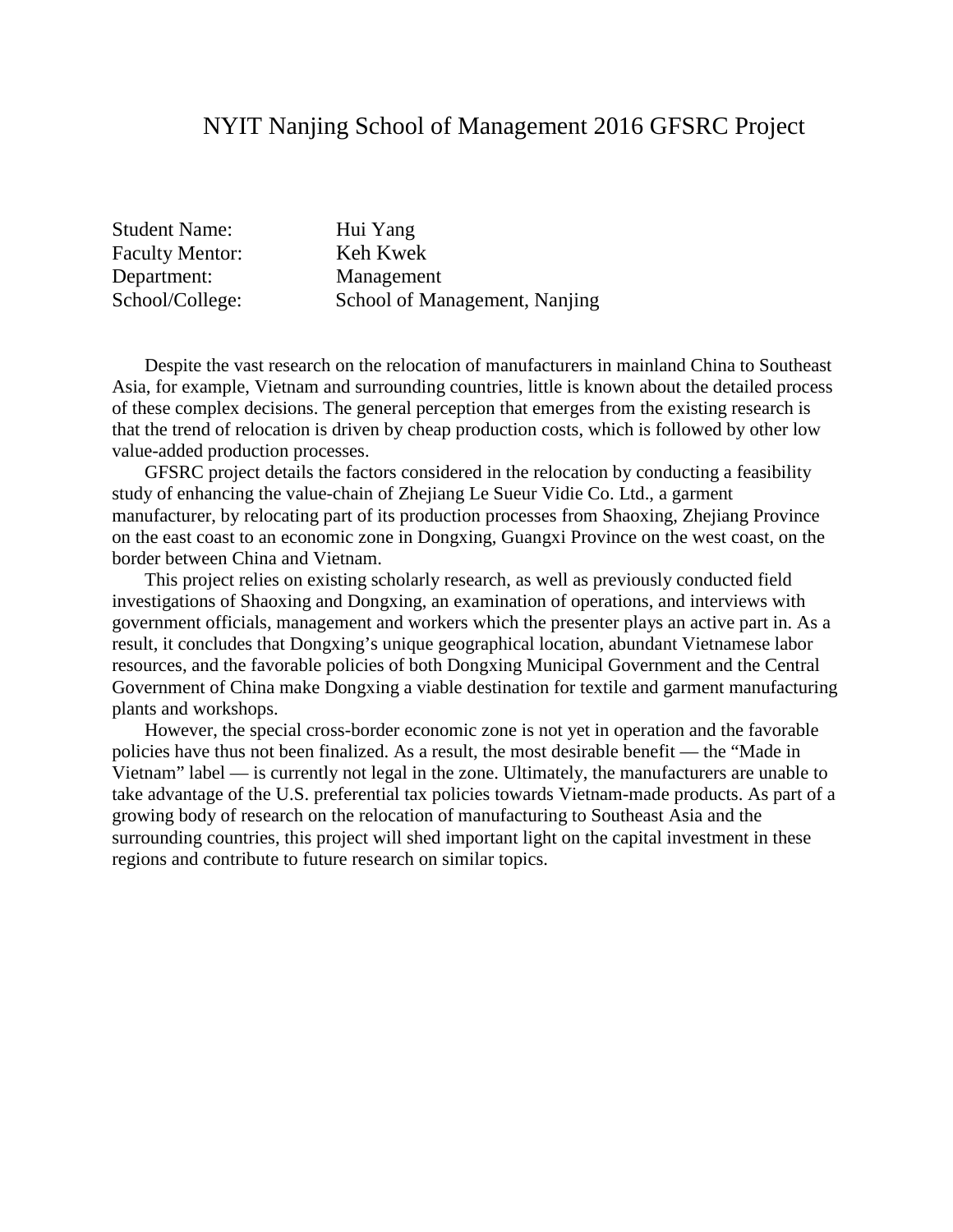#### Audience

| <b>Student Names:</b>  | Adlina Anthony, Shane Ramjutton, Deval Mistry |
|------------------------|-----------------------------------------------|
| <b>Faculty Mentor:</b> | Paul Demonte                                  |
| Department:            | <b>Communication Arts</b>                     |
| School/College:        | College of Arts and Sciences, Old Westbury    |

Based on a Brandwatch.com. 17% of Internet viewers use Instagram. Among the top 50 brands that are followed 53% of them are women. Women from the ages 18-25 in this century are actively following many brands on social media as well as posting pictures to create an identity that reflects on how they look or a perceivable image of themselves. 38% of women between the ages of 18-25 use Instagram on a daily basis according to the Pew Research Centre. We are centering this short film on the usage of Instagram and how young women battle with body image issues, eating disorders by using images and creating a different identity.

A wide perspective on the social media bias of young women in the 21st century. We are presenting a film that shows the life of two young women and how they live in our society where Instagram and Snapchat are the main filters of their lives. These women are from two different backgrounds and social groups. It is based on the conflicts and issues we have encountered within our circle of friends in and outside of the university. Image perception and the why the use of a fake identity to portray oneself on social media is the message we are extending in this short film. This film will be a 10-minute short and is in the process of pre-production. We will be using a SONY FS 7 camera for the shoot to gather close ups and wide angle shots of the characters behavior and actions throughout the film.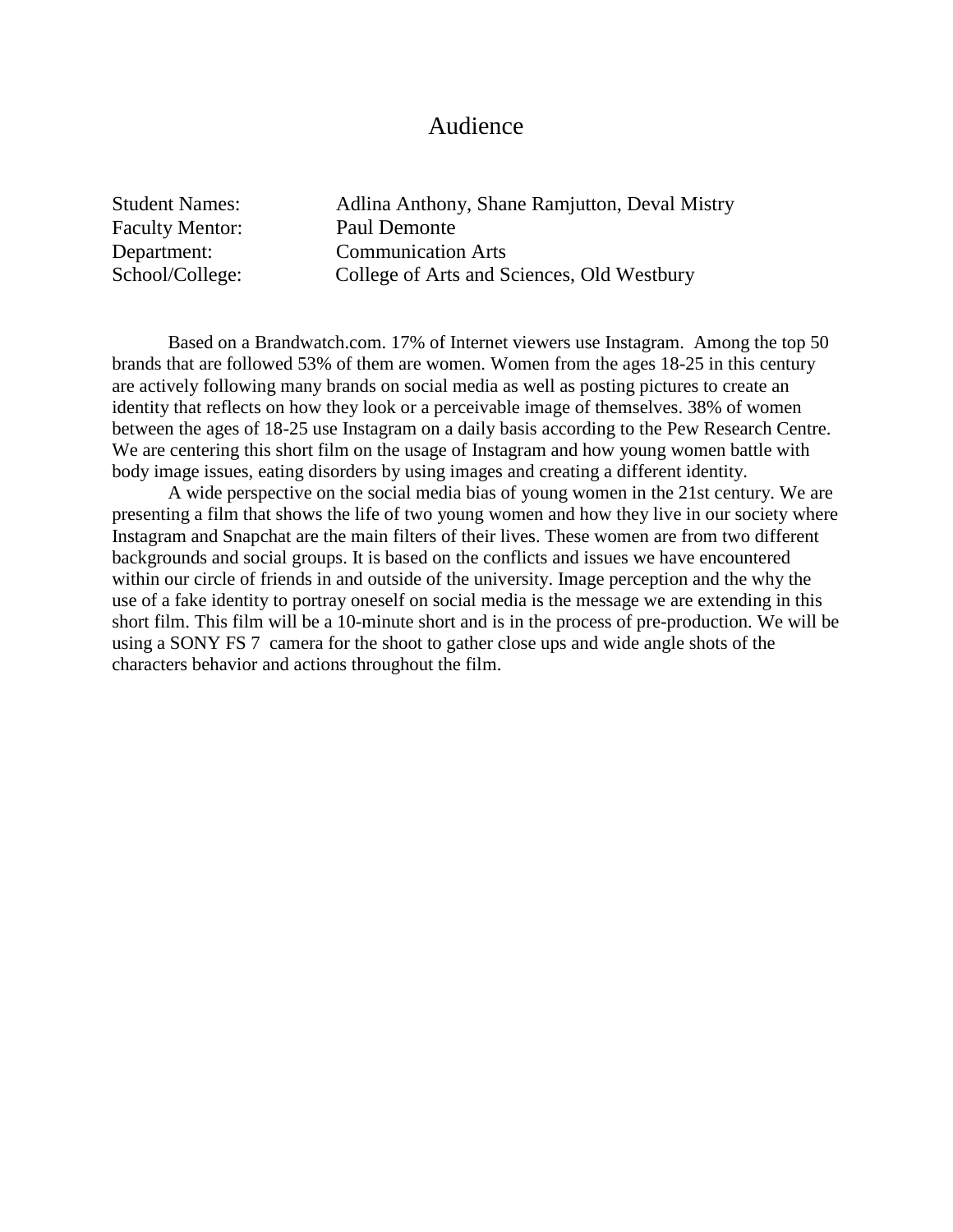# The Future of the PR Industry is Global Using New Forms of Communication to Operate

Student Name: Han Gao Faculty Mentor: James Fauvell

Department: Communication Arts School/College: College of Arts and Sciences, Old Westbury

According to the latest survey of PR week magazine, most people feel the future of the Public Relations industry is uncertain. With new technology and new media products coming out constantly, it's indeed hard to have a clear understanding of the need of PR companies in the future. This paper will utilize the Suzanne Langer ideas about language, music and symbolism to show how the Public Relations industry should adapt to this new global world of communications. The process includes drawing symbol modes, explaining the impact from music and arts, exploring unique language, and showing global connections to life symbols.

Hopefully, a whole new and differentiated understanding of PR industry will be generated after the process.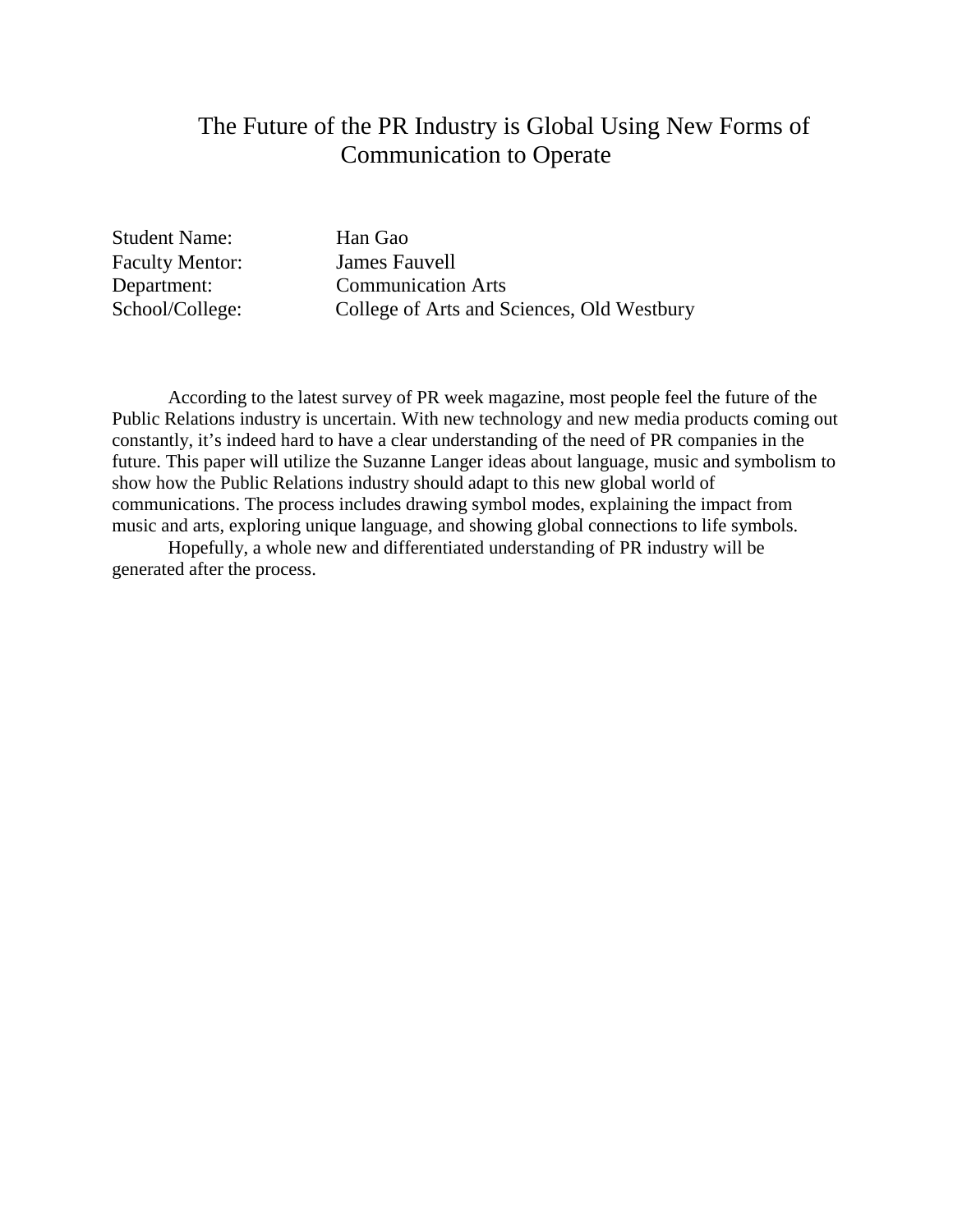#### PRSSA Is Here: NYIT/MA!"

Student Names: Pakkaporn Chatthaworn, Lipigarn Chaitieng, Deval Mistry, Haoming Xu, Wannicha Photongkanong, Naphapatch Gatwongcha, Ratiporn Watcharasuchai Faculty Mentors: Luvon Roberson, Youjeong Kim Department: Communication Arts School/College: College of Arts and Sciences, Manhattan

"PRSSA Is Here: NYIT/MA!" is a 2.49 minute promotional video presentation, created by a group of Communication Arts students. It was a key communications component of the "Looking For Jobs?" event, held on March 2, 2017, which formally launched the Public Relations Student Society of America chapter on the Manhattan campus. The primary event objectives of this launch event were to raise awareness of PRSSA NYIT/MA and to provide NYIT students who attended the launch event with tips and tools to land jobs and internships across the communications profession.

By creating a promotional video that showcases students from the target audience, sharing their experiences with PRSSA or their challenges in finding a job or internship, the video helps generate conversations – far beyond those who viewed the video. Through word of mouth, NYIT students share what they learn about the PRSSA chapter on the Manhattan campus and, in such story-sharing are inspired to become part of the PRSSA community on the NYIT Manhattan campus.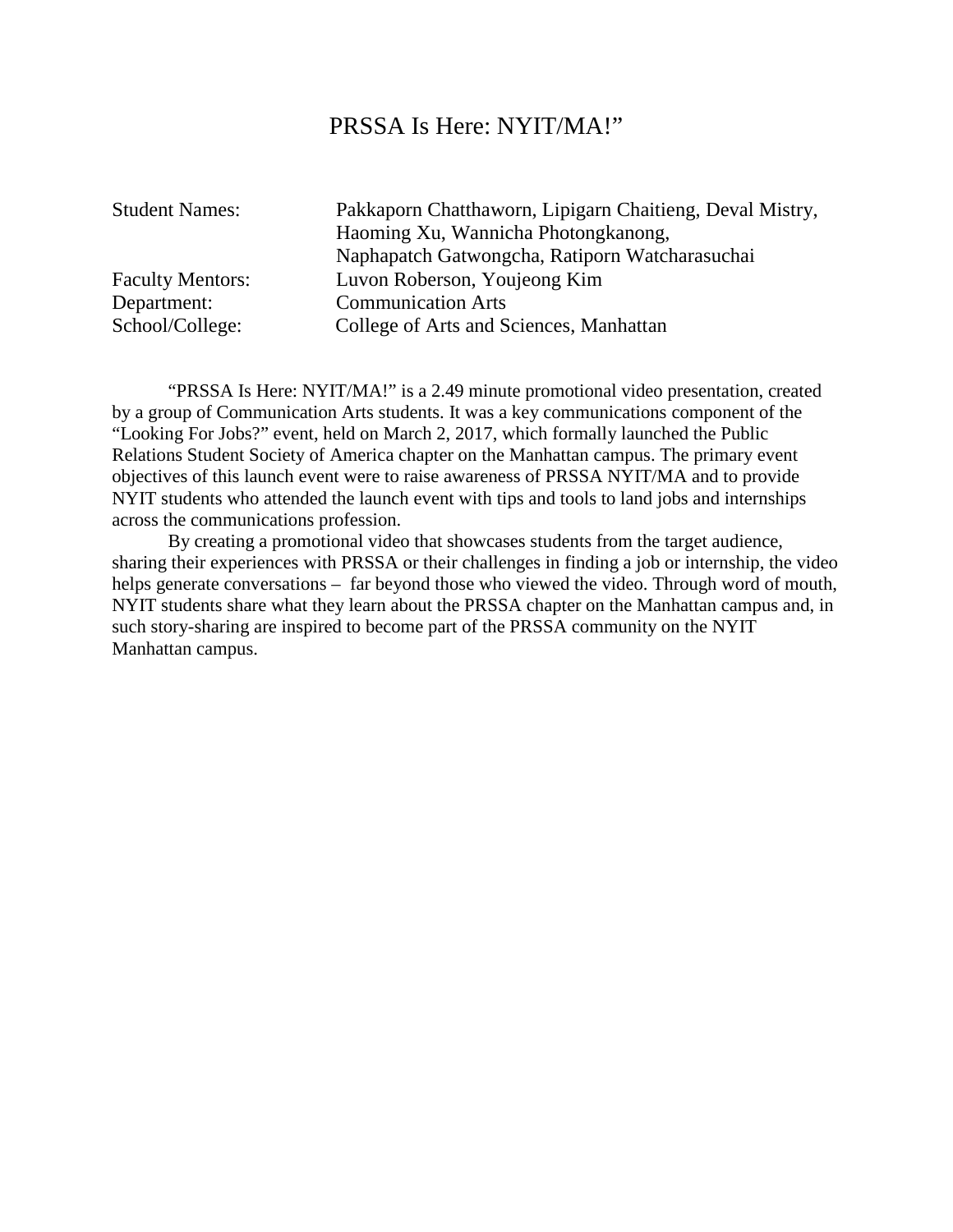# The Effects of Mass Media in the Racism Against Muslims in the American Society

Student Name: Saleh Bin Khulayf Faculty Mentor: Youjeong Kim Department: Communication Arts School/College: College of Arts and Sciences, Manhattan

Racism and discrimination in the US have become a big phenomenon that hurts people who are facing it. A long time ago, the US saw the worst kind of discrimination which was about the individual's color. Nowadays, it has become against the groups instead of individuals, therefore, whatever the race you belong to, or the religion you believe in, some people might treat you differently based on their point of view about you. For example, Muslims, Latinos, African Americans and other minorities in the US society are facing some discrimination racial that makes negative impacts in their life. Those consequences include losing jobs and educational opportunities, health care, and social dislike etc.

Those beliefs have shaped from external factors such as school, friends, and families. However, from a communication perspective, media is the critical external factor that creates those opinions in the people's head. This done by exposing and repeating indirect negative messages that unconsciously creates a stereotype in the individuals' imagination. The theoretical framework of this paper will discuss the how the mass media influence the public view.

In doing so, the media represented other groups and minorities in a way that creates a stereotype about them. However, since I represent Muslims, this paper will be concentrating on "**The Effects of Mass Media in the Racism Against Muslims in the American Society**" Moreover, based on the research's hypotheses and questions, this paper will demonstrate how the media represented Muslims? And what are the consequences of that based on quantitative data collections? Why it's important to know that?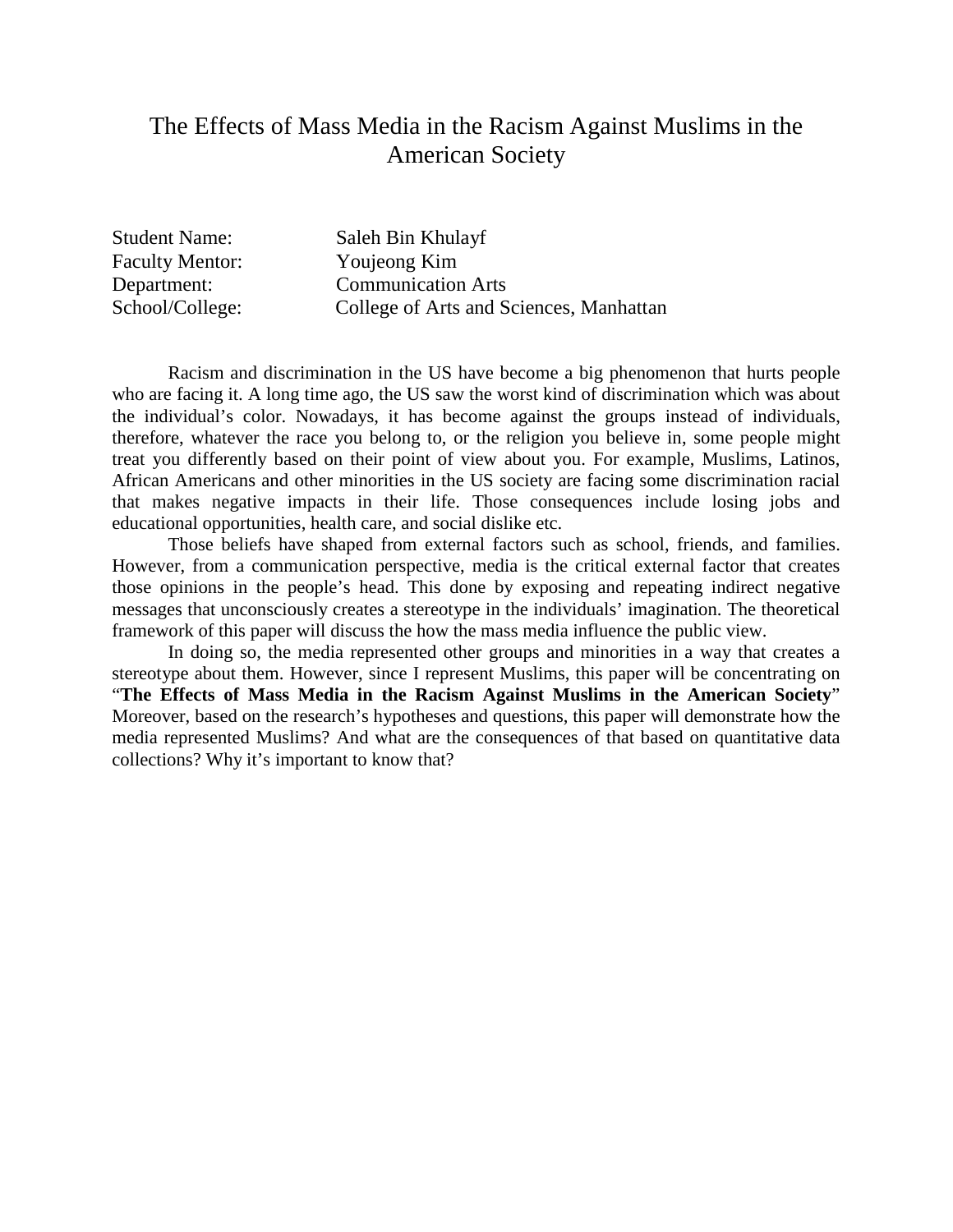### Diversity: Effects of Bias in Newsrooms and Reporting

Student Name: Maylan Studart Faculty Mentor: James Fauvell

Department: Communication Arts School/College: College of Arts and Sciences, Old Westbury

How diversity and diversity policies impact reporting and teamwork in the newsroom. Gender, age and cultural diversity are the focus.

Thesis statement: Diversity in the newsroom strongly impacts which stories get told and how they are covered. Strong diversity policies lead to more diverse coverage and less bias in the writing.

The paper that follows will examine and update the following ideas:

diversity affects the way stories are told in the media;

diversity affects which stories get put on the air;

diversity makes for more liberal-leaning newsrooms;

despite diversity not being a priority in many media companies, large media

conglomerates tend to be more liberal and some conservative due to their diversity policies;

a democratic process in story selection is necessary to best report the news; a balance of young and older reporters and producers is necessary to avoid bias and create a well-rounded story;

diversity needs to reach upper management and executives in media;

an analysis of how diversity and diversity policies impact reporting and teamwork in the newsroom. Age and gender is in focus.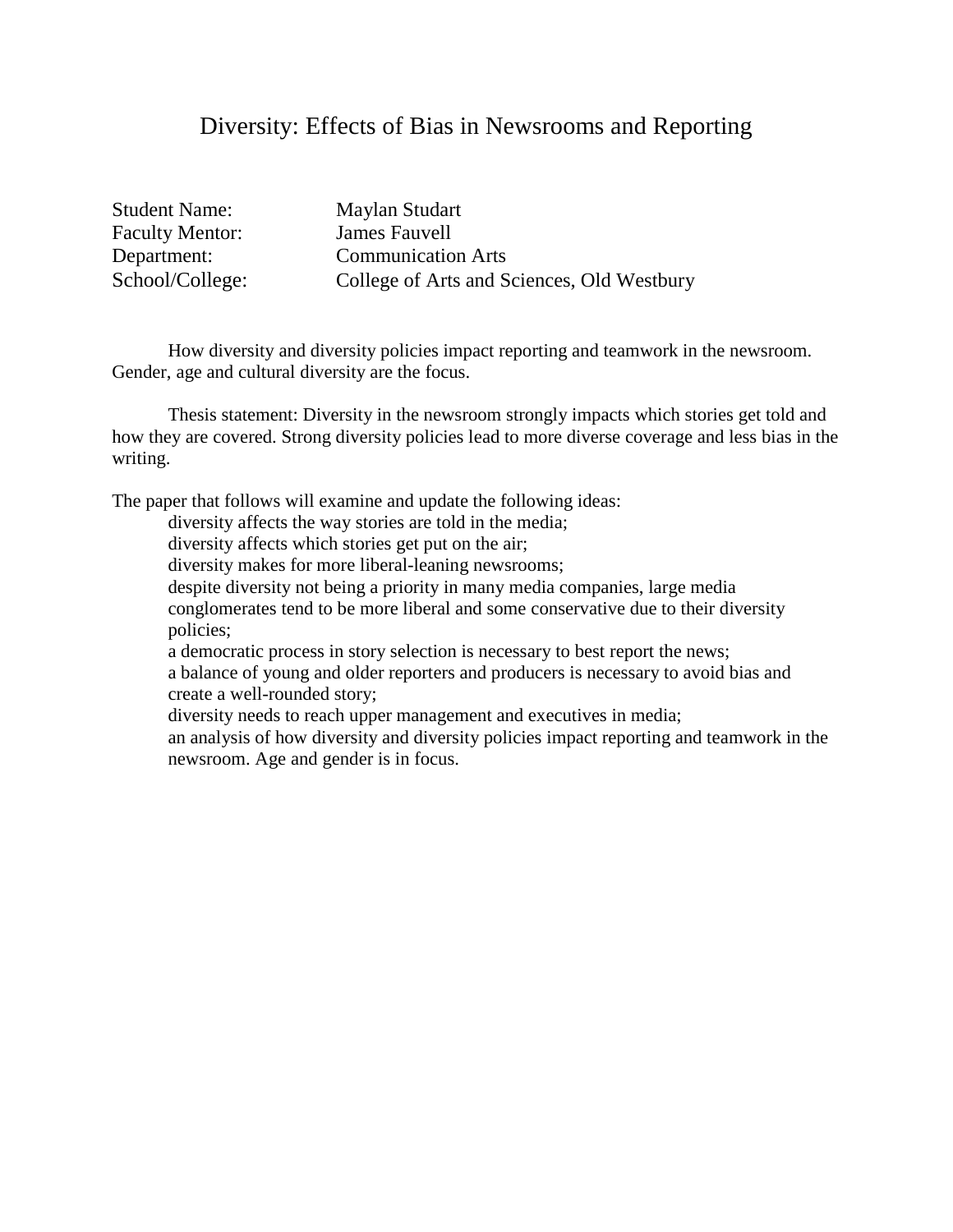**Breakout Session Presentations 16 W. 61st St., 11th floor Auditorium Moderator Navin Pokala 1:30 - 3 p.m.**

- "Mylab" By: Lucas Rizzotto
- "APOE Genotype and Creativity" By: Samantha Gottlieb
- "Characterization of Cancer-associated Caspase-3 Mutations" By: Uzayr Arif, Tafheem Nayeem
- "Functional Analysis of Chemotherapeutic Drug, D1" By: Tafheem Nayeen, Siraat Zafer
- Demonstration of Quadruplex DNA in the Mammalian Eye Globe" By: Maryam Rabbani, Suhani Shah, Neha Raza, Stephanie Campos, Astha Desai, Almeet Kaur
- "A Zimbabwean in China" By: Haobang Geng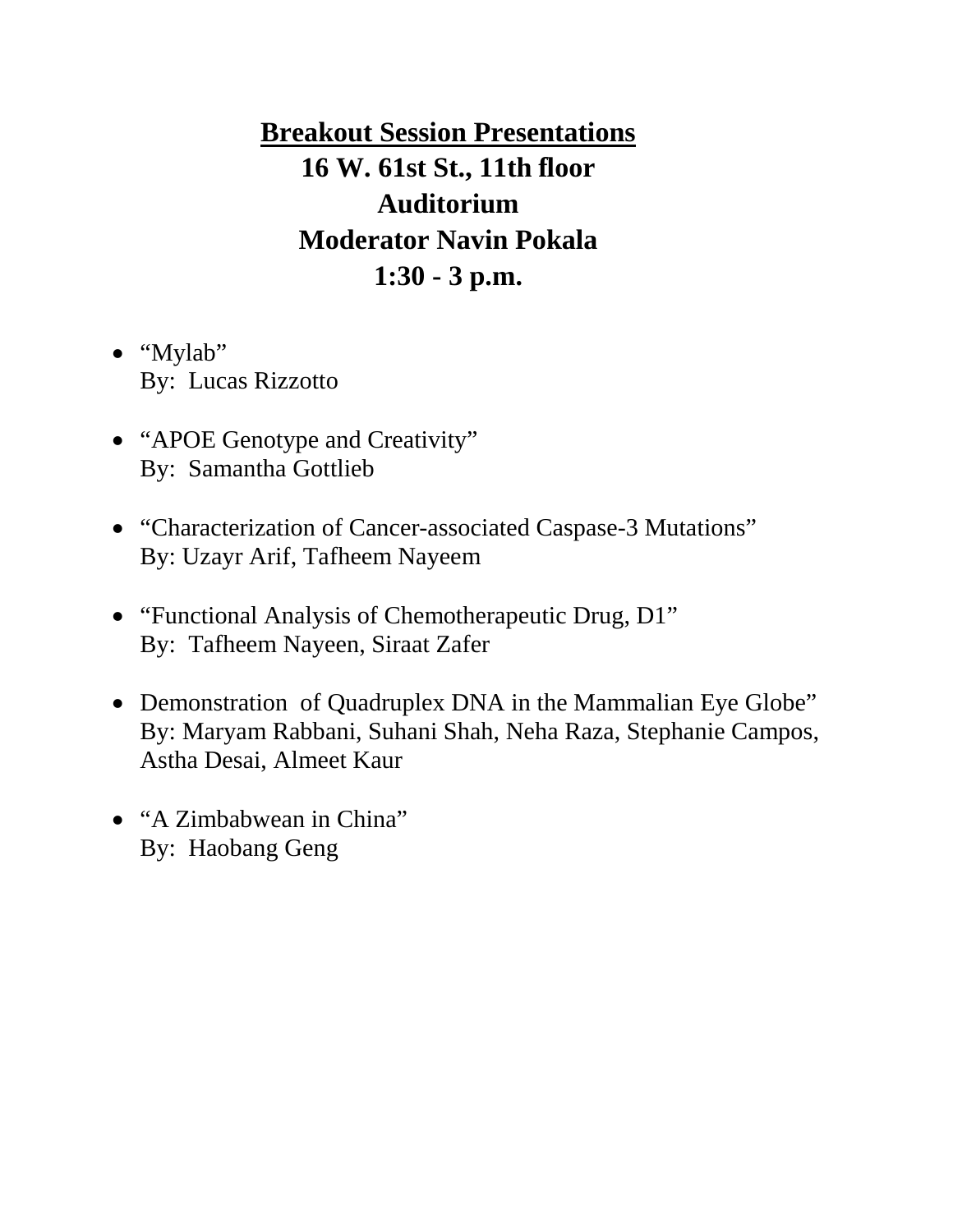### Mylab

Student Name: Lucas Rizzotto Faculty Mentor: Rajan Khullar

Department: Computer Science and Electrical Engineering School/College: School of Engineering and Computing Sciences, Old Westbury

MyLab is an educational tool that lets you explore an interactive periodic table through the power of holograms. Spawn atoms around your environment, view their atomic structures and explore the various types of elements that are the building blocks of your world.

Developed for the Microsoft HoloLens, the world's #1 Mixed Reality untethered computer, MyLab is a glance at what the future of classrooms can be like. It was developed using the Unity3D Engine and C#. Project was entirely designed and developed by NYIT student.

Video: [https://www.youtube.com/watch?v=MbOoeTlDG\\_w](https://www.youtube.com/watch?v=MbOoeTlDG_w)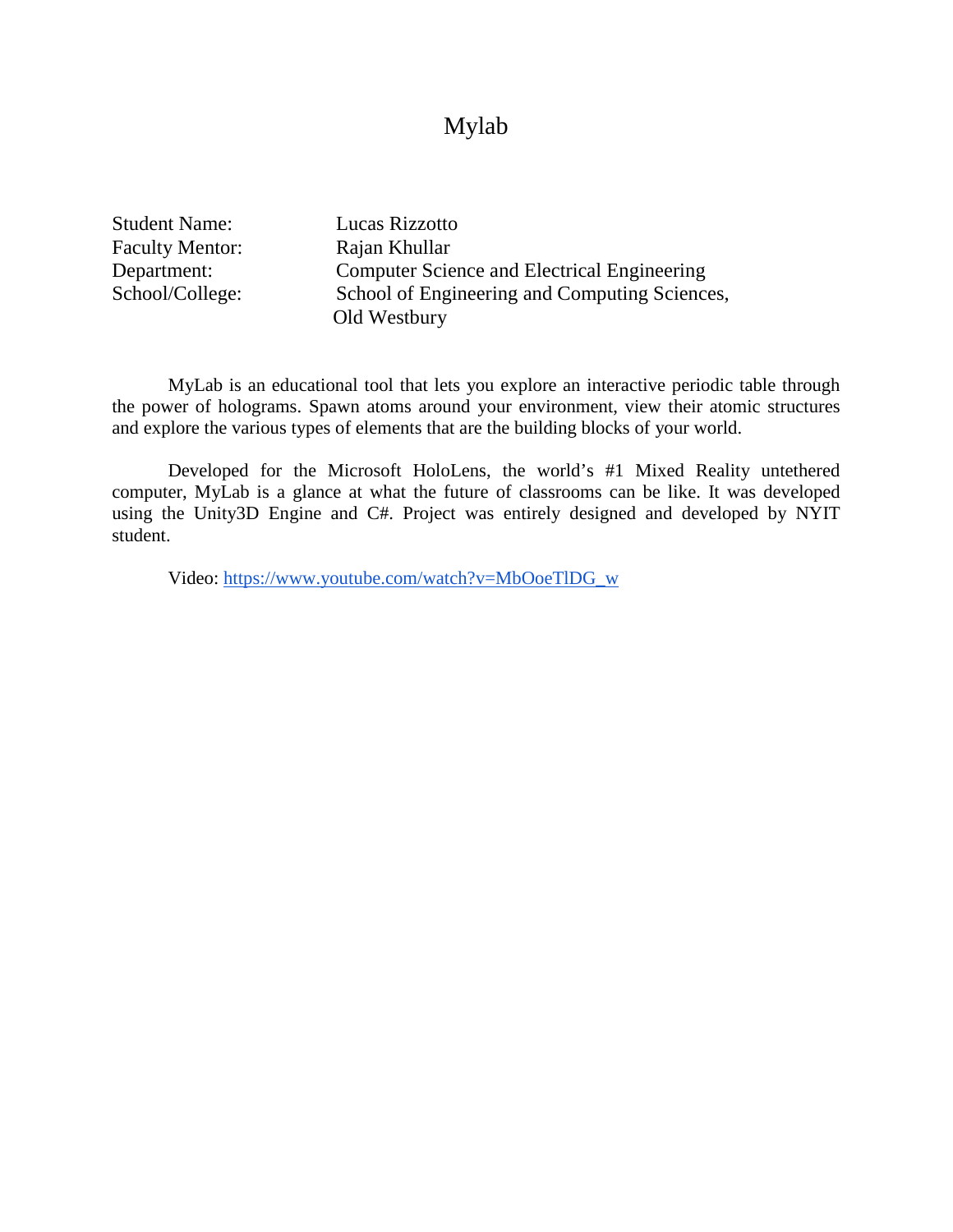# APOE Genotype and Creativity

Faculty Mentor: David Tegay

Student Name: Samantha Gottlieb Department: Clinical Specialties School/College: College of Osteopathic Medicine, Old Westbury

#### Background:

The *APOE* gene encodes the apolipoprotein E protein, essential for regulation of lipid metabolism in the body. Three common *APOE* polymorphisms exist: E2, E3 and E4. Multiple studies have associated the E4 polymorphism with an increased risk for late-onset Alzheimer's disease in comparison to the overall population risk and that of E3/E3 homozygotes. More recently, the *APOE* E2 polymorphism has been associated with increased linguistic ability at a young age as determined through longitudinal writing sample analysis, while *APOE* E4 was associated with decreased levels of certain cognitive functions. Some studies support a genetic component to aspects of creativity with a significant degree of heritability.

#### Objective:

Null Hypothesis: There is no correlation between *APOE* genotype and quantitative measures of creativity characterized by the Creative Behavior Inventory (CBI).

Specific Aims: To determine the *APOE* genotype in a cohort of subjects, stratified by quantitative measures of creativity ascertained through the Creative Behavior Inventory (CBI).

#### Methods:

*APOE* genotyping was performed through APOE\_RFLP analysis of 100 anonymized DNA samples from subjects completing the CBI obtained through an NYIT approved IRB protocol. Primer pairs for APOE\_RFLP were designed and a PCR protocol optimized for amplification of the *APOE* region containing the common *APOE* polymorphisms. Restriction enzyme digestion using HhaI followed by agarose gel electrophoresis was applied to determine sample genotypes.

#### Results:

Of the 100 subjects enrolled, 56 had usable DNA samples isolated from buccal swab DNA collection kits and of those, 6 were unable to be genotyped, leaving a cohort of 50. Categorical *APOE* genotype frequencies were compared to continuous quantitative scores on the Creative Behavior Inventory using ANOVA with post-hoc analysis.

#### Conclusion:

*APOE* genotype may contribute to a number of complex cognitive traits which could impact on certain quantifiable aspects of creativity.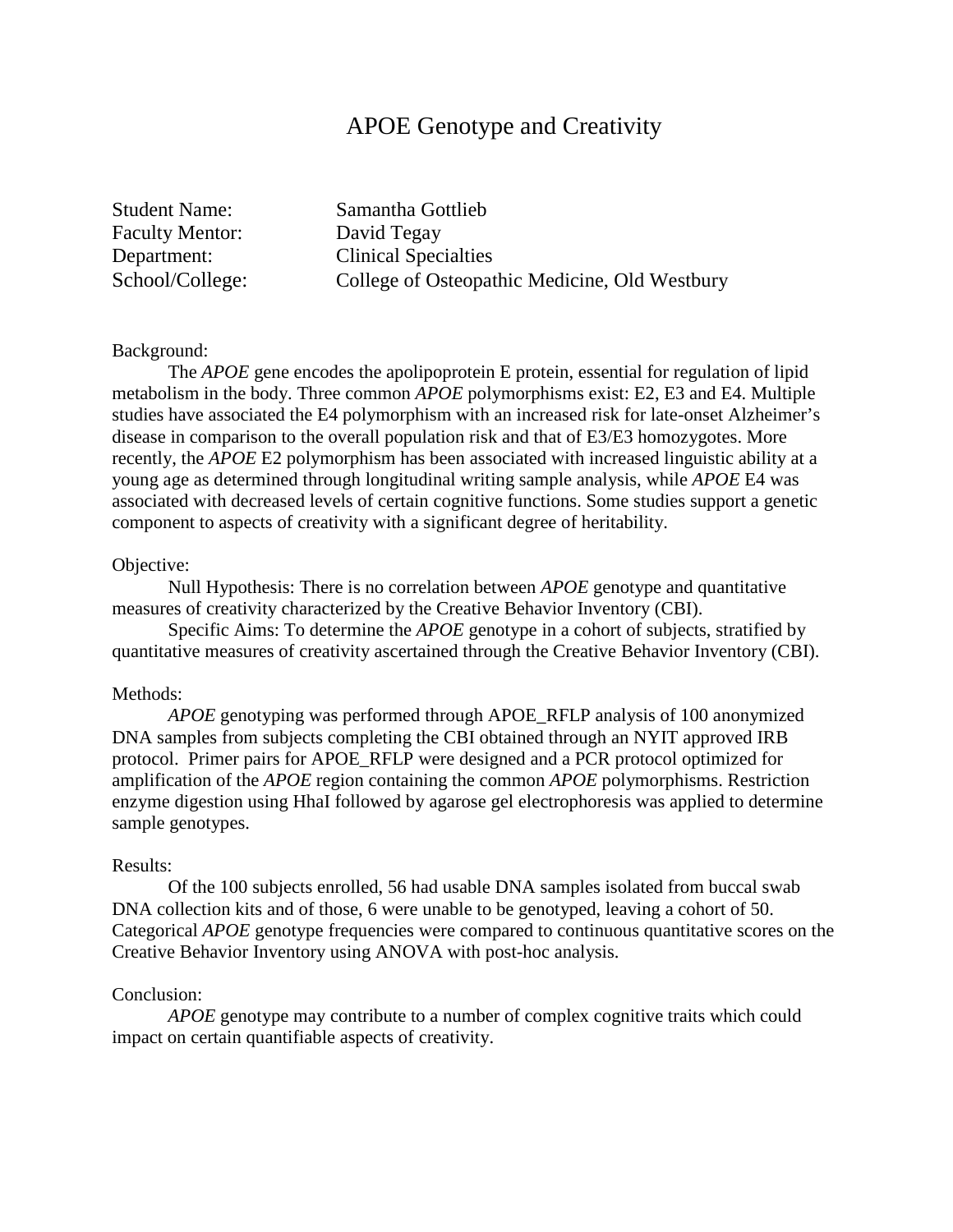#### Characterization of Cancer-associated Caspase-3 Mutations

Faculty Mentor: Gavin McStay Department: Life Sciences

Student Names: Uzayr Arif, Tafheem Nayeem School/College: College of Arts and Sciences, Old Westbury

Apoptosis, also known as programmed cell death, is a highly organized and regulated process of cell death crucial to the normal development and maintenance of multicellular organisms. The dysregulation of apoptosis can result in excessive cell death or uncontrolled cell proliferation, leading to the development of conditions such as neurodegenerative disease, autoimmune disorders, and many types of cancers. Caspases are a family of proteases, essential in the initiation and execution of apoptosis. In cancer genomic datasets, a number of cancerassociated caspase-3 missense mutants have been documented. We are studying the functional impact of several caspase-3 mutants from these datasets, chosen based on the severity and location of amino acid substitution relative to sites of catalysis or proteolytic processing. These caspase-3 mutants were successfully generated using site-directed mutagenesis of the wild-type caspase-3 gene within a bacterial plasmid. Accordingly, mutant caspase-3 protein was grown using *E.coli,* and will be tested both in bacterial extracts and in purified caspase-3 samples for changes in peptide cleavage activity. This investigation may elucidate whether specific missense mutations in caspase-3 could result in functional changes of the protease, possibly resulting in the dysregulation of apoptosis and subsequently contributing to the disease process of pathologies like cancer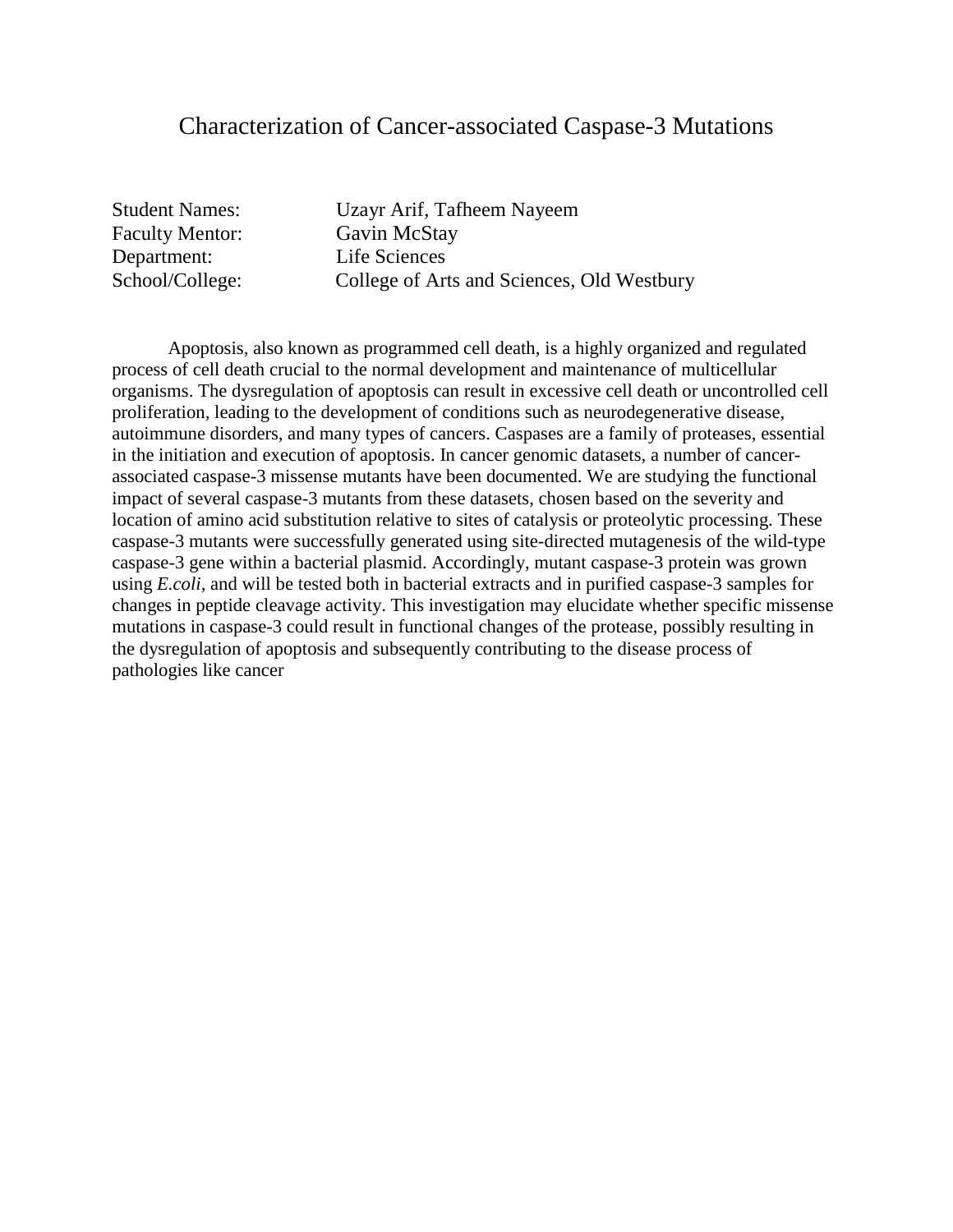## Functional Analysis of Chemotherapeutic Drug, D1

| <b>Student Names:</b>  |
|------------------------|
| <b>Faculty Mentor:</b> |
| Department:            |
| School/College:        |

Tafheem Nayeen, Siraat Zafer Navin Pokala Life Sciences College of Arts and Sciences, Old Westbury

We are studying the function of a chemotherapeutic drug (code-named D1 in the NYIT Drug Library) using yeast and tetrahymena as model systems. Our early findings indicate that D1 was effective at killing yeast plated on a variety of media, with the most marked cell death occurring on glycerol-containing yeast growth media; this suggests that this drug may target a cellular process which impairs mitochondrial function. We will also examine the impact of D1 on enzyme regulation, function and secretion using assays on yeast, as well as on the processes of exocytosis and chemotaxis using assays on tetrahymena.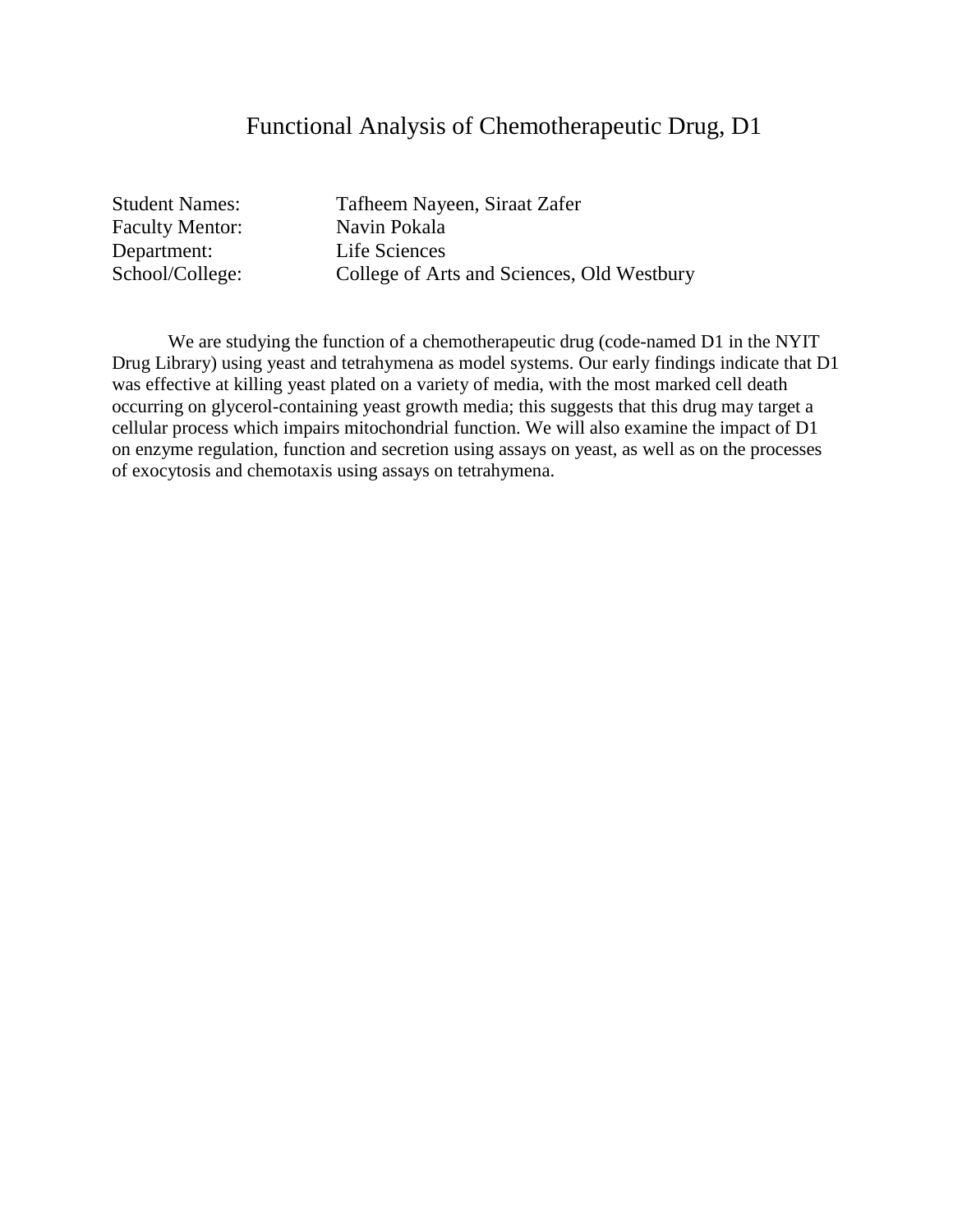### Demonstration of Quadruplex DNA in the Mammalian Eye Globe

Faculty Mentor: Claude Gagna Department: Life Sciences

Student Names: Maryam Rabbani, Suhani Shah, Neha Raza, Stephanie Campos, Astha Desai, Almeet Kaur School/College: College of Arts and Sciences, Old Westbury

Our group has demonstrated for the first time, the presence and distribution of quadruplex DNA (i.e., four-stranded DNA) in the normal adult rabbit eye globe (e.g., cornea, lens, limbus, iris, retina). Additionally, this project represents the first attempt to correlate the effects of cell death on quadruplex DNA gene expression. We have initially focused our attention to the ocular crystalline lens. The ocular lens is perhaps the most interesting tissue in the mammalian body, since it is the only tissue that does not develop cancer, and contains many different cells undergoing a variety of special biological functions. The lens's simple structure, different biological processes and small size make it an ideal tissue for researchers to investigate cell growth, embryological development, epithelial function, cancer and aging. Normal adult rabbit eyes were processed in Davidson's fixative [30 ml 95% ethanol, 30 ml 10% neutral-buffered formalin], for 48 hours and then histotechnological developed to obtain formalin-fixed paraffin embedded tissue sections cut on a microtome at 3 µm thick. Tissues were immunohistochemically stained with primary anti-quadruplex DNA IgG monoclonal (clone 1H6) antibodies (EMD Millipore), followed by a conjugated secondary antibody (i.e., avidinbiotin complex staining method) and a brief counterstain. Several controls were used. Other tissues were then stained with hematoxylin & eosin, and the Feulgen reaction (i.e., total DNA content), and then evaluated by light microscopy at different magnifications and photographs taken. The immunohistochemically stained tissue was then characterized [i.e., immunostaining intensities: Mean Optical Density (MOD) units] by using the Leica Quantimet 500+ (Q 500+) image-analysis system (Leitz, Cambridge, UK) with a 20£/1.00–0.50 PI Fluotar objective (200£), in order to precisely quantitate the intensity of primary antibody binding to fixed tissue quadruplex DNA. We believe that the quadruplex DNA plays different roles in each of the molecular biological process (i.e., cell types) we discussed above. Knowledge pertaining to the expression of quadruplex DNA will prove valuable in developing drugs/biologics to treat cataracts. Additionally, it will shed light on the effect of cell death on the structure and function of quadruplex DNA in all types of tissue.